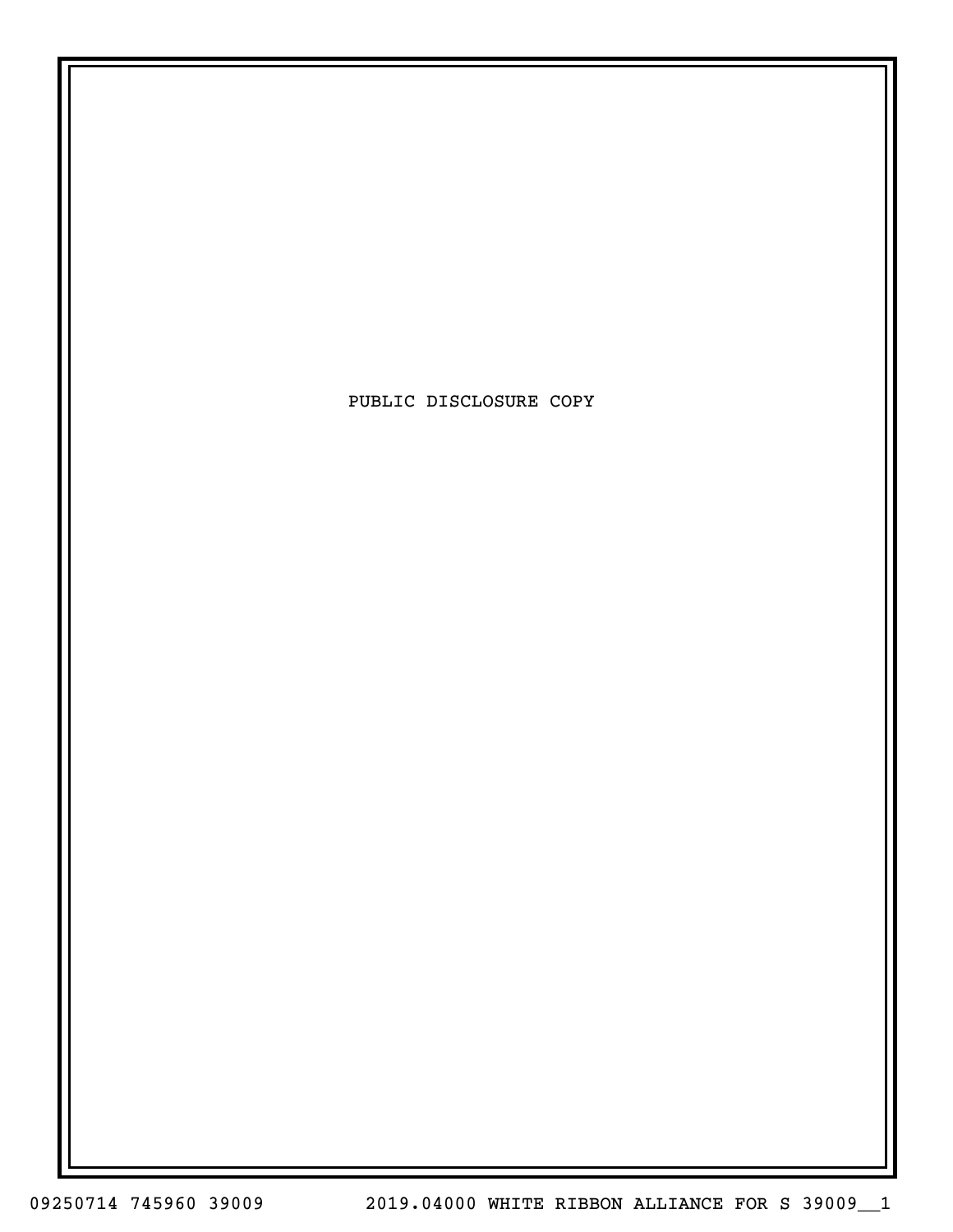|                                                                                                |                             | PUBLIC DISCLOSURE COPY **                                                                                                                                                  |                                                                                                                  |                                            |  |  |  |  |  |  |  |
|------------------------------------------------------------------------------------------------|-----------------------------|----------------------------------------------------------------------------------------------------------------------------------------------------------------------------|------------------------------------------------------------------------------------------------------------------|--------------------------------------------|--|--|--|--|--|--|--|
|                                                                                                |                             | <b>Return of Organization Exempt From Income Tax</b>                                                                                                                       |                                                                                                                  | OMB No. 1545-0047                          |  |  |  |  |  |  |  |
| Form                                                                                           |                             | Under section 501(c), 527, or 4947(a)(1) of the Internal Revenue Code (except private foundations)                                                                         |                                                                                                                  |                                            |  |  |  |  |  |  |  |
|                                                                                                |                             | (Rev. January 2020)<br>Do not enter social security numbers on this form as it may be made public.                                                                         |                                                                                                                  | <b>Open to Public</b>                      |  |  |  |  |  |  |  |
|                                                                                                |                             | Department of the Treasury<br>Go to www.irs.gov/Form990 for instructions and the latest information.<br>Internal Revenue Service                                           |                                                                                                                  | Inspection                                 |  |  |  |  |  |  |  |
|                                                                                                |                             | A For the 2019 calendar year, or tax year beginning<br>and ending                                                                                                          |                                                                                                                  |                                            |  |  |  |  |  |  |  |
| C Name of organization<br>D Employer identification number<br><b>B</b> Check if<br>applicable: |                             |                                                                                                                                                                            |                                                                                                                  |                                            |  |  |  |  |  |  |  |
|                                                                                                | Address                     | WHITE RIBBON ALLIANCE FOR SAFE                                                                                                                                             |                                                                                                                  |                                            |  |  |  |  |  |  |  |
|                                                                                                | change                      | MOTHERHOOD, INC.                                                                                                                                                           |                                                                                                                  |                                            |  |  |  |  |  |  |  |
|                                                                                                | Name<br>change<br>Initial   | Doing business as                                                                                                                                                          | $20 - 2029170$                                                                                                   |                                            |  |  |  |  |  |  |  |
|                                                                                                | return                      | Number and street (or P.O. box if mail is not delivered to street address)<br>Room/suite                                                                                   | E Telephone number                                                                                               |                                            |  |  |  |  |  |  |  |
|                                                                                                | Final<br>return/<br>termin- | 800<br>1901 PENNSYLVANIA AVENUE NW                                                                                                                                         | $202 - 204 - 0324$                                                                                               |                                            |  |  |  |  |  |  |  |
|                                                                                                | ated<br>Amended             | City or town, state or province, country, and ZIP or foreign postal code                                                                                                   | G Gross receipts \$                                                                                              | 4,596,151.                                 |  |  |  |  |  |  |  |
|                                                                                                | return<br>Applica-          | WASHINGTON, DC<br>20006                                                                                                                                                    | H(a) Is this a group return                                                                                      |                                            |  |  |  |  |  |  |  |
|                                                                                                | tion<br>pending             | F Name and address of principal officer: BETSY MCCALLON<br>SAME AS C ABOVE                                                                                                 | for subordinates? $\Box$                                                                                         | $\sqrt{}$ Yes $\sqrt{ \ \ }$ No            |  |  |  |  |  |  |  |
|                                                                                                |                             | <b>I</b> Tax-exempt status: $X \overline{X}$ 501(c)(3)                                                                                                                     | $H(b)$ Are all subordinates included? $\Box$ Yes<br>527                                                          | No                                         |  |  |  |  |  |  |  |
|                                                                                                |                             | $501(c)$ (<br>$4947(a)(1)$ or<br>$\sqrt{\frac{1}{1}}$ (insert no.)<br>J Website: WWW.WHITERIBBONALLIANCE.ORG                                                               |                                                                                                                  | If "No," attach a list. (see instructions) |  |  |  |  |  |  |  |
|                                                                                                |                             | K Form of organization: $X$ Corporation<br>Trust<br>$\overline{Other}$<br>Association                                                                                      | $H(c)$ Group exemption number $\blacktriangleright$<br>L Year of formation: $2005$ M State of legal domicile: DC |                                            |  |  |  |  |  |  |  |
|                                                                                                | Part I                      | <b>Summary</b>                                                                                                                                                             |                                                                                                                  |                                            |  |  |  |  |  |  |  |
|                                                                                                | 1.                          | Briefly describe the organization's mission or most significant activities: SEE PART III, LINE 1.                                                                          |                                                                                                                  |                                            |  |  |  |  |  |  |  |
|                                                                                                |                             |                                                                                                                                                                            |                                                                                                                  |                                            |  |  |  |  |  |  |  |
|                                                                                                | 2                           | Check this box $\blacktriangleright \Box$ if the organization discontinued its operations or disposed of more than 25% of its net assets.                                  |                                                                                                                  |                                            |  |  |  |  |  |  |  |
|                                                                                                | 3                           | Number of voting members of the governing body (Part VI, line 1a)                                                                                                          | 3                                                                                                                |                                            |  |  |  |  |  |  |  |
|                                                                                                | 4                           |                                                                                                                                                                            | $\overline{\mathbf{4}}$                                                                                          | 6                                          |  |  |  |  |  |  |  |
|                                                                                                | 5                           |                                                                                                                                                                            | $\overline{5}$                                                                                                   | $\overline{18}$                            |  |  |  |  |  |  |  |
| Activities & Governance                                                                        | 6                           |                                                                                                                                                                            | 6                                                                                                                | $\overline{6}$                             |  |  |  |  |  |  |  |
|                                                                                                |                             |                                                                                                                                                                            | 7a                                                                                                               | $\overline{0}$ .                           |  |  |  |  |  |  |  |
|                                                                                                |                             |                                                                                                                                                                            | 7b                                                                                                               | $\overline{0}$ .                           |  |  |  |  |  |  |  |
|                                                                                                |                             |                                                                                                                                                                            | <b>Prior Year</b>                                                                                                | <b>Current Year</b>                        |  |  |  |  |  |  |  |
|                                                                                                | 8                           | Contributions and grants (Part VIII, line 1h)                                                                                                                              | 7,544,308.                                                                                                       | 4,585,262.                                 |  |  |  |  |  |  |  |
| Revenue                                                                                        | 9                           | Program service revenue (Part VIII, line 2g)                                                                                                                               | 0.                                                                                                               | 10,697.                                    |  |  |  |  |  |  |  |
|                                                                                                | 10                          |                                                                                                                                                                            | 626.                                                                                                             | 705.                                       |  |  |  |  |  |  |  |
|                                                                                                | 11                          | Other revenue (Part VIII, column (A), lines 5, 6d, 8c, 9c, 10c, and 11e)                                                                                                   | $-1,673.$                                                                                                        | $-513.$                                    |  |  |  |  |  |  |  |
|                                                                                                | 12                          | Total revenue - add lines 8 through 11 (must equal Part VIII, column (A), line 12)                                                                                         | 7,543,261.                                                                                                       | 4,596,151.                                 |  |  |  |  |  |  |  |
|                                                                                                | 13                          | Grants and similar amounts paid (Part IX, column (A), lines 1-3)                                                                                                           | 1, 127, 403.                                                                                                     | 1,036,112.                                 |  |  |  |  |  |  |  |
|                                                                                                | 14                          | Benefits paid to or for members (Part IX, column (A), line 4)                                                                                                              | 0.                                                                                                               | $\overline{0}$ .                           |  |  |  |  |  |  |  |
|                                                                                                |                             | 15 Salaries, other compensation, employee benefits (Part IX, column (A), lines 5-10)                                                                                       | 1,723,314.                                                                                                       | 1,764,180.                                 |  |  |  |  |  |  |  |
|                                                                                                |                             |                                                                                                                                                                            | 0.                                                                                                               | $\overline{0}$ .                           |  |  |  |  |  |  |  |
| Expenses                                                                                       |                             |                                                                                                                                                                            | 1, 108, 571.                                                                                                     |                                            |  |  |  |  |  |  |  |
|                                                                                                |                             |                                                                                                                                                                            | 3,959,288.                                                                                                       | 1, 154, 593.<br>3,954,885.                 |  |  |  |  |  |  |  |
|                                                                                                | 18                          | Total expenses. Add lines 13-17 (must equal Part IX, column (A), line 25)                                                                                                  | 3,583,973.                                                                                                       | 641, 266.                                  |  |  |  |  |  |  |  |
|                                                                                                | 19                          |                                                                                                                                                                            | <b>Beginning of Current Year</b>                                                                                 | <b>End of Year</b>                         |  |  |  |  |  |  |  |
| Net Assets or<br>Fund Balances                                                                 | 20                          | Total assets (Part X, line 16)                                                                                                                                             | 5, 205, 123.                                                                                                     | 5,838,567.                                 |  |  |  |  |  |  |  |
|                                                                                                | 21                          | Total liabilities (Part X, line 26)                                                                                                                                        | 156,808.                                                                                                         | 148,986.                                   |  |  |  |  |  |  |  |
|                                                                                                | 22                          |                                                                                                                                                                            | 5,048,315.                                                                                                       | 5,689,581.                                 |  |  |  |  |  |  |  |
|                                                                                                | Part II                     | <b>Signature Block</b>                                                                                                                                                     |                                                                                                                  |                                            |  |  |  |  |  |  |  |
|                                                                                                |                             | Under penalties of perjury, I declare that I have examined this return, including accompanying schedules and statements, and to the best of my knowledge and belief, it is |                                                                                                                  |                                            |  |  |  |  |  |  |  |
|                                                                                                |                             | true, correct, and complete. Declaration of preparer (other than officer) is based on all information of which preparer has any knowledge.                                 |                                                                                                                  |                                            |  |  |  |  |  |  |  |
|                                                                                                |                             |                                                                                                                                                                            |                                                                                                                  |                                            |  |  |  |  |  |  |  |

| Sign     | Signature of officer                                                              | Date                                     |
|----------|-----------------------------------------------------------------------------------|------------------------------------------|
| Here     | BETSY MCCALLON,<br>CHIEF EXECUTIVE OFFICER                                        |                                          |
|          | Type or print name and title                                                      |                                          |
|          | Date<br>Print/Type preparer's name<br>Preparer's signature                        | PTIN<br>Check                            |
| Paid     | Olas<br>LOCASTRO,<br>RICHARD J.<br>CPA                                            | 07/14/2020<br>P00288314<br>self-emploved |
| Preparer | ROSENBERG<br>GELMAN,<br><b>&amp; FREEDMAN</b><br>Firm's name<br><b>CONTRACTOR</b> | Firm's EIN $\, 52 - 1392008$             |
| Use Only | Firm's address 1550 MONTGOMERY AVE SUITE 800N                                     |                                          |
|          | BETHESDA, MD 20814-2930                                                           | Phone no. $(301)$ 951-9090               |
|          | May the IRS discuss this return with the preparer shown above? (see instructions) | x<br><b>No</b><br>Yes                    |
|          |                                                                                   | $0.00 \div 0.00$                         |

932001 01-20-20 **For Paperwork Reduction Act Notice, see the separate instructions.** LHA Form (2019)

Form **990** (2019)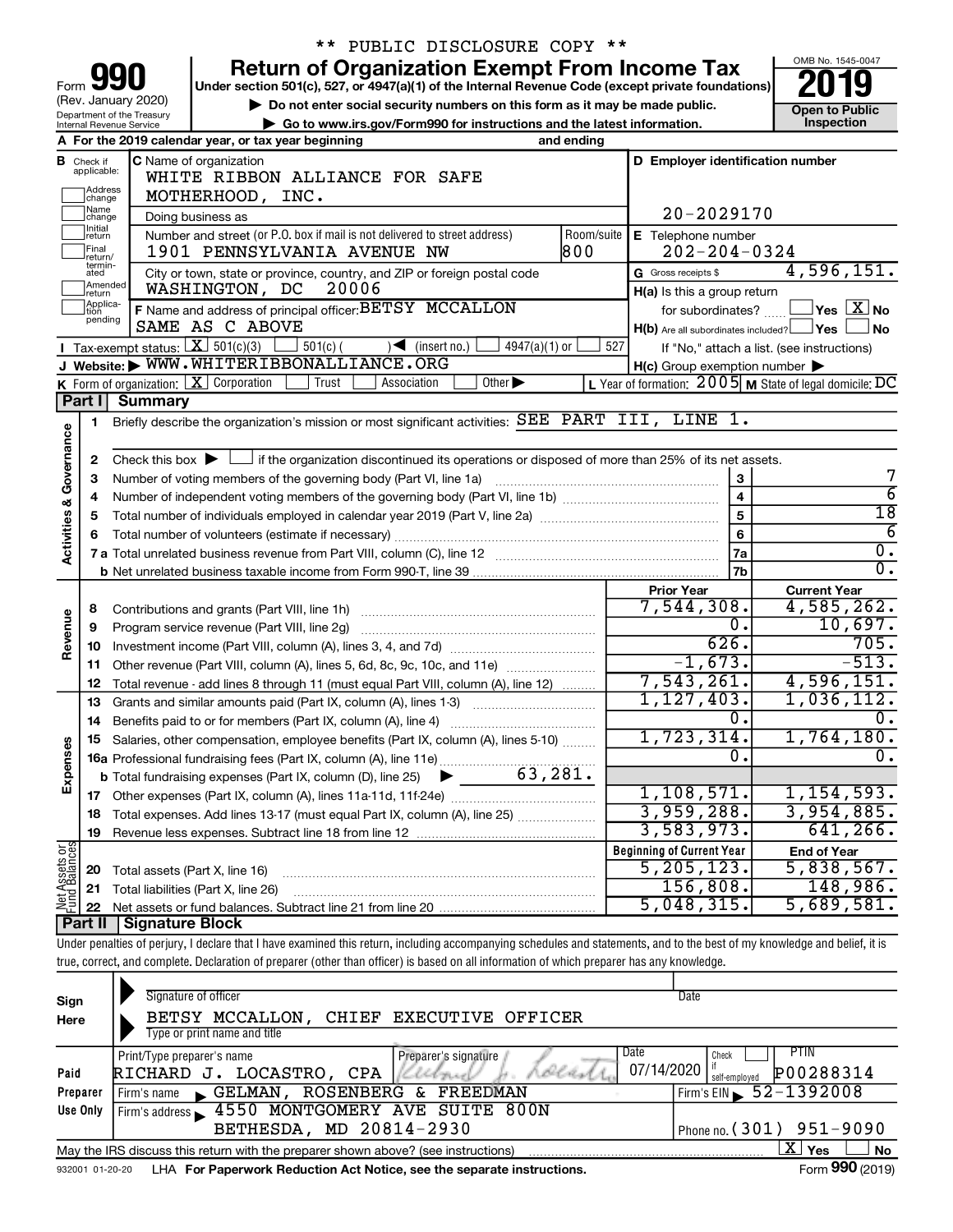|              | WHITE RIBBON ALLIANCE FOR SAFE<br>$20 - 2029170$<br>MOTHERHOOD, INC.<br>Form 990 (2019)                                                      | Page 2                  |
|--------------|----------------------------------------------------------------------------------------------------------------------------------------------|-------------------------|
|              | <b>Part III   Statement of Program Service Accomplishments</b>                                                                               |                         |
|              |                                                                                                                                              | $\overline{\mathbf{x}}$ |
| 1            | Briefly describe the organization's mission:                                                                                                 |                         |
|              | ACTIVATE A PEOPLE-LED MOVEMENT FOR REPRODUCTIVE, MATERNAL AND NEWBORN                                                                        |                         |
|              | HEALTH AND RIGHTS.                                                                                                                           |                         |
|              |                                                                                                                                              |                         |
|              |                                                                                                                                              |                         |
| $\mathbf{2}$ | Did the organization undertake any significant program services during the year which were not listed on the                                 |                         |
|              | $\exists$ Yes $\boxed{\mathrm{X}}$ No<br>prior Form 990 or 990-EZ?                                                                           |                         |
|              | If "Yes," describe these new services on Schedule O.                                                                                         |                         |
| 3            | $\boxed{\text{X}}$ Yes<br>Did the organization cease conducting, or make significant changes in how it conducts, any program services?       | l No                    |
|              | If "Yes," describe these changes on Schedule O.                                                                                              |                         |
| 4            | Describe the organization's program service accomplishments for each of its three largest program services, as measured by expenses.         |                         |
|              | Section 501(c)(3) and 501(c)(4) organizations are required to report the amount of grants and allocations to others, the total expenses, and |                         |
|              | revenue, if any, for each program service reported.                                                                                          |                         |
| 4a           | $\overline{1,036,112.}$ (Revenue \$<br>$\overline{3,359}$ , 555. including grants of \$<br>) (Expenses \$<br>(Code:                          |                         |
|              | GLOBAL ADVOCACY AND ACCOUNTABILITY: TO INFLUENCE GLOBAL AND NATIOANL                                                                         |                         |
|              | LEVEL PLANS, POLICIES, AND STANDARDS, AS WELL AS SUB-NATIONAL AND                                                                            |                         |
|              | OPERATIONAL POLICIES.<br>TO ADVOCATE FOR CHANGES AT THE DISTRICT, HEALTH                                                                     |                         |
|              | CARE FACILITY, COMMUNITY AND HOUSEHOLD LEVEL THAT HAVE A POSITIVE                                                                            |                         |
|              | IMPACT ON THE QUALITY OF MATERNAL AND NEONATAL CARE SERVICES.                                                                                |                         |
|              |                                                                                                                                              |                         |
|              |                                                                                                                                              |                         |
|              |                                                                                                                                              |                         |
|              |                                                                                                                                              |                         |
|              |                                                                                                                                              |                         |
|              |                                                                                                                                              |                         |
|              |                                                                                                                                              |                         |
|              | 4,518.<br>10,697.                                                                                                                            |                         |
| 4b           | including grants of \$<br>(Expenses \$<br>) (Revenue \$<br>(Code:<br>CONNECTING A GLOBAL MOVEMENT:<br>CONNECTING ADVOCATES AND STAKEHOLDERS  |                         |
|              | AROUND THE WORLD TOWARDS A COMMON VISION; TO SHARE LESSONS LEARNED AND                                                                       |                         |
|              | BEST AND EMERGING PRACTICES.                                                                                                                 |                         |
|              |                                                                                                                                              |                         |
|              |                                                                                                                                              |                         |
|              |                                                                                                                                              |                         |
|              |                                                                                                                                              |                         |
|              |                                                                                                                                              |                         |
|              |                                                                                                                                              |                         |
|              |                                                                                                                                              |                         |
|              |                                                                                                                                              |                         |
|              |                                                                                                                                              |                         |
|              |                                                                                                                                              |                         |
| 4c           | (Code: ) (Expenses \$<br>including grants of \$<br>) (Revenue \$                                                                             |                         |
|              |                                                                                                                                              |                         |
|              |                                                                                                                                              |                         |
|              |                                                                                                                                              |                         |
|              |                                                                                                                                              |                         |
|              |                                                                                                                                              |                         |
|              |                                                                                                                                              |                         |
|              |                                                                                                                                              |                         |
|              |                                                                                                                                              |                         |
|              |                                                                                                                                              |                         |
|              |                                                                                                                                              |                         |
|              |                                                                                                                                              |                         |
|              |                                                                                                                                              |                         |
|              | 4d Other program services (Describe on Schedule O.)                                                                                          |                         |
|              | (Expenses \$<br>Revenue \$<br>including grants of \$                                                                                         |                         |
| 4е           | 3,364,073.<br>Total program service expenses >                                                                                               |                         |
|              | Form 990 (2019)                                                                                                                              |                         |
|              | 932002 01-20-20                                                                                                                              |                         |
|              | 2                                                                                                                                            |                         |
|              | 250714 745060 20000<br>2000 0 סמק קמוגד זוג וומססדס קחדשה מוממת 2000                                                                         |                         |

09250714 745960 39009 2019.04000 WHITE RIBBON ALLIANCE FOR S 39009\_1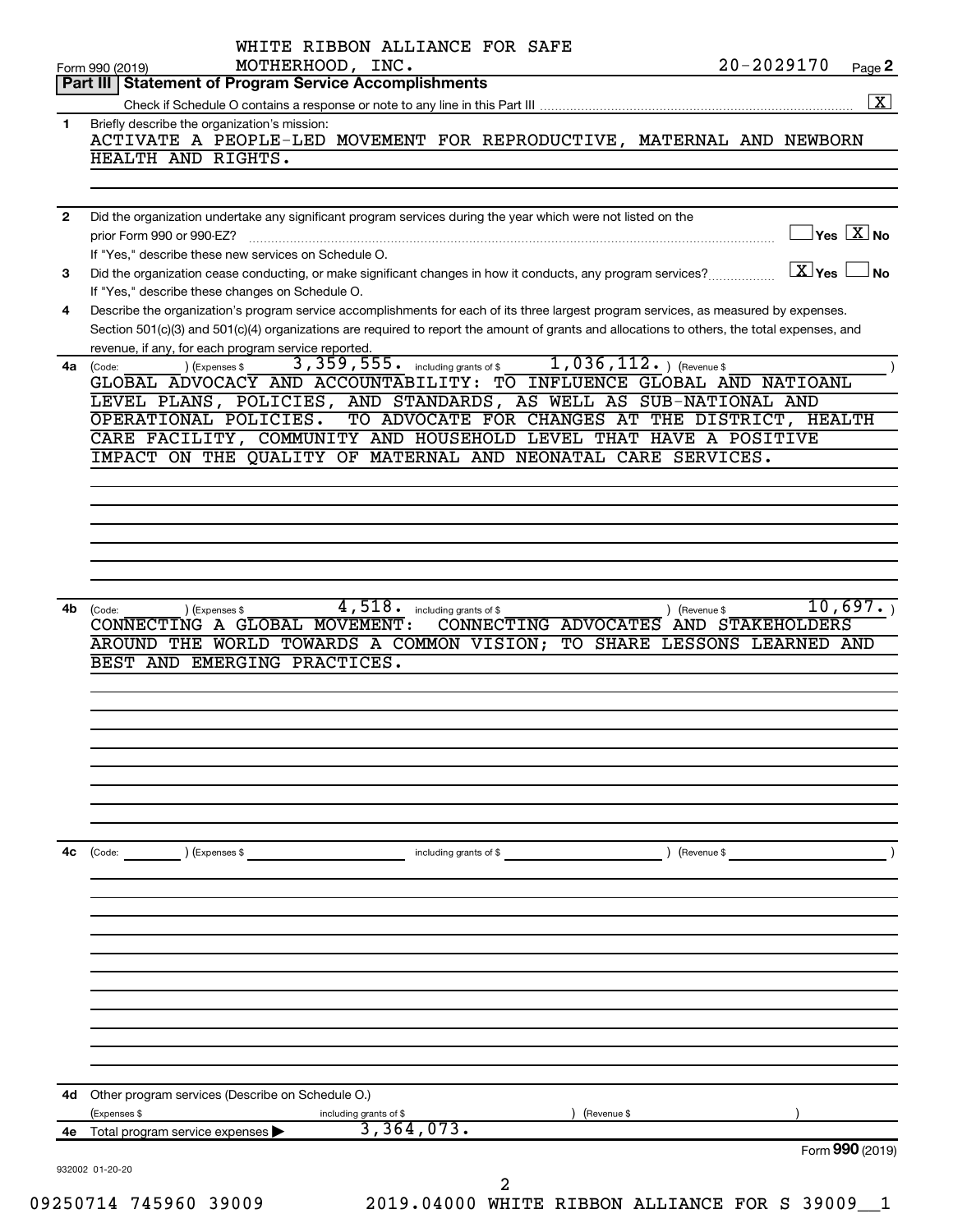**Part IV Checklist of Required Schedules**

|     |                                                                                                                                                                                                                                |                 | Yes                     | No                      |  |  |  |
|-----|--------------------------------------------------------------------------------------------------------------------------------------------------------------------------------------------------------------------------------|-----------------|-------------------------|-------------------------|--|--|--|
| 1   | Is the organization described in section 501(c)(3) or $4947(a)(1)$ (other than a private foundation)?                                                                                                                          |                 |                         |                         |  |  |  |
|     | If "Yes." complete Schedule A                                                                                                                                                                                                  | 1               | х                       |                         |  |  |  |
| 2   | Is the organization required to complete Schedule B, Schedule of Contributors? [111] [12] the organization required to complete Schedule B, Schedule of Contributors? [11] [12] [12] the organization required to complete Sch | $\mathbf{2}$    | $\overline{\textbf{x}}$ |                         |  |  |  |
| 3   | Did the organization engage in direct or indirect political campaign activities on behalf of or in opposition to candidates for                                                                                                |                 |                         |                         |  |  |  |
|     | public office? If "Yes," complete Schedule C, Part I                                                                                                                                                                           | 3               |                         | x                       |  |  |  |
| 4   | Section 501(c)(3) organizations. Did the organization engage in lobbying activities, or have a section 501(h) election in effect                                                                                               |                 |                         |                         |  |  |  |
|     |                                                                                                                                                                                                                                | 4               | х                       |                         |  |  |  |
| 5   | Is the organization a section 501(c)(4), 501(c)(5), or 501(c)(6) organization that receives membership dues, assessments, or                                                                                                   |                 |                         |                         |  |  |  |
|     | 5                                                                                                                                                                                                                              |                 |                         |                         |  |  |  |
| 6   | Did the organization maintain any donor advised funds or any similar funds or accounts for which donors have the right to                                                                                                      |                 |                         |                         |  |  |  |
|     | provide advice on the distribution or investment of amounts in such funds or accounts? If "Yes," complete Schedule D, Part I                                                                                                   | 6               |                         | x                       |  |  |  |
| 7   | Did the organization receive or hold a conservation easement, including easements to preserve open space,                                                                                                                      |                 |                         |                         |  |  |  |
|     | the environment, historic land areas, or historic structures? If "Yes," complete Schedule D, Part II                                                                                                                           | $\overline{7}$  |                         | x                       |  |  |  |
| 8   | Did the organization maintain collections of works of art, historical treasures, or other similar assets? If "Yes," complete                                                                                                   |                 |                         |                         |  |  |  |
|     |                                                                                                                                                                                                                                | 8               |                         | x                       |  |  |  |
| 9   | Did the organization report an amount in Part X, line 21, for escrow or custodial account liability, serve as a custodian for                                                                                                  |                 |                         |                         |  |  |  |
|     | amounts not listed in Part X; or provide credit counseling, debt management, credit repair, or debt negotiation services?                                                                                                      |                 |                         |                         |  |  |  |
|     |                                                                                                                                                                                                                                | 9               |                         | x                       |  |  |  |
| 10  | Did the organization, directly or through a related organization, hold assets in donor-restricted endowments                                                                                                                   |                 |                         |                         |  |  |  |
|     |                                                                                                                                                                                                                                | 10              |                         | x                       |  |  |  |
| 11  | If the organization's answer to any of the following questions is "Yes," then complete Schedule D, Parts VI, VII, VIII, IX, or X                                                                                               |                 |                         |                         |  |  |  |
|     | as applicable.                                                                                                                                                                                                                 |                 |                         |                         |  |  |  |
|     | a Did the organization report an amount for land, buildings, and equipment in Part X, line 10? If "Yes," complete Schedule D,                                                                                                  |                 |                         |                         |  |  |  |
|     | Part VI                                                                                                                                                                                                                        | 11a             |                         | x                       |  |  |  |
|     | <b>b</b> Did the organization report an amount for investments - other securities in Part X, line 12, that is 5% or more of its total                                                                                          |                 |                         |                         |  |  |  |
|     |                                                                                                                                                                                                                                | 11b             |                         | х                       |  |  |  |
|     | c Did the organization report an amount for investments - program related in Part X, line 13, that is 5% or more of its total                                                                                                  |                 |                         |                         |  |  |  |
|     |                                                                                                                                                                                                                                | 11c             |                         | х                       |  |  |  |
|     | d Did the organization report an amount for other assets in Part X, line 15, that is 5% or more of its total assets reported in                                                                                                |                 |                         |                         |  |  |  |
|     |                                                                                                                                                                                                                                | 11d             |                         | x                       |  |  |  |
|     |                                                                                                                                                                                                                                | 11e             | X                       |                         |  |  |  |
| f   | Did the organization's separate or consolidated financial statements for the tax year include a footnote that addresses                                                                                                        |                 |                         |                         |  |  |  |
|     | the organization's liability for uncertain tax positions under FIN 48 (ASC 740)? If "Yes," complete Schedule D, Part X                                                                                                         | 11f             | х                       |                         |  |  |  |
|     | 12a Did the organization obtain separate, independent audited financial statements for the tax year? If "Yes," complete                                                                                                        |                 |                         |                         |  |  |  |
|     | Schedule D, Parts XI and XII                                                                                                                                                                                                   | 12a             | х                       |                         |  |  |  |
|     | <b>b</b> Was the organization included in consolidated, independent audited financial statements for the tax year?                                                                                                             |                 |                         |                         |  |  |  |
|     | If "Yes," and if the organization answered "No" to line 12a, then completing Schedule D, Parts XI and XII is optional                                                                                                          | 12 <sub>b</sub> |                         | ▵                       |  |  |  |
| 13  |                                                                                                                                                                                                                                | 13              |                         | $\overline{\mathbf{X}}$ |  |  |  |
| 14a | Did the organization maintain an office, employees, or agents outside of the United States?                                                                                                                                    | 14a             |                         | x                       |  |  |  |
| b   | Did the organization have aggregate revenues or expenses of more than \$10,000 from grantmaking, fundraising, business,                                                                                                        |                 |                         |                         |  |  |  |
|     | investment, and program service activities outside the United States, or aggregate foreign investments valued at \$100,000                                                                                                     |                 |                         |                         |  |  |  |
|     |                                                                                                                                                                                                                                | 14b             | х                       |                         |  |  |  |
| 15  | Did the organization report on Part IX, column (A), line 3, more than \$5,000 of grants or other assistance to or for any                                                                                                      |                 |                         |                         |  |  |  |
|     | foreign organization? If "Yes," complete Schedule F, Parts II and IV                                                                                                                                                           | 15              | х                       |                         |  |  |  |
| 16  | Did the organization report on Part IX, column (A), line 3, more than \$5,000 of aggregate grants or other assistance to                                                                                                       |                 |                         |                         |  |  |  |
|     |                                                                                                                                                                                                                                | 16              |                         | x                       |  |  |  |
| 17  | Did the organization report a total of more than \$15,000 of expenses for professional fundraising services on Part IX,                                                                                                        |                 |                         |                         |  |  |  |
|     |                                                                                                                                                                                                                                | 17              |                         | x                       |  |  |  |
| 18  | Did the organization report more than \$15,000 total of fundraising event gross income and contributions on Part VIII, lines                                                                                                   |                 |                         |                         |  |  |  |
|     |                                                                                                                                                                                                                                | 18              |                         | x                       |  |  |  |
| 19  | Did the organization report more than \$15,000 of gross income from gaming activities on Part VIII, line 9a? If "Yes,"                                                                                                         |                 |                         |                         |  |  |  |
|     |                                                                                                                                                                                                                                | 19              |                         | x                       |  |  |  |
|     |                                                                                                                                                                                                                                | 20a             |                         | $\overline{\mathbf{X}}$ |  |  |  |
|     |                                                                                                                                                                                                                                | 20 <sub>b</sub> |                         |                         |  |  |  |
| 21  | Did the organization report more than \$5,000 of grants or other assistance to any domestic organization or                                                                                                                    |                 |                         |                         |  |  |  |
|     |                                                                                                                                                                                                                                | 21              | Х                       |                         |  |  |  |
|     | 932003 01-20-20                                                                                                                                                                                                                |                 |                         | Form 990 (2019)         |  |  |  |

09250714 745960 39009 2019.04000 WHITE RIBBON ALLIANCE FOR S 39009\_\_1

3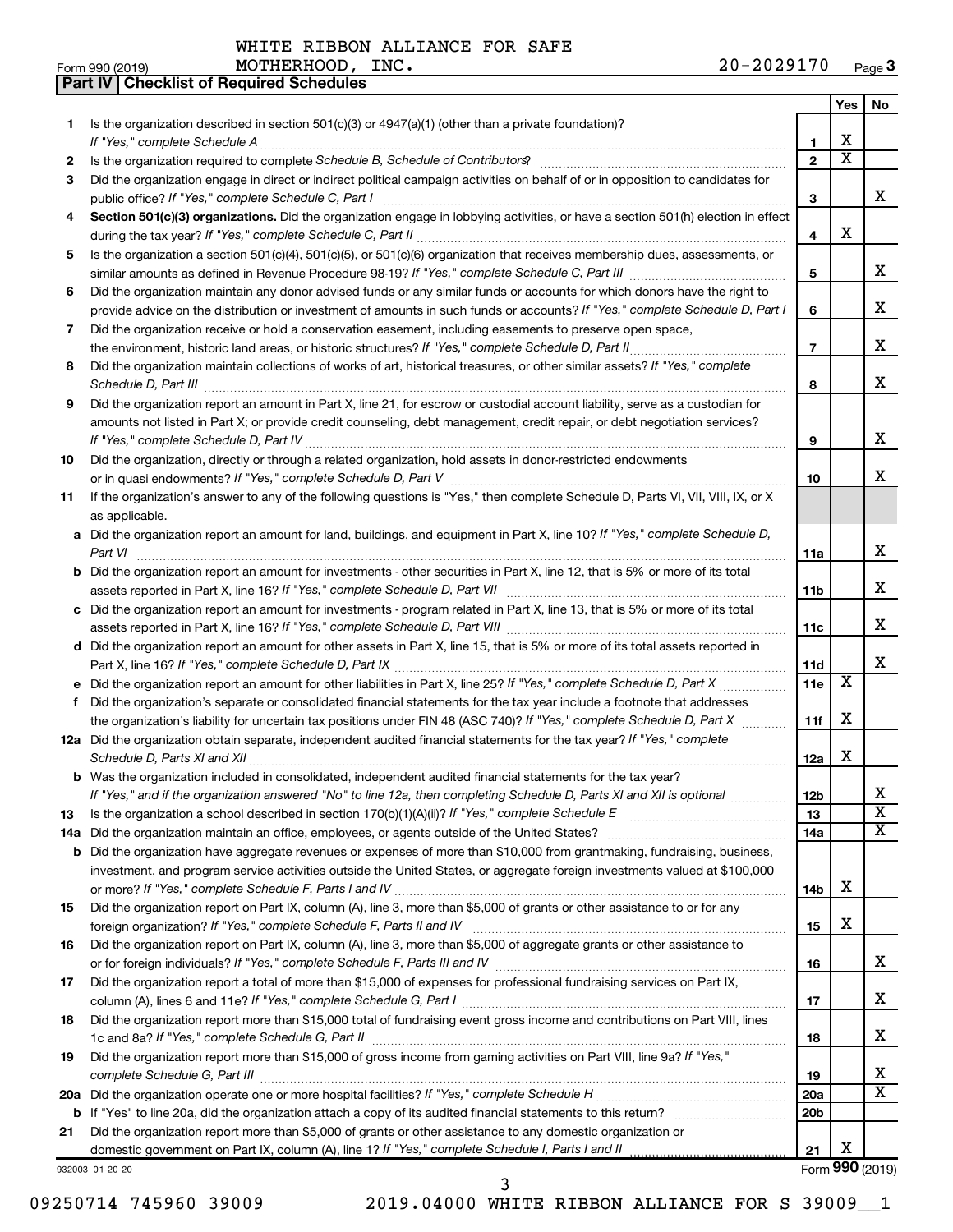*(continued)* **Part IV Checklist of Required Schedules**

|        |                                                                                                                                                                                                                                                                                    |                        | Yes | No                         |  |  |  |  |  |
|--------|------------------------------------------------------------------------------------------------------------------------------------------------------------------------------------------------------------------------------------------------------------------------------------|------------------------|-----|----------------------------|--|--|--|--|--|
| 22     | Did the organization report more than \$5,000 of grants or other assistance to or for domestic individuals on                                                                                                                                                                      | 22                     |     | X                          |  |  |  |  |  |
| 23     | Did the organization answer "Yes" to Part VII, Section A, line 3, 4, or 5 about compensation of the organization's current                                                                                                                                                         |                        |     |                            |  |  |  |  |  |
|        | and former officers, directors, trustees, key employees, and highest compensated employees? If "Yes," complete<br>Schedule J <b>Production Construction Construction Construction Construction Construction</b>                                                                    | 23                     | Χ   |                            |  |  |  |  |  |
|        | 24a Did the organization have a tax-exempt bond issue with an outstanding principal amount of more than \$100,000 as of the                                                                                                                                                        |                        |     |                            |  |  |  |  |  |
|        | last day of the year, that was issued after December 31, 2002? If "Yes," answer lines 24b through 24d and complete                                                                                                                                                                 |                        |     |                            |  |  |  |  |  |
|        |                                                                                                                                                                                                                                                                                    | 24a                    |     | x                          |  |  |  |  |  |
|        |                                                                                                                                                                                                                                                                                    | 24 <sub>b</sub>        |     |                            |  |  |  |  |  |
|        | c Did the organization maintain an escrow account other than a refunding escrow at any time during the year to defease                                                                                                                                                             |                        |     |                            |  |  |  |  |  |
|        |                                                                                                                                                                                                                                                                                    | 24c                    |     |                            |  |  |  |  |  |
|        |                                                                                                                                                                                                                                                                                    | 24 <sub>d</sub>        |     |                            |  |  |  |  |  |
|        | 25a Section 501(c)(3), 501(c)(4), and 501(c)(29) organizations. Did the organization engage in an excess benefit                                                                                                                                                                   |                        |     |                            |  |  |  |  |  |
|        |                                                                                                                                                                                                                                                                                    | 25a                    |     | x                          |  |  |  |  |  |
|        | <b>b</b> Is the organization aware that it engaged in an excess benefit transaction with a disqualified person in a prior year, and<br>that the transaction has not been reported on any of the organization's prior Forms 990 or 990-EZ? If "Yes," complete<br>Schedule L, Part I | 25b                    |     | х                          |  |  |  |  |  |
| 26     | Did the organization report any amount on Part X, line 5 or 22, for receivables from or payables to any current                                                                                                                                                                    |                        |     |                            |  |  |  |  |  |
|        | or former officer, director, trustee, key employee, creator or founder, substantial contributor, or 35%                                                                                                                                                                            |                        |     |                            |  |  |  |  |  |
|        |                                                                                                                                                                                                                                                                                    | 26                     |     | х                          |  |  |  |  |  |
| 27     | Did the organization provide a grant or other assistance to any current or former officer, director, trustee, key employee,                                                                                                                                                        |                        |     |                            |  |  |  |  |  |
|        | creator or founder, substantial contributor or employee thereof, a grant selection committee member, or to a 35% controlled                                                                                                                                                        |                        |     |                            |  |  |  |  |  |
|        | entity (including an employee thereof) or family member of any of these persons? If "Yes," complete Schedule L, Part III                                                                                                                                                           |                        |     |                            |  |  |  |  |  |
| 28     | Was the organization a party to a business transaction with one of the following parties (see Schedule L, Part IV                                                                                                                                                                  |                        |     |                            |  |  |  |  |  |
|        | instructions, for applicable filing thresholds, conditions, and exceptions):                                                                                                                                                                                                       |                        |     |                            |  |  |  |  |  |
| а      | A current or former officer, director, trustee, key employee, creator or founder, or substantial contributor? If                                                                                                                                                                   |                        |     | х                          |  |  |  |  |  |
|        |                                                                                                                                                                                                                                                                                    | 28a<br>28 <sub>b</sub> |     | $\overline{\texttt{x}}$    |  |  |  |  |  |
|        | c A 35% controlled entity of one or more individuals and/or organizations described in lines 28a or 28b?/f                                                                                                                                                                         |                        |     |                            |  |  |  |  |  |
|        |                                                                                                                                                                                                                                                                                    | 28c                    |     | х                          |  |  |  |  |  |
| 29     |                                                                                                                                                                                                                                                                                    | 29                     |     | $\overline{\text{x}}$      |  |  |  |  |  |
| 30     | Did the organization receive contributions of art, historical treasures, or other similar assets, or qualified conservation                                                                                                                                                        |                        |     |                            |  |  |  |  |  |
|        |                                                                                                                                                                                                                                                                                    | 30                     |     | х                          |  |  |  |  |  |
| 31     | Did the organization liquidate, terminate, or dissolve and cease operations? If "Yes," complete Schedule N, Part I                                                                                                                                                                 | 31                     |     | $\overline{\textbf{X}}$    |  |  |  |  |  |
| 32     | Did the organization sell, exchange, dispose of, or transfer more than 25% of its net assets? If "Yes," complete<br>Schedule N, Part II                                                                                                                                            | 32                     |     | х                          |  |  |  |  |  |
| 33     | Did the organization own 100% of an entity disregarded as separate from the organization under Regulations                                                                                                                                                                         |                        |     |                            |  |  |  |  |  |
|        |                                                                                                                                                                                                                                                                                    | 33                     |     | х                          |  |  |  |  |  |
| 34     | Was the organization related to any tax-exempt or taxable entity? If "Yes," complete Schedule R, Part II, III, or IV, and                                                                                                                                                          |                        |     |                            |  |  |  |  |  |
|        | Part V, line 1                                                                                                                                                                                                                                                                     | 34                     |     | х<br>$\overline{\text{X}}$ |  |  |  |  |  |
|        |                                                                                                                                                                                                                                                                                    | <b>35a</b>             |     |                            |  |  |  |  |  |
|        | b If "Yes" to line 35a, did the organization receive any payment from or engage in any transaction with a controlled entity                                                                                                                                                        | 35b                    |     |                            |  |  |  |  |  |
| 36     | Section 501(c)(3) organizations. Did the organization make any transfers to an exempt non-charitable related organization?                                                                                                                                                         |                        |     |                            |  |  |  |  |  |
|        |                                                                                                                                                                                                                                                                                    | 36                     |     | X                          |  |  |  |  |  |
| 37     | Did the organization conduct more than 5% of its activities through an entity that is not a related organization                                                                                                                                                                   |                        |     |                            |  |  |  |  |  |
|        |                                                                                                                                                                                                                                                                                    | 37                     |     | X                          |  |  |  |  |  |
| 38     | Did the organization complete Schedule O and provide explanations in Schedule O for Part VI, lines 11b and 19?                                                                                                                                                                     |                        |     |                            |  |  |  |  |  |
|        |                                                                                                                                                                                                                                                                                    | 38                     | х   |                            |  |  |  |  |  |
| Part V | <b>Statements Regarding Other IRS Filings and Tax Compliance</b>                                                                                                                                                                                                                   |                        |     |                            |  |  |  |  |  |
|        |                                                                                                                                                                                                                                                                                    |                        |     |                            |  |  |  |  |  |
|        |                                                                                                                                                                                                                                                                                    |                        | Yes | No                         |  |  |  |  |  |
|        | 29<br>1a                                                                                                                                                                                                                                                                           |                        |     |                            |  |  |  |  |  |
|        | O<br><b>b</b> Enter the number of Forms W-2G included in line 1a. Enter -0- if not applicable<br>1b                                                                                                                                                                                |                        |     |                            |  |  |  |  |  |
|        | c Did the organization comply with backup withholding rules for reportable payments to vendors and reportable gaming                                                                                                                                                               |                        | х   |                            |  |  |  |  |  |
|        | 932004 01-20-20                                                                                                                                                                                                                                                                    | 1c                     |     | Form 990 (2019)            |  |  |  |  |  |
|        | 4                                                                                                                                                                                                                                                                                  |                        |     |                            |  |  |  |  |  |

09250714 745960 39009 2019.04000 WHITE RIBBON ALLIANCE FOR S 39009 1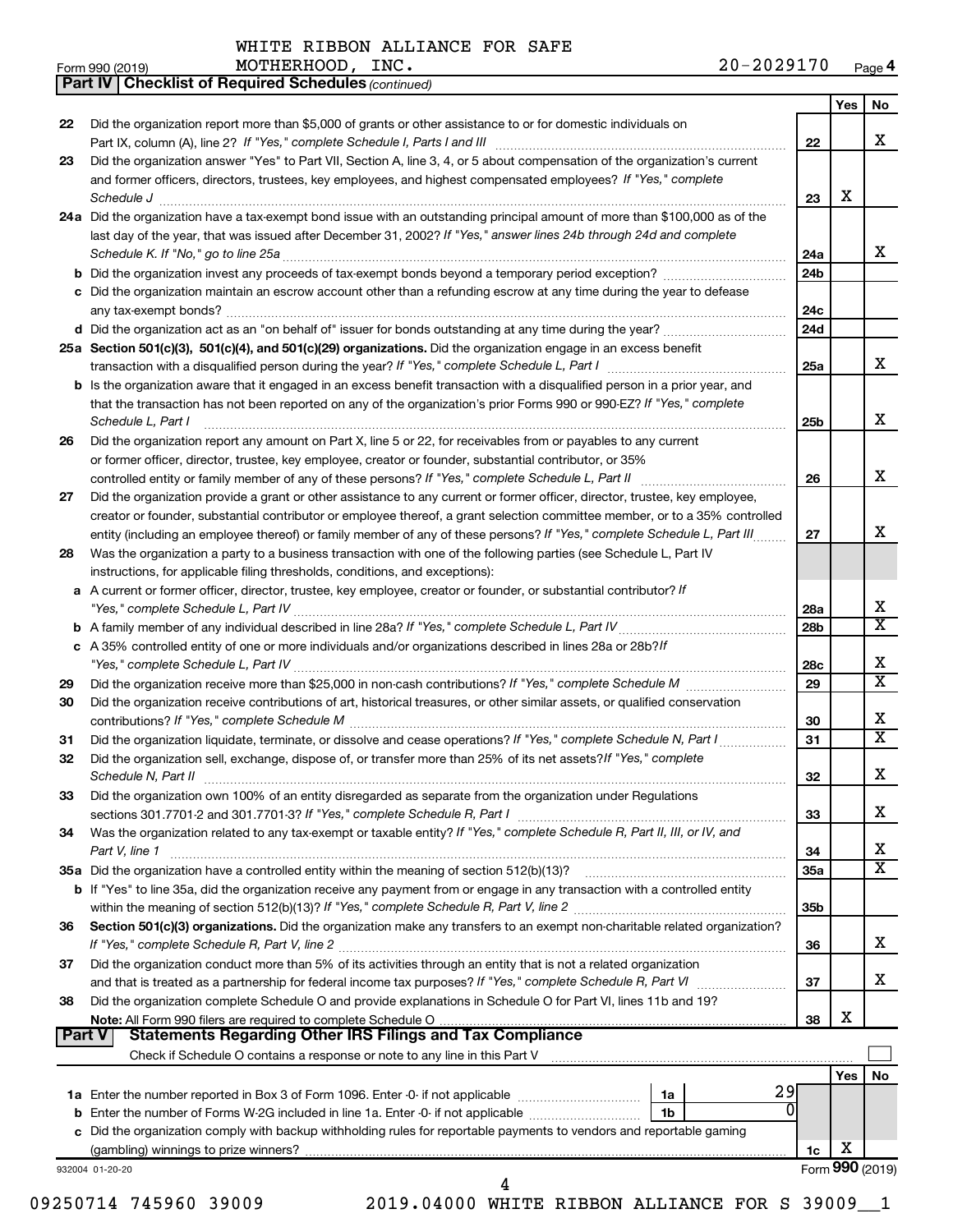| Part V | Statements Regarding Other IRS Filings and Tax Compliance (continued)                                                                           |            |     |                         |  |  |  |  |  |  |
|--------|-------------------------------------------------------------------------------------------------------------------------------------------------|------------|-----|-------------------------|--|--|--|--|--|--|
|        |                                                                                                                                                 |            | Yes | No                      |  |  |  |  |  |  |
|        | 2a Enter the number of employees reported on Form W-3, Transmittal of Wage and Tax Statements,                                                  |            |     |                         |  |  |  |  |  |  |
|        | 18<br>filed for the calendar year ending with or within the year covered by this return<br>2a                                                   |            |     |                         |  |  |  |  |  |  |
|        | b If at least one is reported on line 2a, did the organization file all required federal employment tax returns?                                | 2b         | х   |                         |  |  |  |  |  |  |
|        |                                                                                                                                                 |            |     |                         |  |  |  |  |  |  |
|        | 3a Did the organization have unrelated business gross income of \$1,000 or more during the year?                                                | За         |     | х                       |  |  |  |  |  |  |
|        |                                                                                                                                                 | 3b         |     |                         |  |  |  |  |  |  |
|        | 4a At any time during the calendar year, did the organization have an interest in, or a signature or other authority over, a                    |            |     |                         |  |  |  |  |  |  |
|        | financial account in a foreign country (such as a bank account, securities account, or other financial account)?                                | 4a         | х   |                         |  |  |  |  |  |  |
|        | <b>b</b> If "Yes," enter the name of the foreign country $\triangleright$ UNITED KINGDOM                                                        |            |     |                         |  |  |  |  |  |  |
|        | See instructions for filing requirements for FinCEN Form 114, Report of Foreign Bank and Financial Accounts (FBAR).                             |            |     |                         |  |  |  |  |  |  |
| 5а     |                                                                                                                                                 | 5a         |     | х                       |  |  |  |  |  |  |
| b      |                                                                                                                                                 |            |     |                         |  |  |  |  |  |  |
|        |                                                                                                                                                 | 5c         |     |                         |  |  |  |  |  |  |
|        | 6a Does the organization have annual gross receipts that are normally greater than \$100,000, and did the organization solicit                  |            |     |                         |  |  |  |  |  |  |
|        |                                                                                                                                                 | 6a         |     | X                       |  |  |  |  |  |  |
|        | b If "Yes," did the organization include with every solicitation an express statement that such contributions or gifts                          |            |     |                         |  |  |  |  |  |  |
|        | were not tax deductible?                                                                                                                        | 6b         |     |                         |  |  |  |  |  |  |
| 7      | Organizations that may receive deductible contributions under section 170(c).                                                                   |            |     |                         |  |  |  |  |  |  |
| a      | Did the organization receive a payment in excess of \$75 made partly as a contribution and partly for goods and services provided to the payor? | 7a         |     | X                       |  |  |  |  |  |  |
| b      |                                                                                                                                                 | 7b         |     |                         |  |  |  |  |  |  |
|        | Did the organization sell, exchange, or otherwise dispose of tangible personal property for which it was required                               |            |     |                         |  |  |  |  |  |  |
|        |                                                                                                                                                 | 7c         |     | X                       |  |  |  |  |  |  |
|        | 7d                                                                                                                                              |            |     |                         |  |  |  |  |  |  |
|        | Did the organization receive any funds, directly or indirectly, to pay premiums on a personal benefit contract?                                 | 7е         |     | х                       |  |  |  |  |  |  |
| f.     |                                                                                                                                                 | 7f         |     | $\overline{\textbf{X}}$ |  |  |  |  |  |  |
| g      | If the organization received a contribution of qualified intellectual property, did the organization file Form 8899 as required?                | 7g         |     |                         |  |  |  |  |  |  |
| h      | If the organization received a contribution of cars, boats, airplanes, or other vehicles, did the organization file a Form 1098-C?              | 7h         |     |                         |  |  |  |  |  |  |
| 8      | Sponsoring organizations maintaining donor advised funds. Did a donor advised fund maintained by the                                            |            |     |                         |  |  |  |  |  |  |
|        | N/A                                                                                                                                             | 8          |     |                         |  |  |  |  |  |  |
| 9      | Sponsoring organizations maintaining donor advised funds.                                                                                       |            |     |                         |  |  |  |  |  |  |
| а      | N/A<br>Did the sponsoring organization make any taxable distributions under section 4966?                                                       | 9а         |     |                         |  |  |  |  |  |  |
| b      | N/A                                                                                                                                             | 9b         |     |                         |  |  |  |  |  |  |
| 10     | Section 501(c)(7) organizations. Enter:                                                                                                         |            |     |                         |  |  |  |  |  |  |
|        | 10a                                                                                                                                             |            |     |                         |  |  |  |  |  |  |
|        | 10 <sub>b</sub><br>b Gross receipts, included on Form 990, Part VIII, line 12, for public use of club facilities                                |            |     |                         |  |  |  |  |  |  |
| 11     | Section 501(c)(12) organizations. Enter:                                                                                                        |            |     |                         |  |  |  |  |  |  |
|        | N/A<br>11a                                                                                                                                      |            |     |                         |  |  |  |  |  |  |
|        | b Gross income from other sources (Do not net amounts due or paid to other sources against                                                      |            |     |                         |  |  |  |  |  |  |
|        | 11b                                                                                                                                             |            |     |                         |  |  |  |  |  |  |
|        | 12a Section 4947(a)(1) non-exempt charitable trusts. Is the organization filing Form 990 in lieu of Form 1041?                                  | 12a        |     |                         |  |  |  |  |  |  |
|        | <b>b</b> If "Yes," enter the amount of tax-exempt interest received or accrued during the year $\ldots \mathbf{N}/\mathbf{A}$ .<br>  12b        |            |     |                         |  |  |  |  |  |  |
| 13     | Section 501(c)(29) qualified nonprofit health insurance issuers.                                                                                |            |     |                         |  |  |  |  |  |  |
|        | N/A<br>a Is the organization licensed to issue qualified health plans in more than one state?                                                   | <b>13a</b> |     |                         |  |  |  |  |  |  |
|        | Note: See the instructions for additional information the organization must report on Schedule O.                                               |            |     |                         |  |  |  |  |  |  |
|        | <b>b</b> Enter the amount of reserves the organization is required to maintain by the states in which the                                       |            |     |                         |  |  |  |  |  |  |
|        | 13b                                                                                                                                             |            |     |                         |  |  |  |  |  |  |
|        | 13с                                                                                                                                             |            |     | x.                      |  |  |  |  |  |  |
|        | 14a Did the organization receive any payments for indoor tanning services during the tax year?                                                  | 14a        |     |                         |  |  |  |  |  |  |
|        | <b>b</b> If "Yes," has it filed a Form 720 to report these payments? If "No," provide an explanation on Schedule O                              | 14b        |     |                         |  |  |  |  |  |  |
| 15     | Is the organization subject to the section 4960 tax on payment(s) of more than \$1,000,000 in remuneration or                                   |            |     | x                       |  |  |  |  |  |  |
|        | excess parachute payment(s) during the year?                                                                                                    | 15         |     |                         |  |  |  |  |  |  |
|        | If "Yes," see instructions and file Form 4720, Schedule N.                                                                                      |            |     | x                       |  |  |  |  |  |  |
| 16     | Is the organization an educational institution subject to the section 4968 excise tax on net investment income?                                 | 16         |     |                         |  |  |  |  |  |  |
|        | If "Yes," complete Form 4720, Schedule O.                                                                                                       |            |     |                         |  |  |  |  |  |  |

Form (2019) **990**

932005 01-20-20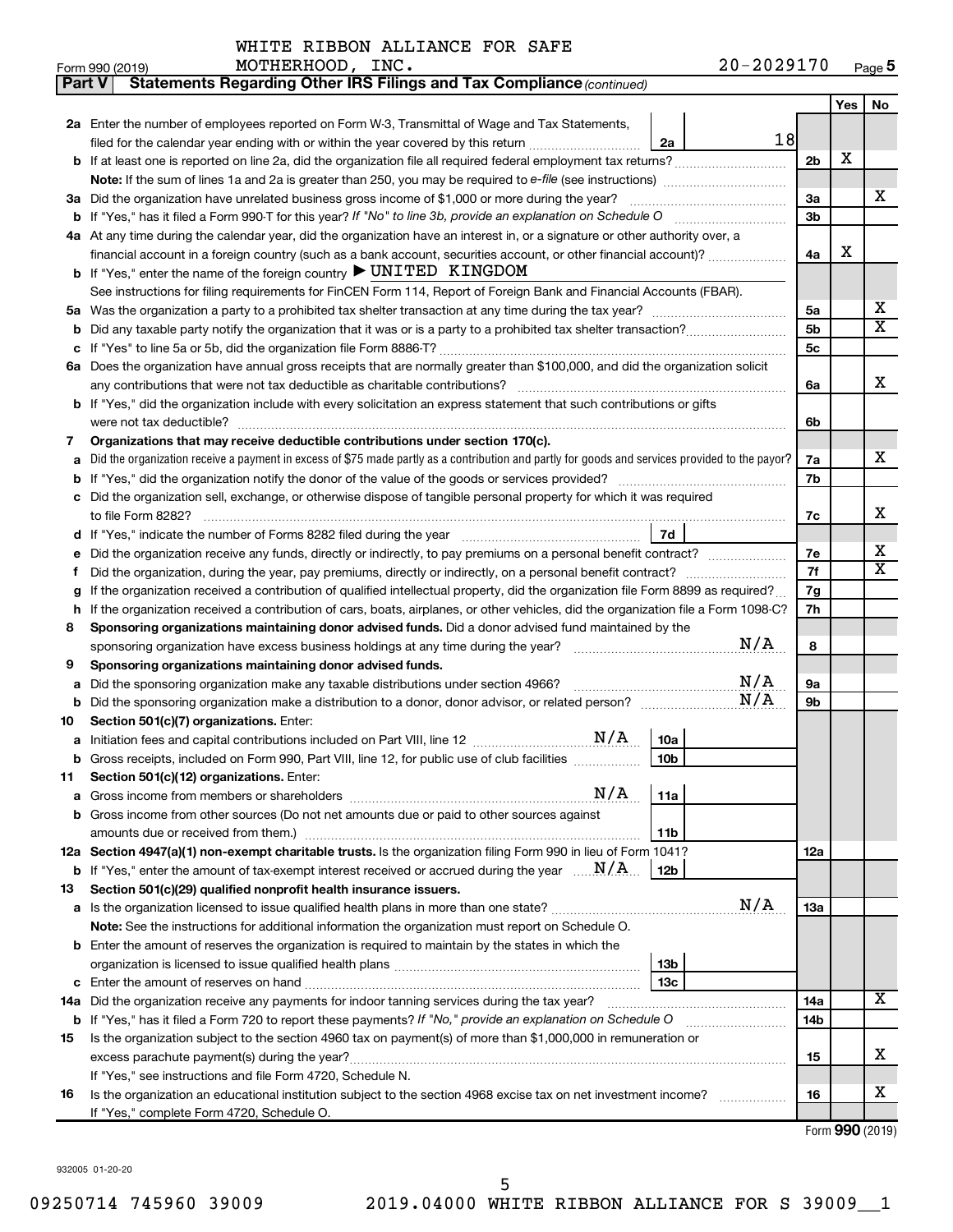|                 | Check if Schedule O contains a response or note to any line in this Part VI [11] [12] [2] [2] [2] [2] [2] [2] [<br><b>Section A. Governing Body and Management</b><br>1a Enter the number of voting members of the governing body at the end of the tax year <i>manumum</i><br>If there are material differences in voting rights among members of the governing body, or if the governing<br>body delegated broad authority to an executive committee or similar committee, explain on Schedule O.<br><b>b</b> Enter the number of voting members included on line 1a, above, who are independent<br>Did any officer, director, trustee, or key employee have a family relationship or a business relationship with any other<br>Did the organization delegate control over management duties customarily performed by or under the direct supervision<br>Did the organization make any significant changes to its governing documents since the prior Form 990 was filed?<br>7a Did the organization have members, stockholders, or other persons who had the power to elect or appoint one or<br><b>b</b> Are any governance decisions of the organization reserved to (or subject to approval by) members, stockholders, or<br>persons other than the governing body?<br>Did the organization contemporaneously document the meetings held or written actions undertaken during the year by the following:<br>Is there any officer, director, trustee, or key employee listed in Part VII, Section A, who cannot be reached at the<br>Section B. Policies (This Section B requests information about policies not required by the Internal Revenue Code.)<br><b>b</b> If "Yes," did the organization have written policies and procedures governing the activities of such chapters, affiliates,<br>11a Has the organization provided a complete copy of this Form 990 to all members of its governing body before filing the form?<br><b>b</b> Describe in Schedule O the process, if any, used by the organization to review this Form 990. | 1a<br>1b                      | 6<br>2<br>3<br>4<br>5<br>6<br>7a<br>7b<br>8а<br>8b<br>9<br>10a<br>10 <sub>b</sub><br>11a | Yes  <br>х<br>$\overline{\mathbf{X}}$<br><b>Yes</b> |
|-----------------|---------------------------------------------------------------------------------------------------------------------------------------------------------------------------------------------------------------------------------------------------------------------------------------------------------------------------------------------------------------------------------------------------------------------------------------------------------------------------------------------------------------------------------------------------------------------------------------------------------------------------------------------------------------------------------------------------------------------------------------------------------------------------------------------------------------------------------------------------------------------------------------------------------------------------------------------------------------------------------------------------------------------------------------------------------------------------------------------------------------------------------------------------------------------------------------------------------------------------------------------------------------------------------------------------------------------------------------------------------------------------------------------------------------------------------------------------------------------------------------------------------------------------------------------------------------------------------------------------------------------------------------------------------------------------------------------------------------------------------------------------------------------------------------------------------------------------------------------------------------------------------------------------------------------------------------------------------------------------------------------------------------------------------------------------|-------------------------------|------------------------------------------------------------------------------------------|-----------------------------------------------------|
|                 |                                                                                                                                                                                                                                                                                                                                                                                                                                                                                                                                                                                                                                                                                                                                                                                                                                                                                                                                                                                                                                                                                                                                                                                                                                                                                                                                                                                                                                                                                                                                                                                                                                                                                                                                                                                                                                                                                                                                                                                                                                                   |                               |                                                                                          |                                                     |
|                 |                                                                                                                                                                                                                                                                                                                                                                                                                                                                                                                                                                                                                                                                                                                                                                                                                                                                                                                                                                                                                                                                                                                                                                                                                                                                                                                                                                                                                                                                                                                                                                                                                                                                                                                                                                                                                                                                                                                                                                                                                                                   |                               |                                                                                          |                                                     |
|                 |                                                                                                                                                                                                                                                                                                                                                                                                                                                                                                                                                                                                                                                                                                                                                                                                                                                                                                                                                                                                                                                                                                                                                                                                                                                                                                                                                                                                                                                                                                                                                                                                                                                                                                                                                                                                                                                                                                                                                                                                                                                   |                               |                                                                                          |                                                     |
|                 |                                                                                                                                                                                                                                                                                                                                                                                                                                                                                                                                                                                                                                                                                                                                                                                                                                                                                                                                                                                                                                                                                                                                                                                                                                                                                                                                                                                                                                                                                                                                                                                                                                                                                                                                                                                                                                                                                                                                                                                                                                                   |                               |                                                                                          |                                                     |
|                 |                                                                                                                                                                                                                                                                                                                                                                                                                                                                                                                                                                                                                                                                                                                                                                                                                                                                                                                                                                                                                                                                                                                                                                                                                                                                                                                                                                                                                                                                                                                                                                                                                                                                                                                                                                                                                                                                                                                                                                                                                                                   |                               |                                                                                          |                                                     |
|                 |                                                                                                                                                                                                                                                                                                                                                                                                                                                                                                                                                                                                                                                                                                                                                                                                                                                                                                                                                                                                                                                                                                                                                                                                                                                                                                                                                                                                                                                                                                                                                                                                                                                                                                                                                                                                                                                                                                                                                                                                                                                   |                               |                                                                                          |                                                     |
|                 |                                                                                                                                                                                                                                                                                                                                                                                                                                                                                                                                                                                                                                                                                                                                                                                                                                                                                                                                                                                                                                                                                                                                                                                                                                                                                                                                                                                                                                                                                                                                                                                                                                                                                                                                                                                                                                                                                                                                                                                                                                                   |                               |                                                                                          |                                                     |
|                 |                                                                                                                                                                                                                                                                                                                                                                                                                                                                                                                                                                                                                                                                                                                                                                                                                                                                                                                                                                                                                                                                                                                                                                                                                                                                                                                                                                                                                                                                                                                                                                                                                                                                                                                                                                                                                                                                                                                                                                                                                                                   |                               |                                                                                          |                                                     |
|                 |                                                                                                                                                                                                                                                                                                                                                                                                                                                                                                                                                                                                                                                                                                                                                                                                                                                                                                                                                                                                                                                                                                                                                                                                                                                                                                                                                                                                                                                                                                                                                                                                                                                                                                                                                                                                                                                                                                                                                                                                                                                   |                               |                                                                                          |                                                     |
|                 |                                                                                                                                                                                                                                                                                                                                                                                                                                                                                                                                                                                                                                                                                                                                                                                                                                                                                                                                                                                                                                                                                                                                                                                                                                                                                                                                                                                                                                                                                                                                                                                                                                                                                                                                                                                                                                                                                                                                                                                                                                                   |                               |                                                                                          |                                                     |
|                 |                                                                                                                                                                                                                                                                                                                                                                                                                                                                                                                                                                                                                                                                                                                                                                                                                                                                                                                                                                                                                                                                                                                                                                                                                                                                                                                                                                                                                                                                                                                                                                                                                                                                                                                                                                                                                                                                                                                                                                                                                                                   |                               |                                                                                          |                                                     |
|                 |                                                                                                                                                                                                                                                                                                                                                                                                                                                                                                                                                                                                                                                                                                                                                                                                                                                                                                                                                                                                                                                                                                                                                                                                                                                                                                                                                                                                                                                                                                                                                                                                                                                                                                                                                                                                                                                                                                                                                                                                                                                   |                               |                                                                                          |                                                     |
|                 |                                                                                                                                                                                                                                                                                                                                                                                                                                                                                                                                                                                                                                                                                                                                                                                                                                                                                                                                                                                                                                                                                                                                                                                                                                                                                                                                                                                                                                                                                                                                                                                                                                                                                                                                                                                                                                                                                                                                                                                                                                                   |                               |                                                                                          |                                                     |
|                 |                                                                                                                                                                                                                                                                                                                                                                                                                                                                                                                                                                                                                                                                                                                                                                                                                                                                                                                                                                                                                                                                                                                                                                                                                                                                                                                                                                                                                                                                                                                                                                                                                                                                                                                                                                                                                                                                                                                                                                                                                                                   |                               |                                                                                          |                                                     |
|                 |                                                                                                                                                                                                                                                                                                                                                                                                                                                                                                                                                                                                                                                                                                                                                                                                                                                                                                                                                                                                                                                                                                                                                                                                                                                                                                                                                                                                                                                                                                                                                                                                                                                                                                                                                                                                                                                                                                                                                                                                                                                   |                               |                                                                                          |                                                     |
|                 |                                                                                                                                                                                                                                                                                                                                                                                                                                                                                                                                                                                                                                                                                                                                                                                                                                                                                                                                                                                                                                                                                                                                                                                                                                                                                                                                                                                                                                                                                                                                                                                                                                                                                                                                                                                                                                                                                                                                                                                                                                                   |                               |                                                                                          |                                                     |
|                 |                                                                                                                                                                                                                                                                                                                                                                                                                                                                                                                                                                                                                                                                                                                                                                                                                                                                                                                                                                                                                                                                                                                                                                                                                                                                                                                                                                                                                                                                                                                                                                                                                                                                                                                                                                                                                                                                                                                                                                                                                                                   |                               |                                                                                          |                                                     |
|                 |                                                                                                                                                                                                                                                                                                                                                                                                                                                                                                                                                                                                                                                                                                                                                                                                                                                                                                                                                                                                                                                                                                                                                                                                                                                                                                                                                                                                                                                                                                                                                                                                                                                                                                                                                                                                                                                                                                                                                                                                                                                   |                               |                                                                                          |                                                     |
|                 |                                                                                                                                                                                                                                                                                                                                                                                                                                                                                                                                                                                                                                                                                                                                                                                                                                                                                                                                                                                                                                                                                                                                                                                                                                                                                                                                                                                                                                                                                                                                                                                                                                                                                                                                                                                                                                                                                                                                                                                                                                                   |                               |                                                                                          |                                                     |
|                 |                                                                                                                                                                                                                                                                                                                                                                                                                                                                                                                                                                                                                                                                                                                                                                                                                                                                                                                                                                                                                                                                                                                                                                                                                                                                                                                                                                                                                                                                                                                                                                                                                                                                                                                                                                                                                                                                                                                                                                                                                                                   |                               |                                                                                          |                                                     |
|                 |                                                                                                                                                                                                                                                                                                                                                                                                                                                                                                                                                                                                                                                                                                                                                                                                                                                                                                                                                                                                                                                                                                                                                                                                                                                                                                                                                                                                                                                                                                                                                                                                                                                                                                                                                                                                                                                                                                                                                                                                                                                   |                               |                                                                                          |                                                     |
|                 |                                                                                                                                                                                                                                                                                                                                                                                                                                                                                                                                                                                                                                                                                                                                                                                                                                                                                                                                                                                                                                                                                                                                                                                                                                                                                                                                                                                                                                                                                                                                                                                                                                                                                                                                                                                                                                                                                                                                                                                                                                                   |                               |                                                                                          |                                                     |
|                 |                                                                                                                                                                                                                                                                                                                                                                                                                                                                                                                                                                                                                                                                                                                                                                                                                                                                                                                                                                                                                                                                                                                                                                                                                                                                                                                                                                                                                                                                                                                                                                                                                                                                                                                                                                                                                                                                                                                                                                                                                                                   |                               |                                                                                          |                                                     |
|                 |                                                                                                                                                                                                                                                                                                                                                                                                                                                                                                                                                                                                                                                                                                                                                                                                                                                                                                                                                                                                                                                                                                                                                                                                                                                                                                                                                                                                                                                                                                                                                                                                                                                                                                                                                                                                                                                                                                                                                                                                                                                   |                               |                                                                                          |                                                     |
|                 |                                                                                                                                                                                                                                                                                                                                                                                                                                                                                                                                                                                                                                                                                                                                                                                                                                                                                                                                                                                                                                                                                                                                                                                                                                                                                                                                                                                                                                                                                                                                                                                                                                                                                                                                                                                                                                                                                                                                                                                                                                                   |                               |                                                                                          |                                                     |
|                 |                                                                                                                                                                                                                                                                                                                                                                                                                                                                                                                                                                                                                                                                                                                                                                                                                                                                                                                                                                                                                                                                                                                                                                                                                                                                                                                                                                                                                                                                                                                                                                                                                                                                                                                                                                                                                                                                                                                                                                                                                                                   |                               |                                                                                          |                                                     |
|                 |                                                                                                                                                                                                                                                                                                                                                                                                                                                                                                                                                                                                                                                                                                                                                                                                                                                                                                                                                                                                                                                                                                                                                                                                                                                                                                                                                                                                                                                                                                                                                                                                                                                                                                                                                                                                                                                                                                                                                                                                                                                   |                               |                                                                                          |                                                     |
|                 |                                                                                                                                                                                                                                                                                                                                                                                                                                                                                                                                                                                                                                                                                                                                                                                                                                                                                                                                                                                                                                                                                                                                                                                                                                                                                                                                                                                                                                                                                                                                                                                                                                                                                                                                                                                                                                                                                                                                                                                                                                                   |                               |                                                                                          |                                                     |
|                 |                                                                                                                                                                                                                                                                                                                                                                                                                                                                                                                                                                                                                                                                                                                                                                                                                                                                                                                                                                                                                                                                                                                                                                                                                                                                                                                                                                                                                                                                                                                                                                                                                                                                                                                                                                                                                                                                                                                                                                                                                                                   |                               |                                                                                          | X                                                   |
|                 |                                                                                                                                                                                                                                                                                                                                                                                                                                                                                                                                                                                                                                                                                                                                                                                                                                                                                                                                                                                                                                                                                                                                                                                                                                                                                                                                                                                                                                                                                                                                                                                                                                                                                                                                                                                                                                                                                                                                                                                                                                                   |                               |                                                                                          |                                                     |
|                 |                                                                                                                                                                                                                                                                                                                                                                                                                                                                                                                                                                                                                                                                                                                                                                                                                                                                                                                                                                                                                                                                                                                                                                                                                                                                                                                                                                                                                                                                                                                                                                                                                                                                                                                                                                                                                                                                                                                                                                                                                                                   |                               | 12a                                                                                      | х                                                   |
|                 |                                                                                                                                                                                                                                                                                                                                                                                                                                                                                                                                                                                                                                                                                                                                                                                                                                                                                                                                                                                                                                                                                                                                                                                                                                                                                                                                                                                                                                                                                                                                                                                                                                                                                                                                                                                                                                                                                                                                                                                                                                                   |                               | 12 <sub>b</sub>                                                                          | $\overline{\mathbf{X}}$                             |
|                 | c Did the organization regularly and consistently monitor and enforce compliance with the policy? If "Yes," describe                                                                                                                                                                                                                                                                                                                                                                                                                                                                                                                                                                                                                                                                                                                                                                                                                                                                                                                                                                                                                                                                                                                                                                                                                                                                                                                                                                                                                                                                                                                                                                                                                                                                                                                                                                                                                                                                                                                              |                               |                                                                                          |                                                     |
|                 |                                                                                                                                                                                                                                                                                                                                                                                                                                                                                                                                                                                                                                                                                                                                                                                                                                                                                                                                                                                                                                                                                                                                                                                                                                                                                                                                                                                                                                                                                                                                                                                                                                                                                                                                                                                                                                                                                                                                                                                                                                                   |                               | 12c                                                                                      | х                                                   |
|                 | in Schedule O how this was done manufactured and continuum and contact the way to the set of the set of the schedule O how this was done                                                                                                                                                                                                                                                                                                                                                                                                                                                                                                                                                                                                                                                                                                                                                                                                                                                                                                                                                                                                                                                                                                                                                                                                                                                                                                                                                                                                                                                                                                                                                                                                                                                                                                                                                                                                                                                                                                          |                               | 13                                                                                       | X                                                   |
|                 |                                                                                                                                                                                                                                                                                                                                                                                                                                                                                                                                                                                                                                                                                                                                                                                                                                                                                                                                                                                                                                                                                                                                                                                                                                                                                                                                                                                                                                                                                                                                                                                                                                                                                                                                                                                                                                                                                                                                                                                                                                                   |                               | 14                                                                                       | $\overline{\mathbf{X}}$                             |
|                 | Did the organization have a written document retention and destruction policy? [11] manufaction manufaction in                                                                                                                                                                                                                                                                                                                                                                                                                                                                                                                                                                                                                                                                                                                                                                                                                                                                                                                                                                                                                                                                                                                                                                                                                                                                                                                                                                                                                                                                                                                                                                                                                                                                                                                                                                                                                                                                                                                                    |                               |                                                                                          |                                                     |
|                 | Did the process for determining compensation of the following persons include a review and approval by independent                                                                                                                                                                                                                                                                                                                                                                                                                                                                                                                                                                                                                                                                                                                                                                                                                                                                                                                                                                                                                                                                                                                                                                                                                                                                                                                                                                                                                                                                                                                                                                                                                                                                                                                                                                                                                                                                                                                                |                               |                                                                                          |                                                     |
|                 | persons, comparability data, and contemporaneous substantiation of the deliberation and decision?                                                                                                                                                                                                                                                                                                                                                                                                                                                                                                                                                                                                                                                                                                                                                                                                                                                                                                                                                                                                                                                                                                                                                                                                                                                                                                                                                                                                                                                                                                                                                                                                                                                                                                                                                                                                                                                                                                                                                 |                               |                                                                                          |                                                     |
|                 |                                                                                                                                                                                                                                                                                                                                                                                                                                                                                                                                                                                                                                                                                                                                                                                                                                                                                                                                                                                                                                                                                                                                                                                                                                                                                                                                                                                                                                                                                                                                                                                                                                                                                                                                                                                                                                                                                                                                                                                                                                                   |                               | 15a                                                                                      | X                                                   |
|                 |                                                                                                                                                                                                                                                                                                                                                                                                                                                                                                                                                                                                                                                                                                                                                                                                                                                                                                                                                                                                                                                                                                                                                                                                                                                                                                                                                                                                                                                                                                                                                                                                                                                                                                                                                                                                                                                                                                                                                                                                                                                   |                               | 15b                                                                                      |                                                     |
|                 | If "Yes" to line 15a or 15b, describe the process in Schedule O (see instructions).                                                                                                                                                                                                                                                                                                                                                                                                                                                                                                                                                                                                                                                                                                                                                                                                                                                                                                                                                                                                                                                                                                                                                                                                                                                                                                                                                                                                                                                                                                                                                                                                                                                                                                                                                                                                                                                                                                                                                               |                               |                                                                                          |                                                     |
|                 | 16a Did the organization invest in, contribute assets to, or participate in a joint venture or similar arrangement with a                                                                                                                                                                                                                                                                                                                                                                                                                                                                                                                                                                                                                                                                                                                                                                                                                                                                                                                                                                                                                                                                                                                                                                                                                                                                                                                                                                                                                                                                                                                                                                                                                                                                                                                                                                                                                                                                                                                         |                               |                                                                                          |                                                     |
|                 | taxable entity during the year?                                                                                                                                                                                                                                                                                                                                                                                                                                                                                                                                                                                                                                                                                                                                                                                                                                                                                                                                                                                                                                                                                                                                                                                                                                                                                                                                                                                                                                                                                                                                                                                                                                                                                                                                                                                                                                                                                                                                                                                                                   |                               | <b>16a</b>                                                                               |                                                     |
|                 | b If "Yes," did the organization follow a written policy or procedure requiring the organization to evaluate its participation                                                                                                                                                                                                                                                                                                                                                                                                                                                                                                                                                                                                                                                                                                                                                                                                                                                                                                                                                                                                                                                                                                                                                                                                                                                                                                                                                                                                                                                                                                                                                                                                                                                                                                                                                                                                                                                                                                                    |                               |                                                                                          |                                                     |
|                 | in joint venture arrangements under applicable federal tax law, and take steps to safeguard the organization's                                                                                                                                                                                                                                                                                                                                                                                                                                                                                                                                                                                                                                                                                                                                                                                                                                                                                                                                                                                                                                                                                                                                                                                                                                                                                                                                                                                                                                                                                                                                                                                                                                                                                                                                                                                                                                                                                                                                    |                               |                                                                                          |                                                     |
|                 |                                                                                                                                                                                                                                                                                                                                                                                                                                                                                                                                                                                                                                                                                                                                                                                                                                                                                                                                                                                                                                                                                                                                                                                                                                                                                                                                                                                                                                                                                                                                                                                                                                                                                                                                                                                                                                                                                                                                                                                                                                                   |                               | 16b                                                                                      |                                                     |
|                 | <b>Section C. Disclosure</b>                                                                                                                                                                                                                                                                                                                                                                                                                                                                                                                                                                                                                                                                                                                                                                                                                                                                                                                                                                                                                                                                                                                                                                                                                                                                                                                                                                                                                                                                                                                                                                                                                                                                                                                                                                                                                                                                                                                                                                                                                      |                               |                                                                                          |                                                     |
|                 | List the states with which a copy of this Form 990 is required to be filed $\blacktriangleright$ SEE SCHEDULE O                                                                                                                                                                                                                                                                                                                                                                                                                                                                                                                                                                                                                                                                                                                                                                                                                                                                                                                                                                                                                                                                                                                                                                                                                                                                                                                                                                                                                                                                                                                                                                                                                                                                                                                                                                                                                                                                                                                                   |                               |                                                                                          |                                                     |
|                 | Section 6104 requires an organization to make its Forms 1023 (1024 or 1024-A, if applicable), 990, and 990-T (Section 501(c)(3)s only) available                                                                                                                                                                                                                                                                                                                                                                                                                                                                                                                                                                                                                                                                                                                                                                                                                                                                                                                                                                                                                                                                                                                                                                                                                                                                                                                                                                                                                                                                                                                                                                                                                                                                                                                                                                                                                                                                                                  |                               |                                                                                          |                                                     |
|                 | for public inspection. Indicate how you made these available. Check all that apply.                                                                                                                                                                                                                                                                                                                                                                                                                                                                                                                                                                                                                                                                                                                                                                                                                                                                                                                                                                                                                                                                                                                                                                                                                                                                                                                                                                                                                                                                                                                                                                                                                                                                                                                                                                                                                                                                                                                                                               |                               |                                                                                          |                                                     |
|                 |                                                                                                                                                                                                                                                                                                                                                                                                                                                                                                                                                                                                                                                                                                                                                                                                                                                                                                                                                                                                                                                                                                                                                                                                                                                                                                                                                                                                                                                                                                                                                                                                                                                                                                                                                                                                                                                                                                                                                                                                                                                   | Other (explain on Schedule O) |                                                                                          |                                                     |
|                 |                                                                                                                                                                                                                                                                                                                                                                                                                                                                                                                                                                                                                                                                                                                                                                                                                                                                                                                                                                                                                                                                                                                                                                                                                                                                                                                                                                                                                                                                                                                                                                                                                                                                                                                                                                                                                                                                                                                                                                                                                                                   |                               |                                                                                          |                                                     |
|                 | $\boxed{\textbf{X}}$ Upon request<br>$X$ Own website<br>$\lfloor x \rfloor$ Another's website                                                                                                                                                                                                                                                                                                                                                                                                                                                                                                                                                                                                                                                                                                                                                                                                                                                                                                                                                                                                                                                                                                                                                                                                                                                                                                                                                                                                                                                                                                                                                                                                                                                                                                                                                                                                                                                                                                                                                     |                               |                                                                                          |                                                     |
|                 | Describe on Schedule O whether (and if so, how) the organization made its governing documents, conflict of interest policy, and financial                                                                                                                                                                                                                                                                                                                                                                                                                                                                                                                                                                                                                                                                                                                                                                                                                                                                                                                                                                                                                                                                                                                                                                                                                                                                                                                                                                                                                                                                                                                                                                                                                                                                                                                                                                                                                                                                                                         |                               |                                                                                          |                                                     |
|                 | statements available to the public during the tax year.                                                                                                                                                                                                                                                                                                                                                                                                                                                                                                                                                                                                                                                                                                                                                                                                                                                                                                                                                                                                                                                                                                                                                                                                                                                                                                                                                                                                                                                                                                                                                                                                                                                                                                                                                                                                                                                                                                                                                                                           |                               |                                                                                          |                                                     |
|                 | State the name, address, and telephone number of the person who possesses the organization's books and records                                                                                                                                                                                                                                                                                                                                                                                                                                                                                                                                                                                                                                                                                                                                                                                                                                                                                                                                                                                                                                                                                                                                                                                                                                                                                                                                                                                                                                                                                                                                                                                                                                                                                                                                                                                                                                                                                                                                    |                               |                                                                                          |                                                     |
|                 | BETSY MCCALLON - 202-204-0324                                                                                                                                                                                                                                                                                                                                                                                                                                                                                                                                                                                                                                                                                                                                                                                                                                                                                                                                                                                                                                                                                                                                                                                                                                                                                                                                                                                                                                                                                                                                                                                                                                                                                                                                                                                                                                                                                                                                                                                                                     |                               |                                                                                          |                                                     |
| 932006 01-20-20 | 1901 PENNSYLVANIA AVENUE NW STE 800, WASHINGTON,                                                                                                                                                                                                                                                                                                                                                                                                                                                                                                                                                                                                                                                                                                                                                                                                                                                                                                                                                                                                                                                                                                                                                                                                                                                                                                                                                                                                                                                                                                                                                                                                                                                                                                                                                                                                                                                                                                                                                                                                  | 20006<br>DC                   |                                                                                          | Form 990 (2019)                                     |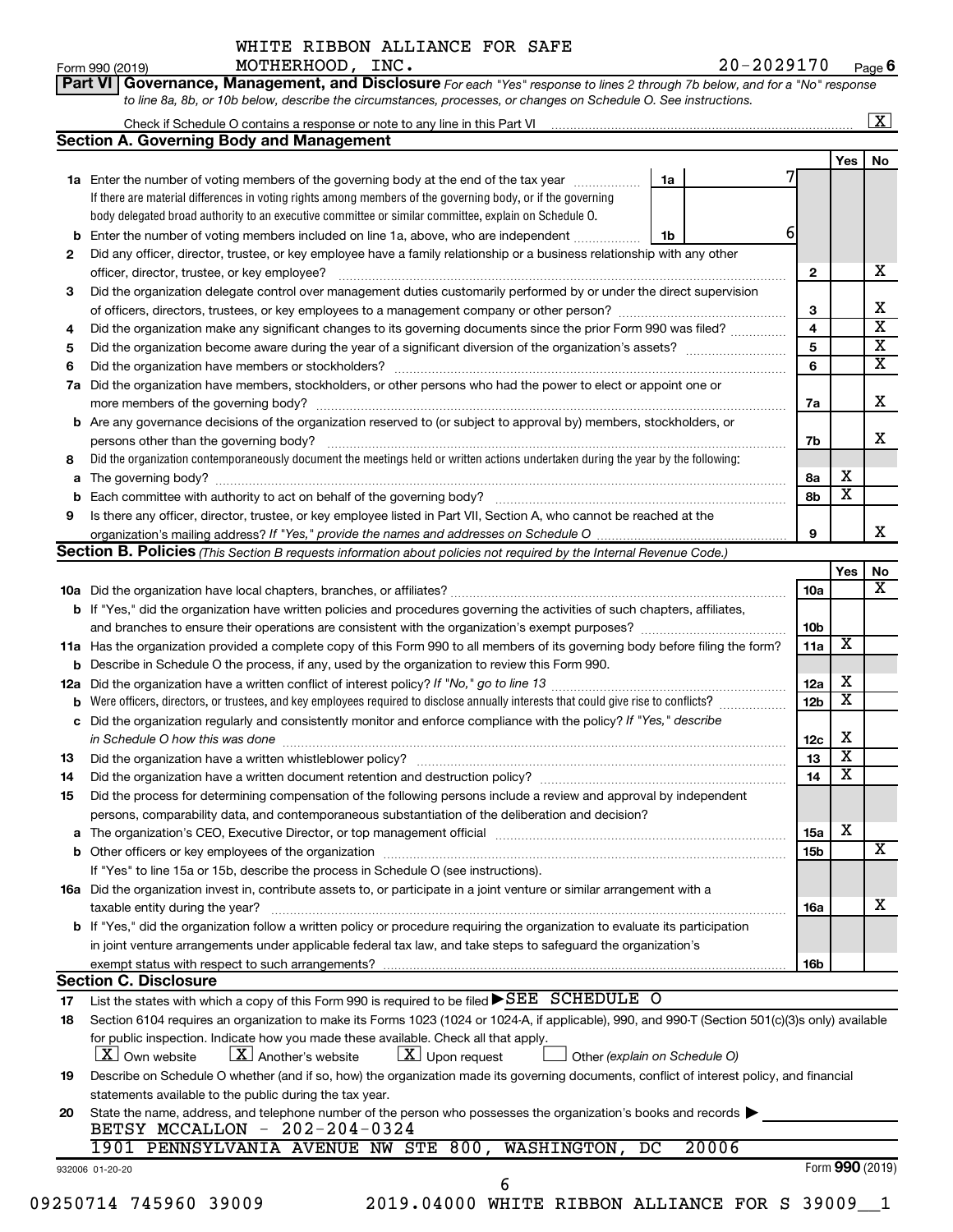|  | WHITE RIBBON ALLIANCE FOR SAFE |  |
|--|--------------------------------|--|
|  |                                |  |

 $\mathcal{L}^{\text{eff}}$ 

|  | Part VII Compensation of Officers, Directors, Trustees, Key Employees, Highest Compensated |
|--|--------------------------------------------------------------------------------------------|
|  | <b>Employees, and Independent Contractors</b>                                              |

Check if Schedule O contains a response or note to any line in this Part VII

**Section A. Officers, Directors, Trustees, Key Employees, and Highest Compensated Employees**

**1a**  Complete this table for all persons required to be listed. Report compensation for the calendar year ending with or within the organization's tax year.  $\bullet$  List all of the organization's current officers, directors, trustees (whether individuals or organizations), regardless of amount of compensation.

Enter -0- in columns (D), (E), and (F) if no compensation was paid.

**•** List all of the organization's current key employees, if any. See instructions for definition of "key employee."

**•** List the organization's five *current* highest compensated employees (other than an officer, director, trustee, or key employee) who received reportable compensation (Box 5 of Form W-2 and/or Box 7 of Form 1099-MISC) of more than \$100,000 from the organization and any related organizations.

 $\bullet$  List all of the organization's former officers, key employees, and highest compensated employees who received more than \$100,000 of reportable compensation from the organization and any related organizations.

**•** List all of the organization's former directors or trustees that received, in the capacity as a former director or trustee of the organization, more than \$10,000 of reportable compensation from the organization and any related organizations.

See instructions for the order in which to list the persons above.

Check this box if neither the organization nor any related organization compensated any current officer, director, or trustee.  $\mathcal{L}^{\text{eff}}$ 

| (A)                                  | (B)                    |                                |                                                                  | (C)         |              |                                   |        | (D)                             | (E)             | (F)                      |
|--------------------------------------|------------------------|--------------------------------|------------------------------------------------------------------|-------------|--------------|-----------------------------------|--------|---------------------------------|-----------------|--------------------------|
| Name and title                       | Average                |                                |                                                                  | Position    |              | (do not check more than one       |        | Reportable                      | Reportable      | Estimated                |
|                                      | hours per              |                                | box, unless person is both an<br>officer and a director/trustee) |             |              |                                   |        | compensation                    | compensation    | amount of                |
|                                      | week                   |                                |                                                                  |             |              |                                   |        | from                            | from related    | other                    |
|                                      | (list any<br>hours for | Individual trustee or director |                                                                  |             |              |                                   |        | the                             | organizations   | compensation             |
|                                      | related                |                                |                                                                  |             |              |                                   |        | organization<br>(W-2/1099-MISC) | (W-2/1099-MISC) | from the<br>organization |
|                                      | organizations          |                                |                                                                  |             |              |                                   |        |                                 |                 | and related              |
|                                      | below                  |                                | nstitutional trustee                                             |             | Key employee |                                   |        |                                 |                 | organizations            |
|                                      | line)                  |                                |                                                                  | Officer     |              | Highest compensated<br>  employee | Former |                                 |                 |                          |
| (1)<br>STEVE CROM                    | 1.00                   |                                |                                                                  |             |              |                                   |        |                                 |                 |                          |
| CHAIR                                |                        | $\mathbf X$                    |                                                                  | X           |              |                                   |        | $\mathbf 0$ .                   | 0.              | 0.                       |
| (2)<br>RONALD GEARY                  | 1.00                   |                                |                                                                  |             |              |                                   |        |                                 |                 |                          |
| <b>TREASURER</b>                     |                        | X                              |                                                                  | $\mathbf X$ |              |                                   |        | $\mathbf 0$ .                   | $\mathbf 0$ .   | $\mathbf 0$ .            |
| (3)<br>TIMOTHY THOMAS                | 1.00                   |                                |                                                                  |             |              |                                   |        |                                 |                 |                          |
| <b>SECRETARY</b>                     |                        | $\mathbf X$                    |                                                                  | $\mathbf X$ |              |                                   |        | $\mathbf 0$ .                   | $\mathbf 0$ .   | $\mathbf 0$ .            |
| LYNN ALTMAN<br>(4)                   | 1.00                   |                                |                                                                  |             |              |                                   |        |                                 |                 |                          |
| BOARD MEMBER                         |                        | $\mathbf X$                    |                                                                  |             |              |                                   |        | $\mathbf 0$ .                   | $\mathbf 0$ .   | $\mathbf 0$ .            |
| NORA CONNORS<br>(5)                  | 1.00                   |                                |                                                                  |             |              |                                   |        |                                 |                 |                          |
| BOARD MEMBER                         |                        | X                              |                                                                  |             |              |                                   |        | $\mathbf 0$ .                   | $\mathbf 0$ .   | $\mathbf 0$ .            |
| YASMINA ZAIDMAN<br>(6)               | 1.00                   |                                |                                                                  |             |              |                                   |        |                                 |                 |                          |
| <b>BOARD MEMBER</b>                  |                        | $\mathbf X$                    |                                                                  |             |              |                                   |        | $\mathbf 0$ .                   | $\mathbf 0$ .   | 0.                       |
| BETSY MCCALLON<br>(7)                | 40.00                  |                                |                                                                  |             |              |                                   |        |                                 |                 |                          |
| CHIEF EXECUTIVE OFFICER              |                        | $\mathbf X$                    |                                                                  | X           |              |                                   |        | 182,733.                        | 0.              | 17,492.                  |
| CELINE B. OKOH<br>(8)                | 40.00                  |                                |                                                                  |             |              |                                   |        |                                 |                 |                          |
| CHIEF FINANCIAL OFFICER              |                        |                                |                                                                  | X           |              |                                   |        | 176,021.                        | 0.              | 23,041.                  |
| KRISTY KADE<br>(9)                   | 40.00                  |                                |                                                                  |             |              |                                   |        |                                 |                 |                          |
| DEPUTY EXECUTIVE OFFICER             |                        |                                |                                                                  | $\mathbf X$ |              |                                   |        | 162,869.                        | 0.              | 9,374.                   |
| (10) STEPHANIE BOWEN                 | 40.00                  |                                |                                                                  |             |              |                                   |        |                                 |                 |                          |
| DIRECTOR OF STRATEGIC COMMUNICATIONS |                        |                                |                                                                  |             |              | X                                 |        | 118,537.                        | 0.              | 28,095.                  |
| (11) KIMBERLY WHIPKEY                | 40.00                  |                                |                                                                  |             |              |                                   |        |                                 |                 |                          |
| ADVOCACY MANAGER                     |                        |                                |                                                                  |             |              | $\mathbf X$                       |        | 109,889.                        | 0.              | 8,777.                   |
|                                      |                        |                                |                                                                  |             |              |                                   |        |                                 |                 |                          |
|                                      |                        |                                |                                                                  |             |              |                                   |        |                                 |                 |                          |
|                                      |                        |                                |                                                                  |             |              |                                   |        |                                 |                 |                          |
|                                      |                        |                                |                                                                  |             |              |                                   |        |                                 |                 |                          |
|                                      |                        |                                |                                                                  |             |              |                                   |        |                                 |                 |                          |
|                                      |                        |                                |                                                                  |             |              |                                   |        |                                 |                 |                          |
|                                      |                        |                                |                                                                  |             |              |                                   |        |                                 |                 |                          |
|                                      |                        |                                |                                                                  |             |              |                                   |        |                                 |                 |                          |
|                                      |                        |                                |                                                                  |             |              |                                   |        |                                 |                 |                          |
|                                      |                        |                                |                                                                  |             |              |                                   |        |                                 |                 |                          |
|                                      |                        |                                |                                                                  |             |              |                                   |        |                                 |                 |                          |
|                                      |                        |                                |                                                                  |             |              |                                   |        |                                 |                 |                          |
| 932007 01-20-20                      |                        |                                |                                                                  |             |              |                                   |        |                                 |                 | Form 990 (2019)          |

7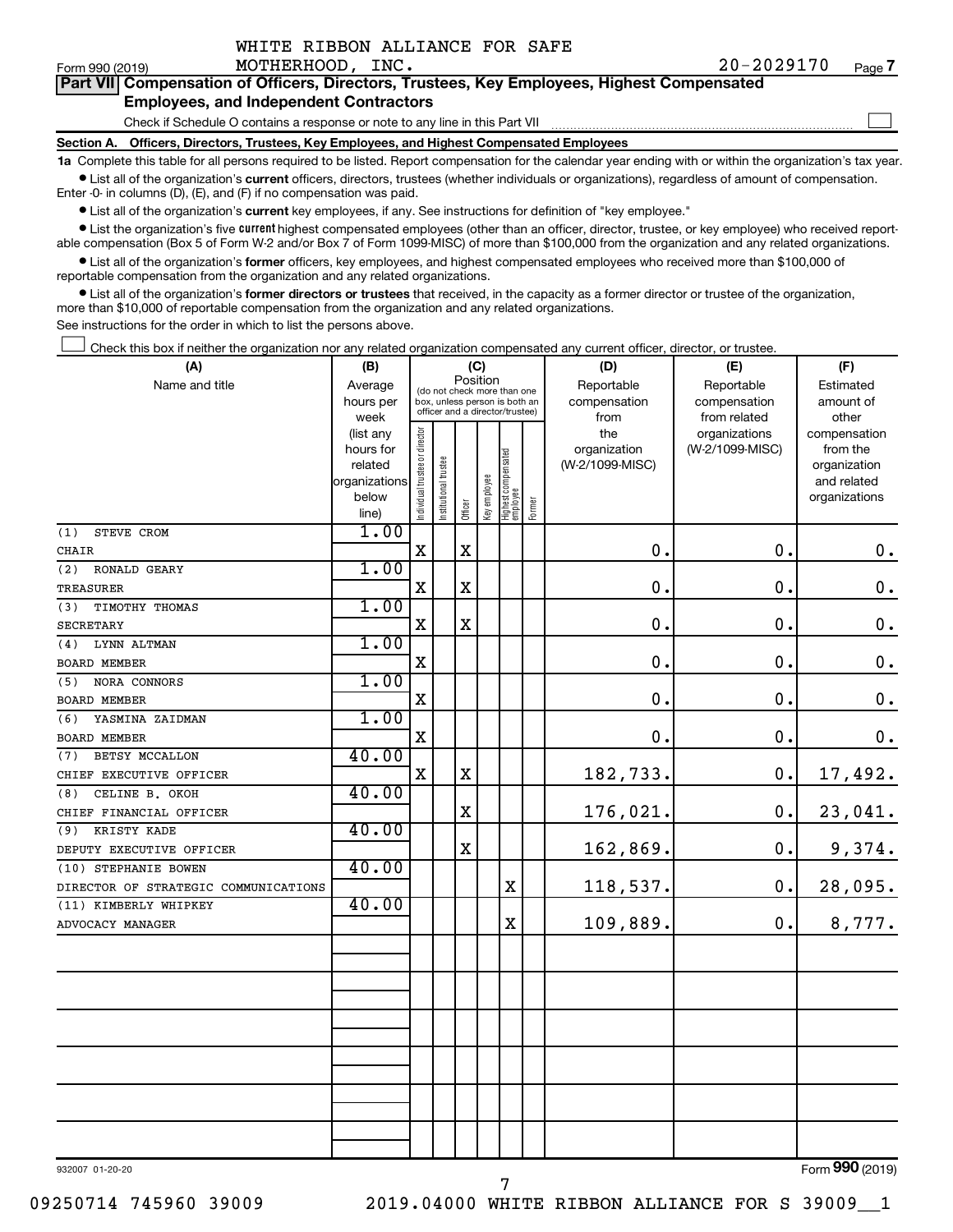| WHITE RIBBON ALLIANCE FOR SAFE                                                                                                                                                                                                                              |                                                                      |                                |                       |         |              |                                 |                                                                                                                                                                        |                                        |                                  |                                      |                                                                          |                                            |  |                                        |  |
|-------------------------------------------------------------------------------------------------------------------------------------------------------------------------------------------------------------------------------------------------------------|----------------------------------------------------------------------|--------------------------------|-----------------------|---------|--------------|---------------------------------|------------------------------------------------------------------------------------------------------------------------------------------------------------------------|----------------------------------------|----------------------------------|--------------------------------------|--------------------------------------------------------------------------|--------------------------------------------|--|----------------------------------------|--|
| MOTHERHOOD, INC.<br>Form 990 (2019)                                                                                                                                                                                                                         |                                                                      |                                |                       |         |              |                                 |                                                                                                                                                                        |                                        | $20 - 2029170$                   |                                      |                                                                          | Page 8                                     |  |                                        |  |
| Part VII Section A. Officers, Directors, Trustees, Key Employees, and Highest Compensated Employees (continued)                                                                                                                                             |                                                                      |                                |                       |         |              |                                 |                                                                                                                                                                        |                                        |                                  |                                      |                                                                          |                                            |  |                                        |  |
| (A)<br>Name and title                                                                                                                                                                                                                                       | (B)<br>Average<br>hours per<br>week                                  |                                |                       |         |              |                                 | (C)<br>(D)<br>(E)<br>Position<br>Reportable<br>(do not check more than one<br>compensation<br>box, unless person is both an<br>officer and a director/trustee)<br>from |                                        |                                  |                                      |                                                                          | Reportable<br>compensation<br>from related |  | (F)<br>Estimated<br>amount of<br>other |  |
|                                                                                                                                                                                                                                                             | (list any<br>hours for<br>related<br>organizations<br>below<br>line) | Individual trustee or director | Institutional trustee | Officer | Key employee | Highest compensated<br>employee | Former                                                                                                                                                                 | the<br>organization<br>(W-2/1099-MISC) | organizations<br>(W-2/1099-MISC) |                                      | compensation<br>from the<br>organization<br>and related<br>organizations |                                            |  |                                        |  |
|                                                                                                                                                                                                                                                             |                                                                      |                                |                       |         |              |                                 |                                                                                                                                                                        |                                        |                                  |                                      |                                                                          |                                            |  |                                        |  |
|                                                                                                                                                                                                                                                             |                                                                      |                                |                       |         |              |                                 |                                                                                                                                                                        |                                        |                                  |                                      |                                                                          |                                            |  |                                        |  |
|                                                                                                                                                                                                                                                             |                                                                      |                                |                       |         |              |                                 |                                                                                                                                                                        |                                        |                                  |                                      |                                                                          |                                            |  |                                        |  |
|                                                                                                                                                                                                                                                             |                                                                      |                                |                       |         |              |                                 |                                                                                                                                                                        |                                        |                                  |                                      |                                                                          |                                            |  |                                        |  |
|                                                                                                                                                                                                                                                             |                                                                      |                                |                       |         |              |                                 |                                                                                                                                                                        |                                        |                                  |                                      |                                                                          |                                            |  |                                        |  |
|                                                                                                                                                                                                                                                             |                                                                      |                                |                       |         |              |                                 |                                                                                                                                                                        |                                        |                                  |                                      |                                                                          |                                            |  |                                        |  |
|                                                                                                                                                                                                                                                             |                                                                      |                                |                       |         |              |                                 |                                                                                                                                                                        |                                        |                                  |                                      |                                                                          |                                            |  |                                        |  |
|                                                                                                                                                                                                                                                             |                                                                      |                                |                       |         |              |                                 |                                                                                                                                                                        |                                        |                                  |                                      |                                                                          |                                            |  |                                        |  |
|                                                                                                                                                                                                                                                             |                                                                      |                                |                       |         |              |                                 |                                                                                                                                                                        | 750,049.                               |                                  | $\overline{0}$ .                     |                                                                          | 86,779.                                    |  |                                        |  |
| 1b Subtotal                                                                                                                                                                                                                                                 |                                                                      |                                |                       |         |              |                                 |                                                                                                                                                                        | $\overline{0}$ .<br>750,049.           |                                  | $\overline{0}$ .<br>$\overline{0}$ . |                                                                          | 86,779.                                    |  |                                        |  |
| Total number of individuals (including but not limited to those listed above) who received more than \$100,000 of reportable<br>$\mathbf{2}$<br>compensation from the organization $\blacktriangleright$                                                    |                                                                      |                                |                       |         |              |                                 |                                                                                                                                                                        |                                        |                                  |                                      |                                                                          | 5                                          |  |                                        |  |
| Did the organization list any former officer, director, trustee, key employee, or highest compensated employee on<br>З                                                                                                                                      |                                                                      |                                |                       |         |              |                                 |                                                                                                                                                                        |                                        |                                  |                                      | <b>Yes</b>                                                               | No                                         |  |                                        |  |
| line 1a? If "Yes," complete Schedule J for such individual<br>For any individual listed on line 1a, is the sum of reportable compensation and other compensation from the organization<br>4                                                                 |                                                                      |                                |                       |         |              |                                 |                                                                                                                                                                        |                                        |                                  | З                                    |                                                                          | X                                          |  |                                        |  |
| Did any person listed on line 1a receive or accrue compensation from any unrelated organization or individual for services<br>5                                                                                                                             |                                                                      |                                |                       |         |              |                                 |                                                                                                                                                                        |                                        |                                  | 4                                    | x                                                                        |                                            |  |                                        |  |
| rendered to the organization? If "Yes," complete Schedule J for such person manufactured to the organization? If "Yes," complete Schedule J for such person manufactured to the organization?<br><b>Section B. Independent Contractors</b>                  |                                                                      |                                |                       |         |              |                                 |                                                                                                                                                                        |                                        |                                  | 5                                    |                                                                          | x                                          |  |                                        |  |
| Complete this table for your five highest compensated independent contractors that received more than \$100,000 of compensation from<br>1<br>the organization. Report compensation for the calendar year ending with or within the organization's tax year. |                                                                      |                                |                       |         |              |                                 |                                                                                                                                                                        |                                        |                                  |                                      |                                                                          |                                            |  |                                        |  |
| (A)<br>Name and business address                                                                                                                                                                                                                            |                                                                      |                                | NONE                  |         |              |                                 |                                                                                                                                                                        | (B)<br>Description of services         |                                  |                                      | (C)<br>Compensation                                                      |                                            |  |                                        |  |
|                                                                                                                                                                                                                                                             |                                                                      |                                |                       |         |              |                                 |                                                                                                                                                                        |                                        |                                  |                                      |                                                                          |                                            |  |                                        |  |
|                                                                                                                                                                                                                                                             |                                                                      |                                |                       |         |              |                                 |                                                                                                                                                                        |                                        |                                  |                                      |                                                                          |                                            |  |                                        |  |
|                                                                                                                                                                                                                                                             |                                                                      |                                |                       |         |              |                                 |                                                                                                                                                                        |                                        |                                  |                                      |                                                                          |                                            |  |                                        |  |
|                                                                                                                                                                                                                                                             |                                                                      |                                |                       |         |              |                                 |                                                                                                                                                                        |                                        |                                  |                                      |                                                                          |                                            |  |                                        |  |
| Total number of independent contractors (including but not limited to those listed above) who received more than<br>2<br>\$100,000 of compensation from the organization                                                                                    |                                                                      |                                |                       |         |              | U                               |                                                                                                                                                                        |                                        |                                  |                                      |                                                                          |                                            |  |                                        |  |
|                                                                                                                                                                                                                                                             |                                                                      |                                |                       |         |              |                                 |                                                                                                                                                                        |                                        |                                  |                                      |                                                                          | Form 990 (2019)                            |  |                                        |  |

932008 01-20-20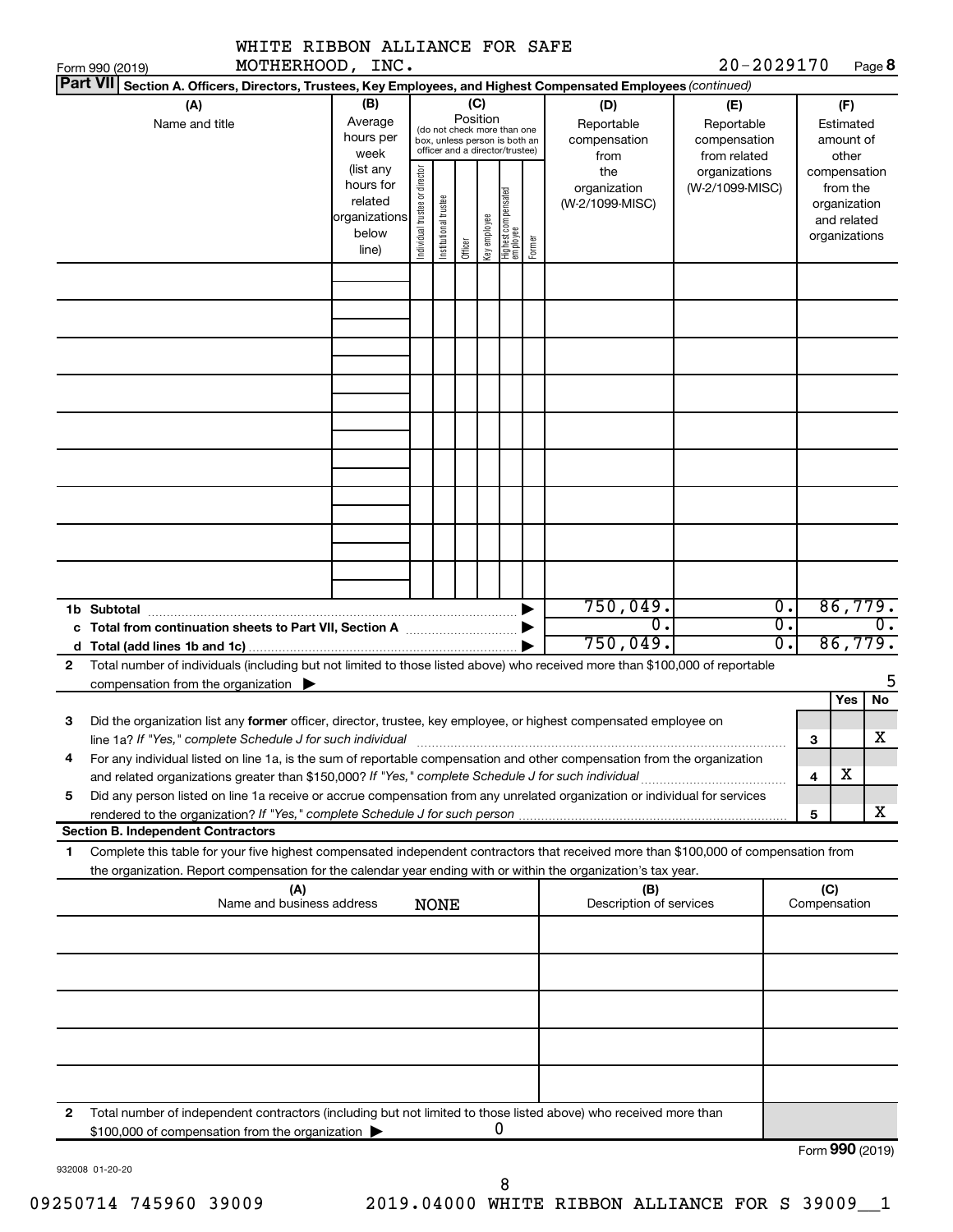| Form 990 (2019)                                           |    |    | MOTHERHOOD, INC.                                                                                                      |                 |                       |                          |                                                        | 20-2029170       | Page 9                                                          |
|-----------------------------------------------------------|----|----|-----------------------------------------------------------------------------------------------------------------------|-----------------|-----------------------|--------------------------|--------------------------------------------------------|------------------|-----------------------------------------------------------------|
| <b>Part VIII</b>                                          |    |    | <b>Statement of Revenue</b>                                                                                           |                 |                       |                          |                                                        |                  |                                                                 |
|                                                           |    |    |                                                                                                                       |                 |                       |                          |                                                        |                  |                                                                 |
|                                                           |    |    |                                                                                                                       |                 |                       | Total revenue            | Related or exempt<br>function revenue business revenue | Unrelated        | (D)<br>Revenue excluded<br>from tax under<br>sections 512 - 514 |
|                                                           |    |    | 1 a Federated campaigns                                                                                               | 1a              |                       |                          |                                                        |                  |                                                                 |
| Contributions, Gifts, Grants<br>and Other Similar Amounts |    |    | <b>b</b> Membership dues                                                                                              | 1 <sub>b</sub>  |                       |                          |                                                        |                  |                                                                 |
|                                                           |    |    | c Fundraising events                                                                                                  | 1c              |                       |                          |                                                        |                  |                                                                 |
|                                                           |    |    | d Related organizations<br>.                                                                                          | 1d              |                       |                          |                                                        |                  |                                                                 |
|                                                           |    |    | e Government grants (contributions)                                                                                   | 1e              | 905,460.              |                          |                                                        |                  |                                                                 |
|                                                           |    |    | f All other contributions, gifts, grants, and                                                                         |                 |                       |                          |                                                        |                  |                                                                 |
|                                                           |    |    | similar amounts not included above                                                                                    | 1f              | 3,679,802.            |                          |                                                        |                  |                                                                 |
|                                                           |    |    | g Noncash contributions included in lines 1a-1f                                                                       | 1g  \$          |                       |                          |                                                        |                  |                                                                 |
|                                                           |    |    |                                                                                                                       |                 | $\blacksquare$        | $\overline{4}$ ,585,262. |                                                        |                  |                                                                 |
|                                                           |    |    |                                                                                                                       |                 | <b>Business Code</b>  |                          |                                                        |                  |                                                                 |
|                                                           |    | 2a | PROJECT INCOME                                                                                                        |                 | 900099                | 10,697.                  | 10,697.                                                |                  |                                                                 |
| Program Service<br>Revenue                                |    | b  |                                                                                                                       |                 |                       |                          |                                                        |                  |                                                                 |
|                                                           |    | c  | <u> 1989 - Johann Barbara, martin a bhann an t-Alban an t-Alban an t-Alban an t-Alban an t-Alban an t-Alban an t-</u> |                 |                       |                          |                                                        |                  |                                                                 |
|                                                           |    | d  | the contract of the contract of the contract of                                                                       |                 |                       |                          |                                                        |                  |                                                                 |
|                                                           |    | е  |                                                                                                                       |                 |                       |                          |                                                        |                  |                                                                 |
|                                                           |    |    | f All other program service revenue                                                                                   |                 |                       | 10,697.                  |                                                        |                  |                                                                 |
|                                                           | 3  |    | Investment income (including dividends, interest, and                                                                 |                 |                       |                          |                                                        |                  |                                                                 |
|                                                           |    |    |                                                                                                                       |                 |                       | 705.                     |                                                        |                  | 705.                                                            |
|                                                           | 4  |    | Income from investment of tax-exempt bond proceeds                                                                    |                 |                       |                          |                                                        |                  |                                                                 |
|                                                           | 5  |    |                                                                                                                       |                 |                       |                          |                                                        |                  |                                                                 |
|                                                           |    |    |                                                                                                                       | (i) Real        | (ii) Personal         |                          |                                                        |                  |                                                                 |
|                                                           |    |    | 6 a Gross rents<br>l6a                                                                                                |                 |                       |                          |                                                        |                  |                                                                 |
|                                                           |    |    | <b>b</b> Less: rental expenses<br>6b                                                                                  |                 |                       |                          |                                                        |                  |                                                                 |
|                                                           |    |    | c Rental income or (loss)<br>6с                                                                                       |                 |                       |                          |                                                        |                  |                                                                 |
|                                                           |    |    | d Net rental income or (loss)                                                                                         |                 |                       |                          |                                                        |                  |                                                                 |
|                                                           |    |    | 7 a Gross amount from sales of                                                                                        | (i) Securities  | (ii) Other            |                          |                                                        |                  |                                                                 |
|                                                           |    |    | assets other than inventory<br>7a                                                                                     |                 |                       |                          |                                                        |                  |                                                                 |
|                                                           |    |    | <b>b</b> Less: cost or other basis                                                                                    |                 |                       |                          |                                                        |                  |                                                                 |
|                                                           |    |    | and sales expenses<br>7b                                                                                              |                 |                       |                          |                                                        |                  |                                                                 |
| evenue                                                    |    |    | 7c<br>c Gain or (loss)                                                                                                |                 |                       |                          |                                                        |                  |                                                                 |
|                                                           |    |    |                                                                                                                       |                 |                       |                          |                                                        |                  |                                                                 |
| Other                                                     |    |    | 8 a Gross income from fundraising events (not                                                                         |                 |                       |                          |                                                        |                  |                                                                 |
|                                                           |    |    | including \$                                                                                                          | оf              |                       |                          |                                                        |                  |                                                                 |
|                                                           |    |    | contributions reported on line 1c). See                                                                               |                 |                       |                          |                                                        |                  |                                                                 |
|                                                           |    |    |                                                                                                                       | 8 <sub>b</sub>  |                       |                          |                                                        |                  |                                                                 |
|                                                           |    |    | c Net income or (loss) from fundraising events                                                                        |                 |                       |                          |                                                        |                  |                                                                 |
|                                                           |    |    | 9 a Gross income from gaming activities. See                                                                          |                 |                       |                          |                                                        |                  |                                                                 |
|                                                           |    |    |                                                                                                                       | 9a              |                       |                          |                                                        |                  |                                                                 |
|                                                           |    |    |                                                                                                                       | 9b              |                       |                          |                                                        |                  |                                                                 |
|                                                           |    |    | c Net income or (loss) from gaming activities                                                                         |                 |                       |                          |                                                        |                  |                                                                 |
|                                                           |    |    | 10 a Gross sales of inventory, less returns                                                                           |                 |                       |                          |                                                        |                  |                                                                 |
|                                                           |    |    |                                                                                                                       |                 |                       |                          |                                                        |                  |                                                                 |
|                                                           |    |    | <b>b</b> Less: cost of goods sold                                                                                     | 10 <sub>b</sub> |                       |                          |                                                        |                  |                                                                 |
|                                                           |    |    | c Net income or (loss) from sales of inventory                                                                        |                 |                       |                          |                                                        |                  |                                                                 |
|                                                           |    |    |                                                                                                                       |                 | <b>Business Code</b>  |                          |                                                        |                  |                                                                 |
| Miscellaneous<br>Revenue                                  |    |    | 11 a EXCHANGE RATE LOSS                                                                                               |                 | 900099                | $-513.$                  |                                                        |                  | $-513.$                                                         |
|                                                           |    | b  |                                                                                                                       |                 |                       |                          |                                                        |                  |                                                                 |
|                                                           |    | c  |                                                                                                                       |                 |                       |                          |                                                        |                  |                                                                 |
|                                                           |    |    |                                                                                                                       |                 |                       | $-513.$                  |                                                        |                  |                                                                 |
|                                                           | 12 |    |                                                                                                                       |                 | $\blacktriangleright$ | 4,596,151.               | 10,697.                                                | $\overline{0}$ . | 192.                                                            |
| 932009 01-20-20                                           |    |    |                                                                                                                       |                 |                       |                          |                                                        |                  | Form 990 (2019)                                                 |
|                                                           |    |    |                                                                                                                       |                 |                       | 9                        |                                                        |                  |                                                                 |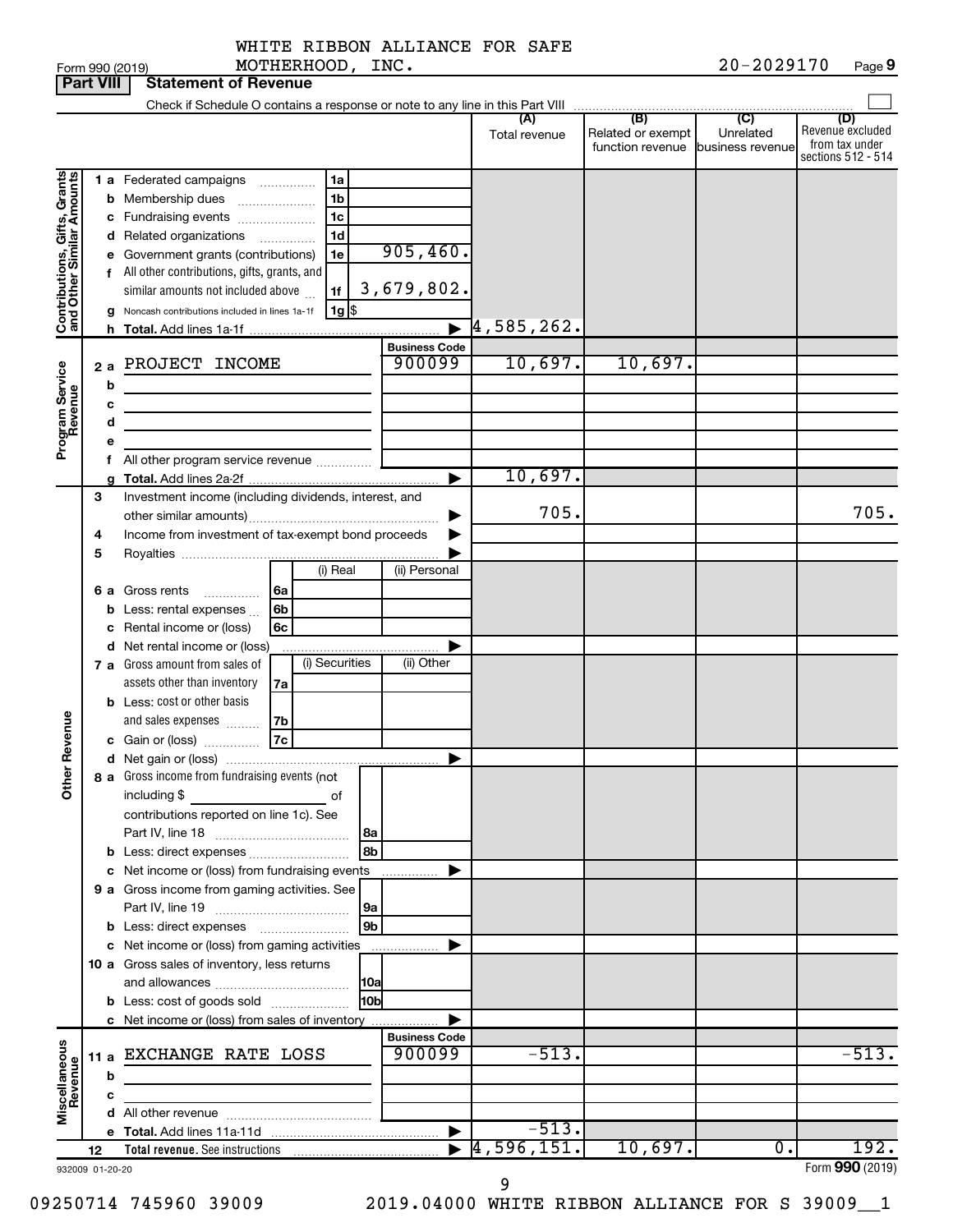|              | MOTHERHOOD, INC.<br>Form 990 (2019)                                                                                                                                                                        |                          |                             |                                    | $20 - 2029170$<br>Page 10 |
|--------------|------------------------------------------------------------------------------------------------------------------------------------------------------------------------------------------------------------|--------------------------|-----------------------------|------------------------------------|---------------------------|
|              | <b>Part IX   Statement of Functional Expenses</b>                                                                                                                                                          |                          |                             |                                    |                           |
|              | Section 501(c)(3) and 501(c)(4) organizations must complete all columns. All other organizations must complete column (A).                                                                                 |                          |                             |                                    |                           |
|              | Check if Schedule O contains a response or note to any line in this Part IX                                                                                                                                | (A)                      | (B)                         | $\overline{\text{C}}$              | $\vert$ X $\vert$<br>(D)  |
|              | Do not include amounts reported on lines 6b,<br>7b, 8b, 9b, and 10b of Part VIII.                                                                                                                          | Total expenses           | Program service<br>expenses | Management and<br>general expenses | Fundraising<br>expenses   |
| 1.           | Grants and other assistance to domestic organizations                                                                                                                                                      |                          |                             |                                    |                           |
|              | and domestic governments. See Part IV, line 21                                                                                                                                                             | 59,560.                  | 59,560.                     |                                    |                           |
| $\mathbf{2}$ | Grants and other assistance to domestic                                                                                                                                                                    |                          |                             |                                    |                           |
|              | individuals. See Part IV, line 22                                                                                                                                                                          |                          |                             |                                    |                           |
| 3            | Grants and other assistance to foreign                                                                                                                                                                     |                          |                             |                                    |                           |
|              | organizations, foreign governments, and foreign                                                                                                                                                            |                          |                             |                                    |                           |
|              | individuals. See Part IV, lines 15 and 16                                                                                                                                                                  | 976,552.                 | 976,552.                    |                                    |                           |
| 4            | Benefits paid to or for members                                                                                                                                                                            |                          |                             |                                    |                           |
| 5            | Compensation of current officers, directors,                                                                                                                                                               |                          |                             |                                    |                           |
|              | trustees, and key employees                                                                                                                                                                                | 571,530.                 | 362,401.                    | 181,334.                           | 27,795.                   |
| 6            | Compensation not included above to disqualified                                                                                                                                                            |                          |                             |                                    |                           |
|              | persons (as defined under section 4958(f)(1)) and                                                                                                                                                          |                          |                             |                                    |                           |
|              | persons described in section 4958(c)(3)(B)                                                                                                                                                                 | 867,888.                 | 760,029.                    | 101,760.                           | 6,099.                    |
| 7            | Other salaries and wages                                                                                                                                                                                   |                          |                             |                                    |                           |
| 8            | Pension plan accruals and contributions (include                                                                                                                                                           |                          |                             |                                    | 298.                      |
|              | section 401(k) and 403(b) employer contributions)                                                                                                                                                          | $\frac{44,148}{158,678}$ | $\frac{38,572}{130,215}$    | $\frac{5,278}{25,016}$             | 3,447.                    |
| 9            |                                                                                                                                                                                                            | 121,936.                 | 95,830.                     | 23,347.                            | 2,759.                    |
| 10<br>11     |                                                                                                                                                                                                            |                          |                             |                                    |                           |
| a            | Fees for services (nonemployees):                                                                                                                                                                          |                          |                             |                                    |                           |
| b            |                                                                                                                                                                                                            |                          |                             |                                    |                           |
| с            |                                                                                                                                                                                                            | 29,691.                  | 18,523.                     | 7,749.                             | 3,419.                    |
| d            |                                                                                                                                                                                                            |                          |                             |                                    |                           |
| e            | Professional fundraising services. See Part IV, line 17                                                                                                                                                    |                          |                             |                                    |                           |
| f            | Investment management fees                                                                                                                                                                                 |                          |                             |                                    |                           |
| q            | Other. (If line 11g amount exceeds 10% of line 25,                                                                                                                                                         |                          |                             |                                    |                           |
|              | column (A) amount, list line 11g expenses on Sch O.)                                                                                                                                                       | 408,786.                 | 389,293.                    | 15,668.                            | 3,825.                    |
| 12           |                                                                                                                                                                                                            | 600.                     | 315.                        | 285.                               |                           |
| 13           |                                                                                                                                                                                                            | 71, 145.                 | 43,881.                     | 23,178.                            | 4,086.                    |
| 14           |                                                                                                                                                                                                            | 117,093.                 | 74,945.                     | 39,680.                            | 2,468.                    |
| 15           |                                                                                                                                                                                                            |                          |                             |                                    |                           |
| 16           |                                                                                                                                                                                                            | 173,380.                 | 107,682.                    | 63,306.                            | 2,392.                    |
| 17           | Travel                                                                                                                                                                                                     | 226, 267.                | 215, 335.                   | 10, 196.                           | 736.                      |
| 18           | Payments of travel or entertainment expenses                                                                                                                                                               |                          |                             |                                    |                           |
|              | for any federal, state, or local public officials                                                                                                                                                          |                          |                             |                                    |                           |
| 19           | Conferences, conventions, and meetings                                                                                                                                                                     | 51,340.                  | 50,850.                     | 490.                               |                           |
| 20           | Interest                                                                                                                                                                                                   |                          |                             |                                    |                           |
| 21           |                                                                                                                                                                                                            |                          |                             |                                    |                           |
| 22           | Depreciation, depletion, and amortization                                                                                                                                                                  |                          |                             |                                    |                           |
| 23           | Insurance                                                                                                                                                                                                  | 11,606.                  |                             | 11,606.                            |                           |
| 24           | Other expenses. Itemize expenses not covered<br>above (List miscellaneous expenses on line 24e. If<br>line 24e amount exceeds 10% of line 25, column (A)<br>amount, list line 24e expenses on Schedule O.) |                          |                             |                                    |                           |
| a            | SUBSCRIPTIONS                                                                                                                                                                                              | 38,801.                  | 26, 297.                    | 6, 547.                            | 5,957.                    |
| b            | PAYROLL PROCESSING FEES                                                                                                                                                                                    | 13,793.                  | 13,793.                     |                                    |                           |
| C            | <b>TAXES</b>                                                                                                                                                                                               | 10,349.                  |                             | 10, 349.                           |                           |
| d            | <b>MISCELLANEOUS</b>                                                                                                                                                                                       | 1,742.                   |                             | 1,742.                             |                           |
| е            | All other expenses                                                                                                                                                                                         |                          |                             |                                    |                           |
| 25           | Total functional expenses. Add lines 1 through 24e                                                                                                                                                         | 3,954,885.               | 3,364,073.                  | 527,531.                           | 63,281.                   |
| 26           | Joint costs. Complete this line only if the organization                                                                                                                                                   |                          |                             |                                    |                           |
|              | reported in column (B) joint costs from a combined<br>educational campaign and fundraising solicitation.                                                                                                   |                          |                             |                                    |                           |
|              | Check here $\blacktriangleright$<br>if following SOP 98-2 (ASC 958-720)                                                                                                                                    |                          |                             |                                    |                           |
|              |                                                                                                                                                                                                            |                          |                             |                                    |                           |

932010 01-20-20

Form (2019) **990**

09250714 745960 39009 2019.04000 WHITE RIBBON ALLIANCE FOR S 39009\_\_1 10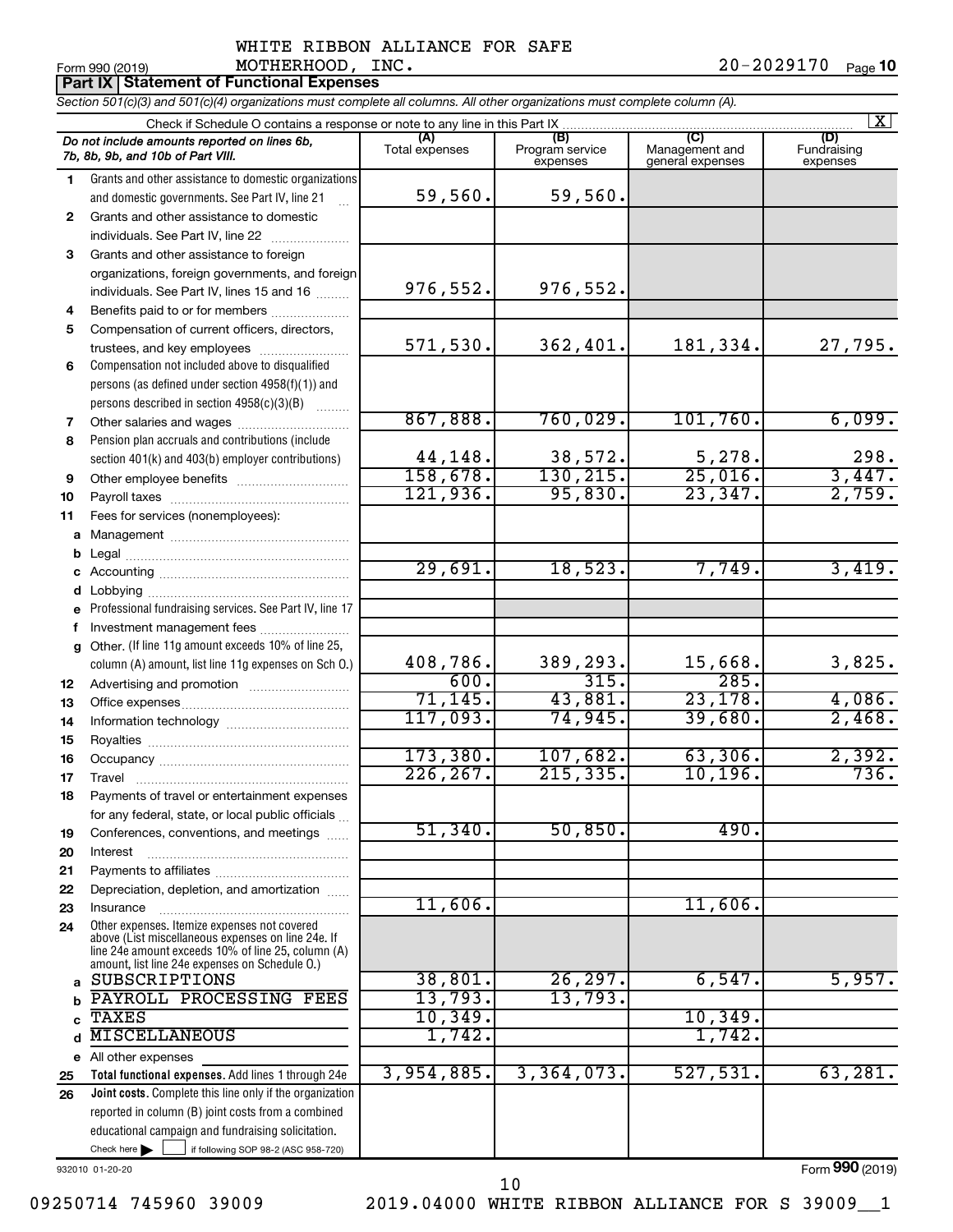|  | Form 990 (2019) |  |
|--|-----------------|--|
|  |                 |  |

|                             | Form 990 (2019) | wunnanuu ,<br>TIAC .                                                                                   |                          |                | Z U – Z U Z J I <i>I</i> U<br>Page II |
|-----------------------------|-----------------|--------------------------------------------------------------------------------------------------------|--------------------------|----------------|---------------------------------------|
|                             | <b>Part X</b>   | <b>Balance Sheet</b>                                                                                   |                          |                |                                       |
|                             |                 |                                                                                                        |                          |                |                                       |
|                             |                 |                                                                                                        | (A)<br>Beginning of year |                | (B)<br>End of year                    |
|                             | 1               |                                                                                                        | 195,062.                 | $\overline{1}$ | 359,327.                              |
|                             | 2               |                                                                                                        | 1,647,206.               | $\overline{2}$ | 2, 241, 211.                          |
|                             | 3               |                                                                                                        | 3,130,988.               | $\mathbf{3}$   | 3,069,948.                            |
|                             | 4               |                                                                                                        | 2,378.                   | 4              | 6,612.                                |
|                             | 5               | Loans and other receivables from any current or former officer, director,                              |                          |                |                                       |
|                             |                 | trustee, key employee, creator or founder, substantial contributor, or 35%                             |                          |                |                                       |
|                             |                 | controlled entity or family member of any of these persons                                             |                          | 5              |                                       |
|                             | 6               | Loans and other receivables from other disqualified persons (as defined                                |                          |                |                                       |
|                             |                 | under section 4958(f)(1)), and persons described in section 4958(c)(3)(B)                              |                          | 6              |                                       |
|                             | 7               |                                                                                                        |                          | $\overline{7}$ |                                       |
| Assets                      | 8               |                                                                                                        |                          | 8              |                                       |
|                             | 9               |                                                                                                        | 34, 278.                 | 9              | 43, 199.                              |
|                             |                 | 10a Land, buildings, and equipment: cost or other                                                      |                          |                |                                       |
|                             |                 | basis. Complete Part VI of Schedule D    10a                                                           |                          |                |                                       |
|                             |                 | 10 <sub>b</sub>                                                                                        |                          | 10c            |                                       |
|                             | 11              |                                                                                                        |                          | 11             |                                       |
|                             | 12              |                                                                                                        |                          | 12             |                                       |
|                             | 13              |                                                                                                        |                          | 13             |                                       |
|                             | 14              |                                                                                                        |                          | 14             |                                       |
|                             | 15              |                                                                                                        | 195, 211.                | 15             | 118,270.                              |
|                             | 16              |                                                                                                        | 5, 205, 123.             | 16             | 5,838,567.                            |
|                             | 17              |                                                                                                        | 124,675.                 | 17             | 127,737.                              |
|                             | 18              |                                                                                                        | 3,002.                   | 18             | 666.                                  |
|                             | 19              |                                                                                                        |                          | 19             |                                       |
|                             | 20              |                                                                                                        |                          | 20             |                                       |
|                             | 21              | Escrow or custodial account liability. Complete Part IV of Schedule D                                  |                          | 21             |                                       |
|                             | 22              | Loans and other payables to any current or former officer, director,                                   |                          |                |                                       |
|                             |                 | trustee, key employee, creator or founder, substantial contributor, or 35%                             |                          |                |                                       |
| Liabilities                 |                 |                                                                                                        |                          | 22             |                                       |
|                             | 23              | Secured mortgages and notes payable to unrelated third parties                                         |                          | 23             |                                       |
|                             | 24              | Unsecured notes and loans payable to unrelated third parties                                           |                          | 24             |                                       |
|                             | 25              | Other liabilities (including federal income tax, payables to related third                             |                          |                |                                       |
|                             |                 | parties, and other liabilities not included on lines 17-24). Complete Part X                           |                          |                |                                       |
|                             |                 | of Schedule D                                                                                          | 29,131.                  | 25             | 20,583.                               |
|                             | 26              | Total liabilities. Add lines 17 through 25                                                             | 156,808.                 | 26             | 148,986.                              |
|                             |                 | Organizations that follow FASB ASC 958, check here $\blacktriangleright \lfloor \underline{X} \rfloor$ |                          |                |                                       |
|                             |                 | and complete lines 27, 28, 32, and 33.                                                                 |                          |                |                                       |
|                             | 27              | Net assets without donor restrictions                                                                  | $-335,527.$              | 27             | 5,588.                                |
|                             | 28              |                                                                                                        | 5,383,842.               | 28             | 5,683,993.                            |
|                             |                 | Organizations that do not follow FASB ASC 958, check here ▶ L                                          |                          |                |                                       |
|                             |                 | and complete lines 29 through 33.                                                                      |                          |                |                                       |
|                             | 29              |                                                                                                        |                          | 29             |                                       |
|                             | 30              | Paid-in or capital surplus, or land, building, or equipment fund                                       |                          | 30             |                                       |
| Net Assets or Fund Balances | 31              | Retained earnings, endowment, accumulated income, or other funds                                       |                          | 31             |                                       |
|                             | 32              |                                                                                                        | 5,048,315.               | 32             | 5,689,581.                            |
|                             | 33              |                                                                                                        | 5, 205, 123.             | 33             | 5,838,567.                            |

Form (2019) **990**

932011 01-20-20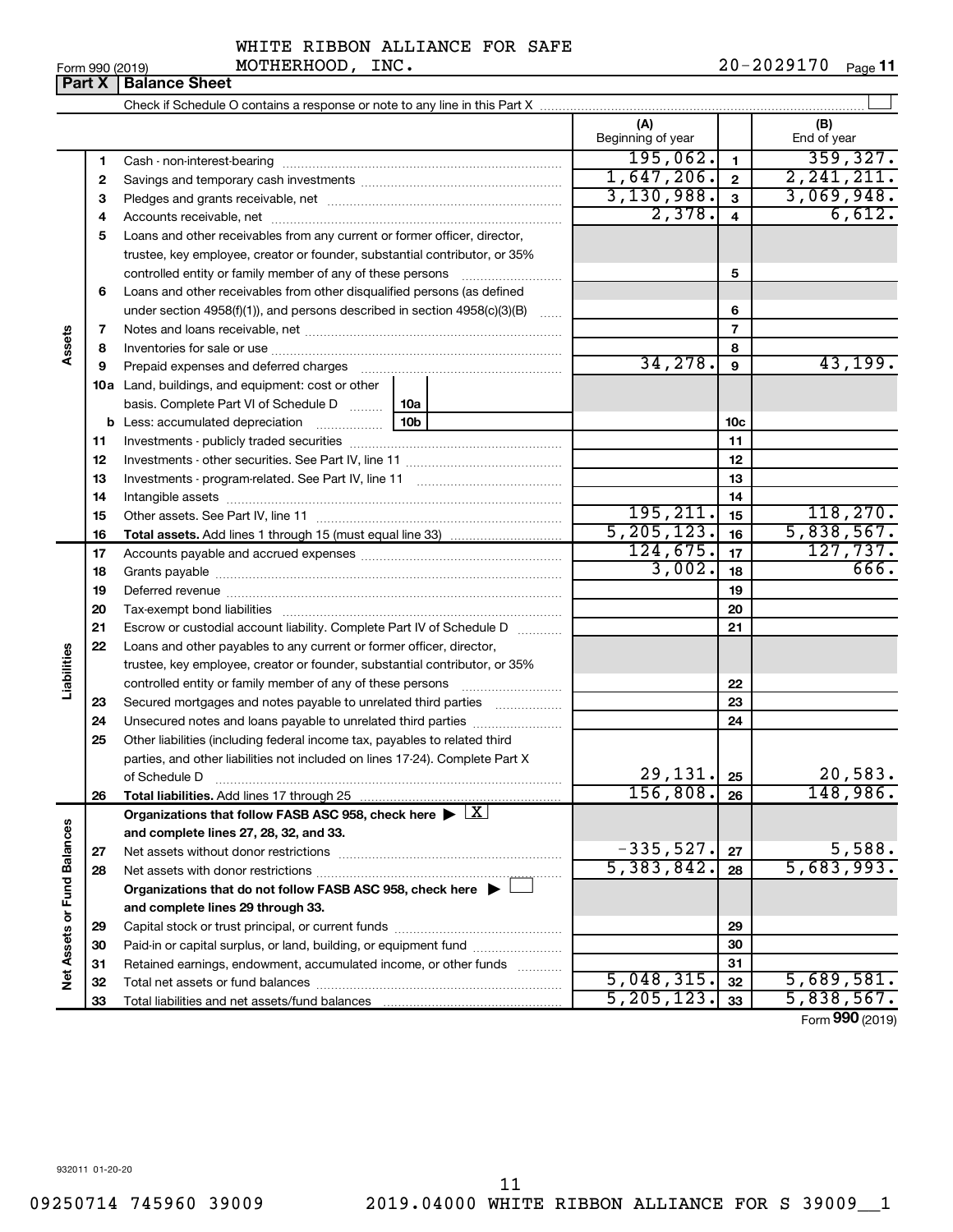|    | WHITE RIBBON ALLIANCE FOR SAFE<br>MOTHERHOOD, INC.<br>Form 990 (2019)                                                                                                                                                          | 20-2029170 Page 12      |                |            |           |
|----|--------------------------------------------------------------------------------------------------------------------------------------------------------------------------------------------------------------------------------|-------------------------|----------------|------------|-----------|
|    | <b>Part XI Reconciliation of Net Assets</b>                                                                                                                                                                                    |                         |                |            |           |
|    |                                                                                                                                                                                                                                |                         |                |            |           |
|    |                                                                                                                                                                                                                                |                         |                |            |           |
| 1  |                                                                                                                                                                                                                                | $\mathbf{1}$            | 4,596,151.     |            |           |
| 2  |                                                                                                                                                                                                                                | $\mathbf{2}$            | 3,954,885.     |            |           |
| з  | Revenue less expenses. Subtract line 2 from line 1                                                                                                                                                                             | 3                       |                | 641, 266.  |           |
| 4  |                                                                                                                                                                                                                                | $\overline{\mathbf{4}}$ | 5,048,315.     |            |           |
| 5  | Net unrealized gains (losses) on investments [11] matter in the contract of the state of the state of the state of the state of the state of the state of the state of the state of the state of the state of the state of the | 5                       |                |            |           |
| 6  |                                                                                                                                                                                                                                | 6                       |                |            |           |
| 7  | Investment expenses www.communication.com/www.communication.com/www.communication.com/www.com                                                                                                                                  | $\overline{7}$          |                |            |           |
| 8  | Prior period adjustments www.communication.communication.communication.com/                                                                                                                                                    | 8                       |                |            |           |
| 9  | Other changes in net assets or fund balances (explain on Schedule O)                                                                                                                                                           | 9                       |                |            | $0$ .     |
| 10 | Net assets or fund balances at end of year. Combine lines 3 through 9 (must equal Part X, line 32,                                                                                                                             |                         |                |            |           |
|    |                                                                                                                                                                                                                                | 10                      | 5,689,581.     |            |           |
|    | Part XII Financial Statements and Reporting                                                                                                                                                                                    |                         |                |            |           |
|    |                                                                                                                                                                                                                                |                         |                |            |           |
|    |                                                                                                                                                                                                                                |                         |                | <b>Yes</b> | <b>No</b> |
| 1  | Accounting method used to prepare the Form 990: $\Box$ Cash $\Box$ Accrual $\Box$ Other                                                                                                                                        |                         |                |            |           |
|    | If the organization changed its method of accounting from a prior year or checked "Other," explain in Schedule O.                                                                                                              |                         |                |            |           |
|    |                                                                                                                                                                                                                                |                         | 2a             |            | x         |
|    | If "Yes," check a box below to indicate whether the financial statements for the year were compiled or reviewed on a                                                                                                           |                         |                |            |           |
|    | separate basis, consolidated basis, or both:                                                                                                                                                                                   |                         |                |            |           |
|    | Separate basis<br><b>Consolidated basis</b><br>Both consolidated and separate basis                                                                                                                                            |                         |                |            |           |
|    |                                                                                                                                                                                                                                |                         | 2 <sub>b</sub> | х          |           |
|    | If "Yes," check a box below to indicate whether the financial statements for the year were audited on a separate basis,                                                                                                        |                         |                |            |           |
|    | consolidated basis, or both:                                                                                                                                                                                                   |                         |                |            |           |
|    | $ \mathbf{X} $ Separate basis<br>Both consolidated and separate basis<br>Consolidated basis                                                                                                                                    |                         |                |            |           |
|    | c If "Yes" to line 2a or 2b, does the organization have a committee that assumes responsibility for oversight of the audit,                                                                                                    |                         |                |            |           |
|    |                                                                                                                                                                                                                                |                         | 2c             | х          |           |
|    | If the organization changed either its oversight process or selection process during the tax year, explain on Schedule O.                                                                                                      |                         |                |            |           |
|    | 3a As a result of a federal award, was the organization required to undergo an audit or audits as set forth in the Single Audit                                                                                                |                         |                |            |           |
|    | Act and OMB Circular A-133?                                                                                                                                                                                                    |                         | 3a             | х          |           |

If "Yes," did the organization undergo the required audit or audits? If the organization did not undergo the required audit

or audits, explain why on Schedule O and describe any steps taken to undergo such audits

| Form 990 (2019) |  |
|-----------------|--|

932012 01-20-20

**b**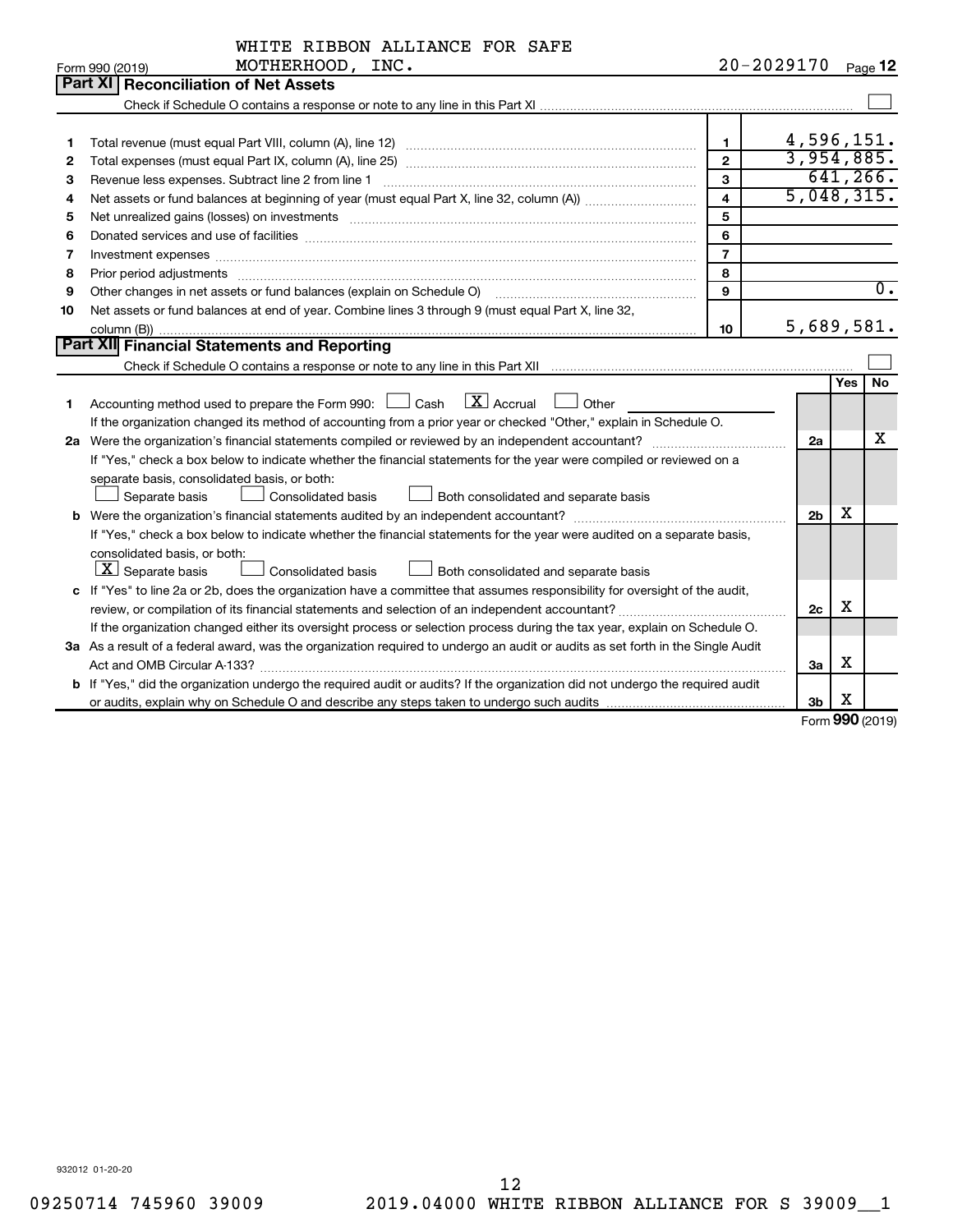| <b>SCHEDULE A</b>                                                                                                                                                                                                                                                                      |                  |                                                                                                                                                                                                                                 |     |                                 |                        | OMB No. 1545-0047                                                             |
|----------------------------------------------------------------------------------------------------------------------------------------------------------------------------------------------------------------------------------------------------------------------------------------|------------------|---------------------------------------------------------------------------------------------------------------------------------------------------------------------------------------------------------------------------------|-----|---------------------------------|------------------------|-------------------------------------------------------------------------------|
| (Form 990 or 990-EZ)                                                                                                                                                                                                                                                                   |                  | <b>Public Charity Status and Public Support</b><br>Complete if the organization is a section 501(c)(3) organization or a section                                                                                                |     |                                 |                        |                                                                               |
|                                                                                                                                                                                                                                                                                        |                  | 4947(a)(1) nonexempt charitable trust.                                                                                                                                                                                          |     |                                 |                        |                                                                               |
| Department of the Treasury<br>Internal Revenue Service                                                                                                                                                                                                                                 |                  | Attach to Form 990 or Form 990-EZ.                                                                                                                                                                                              |     |                                 |                        | <b>Open to Public</b><br>Inspection                                           |
| Name of the organization                                                                                                                                                                                                                                                               |                  | Go to www.irs.gov/Form990 for instructions and the latest information.<br>WHITE RIBBON ALLIANCE FOR SAFE                                                                                                                        |     |                                 |                        | <b>Employer identification number</b>                                         |
|                                                                                                                                                                                                                                                                                        | MOTHERHOOD, INC. |                                                                                                                                                                                                                                 |     |                                 |                        | 20-2029170                                                                    |
| Part I                                                                                                                                                                                                                                                                                 |                  | Reason for Public Charity Status (All organizations must complete this part.) See instructions.                                                                                                                                 |     |                                 |                        |                                                                               |
| The organization is not a private foundation because it is: (For lines 1 through 12, check only one box.)                                                                                                                                                                              |                  |                                                                                                                                                                                                                                 |     |                                 |                        |                                                                               |
| A church, convention of churches, or association of churches described in section 170(b)(1)(A)(i).<br>1                                                                                                                                                                                |                  |                                                                                                                                                                                                                                 |     |                                 |                        |                                                                               |
| 2<br>A school described in section 170(b)(1)(A)(ii). (Attach Schedule E (Form 990 or 990-EZ).)                                                                                                                                                                                         |                  |                                                                                                                                                                                                                                 |     |                                 |                        |                                                                               |
| 3<br>A hospital or a cooperative hospital service organization described in section 170(b)(1)(A)(iii).                                                                                                                                                                                 |                  |                                                                                                                                                                                                                                 |     |                                 |                        |                                                                               |
| A medical research organization operated in conjunction with a hospital described in section 170(b)(1)(A)(iii). Enter the hospital's name,<br>4                                                                                                                                        |                  |                                                                                                                                                                                                                                 |     |                                 |                        |                                                                               |
| city, and state:                                                                                                                                                                                                                                                                       |                  |                                                                                                                                                                                                                                 |     |                                 |                        |                                                                               |
| An organization operated for the benefit of a college or university owned or operated by a governmental unit described in<br>5                                                                                                                                                         |                  |                                                                                                                                                                                                                                 |     |                                 |                        |                                                                               |
| section 170(b)(1)(A)(iv). (Complete Part II.)                                                                                                                                                                                                                                          |                  |                                                                                                                                                                                                                                 |     |                                 |                        |                                                                               |
| 6<br>A federal, state, or local government or governmental unit described in section 170(b)(1)(A)(v).<br><u>x</u>                                                                                                                                                                      |                  |                                                                                                                                                                                                                                 |     |                                 |                        |                                                                               |
| $\overline{7}$<br>An organization that normally receives a substantial part of its support from a governmental unit or from the general public described in<br>section 170(b)(1)(A)(vi). (Complete Part II.)                                                                           |                  |                                                                                                                                                                                                                                 |     |                                 |                        |                                                                               |
| 8<br>A community trust described in section 170(b)(1)(A)(vi). (Complete Part II.)                                                                                                                                                                                                      |                  |                                                                                                                                                                                                                                 |     |                                 |                        |                                                                               |
| 9<br>An agricultural research organization described in section 170(b)(1)(A)(ix) operated in conjunction with a land-grant college                                                                                                                                                     |                  |                                                                                                                                                                                                                                 |     |                                 |                        |                                                                               |
| or university or a non-land-grant college of agriculture (see instructions). Enter the name, city, and state of the college or                                                                                                                                                         |                  |                                                                                                                                                                                                                                 |     |                                 |                        |                                                                               |
| university:                                                                                                                                                                                                                                                                            |                  |                                                                                                                                                                                                                                 |     |                                 |                        |                                                                               |
| 10<br>An organization that normally receives: (1) more than 33 1/3% of its support from contributions, membership fees, and gross receipts from                                                                                                                                        |                  |                                                                                                                                                                                                                                 |     |                                 |                        |                                                                               |
| activities related to its exempt functions - subject to certain exceptions, and (2) no more than 33 1/3% of its support from gross investment                                                                                                                                          |                  |                                                                                                                                                                                                                                 |     |                                 |                        |                                                                               |
| income and unrelated business taxable income (less section 511 tax) from businesses acquired by the organization after June 30, 1975.                                                                                                                                                  |                  |                                                                                                                                                                                                                                 |     |                                 |                        |                                                                               |
| See section 509(a)(2). (Complete Part III.)                                                                                                                                                                                                                                            |                  |                                                                                                                                                                                                                                 |     |                                 |                        |                                                                               |
| 11<br>An organization organized and operated exclusively to test for public safety. See section 509(a)(4).                                                                                                                                                                             |                  |                                                                                                                                                                                                                                 |     |                                 |                        |                                                                               |
| 12<br>An organization organized and operated exclusively for the benefit of, to perform the functions of, or to carry out the purposes of one or<br>more publicly supported organizations described in section 509(a)(1) or section 509(a)(2). See section 509(a)(3). Check the box in |                  |                                                                                                                                                                                                                                 |     |                                 |                        |                                                                               |
| lines 12a through 12d that describes the type of supporting organization and complete lines 12e, 12f, and 12g.                                                                                                                                                                         |                  |                                                                                                                                                                                                                                 |     |                                 |                        |                                                                               |
| a                                                                                                                                                                                                                                                                                      |                  | Type I. A supporting organization operated, supervised, or controlled by its supported organization(s), typically by giving                                                                                                     |     |                                 |                        |                                                                               |
|                                                                                                                                                                                                                                                                                        |                  | the supported organization(s) the power to regularly appoint or elect a majority of the directors or trustees of the supporting                                                                                                 |     |                                 |                        |                                                                               |
| organization. You must complete Part IV, Sections A and B.                                                                                                                                                                                                                             |                  |                                                                                                                                                                                                                                 |     |                                 |                        |                                                                               |
| b                                                                                                                                                                                                                                                                                      |                  | Type II. A supporting organization supervised or controlled in connection with its supported organization(s), by having                                                                                                         |     |                                 |                        |                                                                               |
|                                                                                                                                                                                                                                                                                        |                  | control or management of the supporting organization vested in the same persons that control or manage the supported                                                                                                            |     |                                 |                        |                                                                               |
| organization(s). You must complete Part IV, Sections A and C.                                                                                                                                                                                                                          |                  |                                                                                                                                                                                                                                 |     |                                 |                        |                                                                               |
| с                                                                                                                                                                                                                                                                                      |                  | Type III functionally integrated. A supporting organization operated in connection with, and functionally integrated with,                                                                                                      |     |                                 |                        |                                                                               |
| d                                                                                                                                                                                                                                                                                      |                  | its supported organization(s) (see instructions). You must complete Part IV, Sections A, D, and E.<br>Type III non-functionally integrated. A supporting organization operated in connection with its supported organization(s) |     |                                 |                        |                                                                               |
|                                                                                                                                                                                                                                                                                        |                  | that is not functionally integrated. The organization generally must satisfy a distribution requirement and an attentiveness                                                                                                    |     |                                 |                        |                                                                               |
|                                                                                                                                                                                                                                                                                        |                  | requirement (see instructions). You must complete Part IV, Sections A and D, and Part V.                                                                                                                                        |     |                                 |                        |                                                                               |
| е                                                                                                                                                                                                                                                                                      |                  | Check this box if the organization received a written determination from the IRS that it is a Type I, Type II, Type III                                                                                                         |     |                                 |                        |                                                                               |
|                                                                                                                                                                                                                                                                                        |                  | functionally integrated, or Type III non-functionally integrated supporting organization.                                                                                                                                       |     |                                 |                        |                                                                               |
| f Enter the number of supported organizations                                                                                                                                                                                                                                          |                  |                                                                                                                                                                                                                                 |     |                                 |                        |                                                                               |
| Provide the following information about the supported organization(s).<br>g                                                                                                                                                                                                            |                  |                                                                                                                                                                                                                                 |     | (iv) Is the organization listed |                        |                                                                               |
| (i) Name of supported<br>organization                                                                                                                                                                                                                                                  | $(ii)$ EIN       | (iii) Type of organization<br>(described on lines 1-10                                                                                                                                                                          |     | in your governing document?     | (v) Amount of monetary | (vi) Amount of other<br>support (see instructions) support (see instructions) |
|                                                                                                                                                                                                                                                                                        |                  | above (see instructions))                                                                                                                                                                                                       | Yes | No                              |                        |                                                                               |
|                                                                                                                                                                                                                                                                                        |                  |                                                                                                                                                                                                                                 |     |                                 |                        |                                                                               |
|                                                                                                                                                                                                                                                                                        |                  |                                                                                                                                                                                                                                 |     |                                 |                        |                                                                               |
|                                                                                                                                                                                                                                                                                        |                  |                                                                                                                                                                                                                                 |     |                                 |                        |                                                                               |
|                                                                                                                                                                                                                                                                                        |                  |                                                                                                                                                                                                                                 |     |                                 |                        |                                                                               |
|                                                                                                                                                                                                                                                                                        |                  |                                                                                                                                                                                                                                 |     |                                 |                        |                                                                               |
|                                                                                                                                                                                                                                                                                        |                  |                                                                                                                                                                                                                                 |     |                                 |                        |                                                                               |
|                                                                                                                                                                                                                                                                                        |                  |                                                                                                                                                                                                                                 |     |                                 |                        |                                                                               |
|                                                                                                                                                                                                                                                                                        |                  |                                                                                                                                                                                                                                 |     |                                 |                        |                                                                               |
|                                                                                                                                                                                                                                                                                        |                  |                                                                                                                                                                                                                                 |     |                                 |                        |                                                                               |
| <b>Total</b><br>LHA For Paperwork Reduction Act Notice, see the Instructions for Form 990 or 990-EZ, 932021 09-25-19 Schedule A (Form 990 or 990-EZ) 2019                                                                                                                              |                  |                                                                                                                                                                                                                                 |     |                                 |                        |                                                                               |

932021 09-25-19 **For Paperwork Reduction Act Notice, see the Instructions for Form 990 or 990-EZ. Schedule A (Form 990 or 990-EZ) 2019** LHA 13

09250714 745960 39009 2019.04000 WHITE RIBBON ALLIANCE FOR S 39009\_\_1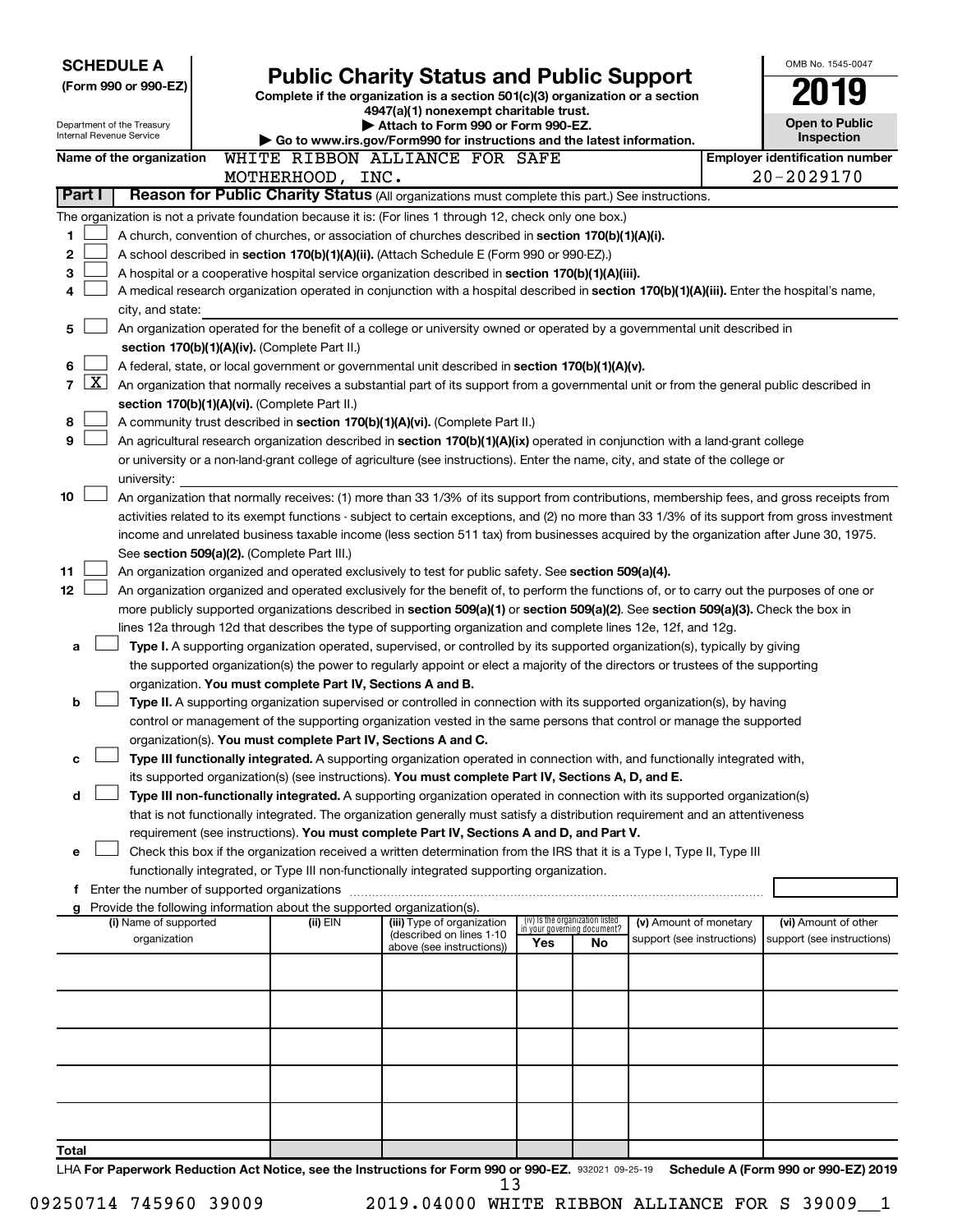### Schedule A (Form 990 or 990-EZ) 2019 Page MOTHERHOOD, INC. 20-2029170

20-2029170 Page 2

(Complete only if you checked the box on line 5, 7, or 8 of Part I or if the organization failed to qualify under Part III. If the organization fails to qualify under the tests listed below, please complete Part III.) **Part II** | Support Schedule for Organizations Described in Sections 170(b)(1)(A)(iv) and 170(b)(1)(A)(vi)

| <b>Section A. Public Support</b>                                                                                                           |            |            |            |            |                                      |                                         |
|--------------------------------------------------------------------------------------------------------------------------------------------|------------|------------|------------|------------|--------------------------------------|-----------------------------------------|
| Calendar year (or fiscal year beginning in)                                                                                                | (a) 2015   | (b) 2016   | $(c)$ 2017 | $(d)$ 2018 | (e) 2019                             | (f) Total                               |
| 1 Gifts, grants, contributions, and                                                                                                        |            |            |            |            |                                      |                                         |
| membership fees received. (Do not                                                                                                          |            |            |            |            |                                      |                                         |
| include any "unusual grants.")                                                                                                             | 7,737,175. | 1,914,319. | 1,546,229. | 7,544,308. | 4,585,262.                           | 23, 327, 293.                           |
| 2 Tax revenues levied for the organ-                                                                                                       |            |            |            |            |                                      |                                         |
| ization's benefit and either paid to                                                                                                       |            |            |            |            |                                      |                                         |
| or expended on its behalf                                                                                                                  |            |            |            |            |                                      |                                         |
| 3 The value of services or facilities                                                                                                      |            |            |            |            |                                      |                                         |
| furnished by a governmental unit to                                                                                                        |            |            |            |            |                                      |                                         |
| the organization without charge                                                                                                            |            |            |            |            |                                      |                                         |
| 4 Total. Add lines 1 through 3                                                                                                             | 7,737,175. | 1,914,319. | 1,546,229. | 7,544,308. | 4,585,262.                           | 23, 327, 293.                           |
| 5 The portion of total contributions                                                                                                       |            |            |            |            |                                      |                                         |
| by each person (other than a                                                                                                               |            |            |            |            |                                      |                                         |
| governmental unit or publicly                                                                                                              |            |            |            |            |                                      |                                         |
| supported organization) included                                                                                                           |            |            |            |            |                                      |                                         |
| on line 1 that exceeds 2% of the                                                                                                           |            |            |            |            |                                      |                                         |
| amount shown on line 11,                                                                                                                   |            |            |            |            |                                      |                                         |
| column (f)                                                                                                                                 |            |            |            |            |                                      | 15,679,352.                             |
| 6 Public support. Subtract line 5 from line 4.                                                                                             |            |            |            |            |                                      | 7,647,941.                              |
| <b>Section B. Total Support</b>                                                                                                            |            |            |            |            |                                      |                                         |
| Calendar year (or fiscal year beginning in)                                                                                                | (a) 2015   | (b) 2016   | $(c)$ 2017 | $(d)$ 2018 | (e) 2019                             | (f) Total                               |
| <b>7</b> Amounts from line 4                                                                                                               | 7,737,175. | 1,914,319  | 1,546,229. | 7,544,308. | 4,585,262                            | 23, 327, 293.                           |
| 8 Gross income from interest,                                                                                                              |            |            |            |            |                                      |                                         |
| dividends, payments received on                                                                                                            |            |            |            |            |                                      |                                         |
| securities loans, rents, royalties,                                                                                                        |            |            |            |            |                                      |                                         |
| and income from similar sources                                                                                                            | 444.       | 525.       | 409.       | 626.       | 705.                                 | 2,709.                                  |
| <b>9</b> Net income from unrelated business                                                                                                |            |            |            |            |                                      |                                         |
| activities, whether or not the                                                                                                             |            |            |            |            |                                      |                                         |
| business is regularly carried on                                                                                                           |            |            |            |            |                                      |                                         |
| 10 Other income. Do not include gain                                                                                                       |            |            |            |            |                                      |                                         |
| or loss from the sale of capital                                                                                                           |            |            |            |            |                                      |                                         |
| assets (Explain in Part VI.)                                                                                                               | $-8,568.$  | $-6, 361.$ | $-1, 218.$ | $-1,673.$  | $-513.$                              | $-18,333.$                              |
| 11 Total support. Add lines 7 through 10                                                                                                   |            |            |            |            |                                      | 23, 311, 669.                           |
| 12 Gross receipts from related activities, etc. (see instructions)                                                                         |            |            |            |            | 12                                   | 10,697.                                 |
| 13 First five years. If the Form 990 is for the organization's first, second, third, fourth, or fifth tax year as a section 501(c)(3)      |            |            |            |            |                                      |                                         |
| organization, check this box and stop here                                                                                                 |            |            |            |            |                                      |                                         |
| Section C. Computation of Public Support Percentage                                                                                        |            |            |            |            |                                      |                                         |
|                                                                                                                                            |            |            |            |            | 14                                   | 32.81<br>%                              |
|                                                                                                                                            |            |            |            |            | 15                                   | 34.07<br>%                              |
| 16a 33 1/3% support test - 2019. If the organization did not check the box on line 13, and line 14 is 33 1/3% or more, check this box and  |            |            |            |            |                                      |                                         |
| stop here. The organization qualifies as a publicly supported organization                                                                 |            |            |            |            |                                      |                                         |
| b 33 1/3% support test - 2018. If the organization did not check a box on line 13 or 16a, and line 15 is 33 1/3% or more, check this box   |            |            |            |            |                                      |                                         |
|                                                                                                                                            |            |            |            |            |                                      | $\blacktriangleright$ $\vert$ X $\vert$ |
| 17a 10% -facts-and-circumstances test - 2019. If the organization did not check a box on line 13, 16a, or 16b, and line 14 is 10% or more, |            |            |            |            |                                      |                                         |
| and if the organization meets the "facts-and-circumstances" test, check this box and stop here. Explain in Part VI how the organization    |            |            |            |            |                                      |                                         |
|                                                                                                                                            |            |            |            |            |                                      |                                         |
| b 10% -facts-and-circumstances test - 2018. If the organization did not check a box on line 13, 16a, 16b, or 17a, and line 15 is 10% or    |            |            |            |            |                                      |                                         |
| more, and if the organization meets the "facts-and-circumstances" test, check this box and stop here. Explain in Part VI how the           |            |            |            |            |                                      |                                         |
| organization meets the "facts-and-circumstances" test. The organization qualifies as a publicly supported organization                     |            |            |            |            |                                      |                                         |
| 18 Private foundation. If the organization did not check a box on line 13, 16a, 16b, 17a, or 17b, check this box and see instructions      |            |            |            |            |                                      |                                         |
|                                                                                                                                            |            |            |            |            | Schedule A (Form 990 or 990-EZ) 2019 |                                         |

932022 09-25-19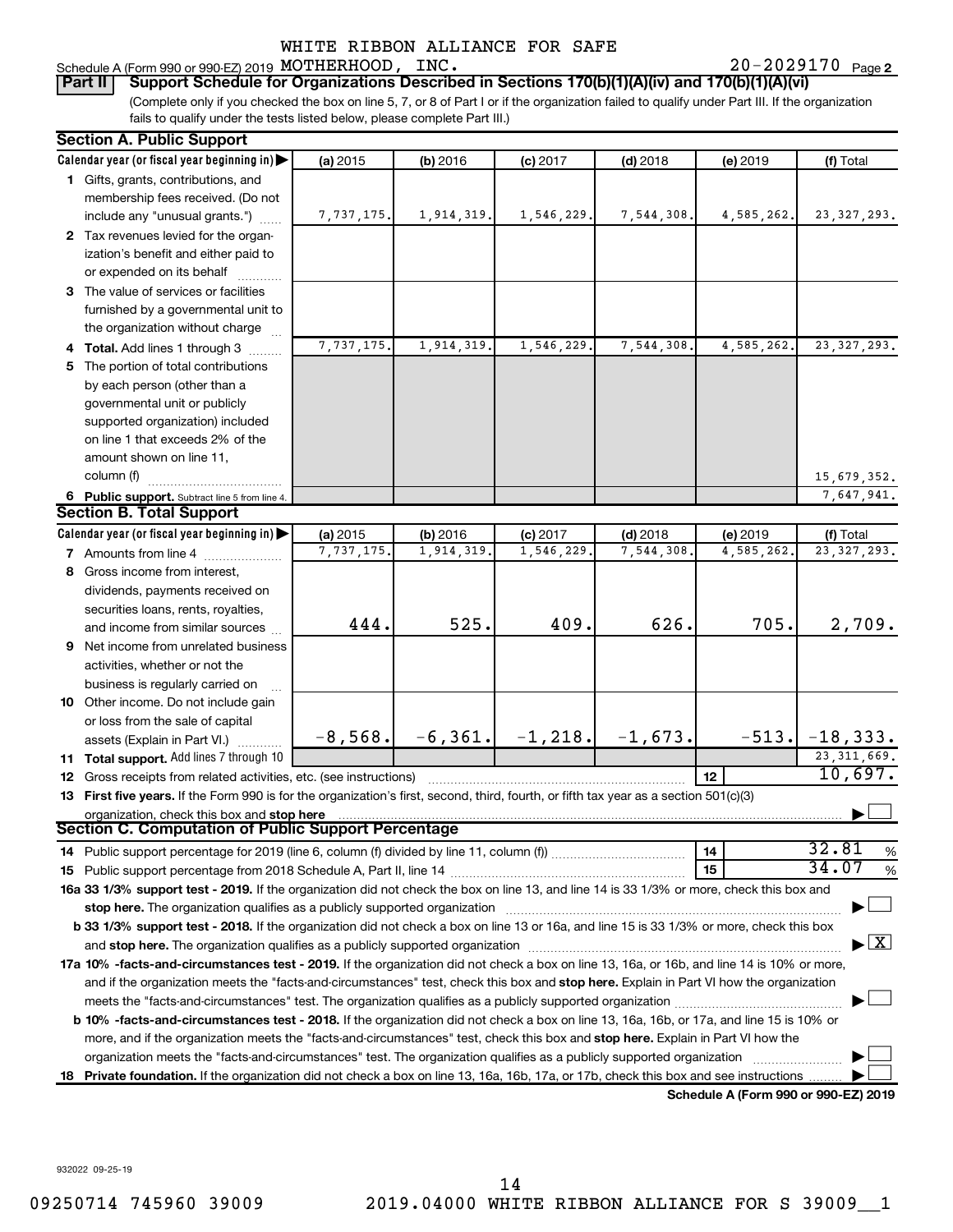### Schedule A (Form 990 or 990-EZ) 2019 Page MOTHERHOOD, INC. 20-2029170 **Part III | Support Schedule for Organizations Described in Section 509(a)(2)**

(Complete only if you checked the box on line 10 of Part I or if the organization failed to qualify under Part II. If the organization fails to qualify under the tests listed below, please complete Part II.)

|    | Calendar year (or fiscal year beginning in)                                                                                                                                                                                                                      | (a) 2015 | (b) 2016 | $(c)$ 2017 | $(d)$ 2018 |    | (e) 2019 | (f) Total        |
|----|------------------------------------------------------------------------------------------------------------------------------------------------------------------------------------------------------------------------------------------------------------------|----------|----------|------------|------------|----|----------|------------------|
|    | 1 Gifts, grants, contributions, and                                                                                                                                                                                                                              |          |          |            |            |    |          |                  |
|    | membership fees received. (Do not                                                                                                                                                                                                                                |          |          |            |            |    |          |                  |
|    | include any "unusual grants.")                                                                                                                                                                                                                                   |          |          |            |            |    |          |                  |
|    | 2 Gross receipts from admissions,<br>merchandise sold or services per-<br>formed, or facilities furnished in<br>any activity that is related to the                                                                                                              |          |          |            |            |    |          |                  |
|    | organization's tax-exempt purpose                                                                                                                                                                                                                                |          |          |            |            |    |          |                  |
| 3. | Gross receipts from activities that                                                                                                                                                                                                                              |          |          |            |            |    |          |                  |
|    | are not an unrelated trade or bus-                                                                                                                                                                                                                               |          |          |            |            |    |          |                  |
|    | iness under section 513                                                                                                                                                                                                                                          |          |          |            |            |    |          |                  |
| 4  | Tax revenues levied for the organ-                                                                                                                                                                                                                               |          |          |            |            |    |          |                  |
|    | ization's benefit and either paid to                                                                                                                                                                                                                             |          |          |            |            |    |          |                  |
|    | or expended on its behalf<br>.                                                                                                                                                                                                                                   |          |          |            |            |    |          |                  |
| 5. | The value of services or facilities<br>furnished by a governmental unit to                                                                                                                                                                                       |          |          |            |            |    |          |                  |
|    | the organization without charge                                                                                                                                                                                                                                  |          |          |            |            |    |          |                  |
| 6  | Total. Add lines 1 through 5                                                                                                                                                                                                                                     |          |          |            |            |    |          |                  |
|    | 7a Amounts included on lines 1, 2, and                                                                                                                                                                                                                           |          |          |            |            |    |          |                  |
|    | 3 received from disqualified persons                                                                                                                                                                                                                             |          |          |            |            |    |          |                  |
|    | <b>b</b> Amounts included on lines 2 and 3 received                                                                                                                                                                                                              |          |          |            |            |    |          |                  |
|    | from other than disqualified persons that<br>exceed the greater of \$5,000 or 1% of the<br>amount on line 13 for the year                                                                                                                                        |          |          |            |            |    |          |                  |
|    | c Add lines 7a and 7b                                                                                                                                                                                                                                            |          |          |            |            |    |          |                  |
|    | 8 Public support. (Subtract line 7c from line 6.)                                                                                                                                                                                                                |          |          |            |            |    |          |                  |
|    | <b>Section B. Total Support</b>                                                                                                                                                                                                                                  |          |          |            |            |    |          |                  |
|    | Calendar year (or fiscal year beginning in)                                                                                                                                                                                                                      | (a) 2015 | (b) 2016 | $(c)$ 2017 | $(d)$ 2018 |    | (e) 2019 | (f) Total        |
|    | 9 Amounts from line 6                                                                                                                                                                                                                                            |          |          |            |            |    |          |                  |
|    | <b>10a</b> Gross income from interest,<br>dividends, payments received on<br>securities loans, rents, royalties,<br>and income from similar sources                                                                                                              |          |          |            |            |    |          |                  |
|    | <b>b</b> Unrelated business taxable income                                                                                                                                                                                                                       |          |          |            |            |    |          |                  |
|    | (less section 511 taxes) from businesses<br>acquired after June 30, 1975                                                                                                                                                                                         |          |          |            |            |    |          |                  |
|    |                                                                                                                                                                                                                                                                  |          |          |            |            |    |          |                  |
|    | c Add lines 10a and 10b<br>11 Net income from unrelated business<br>activities not included in line 10b.<br>whether or not the business is<br>regularly carried on                                                                                               |          |          |            |            |    |          |                  |
|    | 12 Other income. Do not include gain<br>or loss from the sale of capital<br>assets (Explain in Part VI.)                                                                                                                                                         |          |          |            |            |    |          |                  |
|    | <b>13</b> Total support. (Add lines 9, 10c, 11, and 12.)                                                                                                                                                                                                         |          |          |            |            |    |          |                  |
|    |                                                                                                                                                                                                                                                                  |          |          |            |            |    |          |                  |
|    | 14 First five years. If the Form 990 is for the organization's first, second, third, fourth, or fifth tax year as a section 501(c)(3) organization,                                                                                                              |          |          |            |            |    |          |                  |
|    |                                                                                                                                                                                                                                                                  |          |          |            |            |    |          |                  |
|    |                                                                                                                                                                                                                                                                  |          |          |            |            |    |          |                  |
|    | Section C. Computation of Public Support Percentage                                                                                                                                                                                                              |          |          |            |            | 15 |          |                  |
|    |                                                                                                                                                                                                                                                                  |          |          |            |            |    |          |                  |
|    |                                                                                                                                                                                                                                                                  |          |          |            |            | 16 |          |                  |
|    | Section D. Computation of Investment Income Percentage                                                                                                                                                                                                           |          |          |            |            |    |          |                  |
|    |                                                                                                                                                                                                                                                                  |          |          |            |            | 17 |          |                  |
|    |                                                                                                                                                                                                                                                                  |          |          |            |            | 18 |          |                  |
|    | 19a 33 1/3% support tests - 2019. If the organization did not check the box on line 14, and line 15 is more than 33 1/3%, and line 17 is not                                                                                                                     |          |          |            |            |    |          |                  |
|    | more than 33 1/3%, check this box and stop here. The organization qualifies as a publicly supported organization<br><b>b 33 1/3% support tests - 2018.</b> If the organization did not check a box on line 14 or line 19a, and line 16 is more than 33 1/3%, and |          |          |            |            |    |          |                  |
|    |                                                                                                                                                                                                                                                                  |          |          |            |            |    |          | %<br>%<br>%<br>% |
|    | line 18 is not more than 33 1/3%, check this box and stop here. The organization qualifies as a publicly supported organization                                                                                                                                  |          |          |            |            |    |          |                  |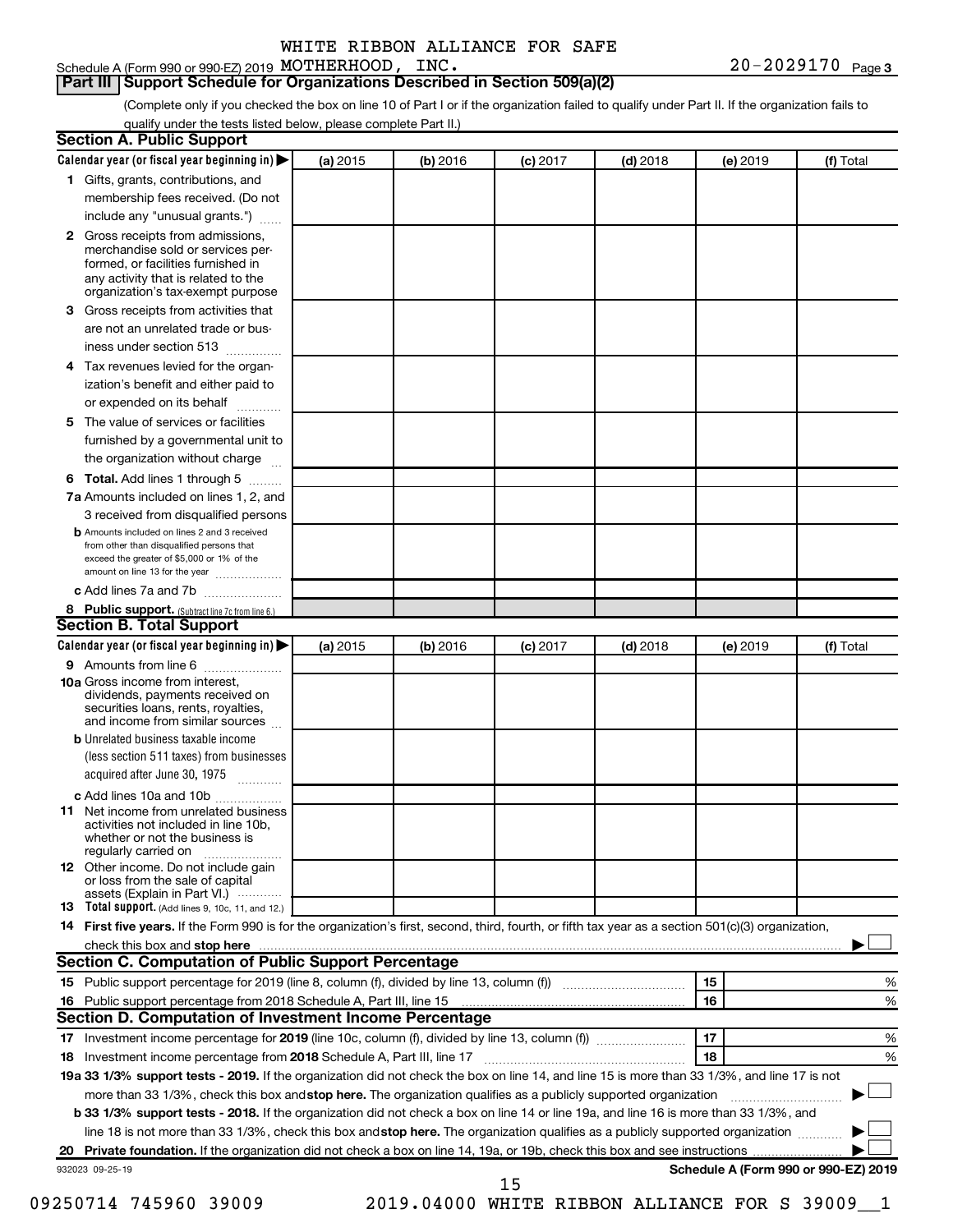### 20-2029170 Page 4 Schedule A (Form 990 or 990-EZ) 2019 MOTHERHOOD, INC.  $20-2029170$  Page

**1**

**2**

**3a**

**3b**

**3c**

**4a**

**4b**

**4c**

**5a**

**5b 5c**

**6**

**7**

**8**

**9a**

**9b**

**9c**

**10a**

**10b**

**Yes No**

### **Part IV Supporting Organizations**

(Complete only if you checked a box in line 12 on Part I. If you checked 12a of Part I, complete Sections A and B. If you checked 12b of Part I, complete Sections A and C. If you checked 12c of Part I, complete Sections A, D, and E. If you checked 12d of Part I, complete Sections A and D, and complete Part V.)

### **Section A. All Supporting Organizations**

- **1** Are all of the organization's supported organizations listed by name in the organization's governing documents? If "No," describe in Part VI how the supported organizations are designated. If designated by *class or purpose, describe the designation. If historic and continuing relationship, explain.*
- **2** Did the organization have any supported organization that does not have an IRS determination of status under section 509(a)(1) or (2)? If "Yes," explain in Part **VI** how the organization determined that the supported *organization was described in section 509(a)(1) or (2).*
- **3a** Did the organization have a supported organization described in section 501(c)(4), (5), or (6)? If "Yes," answer *(b) and (c) below.*
- **b** Did the organization confirm that each supported organization qualified under section 501(c)(4), (5), or (6) and satisfied the public support tests under section 509(a)(2)? If "Yes," describe in Part VI when and how the *organization made the determination.*
- **c** Did the organization ensure that all support to such organizations was used exclusively for section 170(c)(2)(B) purposes? If "Yes," explain in Part VI what controls the organization put in place to ensure such use.
- **4 a** *If* Was any supported organization not organized in the United States ("foreign supported organization")? *"Yes," and if you checked 12a or 12b in Part I, answer (b) and (c) below.*
- **b** Did the organization have ultimate control and discretion in deciding whether to make grants to the foreign supported organization? If "Yes," describe in Part VI how the organization had such control and discretion *despite being controlled or supervised by or in connection with its supported organizations.*
- **c** Did the organization support any foreign supported organization that does not have an IRS determination under sections 501(c)(3) and 509(a)(1) or (2)? If "Yes," explain in Part VI what controls the organization used *to ensure that all support to the foreign supported organization was used exclusively for section 170(c)(2)(B) purposes.*
- **5a** Did the organization add, substitute, or remove any supported organizations during the tax year? If "Yes," answer (b) and (c) below (if applicable). Also, provide detail in **Part VI,** including (i) the names and EIN *numbers of the supported organizations added, substituted, or removed; (ii) the reasons for each such action; (iii) the authority under the organization's organizing document authorizing such action; and (iv) how the action was accomplished (such as by amendment to the organizing document).*
- **b** Type I or Type II only. Was any added or substituted supported organization part of a class already designated in the organization's organizing document?
- **c Substitutions only.**  Was the substitution the result of an event beyond the organization's control?
- **6** Did the organization provide support (whether in the form of grants or the provision of services or facilities) to **Part VI.** support or benefit one or more of the filing organization's supported organizations? If "Yes," provide detail in anyone other than (i) its supported organizations, (ii) individuals that are part of the charitable class benefited by one or more of its supported organizations, or (iii) other supporting organizations that also
- **7** Did the organization provide a grant, loan, compensation, or other similar payment to a substantial contributor regard to a substantial contributor? If "Yes," complete Part I of Schedule L (Form 990 or 990-EZ). (as defined in section 4958(c)(3)(C)), a family member of a substantial contributor, or a 35% controlled entity with
- **8** Did the organization make a loan to a disqualified person (as defined in section 4958) not described in line 7? *If "Yes," complete Part I of Schedule L (Form 990 or 990-EZ).*
- **9 a** Was the organization controlled directly or indirectly at any time during the tax year by one or more in section 509(a)(1) or (2))? If "Yes," provide detail in **Part VI.** disqualified persons as defined in section 4946 (other than foundation managers and organizations described
- **b** Did one or more disqualified persons (as defined in line 9a) hold a controlling interest in any entity in which the supporting organization had an interest? If "Yes," provide detail in Part VI.
- **c** Did a disqualified person (as defined in line 9a) have an ownership interest in, or derive any personal benefit from, assets in which the supporting organization also had an interest? If "Yes," provide detail in Part VI.
- **10 a** Was the organization subject to the excess business holdings rules of section 4943 because of section supporting organizations)? If "Yes," answer 10b below. 4943(f) (regarding certain Type II supporting organizations, and all Type III non-functionally integrated
	- **b** Did the organization have any excess business holdings in the tax year? (Use Schedule C, Form 4720, to *determine whether the organization had excess business holdings.)*

932024 09-25-19

**Schedule A (Form 990 or 990-EZ) 2019**

16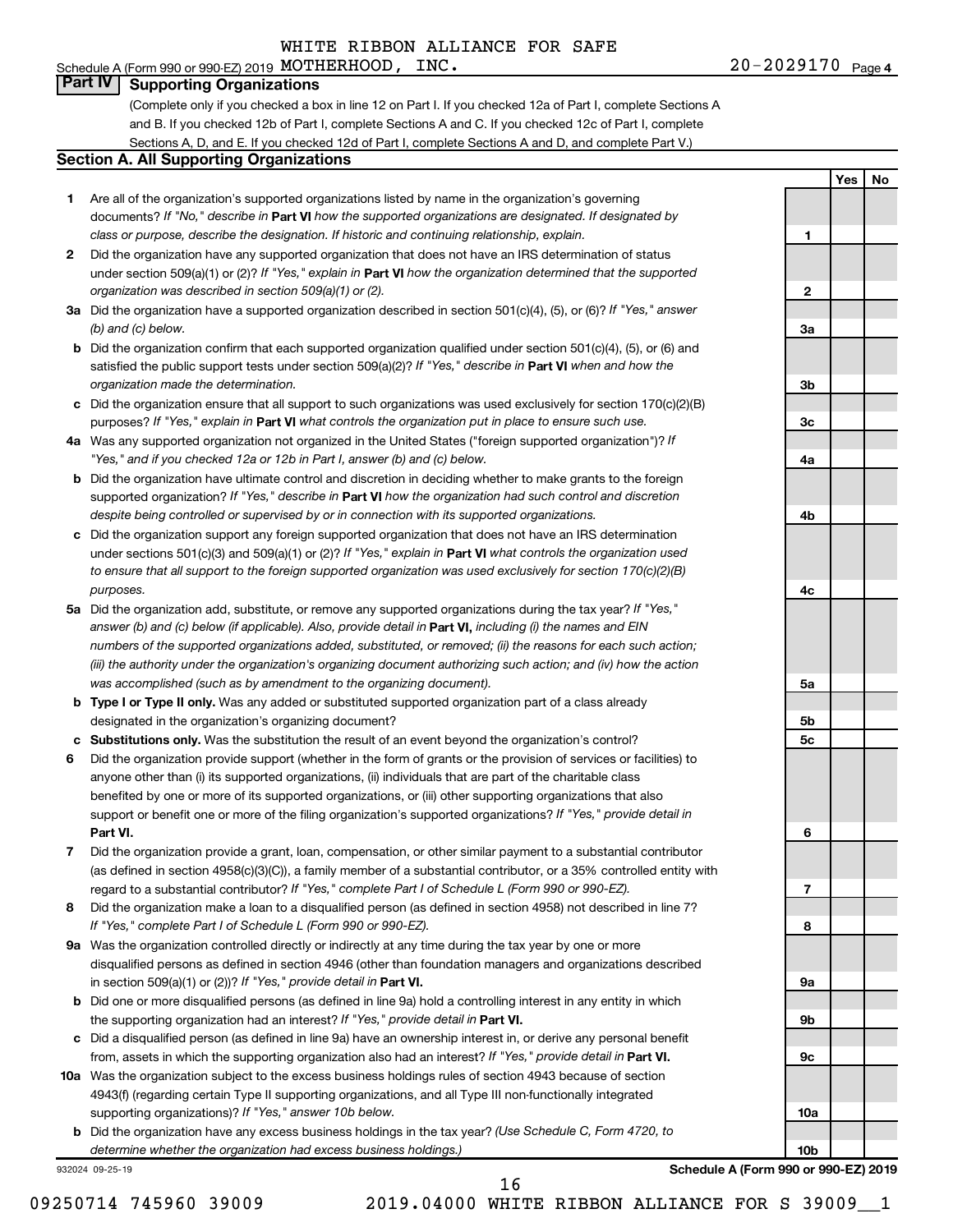20-2029170 Page 5 Schedule A (Form 990 or 990-EZ) 2019 MOTHERHOOD , INC .  $20-2029170$  Page MOTHERHOOD, INC. 20-2029170

|    | <b>Part IV</b>  | <b>Supporting Organizations (continued)</b>                                                                                     |                 |     |     |
|----|-----------------|---------------------------------------------------------------------------------------------------------------------------------|-----------------|-----|-----|
|    |                 |                                                                                                                                 |                 | Yes | No  |
| 11 |                 | Has the organization accepted a gift or contribution from any of the following persons?                                         |                 |     |     |
| а  |                 | A person who directly or indirectly controls, either alone or together with persons described in (b) and (c)                    |                 |     |     |
|    |                 | below, the governing body of a supported organization?                                                                          | 11a             |     |     |
|    |                 | <b>b</b> A family member of a person described in (a) above?                                                                    | 11 <sub>b</sub> |     |     |
|    |                 | c A 35% controlled entity of a person described in (a) or (b) above? If "Yes" to a, b, or c, provide detail in Part VI.         | 11c             |     |     |
|    |                 | <b>Section B. Type I Supporting Organizations</b>                                                                               |                 |     |     |
|    |                 |                                                                                                                                 |                 | Yes | No  |
| 1. |                 | Did the directors, trustees, or membership of one or more supported organizations have the power to                             |                 |     |     |
|    |                 | regularly appoint or elect at least a majority of the organization's directors or trustees at all times during the              |                 |     |     |
|    |                 | tax year? If "No," describe in Part VI how the supported organization(s) effectively operated, supervised, or                   |                 |     |     |
|    |                 | controlled the organization's activities. If the organization had more than one supported organization,                         |                 |     |     |
|    |                 | describe how the powers to appoint and/or remove directors or trustees were allocated among the supported                       |                 |     |     |
|    |                 | organizations and what conditions or restrictions, if any, applied to such powers during the tax year.                          | 1               |     |     |
| 2  |                 | Did the organization operate for the benefit of any supported organization other than the supported                             |                 |     |     |
|    |                 | organization(s) that operated, supervised, or controlled the supporting organization? If "Yes," explain in                      |                 |     |     |
|    |                 | Part VI how providing such benefit carried out the purposes of the supported organization(s) that operated,                     |                 |     |     |
|    |                 | supervised, or controlled the supporting organization.                                                                          | 2               |     |     |
|    |                 | <b>Section C. Type II Supporting Organizations</b>                                                                              |                 |     |     |
|    |                 |                                                                                                                                 |                 | Yes | No  |
| 1. |                 | Were a majority of the organization's directors or trustees during the tax year also a majority of the directors                |                 |     |     |
|    |                 | or trustees of each of the organization's supported organization(s)? If "No," describe in Part VI how control                   |                 |     |     |
|    |                 | or management of the supporting organization was vested in the same persons that controlled or managed                          |                 |     |     |
|    |                 | the supported organization(s).                                                                                                  | 1               |     |     |
|    |                 | <b>Section D. All Type III Supporting Organizations</b>                                                                         |                 |     |     |
|    |                 |                                                                                                                                 |                 | Yes | No  |
| 1. |                 | Did the organization provide to each of its supported organizations, by the last day of the fifth month of the                  |                 |     |     |
|    |                 | organization's tax year, (i) a written notice describing the type and amount of support provided during the prior tax           |                 |     |     |
|    |                 | year, (ii) a copy of the Form 990 that was most recently filed as of the date of notification, and (iii) copies of the          |                 |     |     |
|    |                 | organization's governing documents in effect on the date of notification, to the extent not previously provided?                | 1               |     |     |
| 2  |                 | Were any of the organization's officers, directors, or trustees either (i) appointed or elected by the supported                |                 |     |     |
|    |                 | organization(s) or (ii) serving on the governing body of a supported organization? If "No," explain in Part VI how              |                 |     |     |
|    |                 | the organization maintained a close and continuous working relationship with the supported organization(s).                     | $\mathbf{2}$    |     |     |
| 3  |                 | By reason of the relationship described in (2), did the organization's supported organizations have a                           |                 |     |     |
|    |                 | significant voice in the organization's investment policies and in directing the use of the organization's                      |                 |     |     |
|    |                 | income or assets at all times during the tax year? If "Yes," describe in Part VI the role the organization's                    |                 |     |     |
|    |                 | supported organizations played in this regard.                                                                                  | 3               |     |     |
|    |                 | Section E. Type III Functionally Integrated Supporting Organizations                                                            |                 |     |     |
| 1  |                 | Check the box next to the method that the organization used to satisfy the Integral Part Test during the yealsee instructions). |                 |     |     |
| a  |                 | The organization satisfied the Activities Test. Complete line 2 below.                                                          |                 |     |     |
| b  |                 | The organization is the parent of each of its supported organizations. Complete line 3 below.                                   |                 |     |     |
| c  |                 | The organization supported a governmental entity. Describe in Part VI how you supported a government entity (see instructions). |                 |     |     |
| 2  |                 | Activities Test. Answer (a) and (b) below.                                                                                      |                 | Yes | No. |
| а  |                 | Did substantially all of the organization's activities during the tax year directly further the exempt purposes of              |                 |     |     |
|    |                 | the supported organization(s) to which the organization was responsive? If "Yes," then in Part VI identify                      |                 |     |     |
|    |                 | those supported organizations and explain how these activities directly furthered their exempt purposes,                        |                 |     |     |
|    |                 | how the organization was responsive to those supported organizations, and how the organization determined                       |                 |     |     |
|    |                 | that these activities constituted substantially all of its activities.                                                          | 2a              |     |     |
| b  |                 | Did the activities described in (a) constitute activities that, but for the organization's involvement, one or more             |                 |     |     |
|    |                 | of the organization's supported organization(s) would have been engaged in? If "Yes," explain in Part VI the                    |                 |     |     |
|    |                 | reasons for the organization's position that its supported organization(s) would have engaged in these                          |                 |     |     |
|    |                 | activities but for the organization's involvement.                                                                              | 2b              |     |     |
| 3  |                 | Parent of Supported Organizations. Answer (a) and (b) below.                                                                    |                 |     |     |
| а  |                 | Did the organization have the power to regularly appoint or elect a majority of the officers, directors, or                     |                 |     |     |
|    |                 | trustees of each of the supported organizations? Provide details in Part VI.                                                    | За              |     |     |
|    |                 | <b>b</b> Did the organization exercise a substantial degree of direction over the policies, programs, and activities of each    |                 |     |     |
|    |                 | of its supported organizations? If "Yes," describe in Part VI the role played by the organization in this regard.               | Зb              |     |     |
|    | 932025 09-25-19 | Schedule A (Form 990 or 990-EZ) 2019<br>17                                                                                      |                 |     |     |

<sup>09250714 745960 39009 2019.04000</sup> WHITE RIBBON ALLIANCE FOR S 39009 1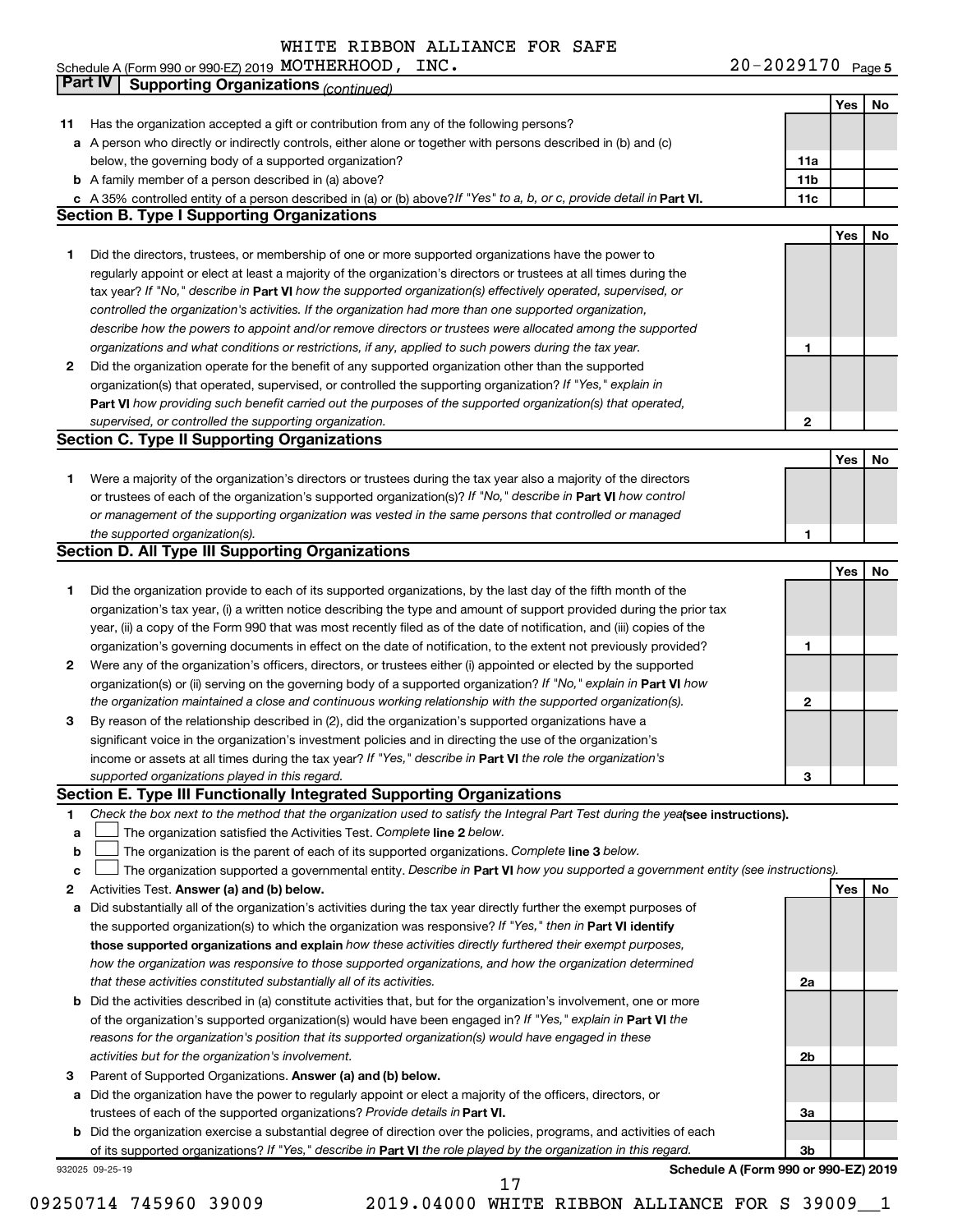### **1 Lett** Check here if the organization satisfied the Integral Part Test as a qualifying trust on Nov. 20, 1970 (explain in Part VI). See instructions. All **Section A - Adjusted Net Income 1 2 3 4 5 6 7 8 1 2 3 4 5 6 7 Adjusted Net Income** (subtract lines 5, 6, and 7 from line 4) **8 8 Section B - Minimum Asset Amount 1 2 3 4 5 6 7 8 a** Average monthly value of securities **b** Average monthly cash balances **c** Fair market value of other non-exempt-use assets **d Total**  (add lines 1a, 1b, and 1c) **e Discount** claimed for blockage or other **1a 1b 1c 1d 2 3 4 5 6 7 8** factors (explain in detail in Part VI): **Minimum Asset Amount**  (add line 7 to line 6) **Section C - Distributable Amount 1 2 3 4 5 6 1 2 3 4 5 6** Distributable Amount. Subtract line 5 from line 4, unless subject to Schedule A (Form 990 or 990-EZ) 2019 MOTHERHOOD , INC .  $20-2029170$  Page other Type III non-functionally integrated supporting organizations must complete Sections A through E. (B) Current Year (A) Prior Year Net short-term capital gain Recoveries of prior-year distributions Other gross income (see instructions) Add lines 1 through 3. Depreciation and depletion Portion of operating expenses paid or incurred for production or collection of gross income or for management, conservation, or maintenance of property held for production of income (see instructions) Other expenses (see instructions) (B) Current Year  $(A)$  Prior Year  $\left\{\n\begin{array}{ccc}\n\end{array}\n\right\}$  (optional) Aggregate fair market value of all non-exempt-use assets (see instructions for short tax year or assets held for part of year): Acquisition indebtedness applicable to non-exempt-use assets Subtract line 2 from line 1d. Cash deemed held for exempt use. Enter 1-1/2% of line 3 (for greater amount, see instructions). Net value of non-exempt-use assets (subtract line 4 from line 3) Multiply line 5 by .035. Recoveries of prior-year distributions Current Year Adjusted net income for prior year (from Section A, line 8, Column A) Enter 85% of line 1. Minimum asset amount for prior year (from Section B, line 8, Column A) Enter greater of line 2 or line 3. Income tax imposed in prior year emergency temporary reduction (see instructions). **Part V Type III Non-Functionally Integrated 509(a)(3) Supporting Organizations**   $\mathbf{f}(\mathbf{r})$

**7** Check here if the current year is the organization's first as a non-functionally integrated Type III supporting organization (see instructions).

**Schedule A (Form 990 or 990-EZ) 2019**

932026 09-25-19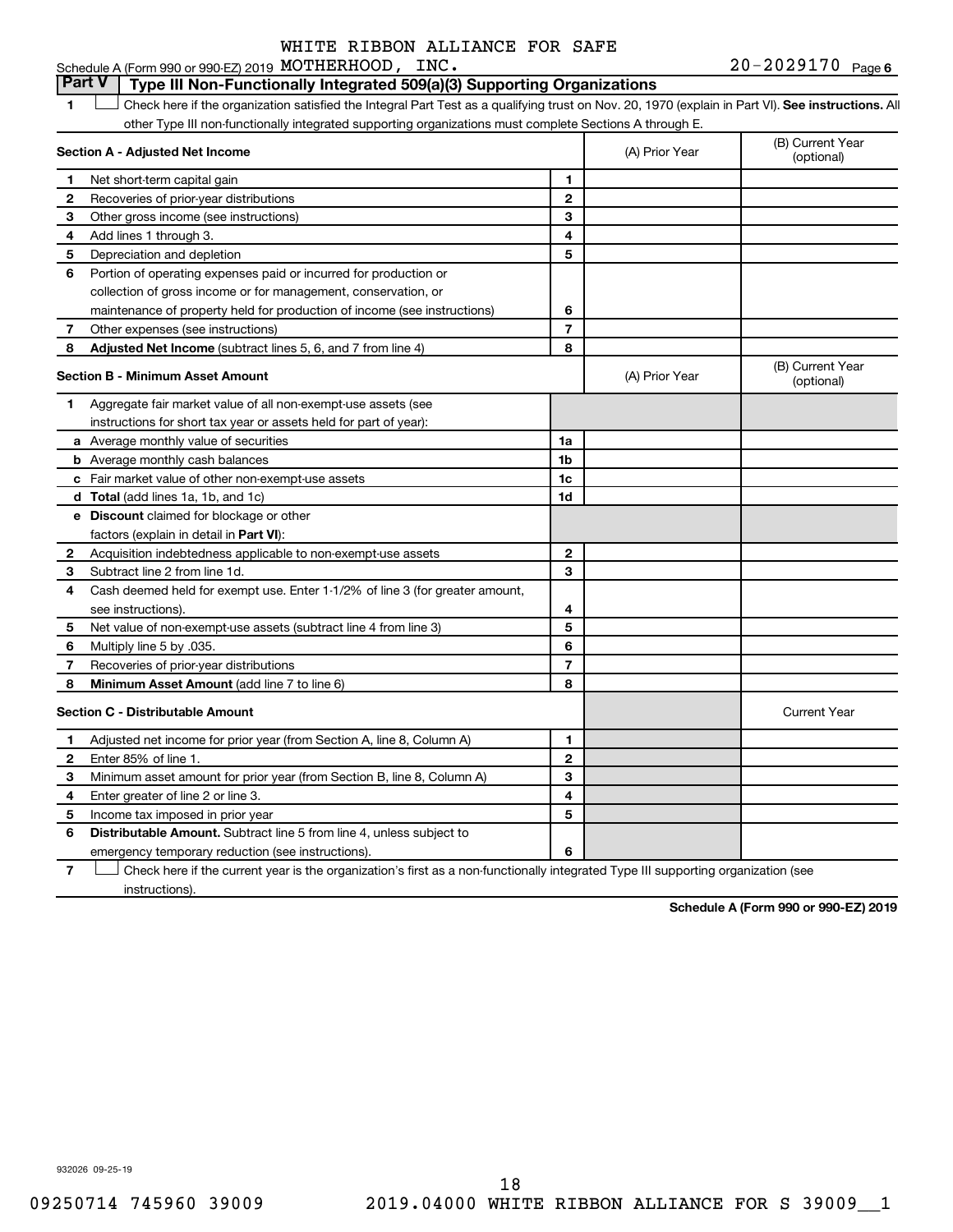|               | Schedule A (Form 990 or 990-EZ) 2019 MOTHERHOOD, INC.                                      |                             |                           | $20 - 2029170$ Page 7  |
|---------------|--------------------------------------------------------------------------------------------|-----------------------------|---------------------------|------------------------|
| <b>Part V</b> | Type III Non-Functionally Integrated 509(a)(3) Supporting Organizations (continued)        |                             |                           |                        |
|               | <b>Section D - Distributions</b>                                                           |                             |                           | <b>Current Year</b>    |
| 1             | Amounts paid to supported organizations to accomplish exempt purposes                      |                             |                           |                        |
| 2             | Amounts paid to perform activity that directly furthers exempt purposes of supported       |                             |                           |                        |
|               | organizations, in excess of income from activity                                           |                             |                           |                        |
| 3             | Administrative expenses paid to accomplish exempt purposes of supported organizations      |                             |                           |                        |
| 4             | Amounts paid to acquire exempt-use assets                                                  |                             |                           |                        |
| 5             | Qualified set-aside amounts (prior IRS approval required)                                  |                             |                           |                        |
| 6             | Other distributions (describe in Part VI). See instructions.                               |                             |                           |                        |
| 7             | Total annual distributions. Add lines 1 through 6.                                         |                             |                           |                        |
| 8             | Distributions to attentive supported organizations to which the organization is responsive |                             |                           |                        |
|               | (provide details in Part VI). See instructions.                                            |                             |                           |                        |
| 9             | Distributable amount for 2019 from Section C, line 6                                       |                             |                           |                        |
| 10            | Line 8 amount divided by line 9 amount                                                     |                             |                           |                        |
|               |                                                                                            | (i)                         | (ii)                      | (iii)                  |
|               | <b>Section E - Distribution Allocations (see instructions)</b>                             | <b>Excess Distributions</b> | <b>Underdistributions</b> | <b>Distributable</b>   |
|               |                                                                                            |                             | Pre-2019                  | <b>Amount for 2019</b> |
| 1.            | Distributable amount for 2019 from Section C, line 6                                       |                             |                           |                        |
| 2             | Underdistributions, if any, for years prior to 2019 (reason-                               |                             |                           |                        |
|               | able cause required-explain in Part VI). See instructions.                                 |                             |                           |                        |
| 3             | Excess distributions carryover, if any, to 2019                                            |                             |                           |                        |
|               | <b>a</b> From 2014                                                                         |                             |                           |                        |
|               | $b$ From 2015                                                                              |                             |                           |                        |
|               | $c$ From 2016                                                                              |                             |                           |                        |
|               | <b>d</b> From 2017                                                                         |                             |                           |                        |
|               | e From 2018                                                                                |                             |                           |                        |
|               | f Total of lines 3a through e                                                              |                             |                           |                        |
|               |                                                                                            |                             |                           |                        |
|               | g Applied to underdistributions of prior years                                             |                             |                           |                        |
|               | <b>h</b> Applied to 2019 distributable amount                                              |                             |                           |                        |
|               | Carryover from 2014 not applied (see instructions)                                         |                             |                           |                        |
|               | Remainder. Subtract lines 3g, 3h, and 3i from 3f.                                          |                             |                           |                        |
| 4             | Distributions for 2019 from Section D,                                                     |                             |                           |                        |
|               | line $7:$                                                                                  |                             |                           |                        |
|               | a Applied to underdistributions of prior years                                             |                             |                           |                        |
|               | <b>b</b> Applied to 2019 distributable amount                                              |                             |                           |                        |
|               | <b>c</b> Remainder. Subtract lines 4a and 4b from 4.                                       |                             |                           |                        |
|               | Remaining underdistributions for years prior to 2019, if                                   |                             |                           |                        |
|               | any. Subtract lines 3g and 4a from line 2. For result greater                              |                             |                           |                        |
|               | than zero, explain in Part VI. See instructions.                                           |                             |                           |                        |
| 6             | Remaining underdistributions for 2019. Subtract lines 3h                                   |                             |                           |                        |
|               | and 4b from line 1. For result greater than zero, explain in                               |                             |                           |                        |
|               | <b>Part VI.</b> See instructions.                                                          |                             |                           |                        |
| 7             | Excess distributions carryover to 2020. Add lines 3j                                       |                             |                           |                        |
|               | and 4c.                                                                                    |                             |                           |                        |
| 8             | Breakdown of line 7:                                                                       |                             |                           |                        |
|               | a Excess from 2015                                                                         |                             |                           |                        |
|               | <b>b</b> Excess from 2016                                                                  |                             |                           |                        |
|               | c Excess from 2017                                                                         |                             |                           |                        |
|               | d Excess from 2018                                                                         |                             |                           |                        |
|               | e Excess from 2019                                                                         |                             |                           |                        |

**Schedule A (Form 990 or 990-EZ) 2019**

932027 09-25-19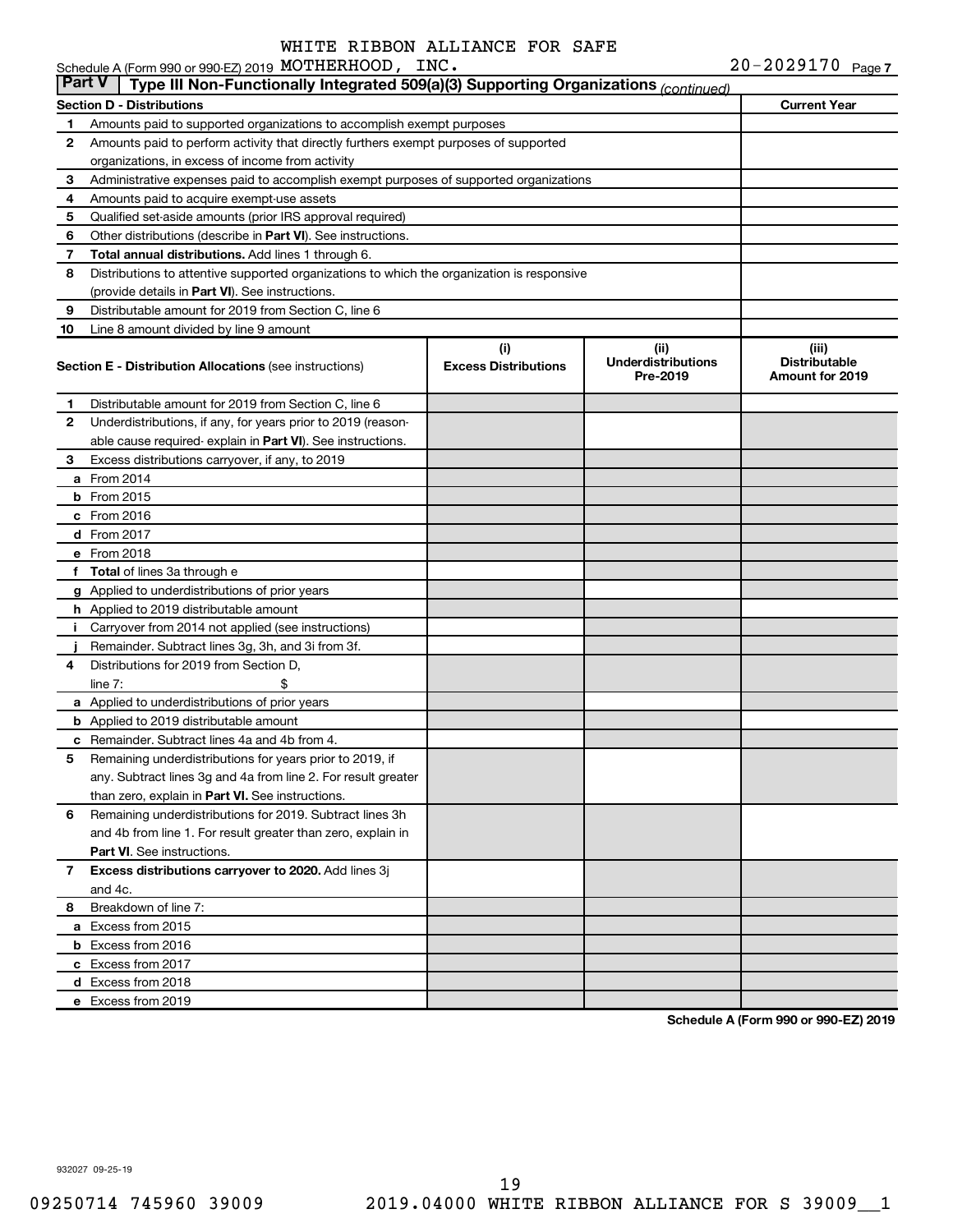| Schedule A (Form 990 or 990-EZ) 2019 MOTHERHOOD, INC.                                                                                                                                                                                                                                                                                                                                                                                                                                                                                                                                                         | WHITE RIBBON ALLIANCE FOR SAFE |    |  | $20 - 2029170$ Page 8                        |
|---------------------------------------------------------------------------------------------------------------------------------------------------------------------------------------------------------------------------------------------------------------------------------------------------------------------------------------------------------------------------------------------------------------------------------------------------------------------------------------------------------------------------------------------------------------------------------------------------------------|--------------------------------|----|--|----------------------------------------------|
| <b>Part VI</b><br>Supplemental Information. Provide the explanations required by Part II, line 10; Part II, line 17a or 17b; Part III, line 12;<br>Part IV, Section A, lines 1, 2, 3b, 3c, 4b, 4c, 5a, 6, 9a, 9b, 9c, 11a, 11b, and 11c; Part IV, Section B, lines 1 and 2; Part IV, Section C,<br>line 1; Part IV, Section D, lines 2 and 3; Part IV, Section E, lines 1c, 2a, 2b, 3a, and 3b; Part V, line 1; Part V, Section B, line 1e; Part V,<br>Section D, lines 5, 6, and 8; and Part V, Section E, lines 2, 5, and 6. Also complete this part for any additional information.<br>(See instructions.) |                                |    |  |                                              |
|                                                                                                                                                                                                                                                                                                                                                                                                                                                                                                                                                                                                               |                                |    |  |                                              |
|                                                                                                                                                                                                                                                                                                                                                                                                                                                                                                                                                                                                               |                                |    |  |                                              |
|                                                                                                                                                                                                                                                                                                                                                                                                                                                                                                                                                                                                               |                                |    |  |                                              |
|                                                                                                                                                                                                                                                                                                                                                                                                                                                                                                                                                                                                               |                                |    |  |                                              |
|                                                                                                                                                                                                                                                                                                                                                                                                                                                                                                                                                                                                               |                                |    |  |                                              |
|                                                                                                                                                                                                                                                                                                                                                                                                                                                                                                                                                                                                               |                                |    |  |                                              |
|                                                                                                                                                                                                                                                                                                                                                                                                                                                                                                                                                                                                               |                                |    |  |                                              |
|                                                                                                                                                                                                                                                                                                                                                                                                                                                                                                                                                                                                               |                                |    |  |                                              |
|                                                                                                                                                                                                                                                                                                                                                                                                                                                                                                                                                                                                               |                                |    |  |                                              |
|                                                                                                                                                                                                                                                                                                                                                                                                                                                                                                                                                                                                               |                                |    |  |                                              |
|                                                                                                                                                                                                                                                                                                                                                                                                                                                                                                                                                                                                               |                                |    |  |                                              |
|                                                                                                                                                                                                                                                                                                                                                                                                                                                                                                                                                                                                               |                                |    |  |                                              |
|                                                                                                                                                                                                                                                                                                                                                                                                                                                                                                                                                                                                               |                                |    |  |                                              |
|                                                                                                                                                                                                                                                                                                                                                                                                                                                                                                                                                                                                               |                                |    |  |                                              |
|                                                                                                                                                                                                                                                                                                                                                                                                                                                                                                                                                                                                               |                                |    |  |                                              |
|                                                                                                                                                                                                                                                                                                                                                                                                                                                                                                                                                                                                               |                                |    |  |                                              |
|                                                                                                                                                                                                                                                                                                                                                                                                                                                                                                                                                                                                               |                                |    |  |                                              |
|                                                                                                                                                                                                                                                                                                                                                                                                                                                                                                                                                                                                               |                                |    |  |                                              |
|                                                                                                                                                                                                                                                                                                                                                                                                                                                                                                                                                                                                               |                                |    |  |                                              |
|                                                                                                                                                                                                                                                                                                                                                                                                                                                                                                                                                                                                               |                                |    |  |                                              |
|                                                                                                                                                                                                                                                                                                                                                                                                                                                                                                                                                                                                               |                                |    |  |                                              |
|                                                                                                                                                                                                                                                                                                                                                                                                                                                                                                                                                                                                               |                                |    |  |                                              |
|                                                                                                                                                                                                                                                                                                                                                                                                                                                                                                                                                                                                               |                                |    |  |                                              |
|                                                                                                                                                                                                                                                                                                                                                                                                                                                                                                                                                                                                               |                                |    |  |                                              |
|                                                                                                                                                                                                                                                                                                                                                                                                                                                                                                                                                                                                               |                                |    |  |                                              |
|                                                                                                                                                                                                                                                                                                                                                                                                                                                                                                                                                                                                               |                                |    |  |                                              |
|                                                                                                                                                                                                                                                                                                                                                                                                                                                                                                                                                                                                               |                                |    |  |                                              |
|                                                                                                                                                                                                                                                                                                                                                                                                                                                                                                                                                                                                               |                                |    |  |                                              |
|                                                                                                                                                                                                                                                                                                                                                                                                                                                                                                                                                                                                               |                                |    |  |                                              |
|                                                                                                                                                                                                                                                                                                                                                                                                                                                                                                                                                                                                               |                                |    |  |                                              |
|                                                                                                                                                                                                                                                                                                                                                                                                                                                                                                                                                                                                               |                                |    |  |                                              |
| 932028 09-25-19                                                                                                                                                                                                                                                                                                                                                                                                                                                                                                                                                                                               |                                |    |  | Schedule A (Form 990 or 990-EZ) 2019         |
| 09250714 745960 39009                                                                                                                                                                                                                                                                                                                                                                                                                                                                                                                                                                                         |                                | 20 |  | 2019.04000 WHITE RIBBON ALLIANCE FOR S 39009 |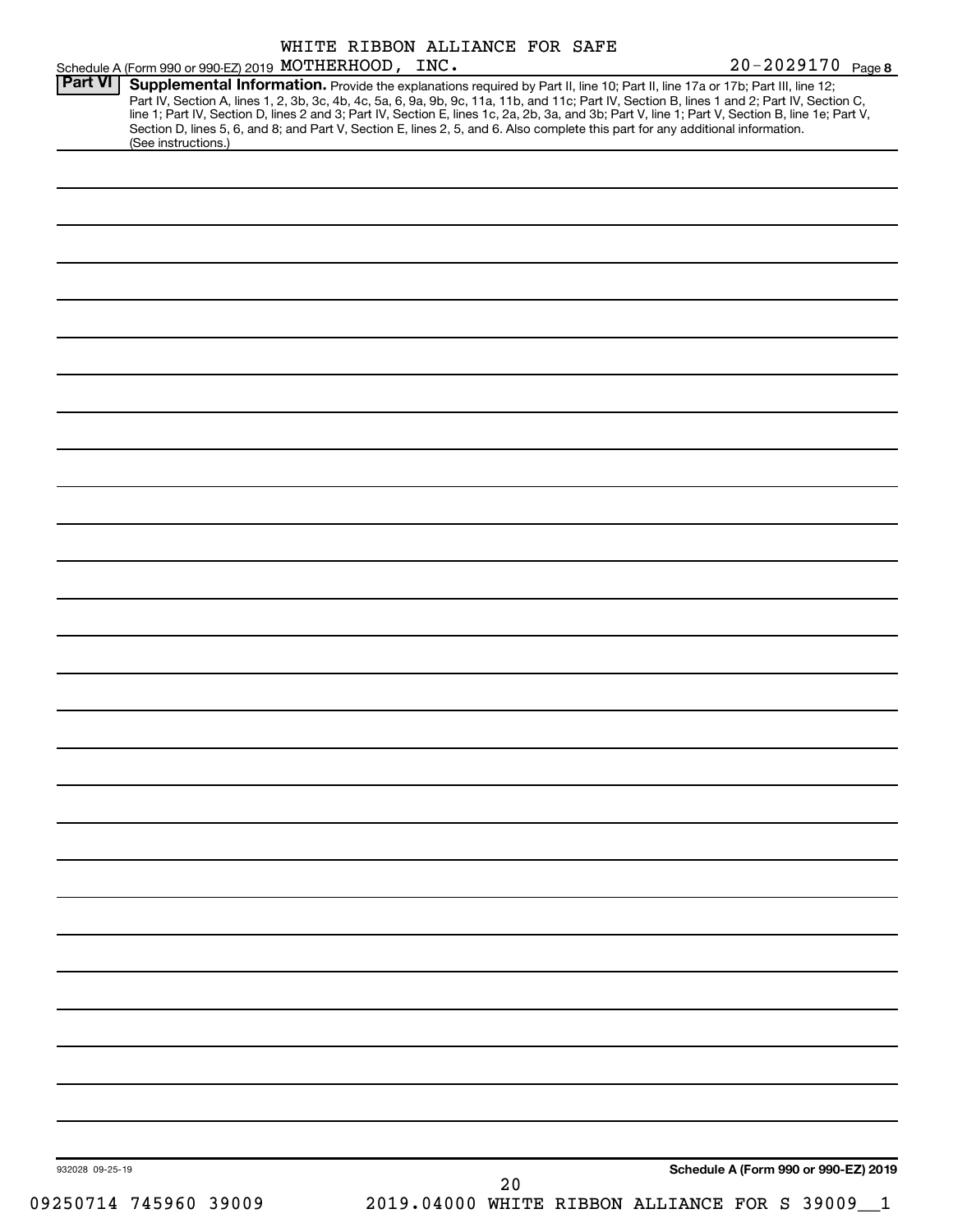Department of the Treasury Internal Revenue Service **(Form 990, 990-EZ,**

Name of the organization

**Organization type** (check one):

### \*\* PUBLIC DISCLOSURE COPY \*\*

# **Schedule B Schedule of Contributors**

**or 990-PF) | Attach to Form 990, Form 990-EZ, or Form 990-PF. | Go to www.irs.gov/Form990 for the latest information.** OMB No. 1545-0047

**2019**

**Employer identification number**

|                  | WHITE RIBBON ALLIANCE FOR SAFE |  |            |
|------------------|--------------------------------|--|------------|
| MOTHERHOOD, INC. |                                |  | 20-2029170 |

| Filers of:         | <b>Section:</b>                                                                    |
|--------------------|------------------------------------------------------------------------------------|
| Form 990 or 990-EZ | $\boxed{\textbf{X}}$ 501(c)( 3) (enter number) organization                        |
|                    | $4947(a)(1)$ nonexempt charitable trust <b>not</b> treated as a private foundation |
|                    | 527 political organization                                                         |
| Form 990-PF        | 501(c)(3) exempt private foundation                                                |
|                    | 4947(a)(1) nonexempt charitable trust treated as a private foundation              |
|                    | 501(c)(3) taxable private foundation                                               |

Check if your organization is covered by the General Rule or a Special Rule. **Note:**  Only a section 501(c)(7), (8), or (10) organization can check boxes for both the General Rule and a Special Rule. See instructions.

### **General Rule**

 $\mathcal{L}^{\text{eff}}$ 

For an organization filing Form 990, 990-EZ, or 990-PF that received, during the year, contributions totaling \$5,000 or more (in money or property) from any one contributor. Complete Parts I and II. See instructions for determining a contributor's total contributions.

### **Special Rules**

any one contributor, during the year, total contributions of the greater of (1) \$5,000; or (2) 2% of the amount on (i) Form 990, Part VIII, line 1h;  $\boxed{\text{X}}$  For an organization described in section 501(c)(3) filing Form 990 or 990-EZ that met the 33 1/3% support test of the regulations under sections 509(a)(1) and 170(b)(1)(A)(vi), that checked Schedule A (Form 990 or 990-EZ), Part II, line 13, 16a, or 16b, and that received from or (ii) Form 990-EZ, line 1. Complete Parts I and II.

year, total contributions of more than \$1,000 *exclusively* for religious, charitable, scientific, literary, or educational purposes, or for the For an organization described in section 501(c)(7), (8), or (10) filing Form 990 or 990-EZ that received from any one contributor, during the prevention of cruelty to children or animals. Complete Parts I, II, and III.  $\mathcal{L}^{\text{eff}}$ 

purpose. Don't complete any of the parts unless the General Rule applies to this organization because it received nonexclusively year, contributions exclusively for religious, charitable, etc., purposes, but no such contributions totaled more than \$1,000. If this box is checked, enter here the total contributions that were received during the year for an exclusively religious, charitable, etc., For an organization described in section 501(c)(7), (8), or (10) filing Form 990 or 990-EZ that received from any one contributor, during the religious, charitable, etc., contributions totaling \$5,000 or more during the year  $\ldots$  $\ldots$  $\ldots$  $\ldots$  $\ldots$  $\ldots$  $\mathcal{L}^{\text{eff}}$ 

**Caution:**  An organization that isn't covered by the General Rule and/or the Special Rules doesn't file Schedule B (Form 990, 990-EZ, or 990-PF),  **must** but it answer "No" on Part IV, line 2, of its Form 990; or check the box on line H of its Form 990-EZ or on its Form 990-PF, Part I, line 2, to certify that it doesn't meet the filing requirements of Schedule B (Form 990, 990-EZ, or 990-PF).

LHA For Paperwork Reduction Act Notice, see the instructions for Form 990, 990-EZ, or 990-PF. Schedule B (Form 990, 990-EZ, or 990-PF) (2019)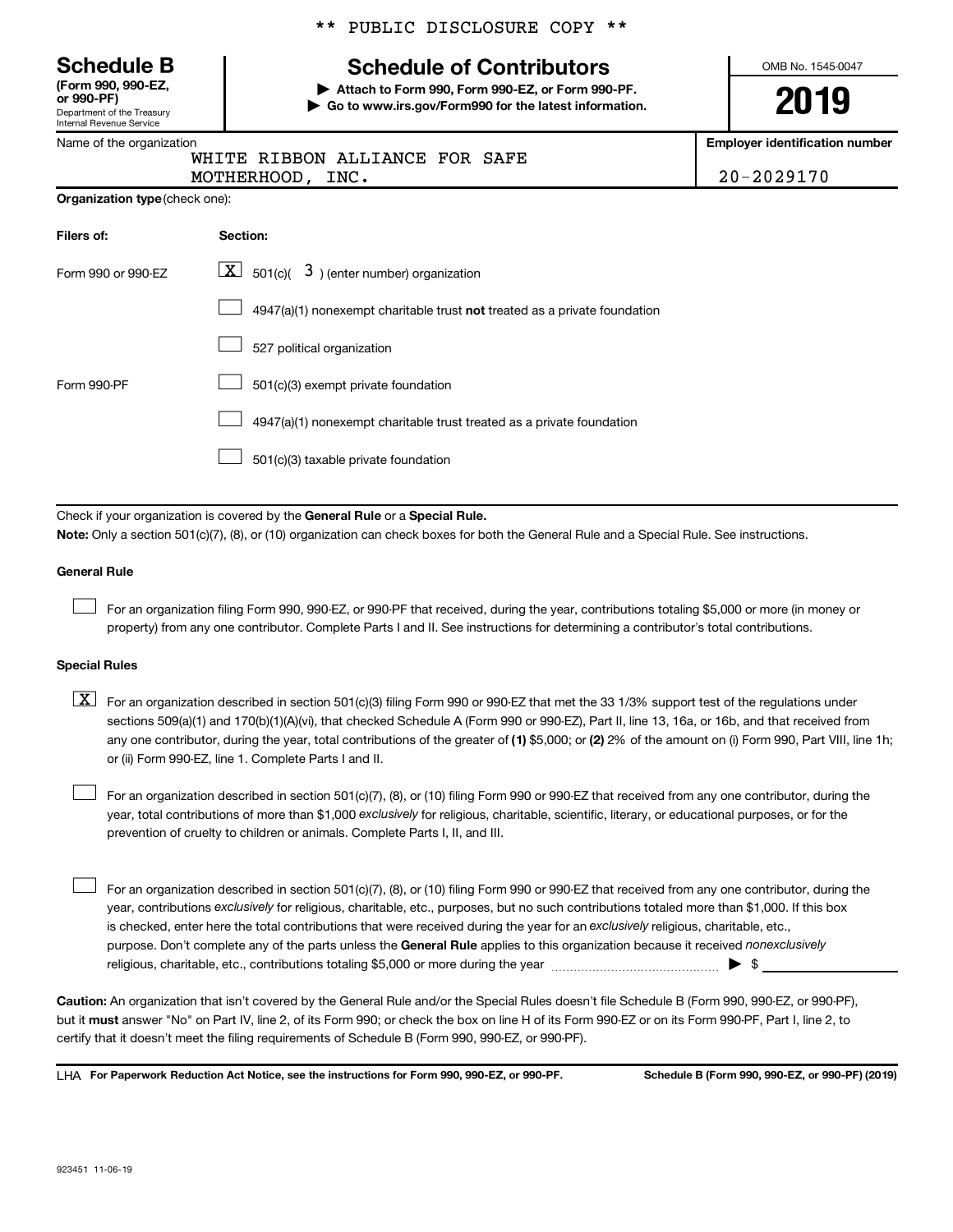### Schedule B (Form 990, 990-EZ, or 990-PF) (2019)

Name of organization

WHITE RIBBON ALLIANCE FOR SAFE MOTHERHOOD, INC. 20-2029170

**Employer identification number**

| Part I               | <b>Contributors</b> (see instructions). Use duplicate copies of Part I if additional space is needed. |                                   |                                                                                                                                          |
|----------------------|-------------------------------------------------------------------------------------------------------|-----------------------------------|------------------------------------------------------------------------------------------------------------------------------------------|
| (a)<br>No.           | (b)<br>Name, address, and ZIP + 4                                                                     | (c)<br><b>Total contributions</b> | (d)<br>Type of contribution                                                                                                              |
| 1                    |                                                                                                       | 905,460.<br>\$                    | $\overline{\mathbf{X}}$<br>Person<br>Payroll<br>Noncash<br>(Complete Part II for<br>noncash contributions.)                              |
| (a)<br>No.           | (b)<br>Name, address, and ZIP + 4                                                                     | (c)<br><b>Total contributions</b> | (d)<br>Type of contribution                                                                                                              |
| 2                    |                                                                                                       | 219,171.<br>\$                    | $\mathbf{X}$<br>Person<br>Payroll<br>Noncash<br>(Complete Part II for<br>noncash contributions.)                                         |
| (a)<br>No.           | (b)<br>Name, address, and ZIP + 4                                                                     | (c)<br><b>Total contributions</b> | (d)<br>Type of contribution                                                                                                              |
| 3                    |                                                                                                       | 1,486,396.<br>$\$$                | $\mathbf{X}$<br>Person<br>Payroll<br>Noncash<br>(Complete Part II for<br>noncash contributions.)                                         |
|                      |                                                                                                       |                                   |                                                                                                                                          |
| (a)<br>No.           | (b)<br>Name, address, and ZIP + 4                                                                     | (c)<br><b>Total contributions</b> | (d)<br>Type of contribution                                                                                                              |
| 4                    |                                                                                                       | 1,500,000.<br>\$                  | $\overline{\mathbf{X}}$<br>Person<br>Payroll<br>Noncash<br>(Complete Part II for<br>noncash contributions.)                              |
| (a)<br>No.           | (b)<br>Name, address, and ZIP + 4                                                                     | (c)<br><b>Total contributions</b> | (d)<br>Type of contribution                                                                                                              |
| 5                    |                                                                                                       | 250,000.<br>\$                    | $\overline{\text{X}}$<br>Person<br>Payroll<br>Noncash<br>(Complete Part II for<br>noncash contributions.)                                |
| (a)<br>No.           | (b)<br>Name, address, and ZIP + 4                                                                     | (c)<br><b>Total contributions</b> | (d)<br>Type of contribution                                                                                                              |
| 6<br>923452 11-06-19 |                                                                                                       | 120,000.<br>\$                    | х<br>Person<br>Payroll<br>Noncash<br>(Complete Part II for<br>noncash contributions.)<br>Schedule B (Form 990, 990-EZ, or 990-PF) (2019) |

09250714 745960 39009 2019.04000 WHITE RIBBON ALLIANCE FOR S 39009\_1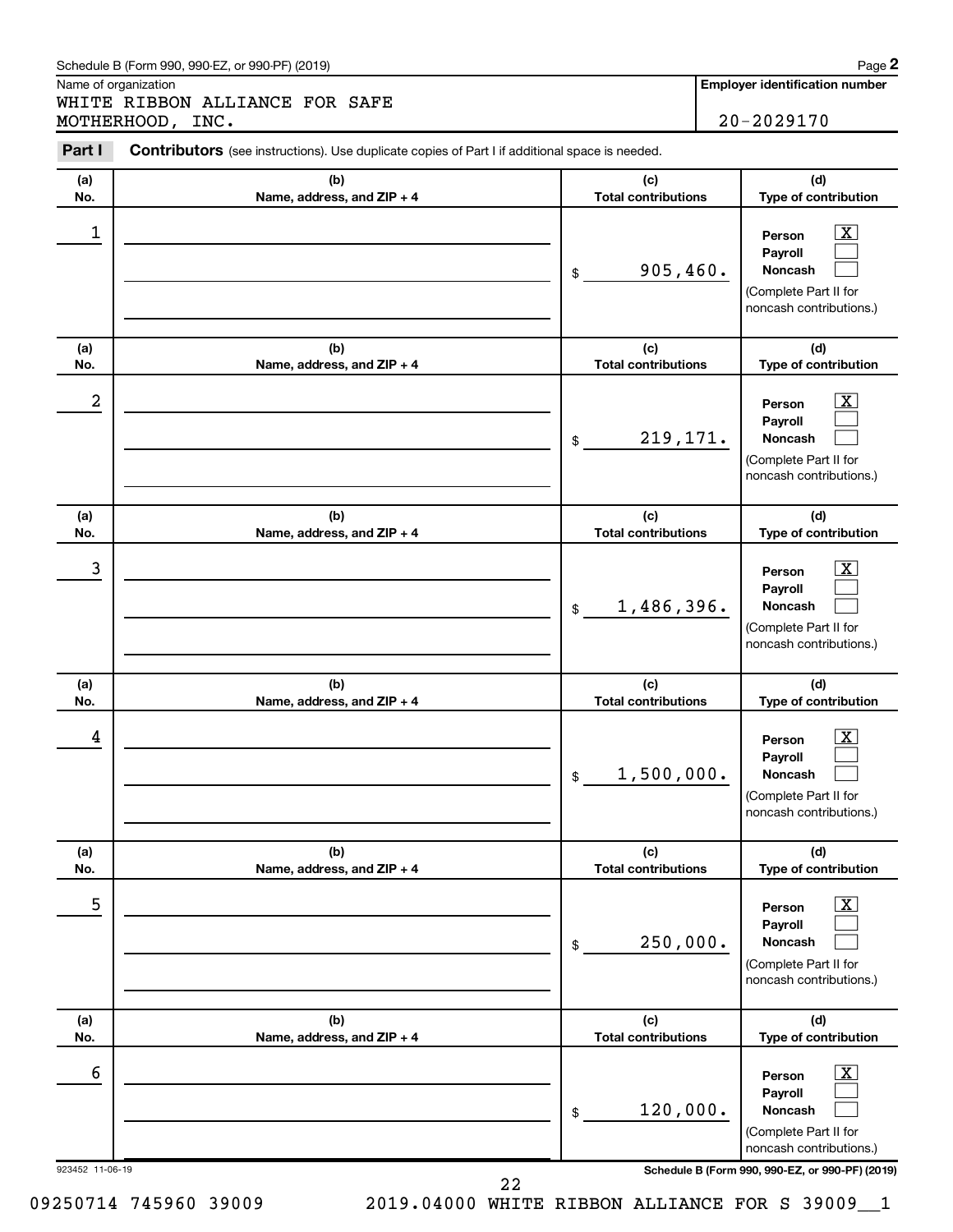| Part II                      | Noncash Property (see instructions). Use duplicate copies of Part II if additional space is needed. |                                                 |                      |
|------------------------------|-----------------------------------------------------------------------------------------------------|-------------------------------------------------|----------------------|
| (a)<br>No.<br>from<br>Part I | (b)<br>Description of noncash property given                                                        | (c)<br>FMV (or estimate)<br>(See instructions.) | (d)<br>Date received |
|                              |                                                                                                     | \$                                              |                      |
| (a)                          |                                                                                                     |                                                 |                      |
| No.<br>from<br>Part I        | (b)<br>Description of noncash property given                                                        | (c)<br>FMV (or estimate)<br>(See instructions.) | (d)<br>Date received |
|                              |                                                                                                     |                                                 |                      |
|                              |                                                                                                     | \$                                              |                      |
| (a)<br>No.<br>from<br>Part I | (b)<br>Description of noncash property given                                                        | (c)<br>FMV (or estimate)<br>(See instructions.) | (d)<br>Date received |
|                              |                                                                                                     |                                                 |                      |
|                              |                                                                                                     | \$                                              |                      |
| (a)<br>No.<br>from<br>Part I | (b)<br>Description of noncash property given                                                        | (c)<br>FMV (or estimate)<br>(See instructions.) | (d)<br>Date received |
|                              |                                                                                                     |                                                 |                      |
|                              |                                                                                                     | \$                                              |                      |
| (a)<br>No.<br>from<br>Part I | (b)<br>Description of noncash property given                                                        | (c)<br>FMV (or estimate)<br>(See instructions.) | (d)<br>Date received |
|                              |                                                                                                     |                                                 |                      |
|                              |                                                                                                     | \$                                              |                      |
| (a)<br>No.<br>from<br>Part I | (b)<br>Description of noncash property given                                                        | (c)<br>FMV (or estimate)<br>(See instructions.) | (d)<br>Date received |
|                              |                                                                                                     |                                                 |                      |
| 923453 11-06-19              |                                                                                                     | \$                                              |                      |

### Schedule B (Form 990, 990-EZ, or 990-PF) (2019)

Name of organization

**Employer identification number**

**3**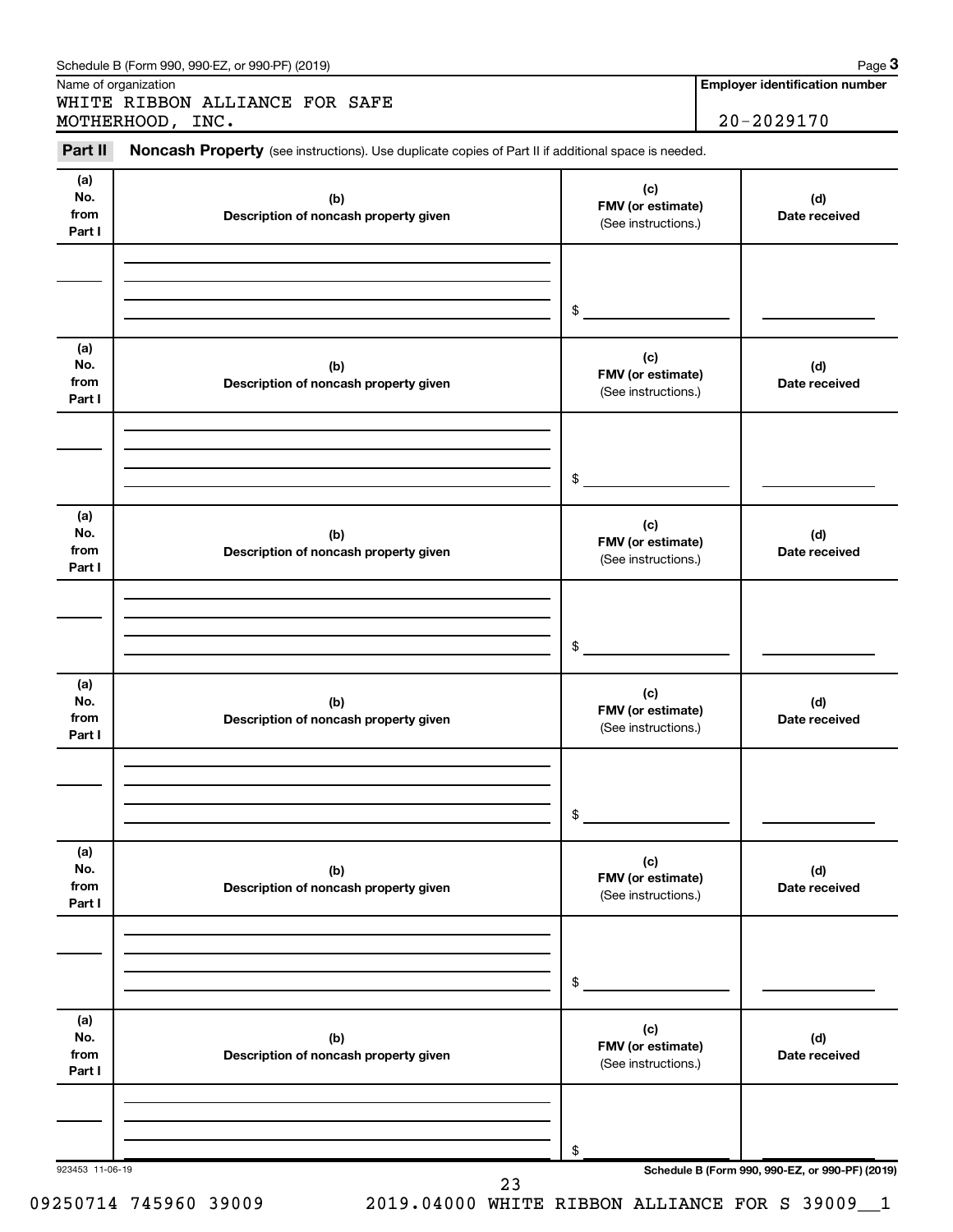|                 | Schedule B (Form 990, 990-EZ, or 990-PF) (2019)                                                                                                                                                                             |                      |                                          | Page 4                                          |  |  |  |  |  |
|-----------------|-----------------------------------------------------------------------------------------------------------------------------------------------------------------------------------------------------------------------------|----------------------|------------------------------------------|-------------------------------------------------|--|--|--|--|--|
|                 | Name of organization                                                                                                                                                                                                        |                      |                                          | <b>Employer identification number</b>           |  |  |  |  |  |
|                 | WHITE RIBBON ALLIANCE FOR SAFE                                                                                                                                                                                              |                      |                                          |                                                 |  |  |  |  |  |
| Part III        | MOTHERHOOD, INC.<br>Exclusively religious, charitable, etc., contributions to organizations described in section 501(c)(7), (8), or (10) that total more than \$1,000 for the year                                          |                      |                                          | 20-2029170                                      |  |  |  |  |  |
|                 | from any one contributor. Complete columns (a) through (e) and the following line entry. For organizations                                                                                                                  |                      |                                          |                                                 |  |  |  |  |  |
|                 | completing Part III, enter the total of exclusively religious, charitable, etc., contributions of \$1,000 or less for the year. (Enter this info. once.)<br>Use duplicate copies of Part III if additional space is needed. |                      |                                          |                                                 |  |  |  |  |  |
| (a) No.         |                                                                                                                                                                                                                             |                      |                                          |                                                 |  |  |  |  |  |
| from<br>Part I  | (b) Purpose of gift                                                                                                                                                                                                         | (c) Use of gift      |                                          | (d) Description of how gift is held             |  |  |  |  |  |
|                 |                                                                                                                                                                                                                             |                      |                                          |                                                 |  |  |  |  |  |
|                 |                                                                                                                                                                                                                             |                      |                                          |                                                 |  |  |  |  |  |
|                 |                                                                                                                                                                                                                             |                      |                                          |                                                 |  |  |  |  |  |
|                 |                                                                                                                                                                                                                             | (e) Transfer of gift |                                          |                                                 |  |  |  |  |  |
|                 |                                                                                                                                                                                                                             |                      |                                          |                                                 |  |  |  |  |  |
|                 | Transferee's name, address, and ZIP + 4                                                                                                                                                                                     |                      | Relationship of transferor to transferee |                                                 |  |  |  |  |  |
|                 |                                                                                                                                                                                                                             |                      |                                          |                                                 |  |  |  |  |  |
|                 |                                                                                                                                                                                                                             |                      |                                          |                                                 |  |  |  |  |  |
|                 |                                                                                                                                                                                                                             |                      |                                          |                                                 |  |  |  |  |  |
| (a) No.         |                                                                                                                                                                                                                             |                      |                                          |                                                 |  |  |  |  |  |
| from<br>Part I  | (b) Purpose of gift                                                                                                                                                                                                         | (c) Use of gift      |                                          | (d) Description of how gift is held             |  |  |  |  |  |
|                 |                                                                                                                                                                                                                             |                      |                                          |                                                 |  |  |  |  |  |
|                 |                                                                                                                                                                                                                             |                      |                                          |                                                 |  |  |  |  |  |
|                 |                                                                                                                                                                                                                             |                      |                                          |                                                 |  |  |  |  |  |
|                 | (e) Transfer of gift                                                                                                                                                                                                        |                      |                                          |                                                 |  |  |  |  |  |
|                 |                                                                                                                                                                                                                             |                      |                                          |                                                 |  |  |  |  |  |
|                 | Transferee's name, address, and ZIP + 4                                                                                                                                                                                     |                      | Relationship of transferor to transferee |                                                 |  |  |  |  |  |
|                 |                                                                                                                                                                                                                             |                      |                                          |                                                 |  |  |  |  |  |
|                 |                                                                                                                                                                                                                             |                      |                                          |                                                 |  |  |  |  |  |
|                 |                                                                                                                                                                                                                             |                      |                                          |                                                 |  |  |  |  |  |
| (a) No.<br>from | (b) Purpose of gift                                                                                                                                                                                                         | (c) Use of gift      |                                          | (d) Description of how gift is held             |  |  |  |  |  |
| Part I          |                                                                                                                                                                                                                             |                      |                                          |                                                 |  |  |  |  |  |
|                 |                                                                                                                                                                                                                             |                      |                                          |                                                 |  |  |  |  |  |
|                 |                                                                                                                                                                                                                             |                      |                                          |                                                 |  |  |  |  |  |
|                 |                                                                                                                                                                                                                             |                      |                                          |                                                 |  |  |  |  |  |
|                 | (e) Transfer of gift                                                                                                                                                                                                        |                      |                                          |                                                 |  |  |  |  |  |
|                 | Transferee's name, address, and ZIP + 4                                                                                                                                                                                     |                      | Relationship of transferor to transferee |                                                 |  |  |  |  |  |
|                 |                                                                                                                                                                                                                             |                      |                                          |                                                 |  |  |  |  |  |
|                 |                                                                                                                                                                                                                             |                      |                                          |                                                 |  |  |  |  |  |
|                 |                                                                                                                                                                                                                             |                      |                                          |                                                 |  |  |  |  |  |
| (a) No.         |                                                                                                                                                                                                                             |                      |                                          |                                                 |  |  |  |  |  |
| from<br>Part I  | (b) Purpose of gift                                                                                                                                                                                                         | (c) Use of gift      |                                          | (d) Description of how gift is held             |  |  |  |  |  |
|                 |                                                                                                                                                                                                                             |                      |                                          |                                                 |  |  |  |  |  |
|                 |                                                                                                                                                                                                                             |                      |                                          |                                                 |  |  |  |  |  |
|                 |                                                                                                                                                                                                                             |                      |                                          |                                                 |  |  |  |  |  |
|                 |                                                                                                                                                                                                                             | (e) Transfer of gift |                                          |                                                 |  |  |  |  |  |
|                 |                                                                                                                                                                                                                             |                      |                                          |                                                 |  |  |  |  |  |
|                 | Transferee's name, address, and ZIP + 4                                                                                                                                                                                     |                      | Relationship of transferor to transferee |                                                 |  |  |  |  |  |
|                 |                                                                                                                                                                                                                             |                      |                                          |                                                 |  |  |  |  |  |
|                 |                                                                                                                                                                                                                             |                      |                                          |                                                 |  |  |  |  |  |
|                 |                                                                                                                                                                                                                             |                      |                                          |                                                 |  |  |  |  |  |
| 923454 11-06-19 |                                                                                                                                                                                                                             |                      |                                          | Schedule B (Form 990, 990-EZ, or 990-PF) (2019) |  |  |  |  |  |
|                 |                                                                                                                                                                                                                             | 24                   |                                          |                                                 |  |  |  |  |  |

09250714 745960 39009 2019.04000 WHITE RIBBON ALLIANCE FOR S 39009\_1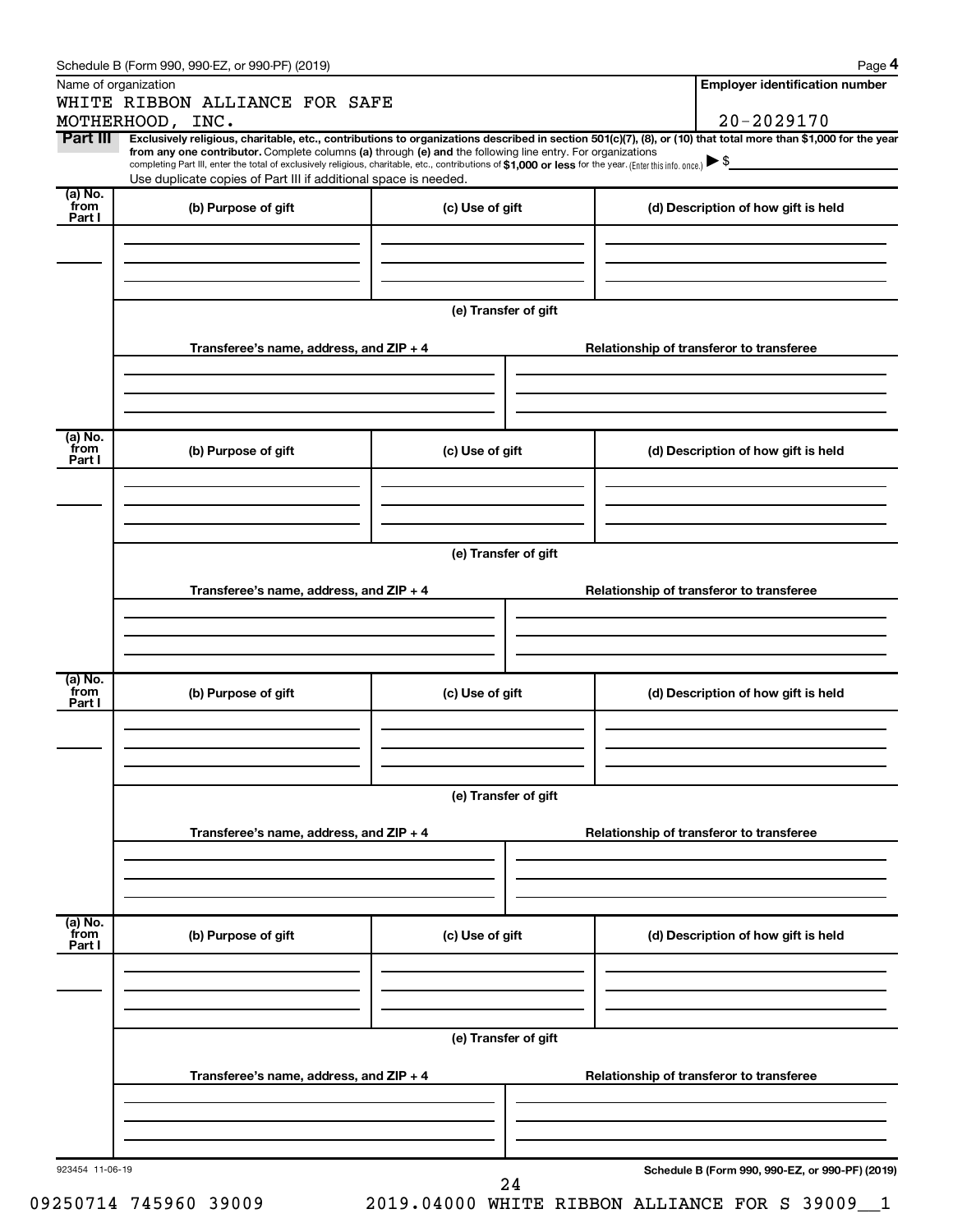| <b>SCHEDULE C</b>                                                                                                      | <b>Political Campaign and Lobbying Activities</b>                                                                                                                                                                                                                                                                                                                                                                                                                                                                                                                                                                                                                                                                                                                                                                                                                                                                                                                                                                                                                                                                                                           |           |                                                                             |                     | OMB No. 1545-0047                                                                                                                                           |
|------------------------------------------------------------------------------------------------------------------------|-------------------------------------------------------------------------------------------------------------------------------------------------------------------------------------------------------------------------------------------------------------------------------------------------------------------------------------------------------------------------------------------------------------------------------------------------------------------------------------------------------------------------------------------------------------------------------------------------------------------------------------------------------------------------------------------------------------------------------------------------------------------------------------------------------------------------------------------------------------------------------------------------------------------------------------------------------------------------------------------------------------------------------------------------------------------------------------------------------------------------------------------------------------|-----------|-----------------------------------------------------------------------------|---------------------|-------------------------------------------------------------------------------------------------------------------------------------------------------------|
| (Form 990 or 990-EZ)                                                                                                   | 19                                                                                                                                                                                                                                                                                                                                                                                                                                                                                                                                                                                                                                                                                                                                                                                                                                                                                                                                                                                                                                                                                                                                                          |           |                                                                             |                     |                                                                                                                                                             |
| Department of the Treasury<br>Internal Revenue Service                                                                 | <b>Open to Public</b><br><b>Inspection</b>                                                                                                                                                                                                                                                                                                                                                                                                                                                                                                                                                                                                                                                                                                                                                                                                                                                                                                                                                                                                                                                                                                                  |           |                                                                             |                     |                                                                                                                                                             |
| · Section 527 organizations: Complete Part I-A only.<br>Tax) (see separate instructions), then<br>Name of organization | Go to www.irs.gov/Form990 for instructions and the latest information.<br>If the organization answered "Yes," on Form 990, Part IV, line 3, or Form 990-EZ, Part V, line 46 (Political Campaign Activities), then<br>• Section 501(c)(3) organizations: Complete Parts I-A and B. Do not complete Part I-C.<br>• Section 501(c) (other than section 501(c)(3)) organizations: Complete Parts I-A and C below. Do not complete Part I-B.<br>If the organization answered "Yes," on Form 990, Part IV, line 4, or Form 990-EZ, Part VI, line 47 (Lobbying Activities), then<br>• Section 501(c)(3) organizations that have filed Form 5768 (election under section 501(h)): Complete Part II-A. Do not complete Part II-B.<br>• Section 501(c)(3) organizations that have NOT filed Form 5768 (election under section 501(h)): Complete Part II-B. Do not complete Part II-A.<br>If the organization answered "Yes," on Form 990, Part IV, line 5 (Proxy Tax) (see separate instructions) or Form 990-EZ, Part V, line 35c (Proxy<br>• Section 501(c)(4), (5), or (6) organizations: Complete Part III.<br>WHITE RIBBON ALLIANCE FOR SAFE<br>MOTHERHOOD, INC. |           |                                                                             |                     | <b>Employer identification number</b><br>20-2029170                                                                                                         |
| Part I-A                                                                                                               | Complete if the organization is exempt under section 501(c) or is a section 527 organization.                                                                                                                                                                                                                                                                                                                                                                                                                                                                                                                                                                                                                                                                                                                                                                                                                                                                                                                                                                                                                                                               |           |                                                                             |                     |                                                                                                                                                             |
| Political campaign activity expenditures<br>2<br>3 Volunteer hours for political campaign activities                   | 1 Provide a description of the organization's direct and indirect political campaign activities in Part IV.                                                                                                                                                                                                                                                                                                                                                                                                                                                                                                                                                                                                                                                                                                                                                                                                                                                                                                                                                                                                                                                 |           |                                                                             | $\triangleright$ \$ |                                                                                                                                                             |
|                                                                                                                        | Part I-B $\vert$ Complete if the organization is exempt under section 501(c)(3).                                                                                                                                                                                                                                                                                                                                                                                                                                                                                                                                                                                                                                                                                                                                                                                                                                                                                                                                                                                                                                                                            |           |                                                                             |                     |                                                                                                                                                             |
|                                                                                                                        |                                                                                                                                                                                                                                                                                                                                                                                                                                                                                                                                                                                                                                                                                                                                                                                                                                                                                                                                                                                                                                                                                                                                                             |           |                                                                             |                     |                                                                                                                                                             |
|                                                                                                                        |                                                                                                                                                                                                                                                                                                                                                                                                                                                                                                                                                                                                                                                                                                                                                                                                                                                                                                                                                                                                                                                                                                                                                             |           |                                                                             |                     |                                                                                                                                                             |
|                                                                                                                        |                                                                                                                                                                                                                                                                                                                                                                                                                                                                                                                                                                                                                                                                                                                                                                                                                                                                                                                                                                                                                                                                                                                                                             |           |                                                                             |                     | Yes<br>No<br>Yes<br>No                                                                                                                                      |
| <b>b</b> If "Yes," describe in Part IV.                                                                                | Part I-C Complete if the organization is exempt under section 501(c), except section 501(c)(3).                                                                                                                                                                                                                                                                                                                                                                                                                                                                                                                                                                                                                                                                                                                                                                                                                                                                                                                                                                                                                                                             |           |                                                                             |                     |                                                                                                                                                             |
|                                                                                                                        | 1 Enter the amount directly expended by the filing organization for section 527 exempt function activities                                                                                                                                                                                                                                                                                                                                                                                                                                                                                                                                                                                                                                                                                                                                                                                                                                                                                                                                                                                                                                                  |           |                                                                             | $\triangleright$ s  |                                                                                                                                                             |
|                                                                                                                        | 2 Enter the amount of the filing organization's funds contributed to other organizations for section 527                                                                                                                                                                                                                                                                                                                                                                                                                                                                                                                                                                                                                                                                                                                                                                                                                                                                                                                                                                                                                                                    |           |                                                                             |                     |                                                                                                                                                             |
|                                                                                                                        | exempt function activities [11,11] activities [11] activities [11] activities [11] activities [11] activities [11] activities [11] activities [11] activities [11] activities [11] activities [11] activities [11] activities                                                                                                                                                                                                                                                                                                                                                                                                                                                                                                                                                                                                                                                                                                                                                                                                                                                                                                                               |           |                                                                             | ▶ \$                |                                                                                                                                                             |
|                                                                                                                        | 3 Total exempt function expenditures. Add lines 1 and 2. Enter here and on Form 1120-POL,                                                                                                                                                                                                                                                                                                                                                                                                                                                                                                                                                                                                                                                                                                                                                                                                                                                                                                                                                                                                                                                                   |           |                                                                             | $\triangleright$ \$ |                                                                                                                                                             |
|                                                                                                                        |                                                                                                                                                                                                                                                                                                                                                                                                                                                                                                                                                                                                                                                                                                                                                                                                                                                                                                                                                                                                                                                                                                                                                             |           |                                                                             |                     | <b>No</b><br>Yes                                                                                                                                            |
|                                                                                                                        | 5 Enter the names, addresses and employer identification number (EIN) of all section 527 political organizations to which the filing organization<br>made payments. For each organization listed, enter the amount paid from the filing organization's funds. Also enter the amount of political<br>contributions received that were promptly and directly delivered to a separate political organization, such as a separate segregated fund or a<br>political action committee (PAC). If additional space is needed, provide information in Part IV.                                                                                                                                                                                                                                                                                                                                                                                                                                                                                                                                                                                                      |           |                                                                             |                     |                                                                                                                                                             |
| (a) Name                                                                                                               | (b) Address                                                                                                                                                                                                                                                                                                                                                                                                                                                                                                                                                                                                                                                                                                                                                                                                                                                                                                                                                                                                                                                                                                                                                 | $(c)$ EIN | (d) Amount paid from<br>filing organization's<br>funds. If none, enter -0-. |                     | (e) Amount of political<br>contributions received and<br>promptly and directly<br>delivered to a separate<br>political organization.<br>If none, enter -0-. |
|                                                                                                                        |                                                                                                                                                                                                                                                                                                                                                                                                                                                                                                                                                                                                                                                                                                                                                                                                                                                                                                                                                                                                                                                                                                                                                             |           |                                                                             |                     |                                                                                                                                                             |

| For Paperwork Reduction Act Notice, see the Instructions for Form 990 or 990-EZ. |  |
|----------------------------------------------------------------------------------|--|
| LHA                                                                              |  |

932041 11-26-19

**Schedule C (Form 990 or 990-EZ) 2019** 

25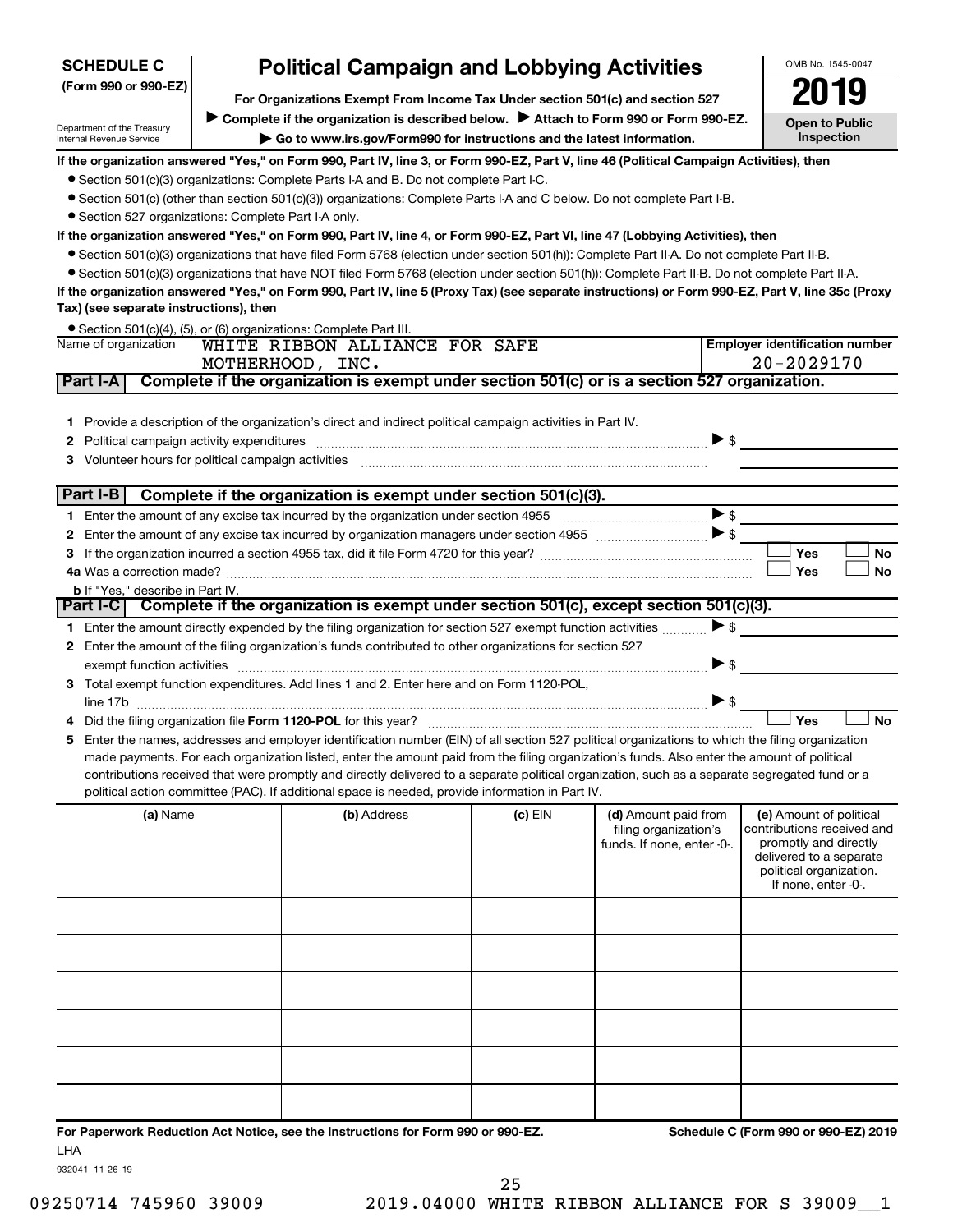# WHITE RIBBON ALLIANCE FOR SAFE<br>MOTHERHOOD INC

|                                      | Schedule C (Form 990 or 990-EZ) 2019 MOTHERHOOD, INC.                                                          |                                                       |                                                                                                                                   |            |                                        | $20 - 2029170$ Page 2          |
|--------------------------------------|----------------------------------------------------------------------------------------------------------------|-------------------------------------------------------|-----------------------------------------------------------------------------------------------------------------------------------|------------|----------------------------------------|--------------------------------|
| Part II-A                            | Complete if the organization is exempt under section 501(c)(3) and filed Form 5768 (election under             |                                                       |                                                                                                                                   |            |                                        |                                |
|                                      | section 501(h)).                                                                                               |                                                       |                                                                                                                                   |            |                                        |                                |
| A Check $\blacktriangleright$        |                                                                                                                |                                                       | if the filing organization belongs to an affiliated group (and list in Part IV each affiliated group member's name, address, EIN, |            |                                        |                                |
|                                      |                                                                                                                | expenses, and share of excess lobbying expenditures). |                                                                                                                                   |            |                                        |                                |
| <b>B</b> Check $\blacktriangleright$ |                                                                                                                |                                                       | if the filing organization checked box A and "limited control" provisions apply.                                                  |            |                                        |                                |
|                                      |                                                                                                                | <b>Limits on Lobbying Expenditures</b>                | (The term "expenditures" means amounts paid or incurred.)                                                                         |            | (a) Filing<br>organization's<br>totals | (b) Affiliated group<br>totals |
|                                      | 1a Total lobbying expenditures to influence public opinion (grassroots lobbying)                               |                                                       |                                                                                                                                   |            | 0.                                     |                                |
|                                      | <b>b</b> Total lobbying expenditures to influence a legislative body (direct lobbying) <i>manumumumum</i>      |                                                       |                                                                                                                                   |            | 0.                                     |                                |
|                                      |                                                                                                                |                                                       |                                                                                                                                   |            | 0.                                     |                                |
| c                                    | d Other exempt purpose expenditures                                                                            |                                                       |                                                                                                                                   |            | 3,954,885.                             |                                |
|                                      |                                                                                                                |                                                       |                                                                                                                                   |            | 3,954,885.                             |                                |
|                                      | f Lobbying nontaxable amount. Enter the amount from the following table in both columns.                       |                                                       |                                                                                                                                   |            | 347,744.                               |                                |
|                                      | If the amount on line 1e, column $(a)$ or $(b)$ is:                                                            |                                                       | The lobbying nontaxable amount is:                                                                                                |            |                                        |                                |
|                                      | Not over \$500,000                                                                                             |                                                       | 20% of the amount on line 1e.                                                                                                     |            |                                        |                                |
|                                      | Over \$500,000 but not over \$1,000,000                                                                        |                                                       | \$100,000 plus 15% of the excess over \$500,000.                                                                                  |            |                                        |                                |
|                                      | Over \$1,000,000 but not over \$1,500,000                                                                      |                                                       | \$175,000 plus 10% of the excess over \$1,000,000                                                                                 |            |                                        |                                |
|                                      | Over \$1,500,000 but not over \$17,000,000                                                                     |                                                       | \$225,000 plus 5% of the excess over \$1,500,000.                                                                                 |            |                                        |                                |
|                                      | Over \$17,000,000                                                                                              | \$1,000,000.                                          |                                                                                                                                   |            |                                        |                                |
|                                      |                                                                                                                |                                                       |                                                                                                                                   |            |                                        |                                |
|                                      | g Grassroots nontaxable amount (enter 25% of line 1f)                                                          |                                                       |                                                                                                                                   |            | 86,936.                                |                                |
|                                      | h Subtract line 1g from line 1a. If zero or less, enter -0-                                                    |                                                       |                                                                                                                                   |            | 0.                                     |                                |
|                                      | Subtract line 1f from line 1c. If zero or less, enter -0-                                                      |                                                       |                                                                                                                                   |            | 0.                                     |                                |
|                                      | If there is an amount other than zero on either line 1h or line 1i, did the organization file Form 4720        |                                                       |                                                                                                                                   |            |                                        |                                |
|                                      | reporting section 4911 tax for this year?                                                                      |                                                       |                                                                                                                                   |            |                                        | Yes<br><b>No</b>               |
|                                      |                                                                                                                |                                                       | 4-Year Averaging Period Under Section 501(h)                                                                                      |            |                                        |                                |
|                                      | (Some organizations that made a section 501(h) election do not have to complete all of the five columns below. |                                                       | See the separate instructions for lines 2a through 2f.)                                                                           |            |                                        |                                |
|                                      |                                                                                                                |                                                       | Lobbying Expenditures During 4-Year Averaging Period                                                                              |            |                                        |                                |
|                                      | Calendar year<br>(or fiscal year beginning in)                                                                 | (a) 2016                                              | (b) 2017                                                                                                                          | $(c)$ 2018 | $(d)$ 2019                             | (e) Total                      |

| (or fiscal year beginning in)                                    | $1 - 7 - 7 - 7$ | $\mathbf{v}$ | $\mathbf{v}$ | $\mathbf{v}$ | $\mathbf{v}$ |
|------------------------------------------------------------------|-----------------|--------------|--------------|--------------|--------------|
| 2a Lobbying nontaxable amount                                    | 318,040.        | 346, 421.    | 347,964.     | 347,744.     | 1,360,169.   |
| <b>b</b> Lobbying ceiling amount<br>(150% of line 2a, column(e)) |                 |              |              |              | 2,040,254.   |
| c Total lobbying expenditures                                    |                 |              |              |              |              |
| d Grassroots nontaxable amount                                   | 79,510.         | 86,605.      | 86,991.      | 86,936.      | 340,042.     |
| e Grassroots ceiling amount<br>(150% of line 2d, column (e))     |                 |              |              |              | 510,063.     |
| Grassroots lobbying expenditures                                 |                 |              |              |              |              |

**Schedule C (Form 990 or 990-EZ) 2019**

932042 11-26-19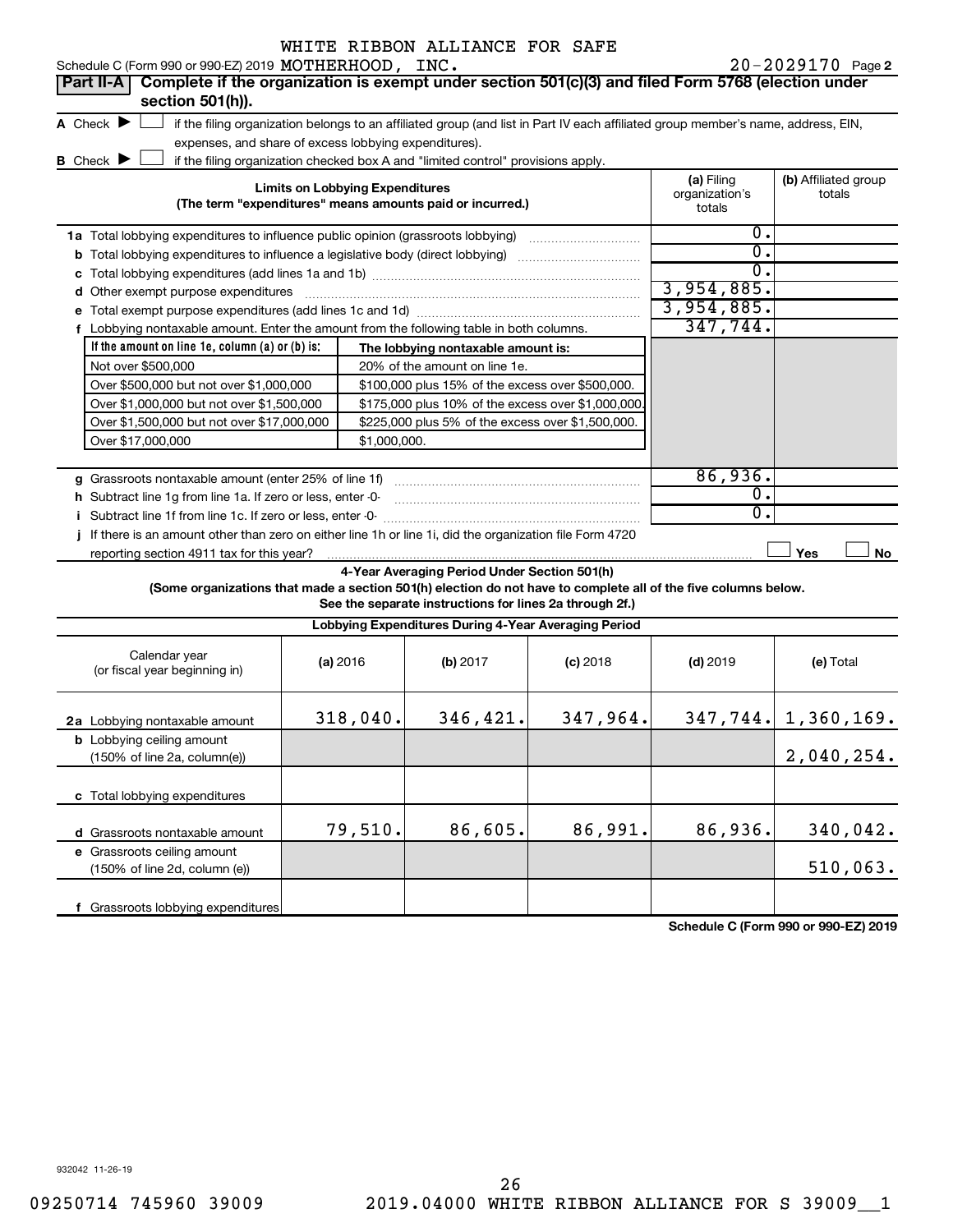### **Part II-B** Complete if the organization is exempt under section 501(c)(3) and has NOT filed Form 5768 **(election under section 501(h)).**

|              | For each "Yes" response on lines 1a through 1i below, provide in Part IV a detailed description                                                                                                                                      | (a) |                |     | (b)    |
|--------------|--------------------------------------------------------------------------------------------------------------------------------------------------------------------------------------------------------------------------------------|-----|----------------|-----|--------|
|              | of the lobbying activity.                                                                                                                                                                                                            | Yes | No             |     | Amount |
| 1            | During the year, did the filing organization attempt to influence foreign, national, state, or<br>local legislation, including any attempt to influence public opinion on a legislative matter<br>or referendum, through the use of: |     |                |     |        |
|              | <b>b</b> Paid staff or management (include compensation in expenses reported on lines 1c through 1i)?                                                                                                                                |     |                |     |        |
|              |                                                                                                                                                                                                                                      |     |                |     |        |
|              |                                                                                                                                                                                                                                      |     |                |     |        |
|              |                                                                                                                                                                                                                                      |     |                |     |        |
|              | g Direct contact with legislators, their staffs, government officials, or a legislative body?                                                                                                                                        |     |                |     |        |
|              | h Rallies, demonstrations, seminars, conventions, speeches, lectures, or any similar means?                                                                                                                                          |     |                |     |        |
|              |                                                                                                                                                                                                                                      |     |                |     |        |
|              |                                                                                                                                                                                                                                      |     |                |     |        |
|              | 2a Did the activities in line 1 cause the organization to be not described in section 501(c)(3)?                                                                                                                                     |     |                |     |        |
|              |                                                                                                                                                                                                                                      |     |                |     |        |
|              | c If "Yes," enter the amount of any tax incurred by organization managers under section 4912                                                                                                                                         |     |                |     |        |
|              | d If the filing organization incurred a section 4912 tax, did it file Form 4720 for this year?                                                                                                                                       |     |                |     |        |
|              | Part III-A Complete if the organization is exempt under section 501(c)(4), section 501(c)(5), or section<br>$501(c)(6)$ .                                                                                                            |     |                |     |        |
|              |                                                                                                                                                                                                                                      |     |                | Yes | No     |
|              |                                                                                                                                                                                                                                      |     |                |     |        |
| 1            |                                                                                                                                                                                                                                      |     | 1              |     |        |
| $\mathbf{2}$ |                                                                                                                                                                                                                                      |     | $\mathbf{2}$   |     |        |
| З            | Did the organization agree to carry over lobbying and political campaign activity expenditures from the prior year?<br>Part III-B Complete if the organization is exempt under section 501(c)(4), section 501(c)(5), or section      |     | 3              |     |        |
|              | 501(c)(6) and if either (a) BOTH Part III-A, lines 1 and 2, are answered "No" OR (b) Part III-A, line 3, is<br>answered "Yes."                                                                                                       |     |                |     |        |
| 1            |                                                                                                                                                                                                                                      |     | 1              |     |        |
| $\mathbf{2}$ | Section 162(e) nondeductible lobbying and political expenditures (do not include amounts of political                                                                                                                                |     |                |     |        |
|              | expenses for which the section 527(f) tax was paid).                                                                                                                                                                                 |     |                |     |        |
|              |                                                                                                                                                                                                                                      |     | 2a             |     |        |
|              | <b>b</b> Carryover from last year manufactured and contain the control of the control of the control of the control of the control of the control of the control of the control of the control of the control of the control of the  |     | 2 <sub>b</sub> |     |        |
|              |                                                                                                                                                                                                                                      |     | 2c             |     |        |
| 3            | Aggregate amount reported in section 6033(e)(1)(A) notices of nondeductible section 162(e) dues                                                                                                                                      |     | 3              |     |        |
| 4            | If notices were sent and the amount on line 2c exceeds the amount on line 3, what portion of the excess                                                                                                                              |     |                |     |        |
|              | does the organization agree to carryover to the reasonable estimate of nondeductible lobbying and political                                                                                                                          |     |                |     |        |
|              |                                                                                                                                                                                                                                      |     | 4              |     |        |
| 5.           |                                                                                                                                                                                                                                      |     | 5              |     |        |
|              | Part IV  <br><b>Supplemental Information</b>                                                                                                                                                                                         |     |                |     |        |
|              | Drovide the descriptions required for Dart LA line 1: Dart LR line 4: Dart LC line 5: Dart ILA (affiliated group list): Dart ILA lines 1 and 2 (see                                                                                  |     |                |     |        |

criptions required for Part I-A, line 1; Part I-B, line 4; Part I-C, line 5; Part II-A (affiliated group list); Part II-A, lines 1 and 2 (see instructions); and Part II-B, line 1. Also, complete this part for any additional information.

**Schedule C (Form 990 or 990-EZ) 2019**

932043 11-26-19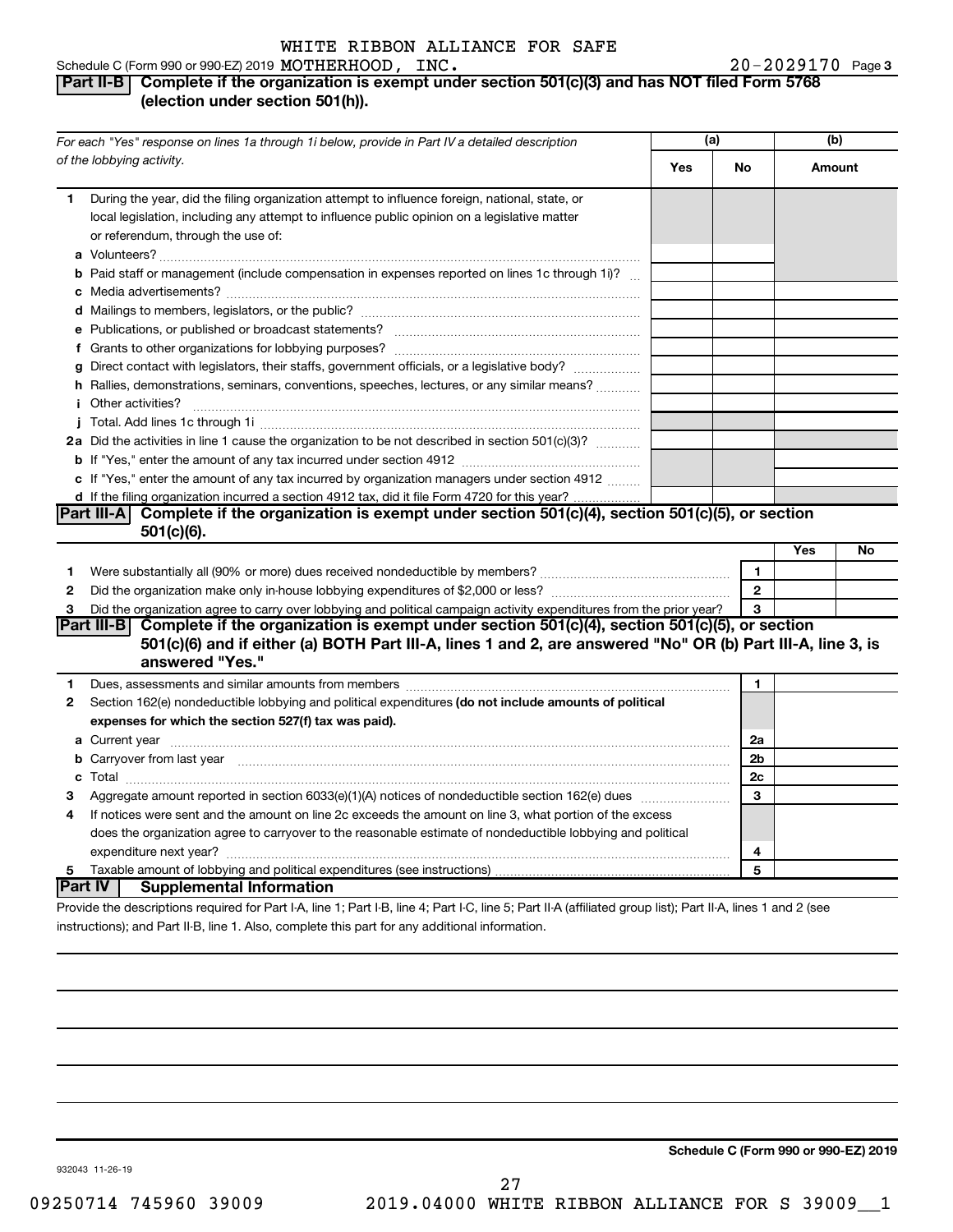|         |                                                        |                                                                                                        |                                                                                                                                                |                              | OMB No. 1545-0047                     |
|---------|--------------------------------------------------------|--------------------------------------------------------------------------------------------------------|------------------------------------------------------------------------------------------------------------------------------------------------|------------------------------|---------------------------------------|
|         | <b>SCHEDULE D</b><br>(Form 990)                        |                                                                                                        | <b>Supplemental Financial Statements</b><br>Complete if the organization answered "Yes" on Form 990,                                           |                              |                                       |
|         |                                                        |                                                                                                        | Part IV, line 6, 7, 8, 9, 10, 11a, 11b, 11c, 11d, 11e, 11f, 12a, or 12b.                                                                       |                              | <b>Open to Public</b>                 |
|         | Department of the Treasury<br>Internal Revenue Service |                                                                                                        | Attach to Form 990.<br>Go to www.irs.gov/Form990 for instructions and the latest information.                                                  |                              | Inspection                            |
|         | Name of the organization                               | WHITE RIBBON ALLIANCE FOR SAFE                                                                         |                                                                                                                                                |                              | <b>Employer identification number</b> |
|         |                                                        | MOTHERHOOD, INC.                                                                                       |                                                                                                                                                |                              | 20-2029170                            |
| Part I  |                                                        |                                                                                                        | Organizations Maintaining Donor Advised Funds or Other Similar Funds or Accounts. Complete if the                                              |                              |                                       |
|         |                                                        | organization answered "Yes" on Form 990, Part IV, line 6.                                              | (a) Donor advised funds                                                                                                                        | (b) Funds and other accounts |                                       |
|         |                                                        |                                                                                                        |                                                                                                                                                |                              |                                       |
| 1<br>2  |                                                        | Aggregate value of contributions to (during year)                                                      |                                                                                                                                                |                              |                                       |
| 3       |                                                        | Aggregate value of grants from (during year)                                                           |                                                                                                                                                |                              |                                       |
| 4       |                                                        |                                                                                                        |                                                                                                                                                |                              |                                       |
| 5       |                                                        |                                                                                                        | Did the organization inform all donors and donor advisors in writing that the assets held in donor advised funds                               |                              |                                       |
|         |                                                        |                                                                                                        |                                                                                                                                                |                              | Yes<br><b>No</b>                      |
| 6       |                                                        |                                                                                                        | Did the organization inform all grantees, donors, and donor advisors in writing that grant funds can be used only                              |                              |                                       |
|         |                                                        |                                                                                                        | for charitable purposes and not for the benefit of the donor or donor advisor, or for any other purpose conferring                             |                              |                                       |
|         | impermissible private benefit?                         |                                                                                                        |                                                                                                                                                |                              | Yes<br>No                             |
| Part II |                                                        |                                                                                                        | Conservation Easements. Complete if the organization answered "Yes" on Form 990, Part IV, line 7.                                              |                              |                                       |
| 1.      |                                                        | Purpose(s) of conservation easements held by the organization (check all that apply).                  |                                                                                                                                                |                              |                                       |
|         |                                                        | Preservation of land for public use (for example, recreation or education)                             | Preservation of a historically important land area<br>Preservation of a certified historic structure                                           |                              |                                       |
|         |                                                        | Protection of natural habitat<br>Preservation of open space                                            |                                                                                                                                                |                              |                                       |
| 2       |                                                        |                                                                                                        | Complete lines 2a through 2d if the organization held a qualified conservation contribution in the form of a conservation easement on the last |                              |                                       |
|         | day of the tax year.                                   |                                                                                                        |                                                                                                                                                |                              | Held at the End of the Tax Year       |
| а       |                                                        |                                                                                                        |                                                                                                                                                | 2a                           |                                       |
| b       |                                                        | Total acreage restricted by conservation easements                                                     |                                                                                                                                                | 2b                           |                                       |
| с       |                                                        |                                                                                                        |                                                                                                                                                | 2c                           |                                       |
|         |                                                        |                                                                                                        | d Number of conservation easements included in (c) acquired after 7/25/06, and not on a historic structure                                     |                              |                                       |
|         |                                                        |                                                                                                        |                                                                                                                                                | 2d                           |                                       |
| 3       |                                                        |                                                                                                        | Number of conservation easements modified, transferred, released, extinguished, or terminated by the organization during the tax               |                              |                                       |
|         | year                                                   |                                                                                                        |                                                                                                                                                |                              |                                       |
| 4       |                                                        | Number of states where property subject to conservation easement is located >                          |                                                                                                                                                |                              |                                       |
| 5       |                                                        | Does the organization have a written policy regarding the periodic monitoring, inspection, handling of |                                                                                                                                                |                              |                                       |
|         |                                                        | violations, and enforcement of the conservation easements it holds?                                    |                                                                                                                                                |                              | Yes<br><b>No</b>                      |
| 6       |                                                        |                                                                                                        | Staff and volunteer hours devoted to monitoring, inspecting, handling of violations, and enforcing conservation easements during the year      |                              |                                       |
|         |                                                        |                                                                                                        | Amount of expenses incurred in monitoring, inspecting, handling of violations, and enforcing conservation easements during the year            |                              |                                       |
| 7       | $\blacktriangleright$ \$                               |                                                                                                        |                                                                                                                                                |                              |                                       |
| 8       |                                                        |                                                                                                        | Does each conservation easement reported on line 2(d) above satisfy the requirements of section 170(h)(4)(B)(i)                                |                              |                                       |
|         |                                                        |                                                                                                        |                                                                                                                                                |                              | Yes<br><b>No</b>                      |
| 9       |                                                        |                                                                                                        | In Part XIII, describe how the organization reports conservation easements in its revenue and expense statement and                            |                              |                                       |
|         |                                                        |                                                                                                        | balance sheet, and include, if applicable, the text of the footnote to the organization's financial statements that describes the              |                              |                                       |
|         |                                                        | organization's accounting for conservation easements.                                                  |                                                                                                                                                |                              |                                       |
|         |                                                        |                                                                                                        | Part III   Organizations Maintaining Collections of Art, Historical Treasures, or Other Similar Assets.                                        |                              |                                       |
|         |                                                        | Complete if the organization answered "Yes" on Form 990, Part IV, line 8.                              |                                                                                                                                                |                              |                                       |
|         |                                                        |                                                                                                        | 1a If the organization elected, as permitted under FASB ASC 958, not to report in its revenue statement and balance sheet works                |                              |                                       |
|         |                                                        |                                                                                                        | of art, historical treasures, or other similar assets held for public exhibition, education, or research in furtherance of public              |                              |                                       |
|         |                                                        |                                                                                                        | service, provide in Part XIII the text of the footnote to its financial statements that describes these items.                                 |                              |                                       |
|         |                                                        |                                                                                                        | <b>b</b> If the organization elected, as permitted under FASB ASC 958, to report in its revenue statement and balance sheet works of           |                              |                                       |
|         |                                                        |                                                                                                        | art, historical treasures, or other similar assets held for public exhibition, education, or research in furtherance of public service,        |                              |                                       |
|         |                                                        | provide the following amounts relating to these items:                                                 |                                                                                                                                                |                              |                                       |
|         |                                                        |                                                                                                        | (ii) Assets included in Form 990, Part X <b>mature in the contract of the Contract of Tana</b> in Tana and Tana in the                         | $\blacktriangleright$ \$     |                                       |
| 2       |                                                        |                                                                                                        | If the organization received or held works of art, historical treasures, or other similar assets for financial gain, provide                   |                              |                                       |
|         |                                                        | the following amounts required to be reported under FASB ASC 958 relating to these items:              |                                                                                                                                                |                              |                                       |
| а       |                                                        |                                                                                                        |                                                                                                                                                | \$                           |                                       |
|         |                                                        |                                                                                                        |                                                                                                                                                | \$                           |                                       |
|         |                                                        | LHA For Paperwork Reduction Act Notice, see the Instructions for Form 990.                             |                                                                                                                                                |                              | Schedule D (Form 990) 2019            |
|         | 932051 10-02-19                                        |                                                                                                        |                                                                                                                                                |                              |                                       |
|         |                                                        |                                                                                                        | 28                                                                                                                                             |                              |                                       |

09250714 745960 39009 2019.04000 WHITE RIBBON ALLIANCE FOR S 39009\_\_1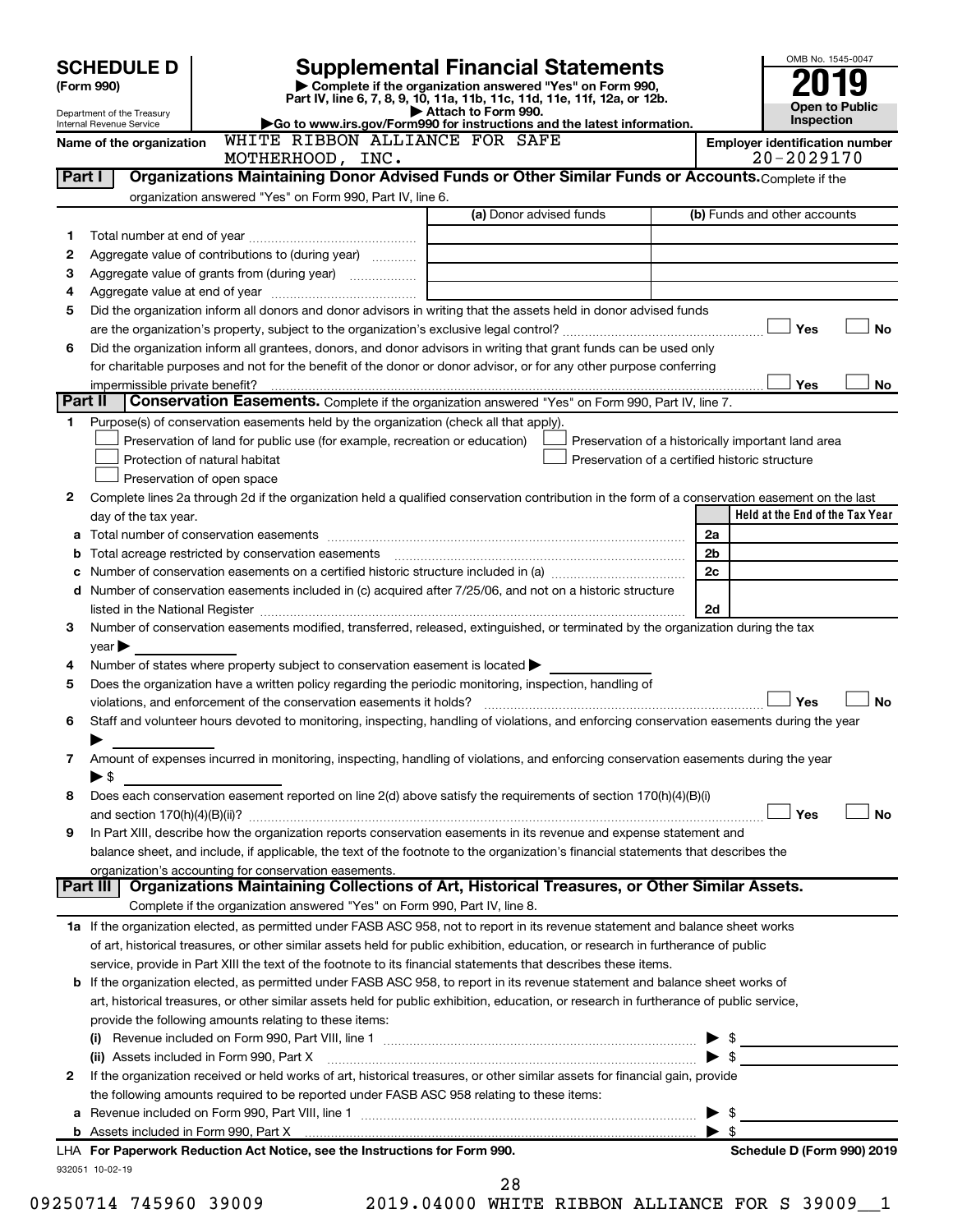|               |                                                                                                                                                                                                                                | WHITE RIBBON ALLIANCE FOR SAFE |   |                |                                                                                                                                                                                                                               |                 |                            |     |                  |
|---------------|--------------------------------------------------------------------------------------------------------------------------------------------------------------------------------------------------------------------------------|--------------------------------|---|----------------|-------------------------------------------------------------------------------------------------------------------------------------------------------------------------------------------------------------------------------|-----------------|----------------------------|-----|------------------|
|               | Schedule D (Form 990) 2019                                                                                                                                                                                                     | MOTHERHOOD, INC.               |   |                |                                                                                                                                                                                                                               |                 | $20 - 2029170$ Page 2      |     |                  |
|               | Part III  <br>Organizations Maintaining Collections of Art, Historical Treasures, or Other Similar Assets (continued)                                                                                                          |                                |   |                |                                                                                                                                                                                                                               |                 |                            |     |                  |
| 3             | Using the organization's acquisition, accession, and other records, check any of the following that make significant use of its                                                                                                |                                |   |                |                                                                                                                                                                                                                               |                 |                            |     |                  |
|               | collection items (check all that apply):                                                                                                                                                                                       |                                |   |                |                                                                                                                                                                                                                               |                 |                            |     |                  |
| a             | Public exhibition                                                                                                                                                                                                              | d                              |   |                | Loan or exchange program                                                                                                                                                                                                      |                 |                            |     |                  |
| b             | Scholarly research                                                                                                                                                                                                             | е                              |   |                | Other and the contract of the contract of the contract of the contract of the contract of the contract of the contract of the contract of the contract of the contract of the contract of the contract of the contract of the |                 |                            |     |                  |
| c             | Preservation for future generations                                                                                                                                                                                            |                                |   |                |                                                                                                                                                                                                                               |                 |                            |     |                  |
| 4             | Provide a description of the organization's collections and explain how they further the organization's exempt purpose in Part XIII.                                                                                           |                                |   |                |                                                                                                                                                                                                                               |                 |                            |     |                  |
| 5             | During the year, did the organization solicit or receive donations of art, historical treasures, or other similar assets                                                                                                       |                                |   |                |                                                                                                                                                                                                                               |                 |                            |     |                  |
|               |                                                                                                                                                                                                                                |                                |   |                |                                                                                                                                                                                                                               |                 | Yes                        |     | No               |
|               | Part IV<br><b>Escrow and Custodial Arrangements.</b> Complete if the organization answered "Yes" on Form 990, Part IV, line 9, or                                                                                              |                                |   |                |                                                                                                                                                                                                                               |                 |                            |     |                  |
|               | reported an amount on Form 990, Part X, line 21.                                                                                                                                                                               |                                |   |                |                                                                                                                                                                                                                               |                 |                            |     |                  |
|               | 1a Is the organization an agent, trustee, custodian or other intermediary for contributions or other assets not included                                                                                                       |                                |   |                |                                                                                                                                                                                                                               |                 |                            |     |                  |
|               |                                                                                                                                                                                                                                |                                |   |                |                                                                                                                                                                                                                               |                 | Yes                        |     | <b>No</b>        |
|               | b If "Yes," explain the arrangement in Part XIII and complete the following table:                                                                                                                                             |                                |   |                |                                                                                                                                                                                                                               |                 |                            |     |                  |
|               |                                                                                                                                                                                                                                |                                |   |                |                                                                                                                                                                                                                               |                 | Amount                     |     |                  |
|               |                                                                                                                                                                                                                                |                                |   |                |                                                                                                                                                                                                                               | 1c              |                            |     |                  |
|               |                                                                                                                                                                                                                                |                                |   |                |                                                                                                                                                                                                                               | 1d              |                            |     |                  |
|               | e Distributions during the year manufactured and continuum control of the control of the control of the state of the state of the control of the control of the control of the control of the control of the control of the co |                                |   |                |                                                                                                                                                                                                                               | 1e              |                            |     |                  |
| Ť.            |                                                                                                                                                                                                                                |                                |   |                |                                                                                                                                                                                                                               | 1f              |                            |     |                  |
|               | 2a Did the organization include an amount on Form 990, Part X, line 21, for escrow or custodial account liability?                                                                                                             |                                |   |                |                                                                                                                                                                                                                               |                 | Yes                        |     | No               |
|               | <b>b</b> If "Yes," explain the arrangement in Part XIII. Check here if the explanation has been provided on Part XIII                                                                                                          |                                |   |                |                                                                                                                                                                                                                               |                 |                            |     |                  |
| <b>Part V</b> | <b>Endowment Funds.</b> Complete if the organization answered "Yes" on Form 990, Part IV, line 10.                                                                                                                             |                                |   |                |                                                                                                                                                                                                                               |                 |                            |     |                  |
|               |                                                                                                                                                                                                                                | (a) Current year               |   | (b) Prior year | (c) Two years back $\vert$ (d) Three years back $\vert$                                                                                                                                                                       |                 | (e) Four years back        |     |                  |
|               | <b>1a</b> Beginning of year balance <i>manumumum</i>                                                                                                                                                                           |                                |   |                |                                                                                                                                                                                                                               |                 |                            |     |                  |
|               |                                                                                                                                                                                                                                |                                |   |                |                                                                                                                                                                                                                               |                 |                            |     |                  |
|               | c Net investment earnings, gains, and losses                                                                                                                                                                                   |                                |   |                |                                                                                                                                                                                                                               |                 |                            |     |                  |
|               |                                                                                                                                                                                                                                |                                |   |                |                                                                                                                                                                                                                               |                 |                            |     |                  |
|               | e Other expenditures for facilities                                                                                                                                                                                            |                                |   |                |                                                                                                                                                                                                                               |                 |                            |     |                  |
|               |                                                                                                                                                                                                                                |                                |   |                |                                                                                                                                                                                                                               |                 |                            |     |                  |
|               | f Administrative expenses                                                                                                                                                                                                      |                                |   |                |                                                                                                                                                                                                                               |                 |                            |     |                  |
|               | <b>g</b> End of year balance $\ldots$                                                                                                                                                                                          |                                |   |                |                                                                                                                                                                                                                               |                 |                            |     |                  |
| 2.            | Provide the estimated percentage of the current year end balance (line 1g, column (a)) held as:                                                                                                                                |                                |   |                |                                                                                                                                                                                                                               |                 |                            |     |                  |
|               | a Board designated or quasi-endowment >                                                                                                                                                                                        |                                | % |                |                                                                                                                                                                                                                               |                 |                            |     |                  |
|               | Permanent endowment >                                                                                                                                                                                                          | %                              |   |                |                                                                                                                                                                                                                               |                 |                            |     |                  |
|               | <b>c</b> Term endowment $\blacktriangleright$                                                                                                                                                                                  | $\frac{0}{0}$                  |   |                |                                                                                                                                                                                                                               |                 |                            |     |                  |
|               | The percentages on lines 2a, 2b, and 2c should equal 100%.                                                                                                                                                                     |                                |   |                |                                                                                                                                                                                                                               |                 |                            |     |                  |
|               | 3a Are there endowment funds not in the possession of the organization that are held and administered for the organization                                                                                                     |                                |   |                |                                                                                                                                                                                                                               |                 |                            |     |                  |
|               | by:                                                                                                                                                                                                                            |                                |   |                |                                                                                                                                                                                                                               |                 |                            | Yes | No               |
|               | (i)                                                                                                                                                                                                                            |                                |   |                |                                                                                                                                                                                                                               |                 | 3a(i)                      |     |                  |
|               |                                                                                                                                                                                                                                |                                |   |                |                                                                                                                                                                                                                               |                 | 3a(ii)                     |     |                  |
|               |                                                                                                                                                                                                                                |                                |   |                |                                                                                                                                                                                                                               |                 | 3b                         |     |                  |
| 4             | Describe in Part XIII the intended uses of the organization's endowment funds.                                                                                                                                                 |                                |   |                |                                                                                                                                                                                                                               |                 |                            |     |                  |
|               | Land, Buildings, and Equipment.<br><b>Part VI</b>                                                                                                                                                                              |                                |   |                |                                                                                                                                                                                                                               |                 |                            |     |                  |
|               | Complete if the organization answered "Yes" on Form 990, Part IV, line 11a. See Form 990, Part X, line 10.                                                                                                                     |                                |   |                |                                                                                                                                                                                                                               |                 |                            |     |                  |
|               | Description of property                                                                                                                                                                                                        | (a) Cost or other              |   |                | (b) Cost or other                                                                                                                                                                                                             | (c) Accumulated | (d) Book value             |     |                  |
|               |                                                                                                                                                                                                                                | basis (investment)             |   |                | basis (other)                                                                                                                                                                                                                 | depreciation    |                            |     |                  |
|               |                                                                                                                                                                                                                                |                                |   |                |                                                                                                                                                                                                                               |                 |                            |     |                  |
|               |                                                                                                                                                                                                                                |                                |   |                |                                                                                                                                                                                                                               |                 |                            |     |                  |
|               |                                                                                                                                                                                                                                |                                |   |                |                                                                                                                                                                                                                               |                 |                            |     |                  |
|               |                                                                                                                                                                                                                                |                                |   |                |                                                                                                                                                                                                                               |                 |                            |     |                  |
|               |                                                                                                                                                                                                                                |                                |   |                |                                                                                                                                                                                                                               |                 |                            |     |                  |
|               | Total. Add lines 1a through 1e. (Column (d) must equal Form 990, Part X, column (B), line 10c.)                                                                                                                                |                                |   |                |                                                                                                                                                                                                                               |                 |                            |     | $\overline{0}$ . |
|               |                                                                                                                                                                                                                                |                                |   |                |                                                                                                                                                                                                                               |                 | Schedule D (Form 990) 2019 |     |                  |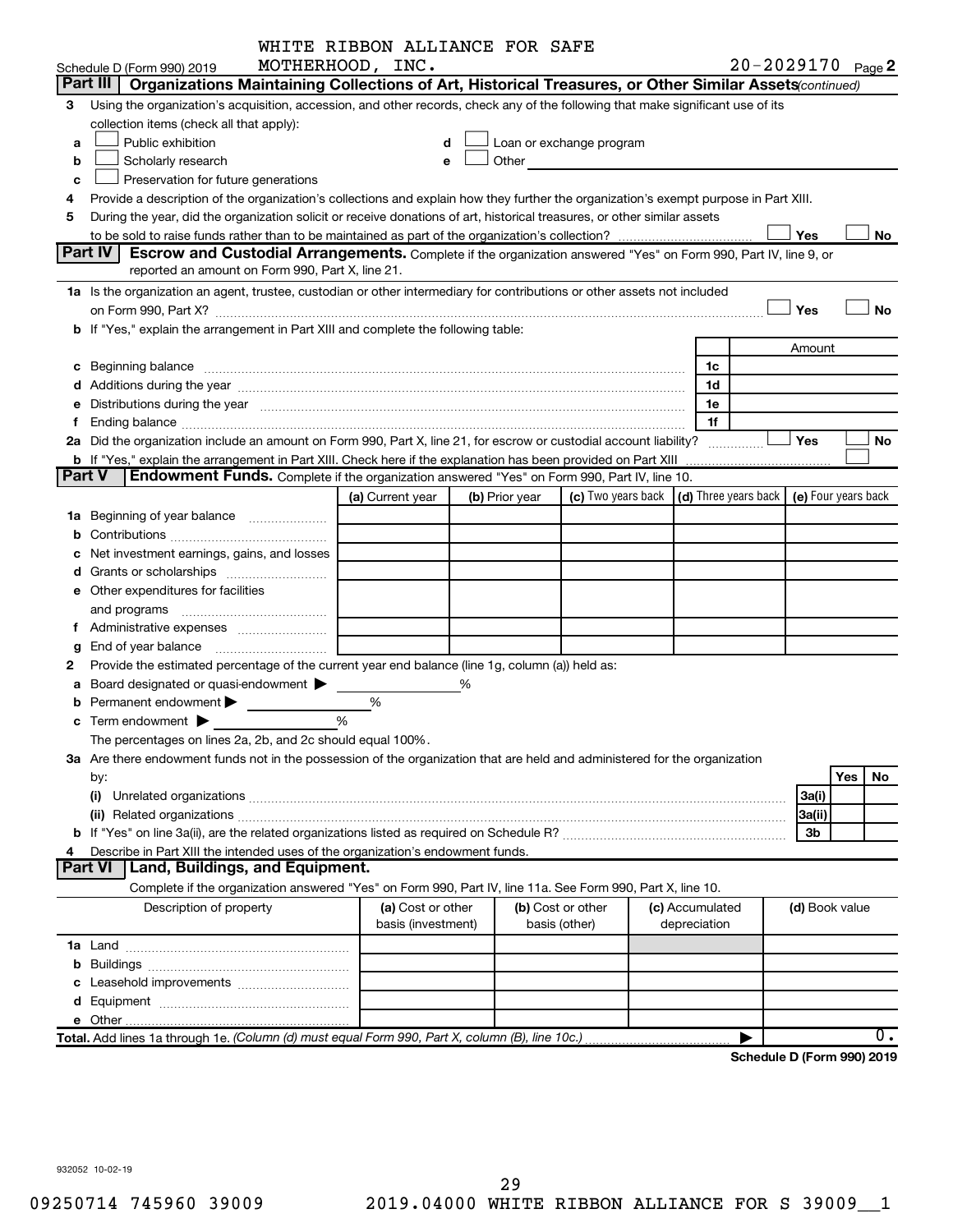|  | WHITE RIBBON ALLIANCE FOR SAFE |  |
|--|--------------------------------|--|
|  |                                |  |

|           | Schedule D (Form 990) 2019    | MOTHERHOOD, INC.                                                     |                 |                                                                                                                                                      | $20 - 2029170$ Page 3 |
|-----------|-------------------------------|----------------------------------------------------------------------|-----------------|------------------------------------------------------------------------------------------------------------------------------------------------------|-----------------------|
|           |                               | Part VII Investments - Other Securities.                             |                 |                                                                                                                                                      |                       |
|           |                               |                                                                      |                 | Complete if the organization answered "Yes" on Form 990, Part IV, line 11b. See Form 990, Part X, line 12.                                           |                       |
|           |                               | (a) Description of security or category (including name of security) | (b) Book value  | (c) Method of valuation: Cost or end-of-year market value                                                                                            |                       |
|           |                               |                                                                      |                 |                                                                                                                                                      |                       |
|           |                               |                                                                      |                 |                                                                                                                                                      |                       |
|           |                               |                                                                      |                 |                                                                                                                                                      |                       |
| (3) Other |                               |                                                                      |                 |                                                                                                                                                      |                       |
| (A)       |                               |                                                                      |                 |                                                                                                                                                      |                       |
| (B)       |                               |                                                                      |                 |                                                                                                                                                      |                       |
| (C)       |                               |                                                                      |                 |                                                                                                                                                      |                       |
| (D)       |                               |                                                                      |                 |                                                                                                                                                      |                       |
| (E)       |                               |                                                                      |                 |                                                                                                                                                      |                       |
| (F)       |                               |                                                                      |                 |                                                                                                                                                      |                       |
| (G)       |                               |                                                                      |                 |                                                                                                                                                      |                       |
| (H)       |                               |                                                                      |                 |                                                                                                                                                      |                       |
|           |                               | Total. (Col. (b) must equal Form 990, Part X, col. (B) line 12.)     |                 |                                                                                                                                                      |                       |
|           |                               | Part VIII Investments - Program Related.                             |                 |                                                                                                                                                      |                       |
|           |                               |                                                                      |                 |                                                                                                                                                      |                       |
|           | (a) Description of investment |                                                                      |                 | Complete if the organization answered "Yes" on Form 990, Part IV, line 11c. See Form 990, Part X, line 13.                                           |                       |
|           |                               |                                                                      | (b) Book value  | (c) Method of valuation: Cost or end-of-year market value                                                                                            |                       |
| (1)       |                               |                                                                      |                 |                                                                                                                                                      |                       |
| (2)       |                               |                                                                      |                 |                                                                                                                                                      |                       |
| (3)       |                               |                                                                      |                 |                                                                                                                                                      |                       |
| (4)       |                               |                                                                      |                 |                                                                                                                                                      |                       |
| (5)       |                               |                                                                      |                 |                                                                                                                                                      |                       |
| (6)       |                               |                                                                      |                 |                                                                                                                                                      |                       |
| (7)       |                               |                                                                      |                 |                                                                                                                                                      |                       |
| (8)       |                               |                                                                      |                 |                                                                                                                                                      |                       |
|           |                               |                                                                      |                 |                                                                                                                                                      |                       |
| (9)       |                               |                                                                      |                 |                                                                                                                                                      |                       |
| Part IX   | <b>Other Assets.</b>          | Total. (Col. (b) must equal Form 990, Part X, col. (B) line 13.)     |                 |                                                                                                                                                      |                       |
|           |                               |                                                                      |                 |                                                                                                                                                      |                       |
|           |                               |                                                                      |                 | Complete if the organization answered "Yes" on Form 990, Part IV, line 11d. See Form 990, Part X, line 15.                                           |                       |
|           |                               |                                                                      | (a) Description |                                                                                                                                                      | (b) Book value        |
| (1)       |                               |                                                                      |                 |                                                                                                                                                      |                       |
| (2)       |                               |                                                                      |                 |                                                                                                                                                      |                       |
| (3)       |                               |                                                                      |                 |                                                                                                                                                      |                       |
| (4)       |                               |                                                                      |                 |                                                                                                                                                      |                       |
| (5)       |                               |                                                                      |                 |                                                                                                                                                      |                       |
| (6)       |                               |                                                                      |                 |                                                                                                                                                      |                       |
| (7)       |                               |                                                                      |                 |                                                                                                                                                      |                       |
| (8)       |                               |                                                                      |                 |                                                                                                                                                      |                       |
|           |                               |                                                                      |                 |                                                                                                                                                      |                       |
| (9)       |                               |                                                                      |                 |                                                                                                                                                      |                       |
|           |                               | Total. (Column (b) must equal Form 990, Part X, col. (B) line 15.)   |                 |                                                                                                                                                      |                       |
| Part X    | <b>Other Liabilities.</b>     |                                                                      |                 |                                                                                                                                                      |                       |
|           |                               |                                                                      |                 | Complete if the organization answered "Yes" on Form 990, Part IV, line 11e or 11f. See Form 990, Part X, line 25.                                    |                       |
| 1.        |                               | (a) Description of liability                                         |                 |                                                                                                                                                      | (b) Book value        |
| (1)       | Federal income taxes          |                                                                      |                 |                                                                                                                                                      |                       |
| (2)       | DEFERRED RENT                 |                                                                      |                 |                                                                                                                                                      | 20,583.               |
| (3)       |                               |                                                                      |                 |                                                                                                                                                      |                       |
| (4)       |                               |                                                                      |                 |                                                                                                                                                      |                       |
| (5)       |                               |                                                                      |                 |                                                                                                                                                      |                       |
| (6)       |                               |                                                                      |                 |                                                                                                                                                      |                       |
| (7)       |                               |                                                                      |                 |                                                                                                                                                      |                       |
|           |                               |                                                                      |                 |                                                                                                                                                      |                       |
| (8)       |                               |                                                                      |                 |                                                                                                                                                      |                       |
| (9)       |                               |                                                                      |                 |                                                                                                                                                      |                       |
|           |                               |                                                                      |                 |                                                                                                                                                      | 20,583.               |
|           |                               |                                                                      |                 | 2. Liability for uncertain tax positions. In Part XIII, provide the text of the footnote to the organization's financial statements that reports the | ॎ⊷                    |

organization's liability for uncertain tax positions under FASB ASC 740. Check here if the text of the footnote has been provided in Part XIII…  $\boxed{\mathrm{X}}$ 

**Schedule D (Form 990) 2019**

932053 10-02-19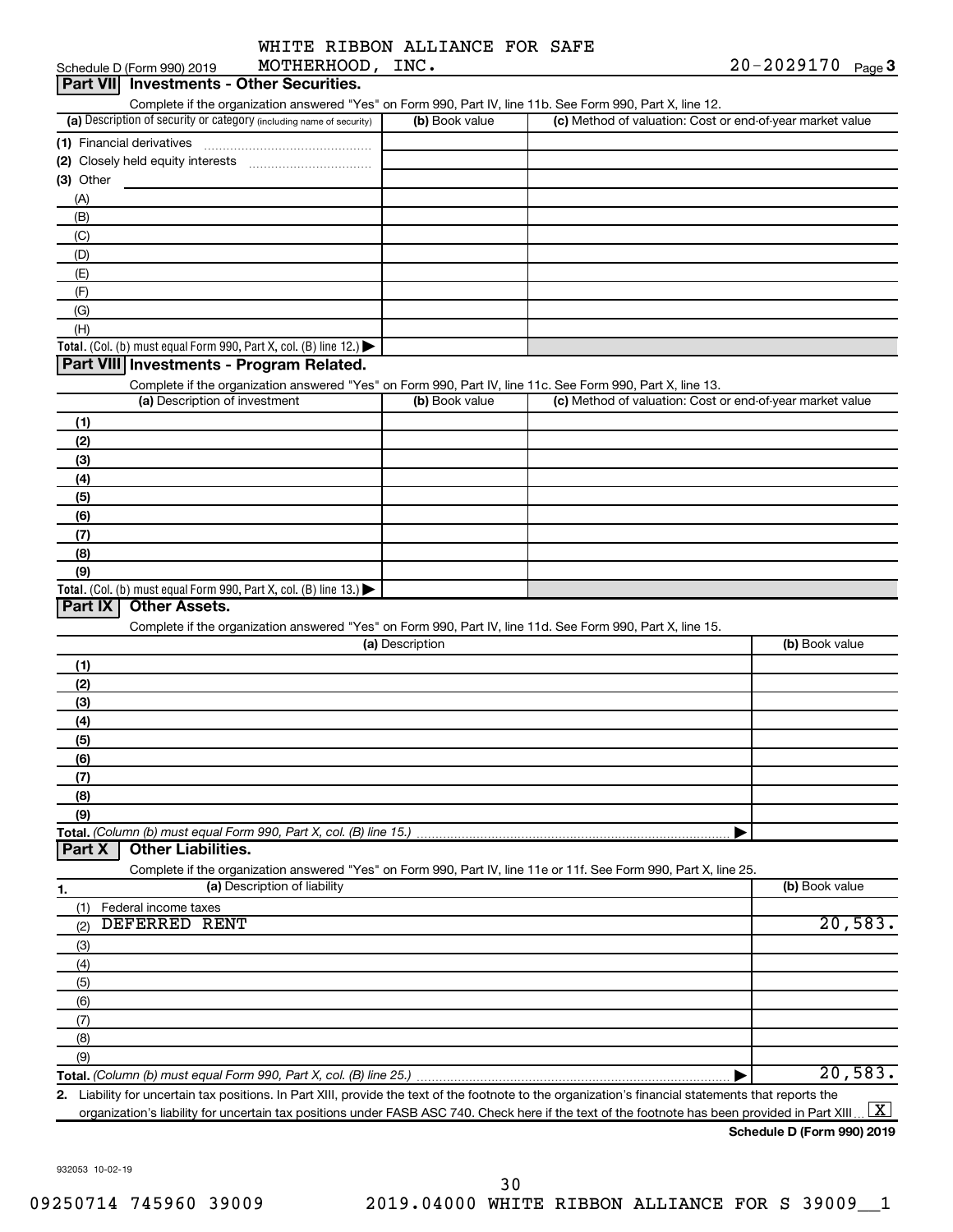| WHITE RIBBON ALLIANCE FOR SAFE                                                                        |                           |                |                   |
|-------------------------------------------------------------------------------------------------------|---------------------------|----------------|-------------------|
| MOTHERHOOD, INC.<br>Schedule D (Form 990) 2019                                                        |                           |                | 20-2029170 Page 4 |
| Reconciliation of Revenue per Audited Financial Statements With Revenue per Return.<br><b>Part XI</b> |                           |                |                   |
| Complete if the organization answered "Yes" on Form 990, Part IV, line 12a.                           |                           |                |                   |
| Total revenue, gains, and other support per audited financial statements<br>1                         |                           | $\mathbf{1}$   | 4,608,936.        |
| Amounts included on line 1 but not on Form 990, Part VIII, line 12:<br>2                              |                           |                |                   |
| a                                                                                                     | 2a                        |                |                   |
| b                                                                                                     | 12,785.<br>2 <sub>b</sub> |                |                   |
|                                                                                                       | 2c                        |                |                   |
| d                                                                                                     | 2d                        |                |                   |
| Add lines 2a through 2d<br>e                                                                          |                           | 2e             | 12,785.           |
| Subtract line 2e from line 1 <b>manufacture in the contract of the 2e</b> from line 1<br>З            |                           | 3              | 4,596,151.        |
| Amounts included on Form 990, Part VIII, line 12, but not on line 1:<br>4                             |                           |                |                   |
| a                                                                                                     | 4a                        |                |                   |
| b                                                                                                     | 4 <sub>h</sub>            |                |                   |
| Add lines 4a and 4b                                                                                   |                           | 4c             | υ.                |
|                                                                                                       | $\overline{5}$            | 4,596,151.     |                   |
| Part XII   Reconciliation of Expenses per Audited Financial Statements With Expenses per Return.      |                           |                |                   |
| Complete if the organization answered "Yes" on Form 990, Part IV, line 12a.                           |                           |                |                   |
| 1                                                                                                     |                           | $\blacksquare$ | 3,967,670.        |
| Amounts included on line 1 but not on Form 990, Part IX, line 25:<br>2                                |                           |                |                   |
| a                                                                                                     | 12,785.<br>2a             |                |                   |
| b                                                                                                     | 2 <sub>b</sub>            |                |                   |
| с                                                                                                     | 2c                        |                |                   |
|                                                                                                       | 2d                        |                |                   |
|                                                                                                       |                           | 2e             | 12,785.           |
| З                                                                                                     |                           | 3              | 3,954,885.        |
| Amounts included on Form 990, Part IX, line 25, but not on line 1:<br>4                               |                           |                |                   |
| a                                                                                                     | 4a                        |                |                   |
| b                                                                                                     | 4b                        |                |                   |
| c Add lines 4a and 4b                                                                                 |                           | 4с             |                   |
| 5                                                                                                     |                           | 5              | 3,954,885.        |
| Part XIII Supplemental Information.                                                                   |                           |                |                   |

Provide the descriptions required for Part II, lines 3, 5, and 9; Part III, lines 1a and 4; Part IV, lines 1b and 2b; Part V, line 4; Part X, line 2; Part XI, lines 2d and 4b; and Part XII, lines 2d and 4b. Also complete this part to provide any additional information.

PART X, LINE 2:

|  |                           | FOR THE YEARS ENDED DECEMBER 31, 2019 AND 2018, WRA HAS DOCUMENTED ITS     |  |  |  |  |  |
|--|---------------------------|----------------------------------------------------------------------------|--|--|--|--|--|
|  |                           | CONSIDERATION OF FASB ASC 740-10, INCOME TAXES, THAT PROVIDES GUIDANCE FOR |  |  |  |  |  |
|  |                           | REPORTING UNCERTAINTY IN INCOME TAXES AND HAS DETERMINED THAT NO MATERIAL  |  |  |  |  |  |
|  |                           | UNCERTAIN TAX POSITIONS QUALIFY FOR EITHER RECOGNITION OR DISCLOSURE IN    |  |  |  |  |  |
|  | THE FINANCIAL STATEMENTS. |                                                                            |  |  |  |  |  |

932054 10-02-19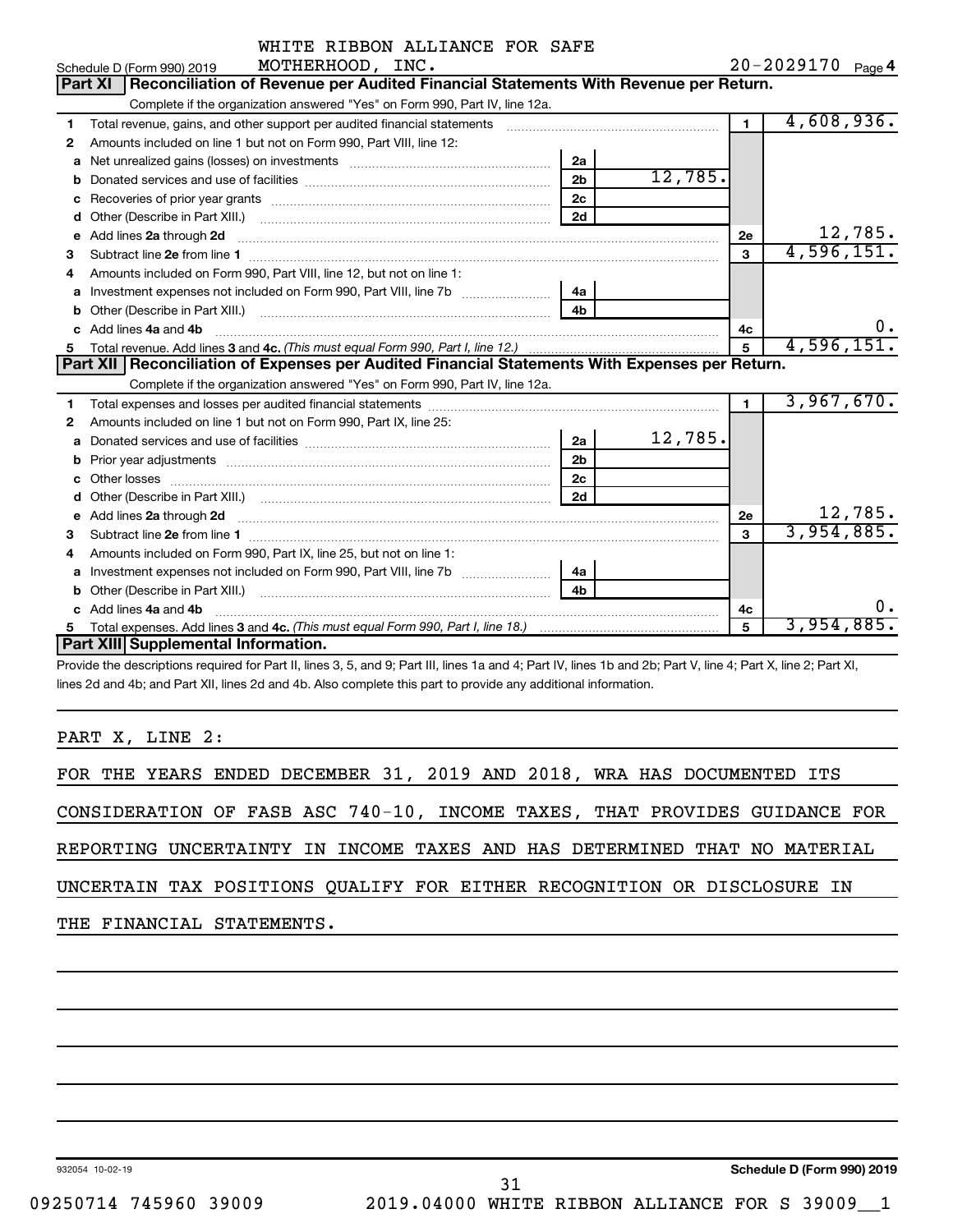| <b>Statement of Activities Outside the United States</b><br><b>SCHEDULE F</b> |                                           |                                                                                           |                                                                                                                                                                                                                                                      |  |                                                                                                                 |                        | OMB No. 1545-0047                                                    |
|-------------------------------------------------------------------------------|-------------------------------------------|-------------------------------------------------------------------------------------------|------------------------------------------------------------------------------------------------------------------------------------------------------------------------------------------------------------------------------------------------------|--|-----------------------------------------------------------------------------------------------------------------|------------------------|----------------------------------------------------------------------|
| (Form 990)                                                                    |                                           |                                                                                           | Complete if the organization answered "Yes" on Form 990, Part IV, line 14b, 15, or 16.                                                                                                                                                               |  |                                                                                                                 |                        |                                                                      |
| Department of the Treasury<br>Internal Revenue Service                        |                                           |                                                                                           | Attach to Form 990.<br>Go to www.irs.gov/Form990 for instructions and the latest information.                                                                                                                                                        |  |                                                                                                                 | Inspection             | <b>Open to Public</b>                                                |
| Name of the organization                                                      |                                           |                                                                                           |                                                                                                                                                                                                                                                      |  |                                                                                                                 |                        | <b>Employer identification number</b>                                |
| WHITE RIBBON ALLIANCE FOR SAFE                                                |                                           |                                                                                           |                                                                                                                                                                                                                                                      |  |                                                                                                                 |                        |                                                                      |
| MOTHERHOOD, INC.<br>Part I                                                    |                                           |                                                                                           | General Information on Activities Outside the United States. Complete if the organization answered "Yes" on                                                                                                                                          |  | $20 - 2029170$                                                                                                  |                        |                                                                      |
| Form 990, Part IV, line 14b.                                                  |                                           |                                                                                           |                                                                                                                                                                                                                                                      |  |                                                                                                                 |                        |                                                                      |
| $\mathbf 1$                                                                   |                                           |                                                                                           | For grantmakers. Does the organization maintain records to substantiate the amount of its grants and other assistance,<br>the grantees' eligibility for the grants or assistance, and the selection criteria used to award the grants or assistance? |  |                                                                                                                 | $\boxed{\text{X}}$ Yes | <b>No</b>                                                            |
| $\mathbf{2}$<br>United States.                                                |                                           |                                                                                           | For grantmakers. Describe in Part V the organization's procedures for monitoring the use of its grants and other assistance outside the                                                                                                              |  |                                                                                                                 |                        |                                                                      |
| 3.                                                                            |                                           |                                                                                           | Activities per Region. (The following Part I, line 3 table can be duplicated if additional space is needed.)                                                                                                                                         |  |                                                                                                                 |                        |                                                                      |
| (a) Region                                                                    | (b) Number of<br>offices<br>in the region | (c) Number of<br>employees,<br>agents, and<br>independent<br>contractors<br>in the region | (d) Activities conducted in the region<br>(by type) (such as, fundraising, pro-<br>gram services, investments, grants to<br>recipients located in the region)                                                                                        |  | (e) If activity listed in (d)<br>is a program service,<br>describe specific type<br>of service(s) in the region |                        | (f) Total<br>expenditures<br>for and<br>investments<br>in the region |
|                                                                               |                                           |                                                                                           |                                                                                                                                                                                                                                                      |  |                                                                                                                 |                        |                                                                      |
|                                                                               |                                           |                                                                                           | GRANTS TO RECIPIENTS                                                                                                                                                                                                                                 |  |                                                                                                                 |                        |                                                                      |
| NORTH AMERICA                                                                 | 0                                         | 0                                                                                         | LOCATED IN REGION                                                                                                                                                                                                                                    |  |                                                                                                                 |                        | 49,970.                                                              |
|                                                                               |                                           |                                                                                           |                                                                                                                                                                                                                                                      |  |                                                                                                                 |                        |                                                                      |
| EAST ASIA AND THE                                                             |                                           |                                                                                           | GRANTS TO RECIPIENTS                                                                                                                                                                                                                                 |  |                                                                                                                 |                        |                                                                      |
| PACIFIC                                                                       | $\Omega$                                  | 0                                                                                         | LOCATED IN REGION                                                                                                                                                                                                                                    |  |                                                                                                                 |                        | 6,930.                                                               |
|                                                                               |                                           |                                                                                           |                                                                                                                                                                                                                                                      |  |                                                                                                                 |                        |                                                                      |
|                                                                               |                                           |                                                                                           | GRANTS TO RECIPIENTS                                                                                                                                                                                                                                 |  |                                                                                                                 |                        |                                                                      |
| SOUTH ASIA                                                                    | 0                                         | 0                                                                                         | LOCATED IN REGION                                                                                                                                                                                                                                    |  |                                                                                                                 |                        | 150,233.                                                             |
|                                                                               |                                           |                                                                                           |                                                                                                                                                                                                                                                      |  |                                                                                                                 |                        |                                                                      |
|                                                                               |                                           |                                                                                           | GRANTS TO RECIPIENTS                                                                                                                                                                                                                                 |  |                                                                                                                 |                        |                                                                      |
| SUB-SAHARAN AFRICA                                                            | 0                                         | 0                                                                                         | LOCATED IN REGION                                                                                                                                                                                                                                    |  |                                                                                                                 |                        | 769,419.                                                             |
|                                                                               |                                           |                                                                                           |                                                                                                                                                                                                                                                      |  |                                                                                                                 |                        |                                                                      |
|                                                                               |                                           |                                                                                           |                                                                                                                                                                                                                                                      |  |                                                                                                                 |                        |                                                                      |
|                                                                               |                                           |                                                                                           |                                                                                                                                                                                                                                                      |  |                                                                                                                 |                        |                                                                      |
|                                                                               |                                           |                                                                                           |                                                                                                                                                                                                                                                      |  |                                                                                                                 |                        |                                                                      |
|                                                                               |                                           |                                                                                           |                                                                                                                                                                                                                                                      |  |                                                                                                                 |                        |                                                                      |
|                                                                               |                                           |                                                                                           |                                                                                                                                                                                                                                                      |  |                                                                                                                 |                        |                                                                      |
|                                                                               |                                           |                                                                                           |                                                                                                                                                                                                                                                      |  |                                                                                                                 |                        |                                                                      |
|                                                                               |                                           |                                                                                           |                                                                                                                                                                                                                                                      |  |                                                                                                                 |                        |                                                                      |
|                                                                               |                                           |                                                                                           |                                                                                                                                                                                                                                                      |  |                                                                                                                 |                        |                                                                      |
|                                                                               |                                           |                                                                                           |                                                                                                                                                                                                                                                      |  |                                                                                                                 |                        |                                                                      |
|                                                                               |                                           |                                                                                           |                                                                                                                                                                                                                                                      |  |                                                                                                                 |                        |                                                                      |
|                                                                               |                                           |                                                                                           |                                                                                                                                                                                                                                                      |  |                                                                                                                 |                        |                                                                      |
| 3 a Subtotal                                                                  | ſ                                         | 0                                                                                         |                                                                                                                                                                                                                                                      |  |                                                                                                                 |                        | 976,552.                                                             |
| <b>b</b> Total from continuation                                              |                                           |                                                                                           |                                                                                                                                                                                                                                                      |  |                                                                                                                 |                        |                                                                      |
| sheets to Part I                                                              |                                           | 0                                                                                         |                                                                                                                                                                                                                                                      |  |                                                                                                                 |                        | 0.                                                                   |
| c Totals (add lines 3a                                                        |                                           | 0                                                                                         |                                                                                                                                                                                                                                                      |  |                                                                                                                 |                        |                                                                      |
| and 3b)                                                                       |                                           |                                                                                           |                                                                                                                                                                                                                                                      |  |                                                                                                                 |                        | 976, 552.                                                            |

**For Paperwork Reduction Act Notice, see the Instructions for Form 990. Schedule F (Form 990) 2019** LHA

932071 10-12-19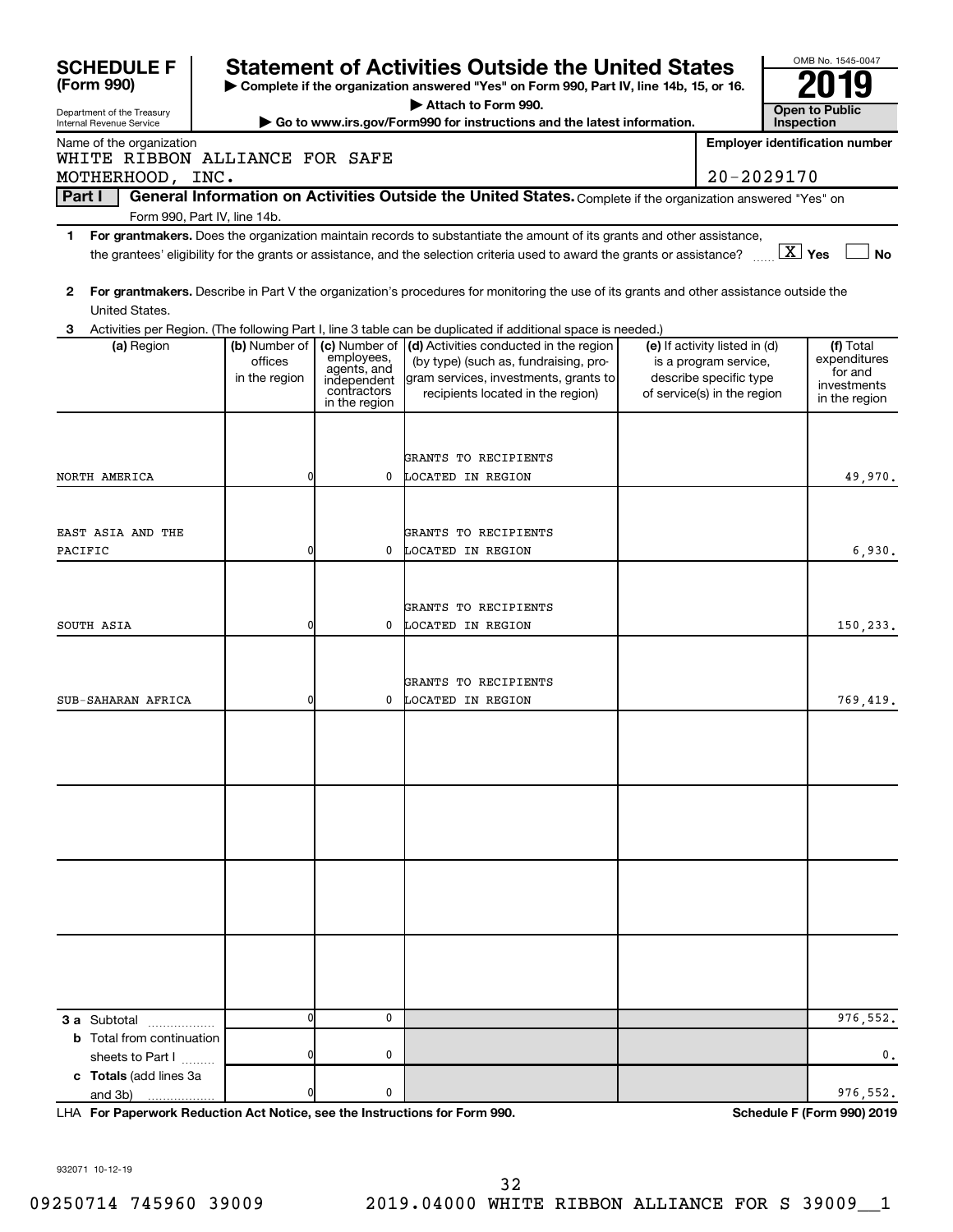Schedule F (Form 990) 2019 MOTHERHOOD, INC. 20-2029170 Page

Part II | Grants and Other Assistance to Organizations or Entities Outside the United States. Complete if the organization answered "Yes" on Form 990, Part IV, line 15, for any recipient who received more than \$5,000. Part II can be duplicated if additional space is needed.

| $\mathbf{1}$<br>(a) Name of organization                   | (b) IRS code section<br>and EIN (if applicable) | (c) Region            | (d) Purpose of<br>grant                                                                                                                      | (e) Amount<br>of cash grant | (f) Manner of<br>cash disbursement | (g) Amount of<br>noncash<br>assistance | (h) Description<br>of noncash<br>assistance | (i) Method of<br>valuation (book, FMV,<br>appraisal, other) |
|------------------------------------------------------------|-------------------------------------------------|-----------------------|----------------------------------------------------------------------------------------------------------------------------------------------|-----------------------------|------------------------------------|----------------------------------------|---------------------------------------------|-------------------------------------------------------------|
|                                                            |                                                 |                       |                                                                                                                                              |                             |                                    |                                        |                                             |                                                             |
|                                                            |                                                 | SUB-SAHARAN           | MATERNAL HEALTH                                                                                                                              |                             |                                    |                                        |                                             |                                                             |
|                                                            |                                                 | AFRICA                | ADVOCACY PROGRAM                                                                                                                             |                             | 17,142. WIRE TRANSFER              | 0                                      |                                             |                                                             |
|                                                            |                                                 |                       |                                                                                                                                              |                             |                                    |                                        |                                             |                                                             |
|                                                            |                                                 |                       |                                                                                                                                              |                             |                                    |                                        |                                             |                                                             |
|                                                            |                                                 | SUB-SAHARAN           | MATERNAL HEALTH                                                                                                                              |                             |                                    |                                        |                                             |                                                             |
|                                                            |                                                 | AFRICA                | ADVOCACY PROGRAM                                                                                                                             |                             | 349, 351. WIRE TRANSFER            | $\mathbf{0}$                           |                                             |                                                             |
|                                                            |                                                 |                       |                                                                                                                                              |                             |                                    |                                        |                                             |                                                             |
|                                                            |                                                 |                       |                                                                                                                                              |                             |                                    |                                        |                                             |                                                             |
|                                                            |                                                 | SUB-SAHARAN<br>AFRICA | MATERNAL HEALTH<br><b>ADVOCACY PROGRAM</b>                                                                                                   |                             | 57,390. WIRE TRANSFER              | $\mathbf{0}$                           |                                             |                                                             |
|                                                            |                                                 |                       |                                                                                                                                              |                             |                                    |                                        |                                             |                                                             |
|                                                            |                                                 |                       |                                                                                                                                              |                             |                                    |                                        |                                             |                                                             |
|                                                            |                                                 | SUB-SAHARAN           | MATERNAL HEALTH                                                                                                                              |                             |                                    |                                        |                                             |                                                             |
|                                                            |                                                 | AFRICA                | ADVOCACY PROGRAM                                                                                                                             |                             | 49,666. WIRE TRANSFER              | 0                                      |                                             |                                                             |
|                                                            |                                                 |                       |                                                                                                                                              |                             |                                    |                                        |                                             |                                                             |
|                                                            |                                                 |                       |                                                                                                                                              |                             |                                    |                                        |                                             |                                                             |
|                                                            |                                                 | SUB-SAHARAN           | MATERNAL HEALTH                                                                                                                              |                             |                                    |                                        |                                             |                                                             |
|                                                            |                                                 | AFRICA                | ADVOCACY PROGRAM                                                                                                                             |                             | 39,228. WIRE TRANSFER              | 0                                      |                                             |                                                             |
|                                                            |                                                 |                       |                                                                                                                                              |                             |                                    |                                        |                                             |                                                             |
|                                                            |                                                 |                       |                                                                                                                                              |                             |                                    |                                        |                                             |                                                             |
|                                                            |                                                 | SUB-SAHARAN<br>AFRICA | MATERNAL HEALTH<br>ADVOCACY PROGRAM                                                                                                          |                             | 91,428. WIRE TRANSFER              | $\mathbf{0}$                           |                                             |                                                             |
|                                                            |                                                 |                       |                                                                                                                                              |                             |                                    |                                        |                                             |                                                             |
|                                                            |                                                 |                       |                                                                                                                                              |                             |                                    |                                        |                                             |                                                             |
|                                                            |                                                 | SUB-SAHARAN           | MATERNAL HEALTH                                                                                                                              |                             |                                    |                                        |                                             |                                                             |
|                                                            |                                                 | AFRICA                | ADVOCACY PROGRAM                                                                                                                             |                             | 37,101. WIRE TRANSFER              | 0                                      |                                             |                                                             |
|                                                            |                                                 |                       |                                                                                                                                              |                             |                                    |                                        |                                             |                                                             |
|                                                            |                                                 |                       |                                                                                                                                              |                             |                                    |                                        |                                             |                                                             |
|                                                            |                                                 |                       | MATERNAL HEALTH                                                                                                                              |                             |                                    |                                        |                                             |                                                             |
|                                                            |                                                 | SOUTH ASIA            | ADVOCACY PROGRAM                                                                                                                             |                             | 45,639. WIRE TRANSFER              | $\mathbf{0}$                           |                                             |                                                             |
| 2                                                          |                                                 |                       | Enter total number of recipient organizations listed above that are recognized as charities by the foreign country, recognized as tax-exempt |                             |                                    |                                        |                                             |                                                             |
|                                                            |                                                 |                       |                                                                                                                                              |                             |                                    |                                        |                                             | 15<br>$\overline{0}$                                        |
| Enter total number of other organizations or entities<br>3 |                                                 |                       |                                                                                                                                              |                             |                                    |                                        |                                             |                                                             |

**2**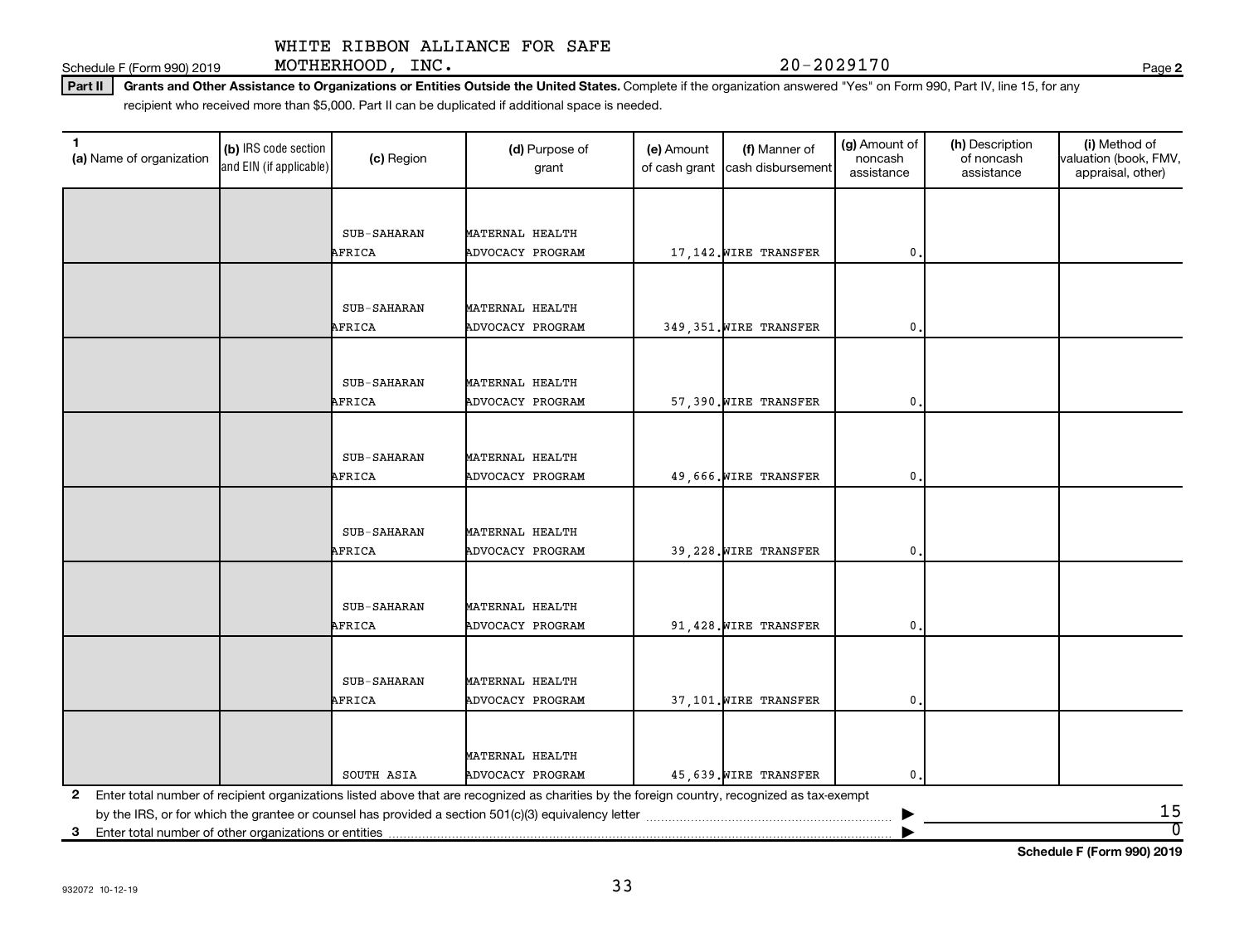| WHITE RIBBON ALLIANCE FOR SAFE |  |  |
|--------------------------------|--|--|
|--------------------------------|--|--|

MOTHERHOOD, INC. 20-2029170

|         | Schedule F (Form 990)    |                                                 | MOTHERHOOD, INC.    |                                                                                                                                              |                             | $20 - 2029170$                     |                                         |                                              | Page 2                                                      |
|---------|--------------------------|-------------------------------------------------|---------------------|----------------------------------------------------------------------------------------------------------------------------------------------|-----------------------------|------------------------------------|-----------------------------------------|----------------------------------------------|-------------------------------------------------------------|
| Part II |                          |                                                 |                     | Continuation of Grants and Other Assistance to Organizations or Entities Outside the United States. (Schedule F (Form 990), Part II, line 1) |                             |                                    |                                         |                                              |                                                             |
| 1       | (a) Name of organization | (b) IRS code section<br>and EIN (if applicable) | (c) Region          | (d) Purpose of<br>grant                                                                                                                      | (e) Amount<br>of cash grant | (f) Manner of<br>cash disbursement | (g) Amount of<br>non-cash<br>assistance | (h) Description<br>of non-cash<br>assistance | (i) Method of<br>valuation (book, FMV,<br>appraisal, other) |
|         |                          |                                                 |                     |                                                                                                                                              |                             |                                    |                                         |                                              |                                                             |
|         |                          |                                                 |                     | MATERNAL HEALTH                                                                                                                              |                             |                                    |                                         |                                              |                                                             |
|         |                          |                                                 | SOUTH ASIA          | ADVOCACY PROGRAM                                                                                                                             |                             | 15,985. WIRE TRANSFER              | 0                                       |                                              |                                                             |
|         |                          |                                                 |                     |                                                                                                                                              |                             |                                    |                                         |                                              |                                                             |
|         |                          |                                                 |                     | MATERNAL HEALTH                                                                                                                              |                             |                                    |                                         |                                              |                                                             |
|         |                          |                                                 | SOUTH ASIA          | ADVOCACY PROGRAM                                                                                                                             |                             | 78,816. WIRE TRANSFER              | $\mathbf 0$                             |                                              |                                                             |
|         |                          |                                                 |                     |                                                                                                                                              |                             |                                    |                                         |                                              |                                                             |
|         |                          |                                                 |                     | MATERNAL HEALTH                                                                                                                              |                             |                                    |                                         |                                              |                                                             |
|         |                          |                                                 | SOUTH ASIA          | ADVOCACY PROGRAM                                                                                                                             |                             | 9,793. WIRE TRANSFER               | 0.                                      |                                              |                                                             |
|         |                          |                                                 |                     |                                                                                                                                              |                             |                                    |                                         |                                              |                                                             |
|         |                          |                                                 | SUB-SAHARAN         | MATERNAL HEALTH                                                                                                                              |                             |                                    |                                         |                                              |                                                             |
|         |                          |                                                 | <b>AFRICA</b>       | <b>ADVOCACY PROGRAM</b>                                                                                                                      |                             | 23, 221. WIRE TRANSFER             | $\mathbf 0$ .                           |                                              |                                                             |
|         |                          |                                                 |                     |                                                                                                                                              |                             |                                    |                                         |                                              |                                                             |
|         |                          |                                                 | SUB-SAHARAN         | MATERNAL HEALTH                                                                                                                              |                             |                                    |                                         |                                              |                                                             |
|         |                          |                                                 | <b>AFRICA</b>       | ADVOCACY PROGRAM                                                                                                                             |                             | 68,793. WIRE TRANSFER              | 0                                       |                                              |                                                             |
|         |                          |                                                 |                     |                                                                                                                                              |                             |                                    |                                         |                                              |                                                             |
|         |                          |                                                 | EAST ASIA AND       | MATERNAL HEALTH                                                                                                                              |                             |                                    |                                         |                                              |                                                             |
|         |                          |                                                 | THE PACIFIC         | ADVOCACY PROGRAM                                                                                                                             |                             | 6,930. WIRE TRANSFER               | 0                                       |                                              |                                                             |
|         |                          |                                                 |                     |                                                                                                                                              |                             |                                    |                                         |                                              |                                                             |
|         |                          |                                                 | SUB-SAHARAN         | MATERNAL HEALTH                                                                                                                              |                             |                                    |                                         |                                              |                                                             |
|         |                          |                                                 | AFRICA              | ADVOCACY PROGRAM                                                                                                                             |                             | 9,605. WIRE TRANSFER               | 0.                                      |                                              |                                                             |
|         |                          |                                                 |                     |                                                                                                                                              |                             |                                    |                                         |                                              |                                                             |
|         |                          |                                                 | ${\tt SUB-SAHARAN}$ | MATERNAL HEALTH                                                                                                                              |                             |                                    |                                         |                                              |                                                             |
|         |                          |                                                 | <b>AFRICA</b>       | <b>ADVOCACY PROGRAM</b>                                                                                                                      |                             | 4,613. WIRE TRANSFER               | $\mathbf 0$ .                           |                                              |                                                             |
|         |                          |                                                 |                     |                                                                                                                                              |                             |                                    |                                         |                                              |                                                             |
|         |                          |                                                 | SUB-SAHARAN         | MATERNAL HEALTH                                                                                                                              |                             |                                    |                                         |                                              |                                                             |
|         |                          |                                                 | AFRICA              | ADVOCACY PROGRAM                                                                                                                             |                             | 4.928. WIRE TRANSFER               | $\mathfrak{o}$ .                        |                                              |                                                             |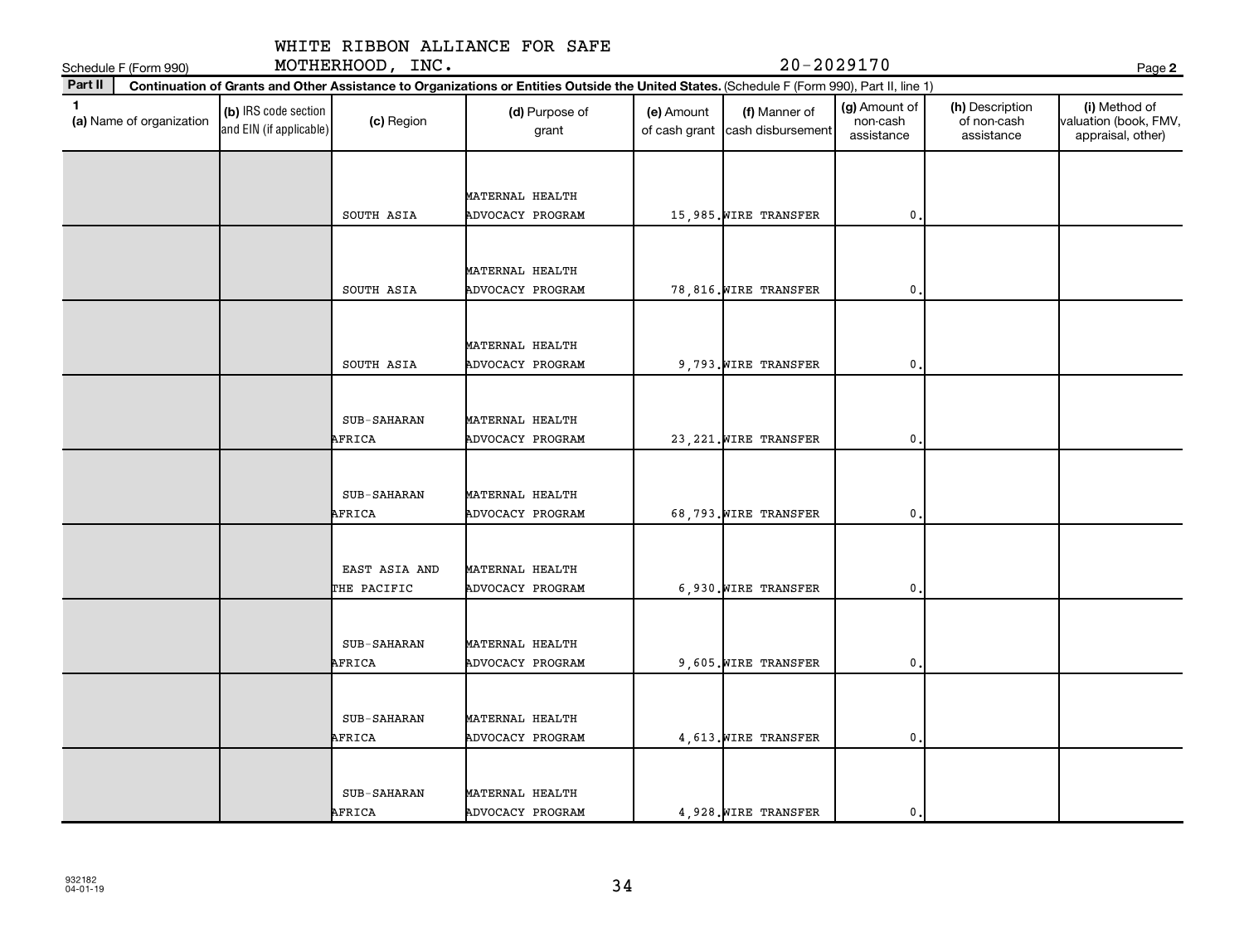| WHITE RIBBON ALLIANCE FOR SAFE |
|--------------------------------|
|--------------------------------|

| Schedule F (Form 990) |  |
|-----------------------|--|

Schedule F (Form 990) MOTHERHOOD, INC. 20-2029170

| Schedule F (Form 990)                    |                                                 | MOTHERHOOD, INC.        |                                                                                                                                              | 20-2029170<br>Page 2 |                                                  |                                         |                                              |                                                             |  |
|------------------------------------------|-------------------------------------------------|-------------------------|----------------------------------------------------------------------------------------------------------------------------------------------|----------------------|--------------------------------------------------|-----------------------------------------|----------------------------------------------|-------------------------------------------------------------|--|
| Part II                                  |                                                 |                         | Continuation of Grants and Other Assistance to Organizations or Entities Outside the United States. (Schedule F (Form 990), Part II, line 1) |                      |                                                  |                                         |                                              |                                                             |  |
| $\mathbf{1}$<br>(a) Name of organization | (b) IRS code section<br>and EIN (if applicable) | (c) Region              | (d) Purpose of<br>grant                                                                                                                      | (e) Amount           | (f) Manner of<br>of cash grant cash disbursement | (g) Amount of<br>non-cash<br>assistance | (h) Description<br>of non-cash<br>assistance | (i) Method of<br>valuation (book, FMV,<br>appraisal, other) |  |
|                                          |                                                 | SUB-SAHARAN<br>AFRICA   | MATERNAL HEALTH<br>ADVOCACY PROGRAM                                                                                                          |                      | 5,049. WIRE TRANSFER                             | 0                                       |                                              |                                                             |  |
|                                          |                                                 | SUB-SAHARAN<br>AFRICA   | <b>MATERNAL HEALTH</b><br>ADVOCACY PROGRAM                                                                                                   |                      | 5,614. WIRE TRANSFER                             | $\pmb{0}$                               |                                              |                                                             |  |
|                                          |                                                 | NORTH AMERICA           | MATERNAL HEALTH<br>ADVOCACY PROGRAM                                                                                                          |                      | 49,970. WIRE TRANSFER                            | 0                                       |                                              |                                                             |  |
|                                          |                                                 | $SUB-SAHARAN$<br>AFRICA | MATERNAL HEALTH<br>ADVOCACY PROGRAM                                                                                                          |                      | 6,290. WIRE TRANSFER                             | 0                                       |                                              |                                                             |  |
|                                          |                                                 |                         |                                                                                                                                              |                      |                                                  |                                         |                                              |                                                             |  |
|                                          |                                                 |                         |                                                                                                                                              |                      |                                                  |                                         |                                              |                                                             |  |
|                                          |                                                 |                         |                                                                                                                                              |                      |                                                  |                                         |                                              |                                                             |  |
|                                          |                                                 |                         |                                                                                                                                              |                      |                                                  |                                         |                                              |                                                             |  |
|                                          |                                                 |                         |                                                                                                                                              |                      |                                                  |                                         |                                              |                                                             |  |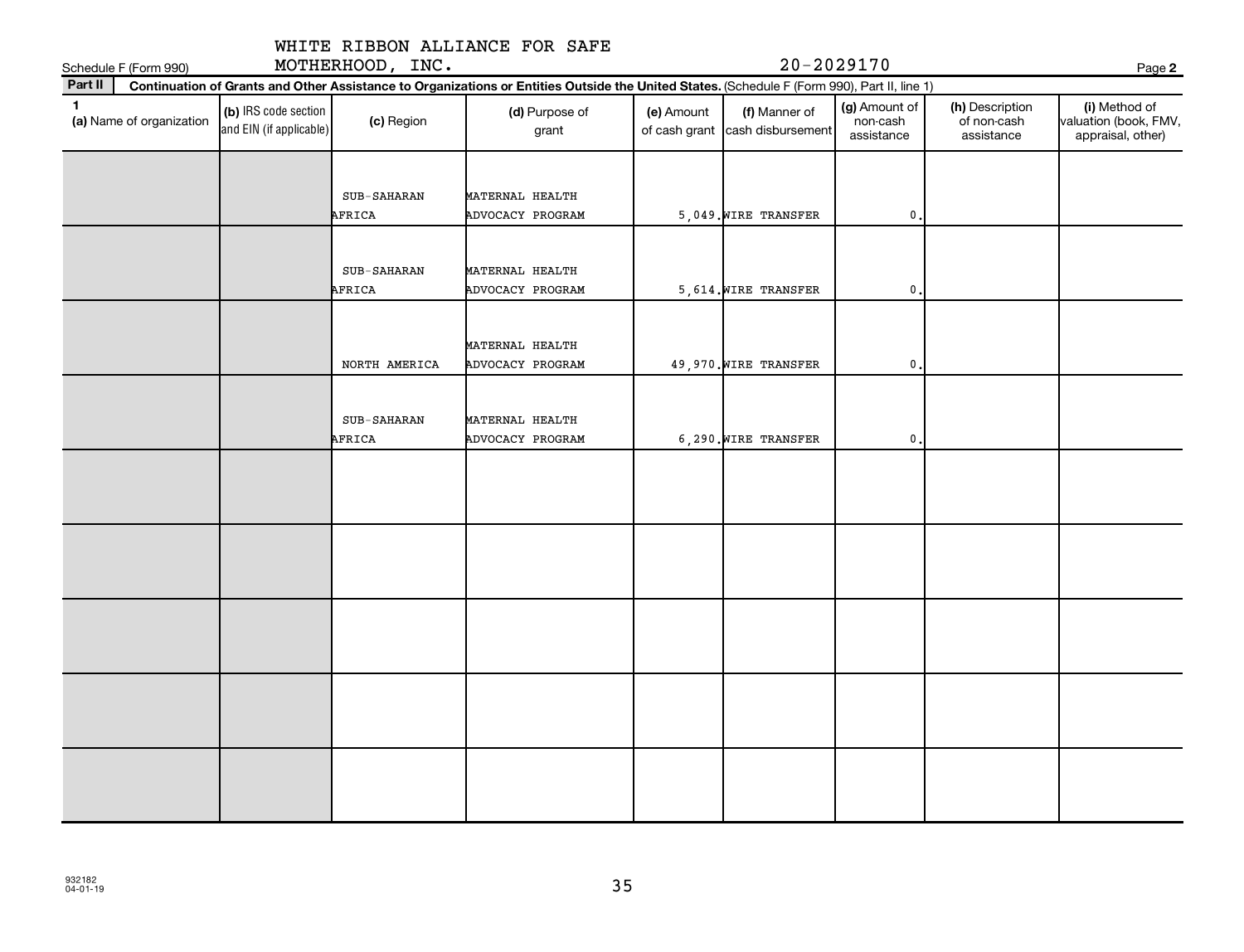|          | Schedule F (Form 990) 2019                                | MOTHERHOOD, INC. |                             |                             |                                                                                                                                                  | ZU-ZUZYI/U                             |                                          | Page                                                           |
|----------|-----------------------------------------------------------|------------------|-----------------------------|-----------------------------|--------------------------------------------------------------------------------------------------------------------------------------------------|----------------------------------------|------------------------------------------|----------------------------------------------------------------|
| Part III |                                                           |                  |                             |                             | Grants and Other Assistance to Individuals Outside the United States. Complete if the organization answered "Yes" on Form 990, Part IV, line 16. |                                        |                                          |                                                                |
|          | Part III can be duplicated if additional space is needed. |                  |                             |                             |                                                                                                                                                  |                                        |                                          |                                                                |
|          | (a) Type of grant or assistance                           | (b) Region       | (c) Number of<br>recipients | (d) Amount of<br>cash grant | (e) Manner of<br>cash disbursement                                                                                                               | (f) Amount of<br>noncash<br>assistance | (g) Description of<br>noncash assistance | (h) Method of<br>valuation<br>(book, FMV,<br>appraisal, other) |
|          |                                                           |                  |                             |                             |                                                                                                                                                  |                                        |                                          |                                                                |
|          |                                                           |                  |                             |                             |                                                                                                                                                  |                                        |                                          |                                                                |
|          |                                                           |                  |                             |                             |                                                                                                                                                  |                                        |                                          |                                                                |
|          |                                                           |                  |                             |                             |                                                                                                                                                  |                                        |                                          |                                                                |

36

**Schedule F (Form 990) 2019**

### WHITE RIBBON ALLIANCE FOR SAFE MOTHERHOOD, INC. 20-2029170

**Page 3**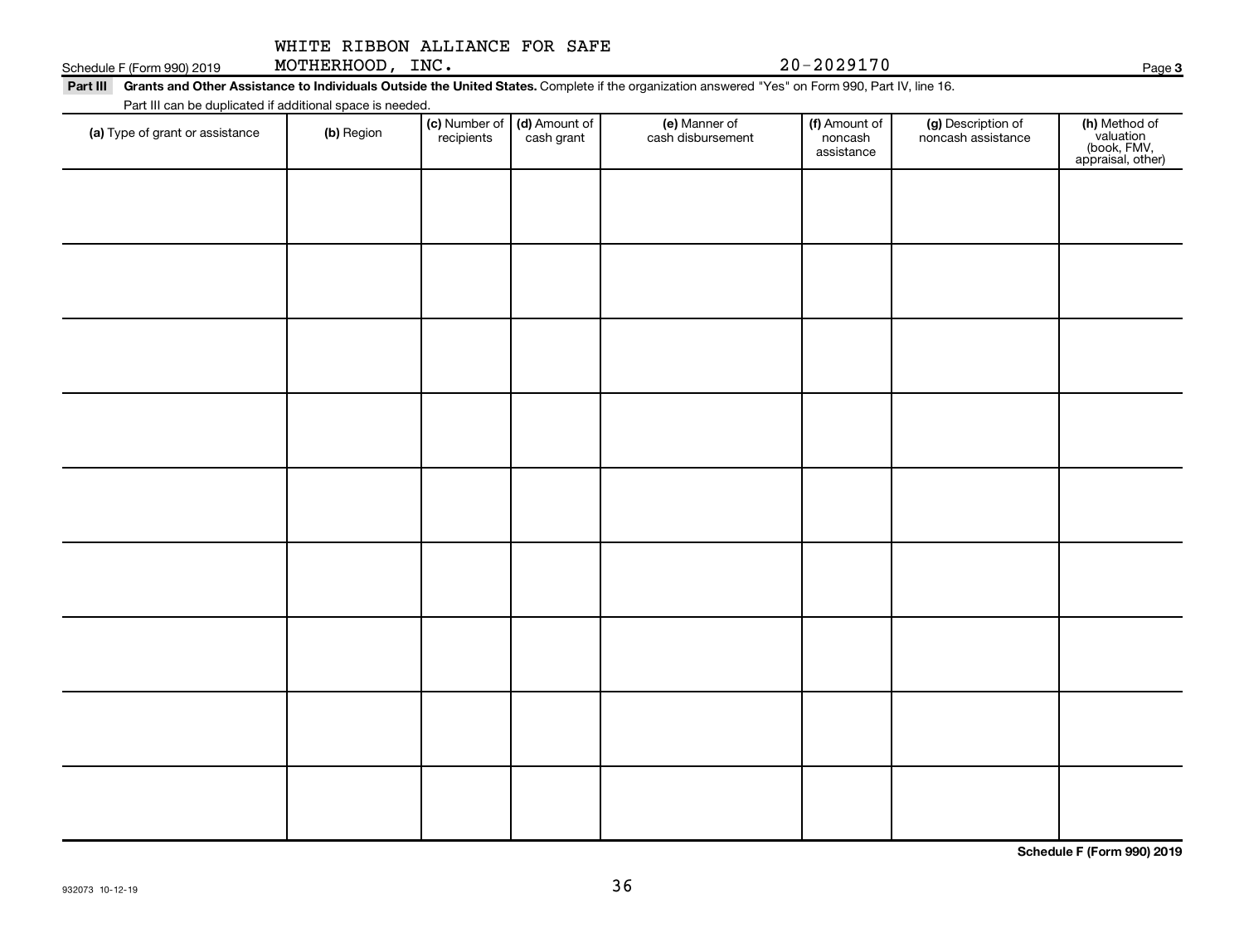| <b>Part IV</b> | <b>Foreign Forms</b>                                                                                                                                                                                                                                                                                                                                                                                                   |                        |                    |
|----------------|------------------------------------------------------------------------------------------------------------------------------------------------------------------------------------------------------------------------------------------------------------------------------------------------------------------------------------------------------------------------------------------------------------------------|------------------------|--------------------|
| 1              | Was the organization a U.S. transferor of property to a foreign corporation during the tax year? If "Yes," the<br>organization may be required to file Form 926, Return by a U.S. Transferor of Property to a Foreign<br>Corporation (see Instructions for Form 926) manufactured controller controller to the control of the control of                                                                               | $\boxed{\text{X}}$ Yes | N٥                 |
| $\mathbf{2}$   | Did the organization have an interest in a foreign trust during the tax year? If "Yes," the organization<br>may be required to separately file Form 3520, Annual Return To Report Transactions With Foreign<br>Trusts and Receipt of Certain Foreign Gifts, and/or Form 3520-A, Annual Information Return of Foreign<br>Trust With a U.S. Owner (see Instructions for Forms 3520 and 3520-A; don't file with Form 990) | Yes                    | $X _{\text{No}}$   |
| 3              | Did the organization have an ownership interest in a foreign corporation during the tax year? If "Yes,"<br>the organization may be required to file Form 5471, Information Return of U.S. Persons With Respect to                                                                                                                                                                                                      | Yes                    | $ X $ No           |
| 4              | Was the organization a direct or indirect shareholder of a passive foreign investment company or a<br>qualified electing fund during the tax year? If "Yes," the organization may be required to file Form 8621,<br>Information Return by a Shareholder of a Passive Foreign Investment Company or Qualified Electing Fund<br>(see Instructions for Form 8621)                                                         | Yes                    | $X _{N_{\Omega}}$  |
| 5              | Did the organization have an ownership interest in a foreign partnership during the tax year? If "Yes,"<br>the organization may be required to file Form 8865, Return of U.S. Persons With Respect to Certain                                                                                                                                                                                                          | Yes                    | $X _{\textsf{No}}$ |
| 6              | Did the organization have any operations in or related to any boycotting countries during the tax year? If<br>"Yes," the organization may be required to separately file Form 5713, International Boycott Report (see                                                                                                                                                                                                  | Yes                    |                    |

**Schedule F (Form 990) 2019**

932074 10-12-19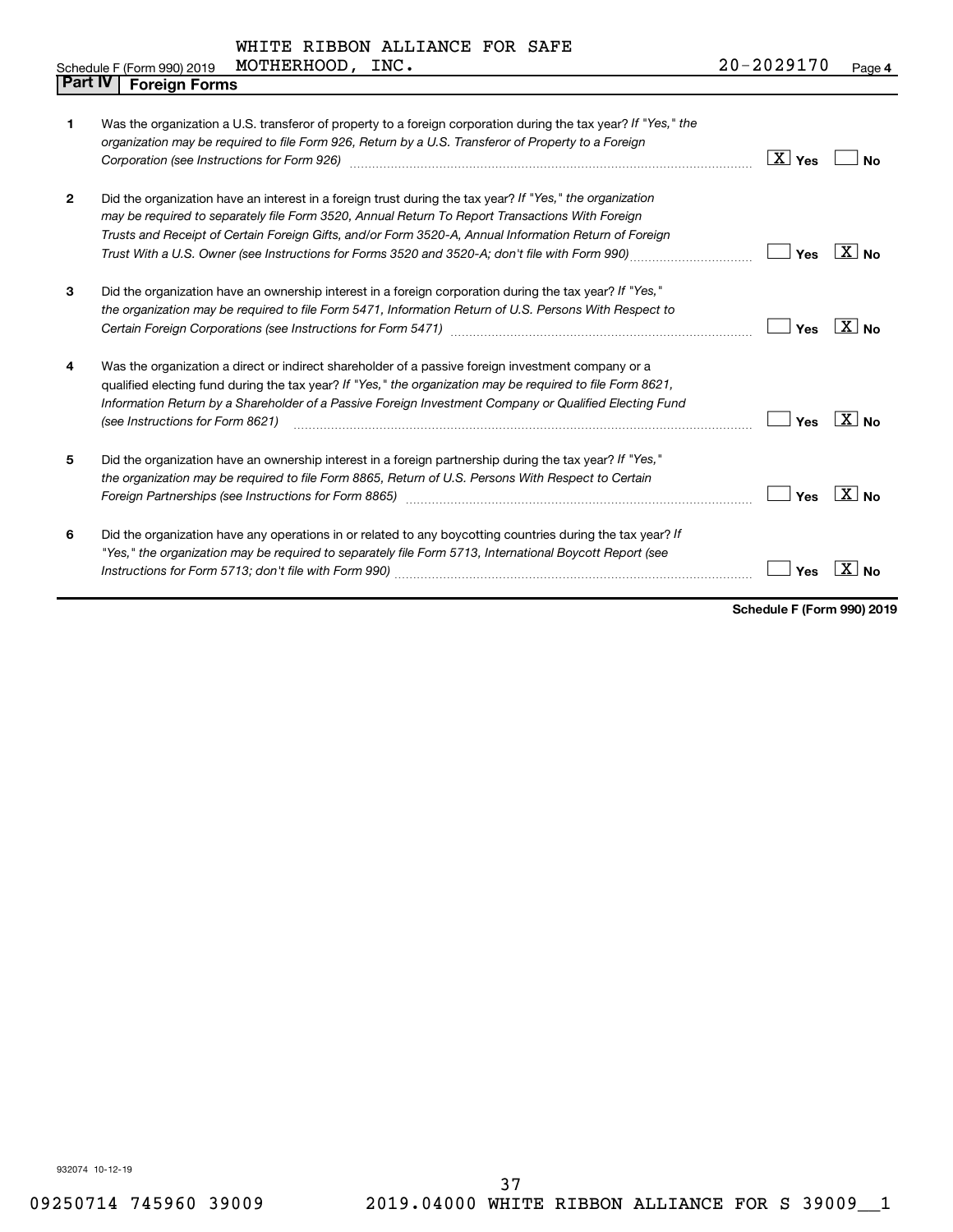| WHITE RIBBON ALLIANCE FOR SAFE<br>$20 - 2029170$<br>MOTHERHOOD, INC.<br>Schedule F (Form 990) 2019<br>Page 5                                                                                                                                                                                                                                                                                                                                                          |
|-----------------------------------------------------------------------------------------------------------------------------------------------------------------------------------------------------------------------------------------------------------------------------------------------------------------------------------------------------------------------------------------------------------------------------------------------------------------------|
| <b>Part V</b><br><b>Supplemental Information</b><br>Provide the information required by Part I, line 2 (monitoring of funds); Part I, line 3, column (f) (accounting method; amounts of<br>investments vs. expenditures per region); Part II, line 1 (accounting method); Part III (accounting method); and Part III, column (c)<br>(estimated number of recipients), as applicable. Also complete this part to provide any additional information. See instructions. |
| PART I, LINE 2:                                                                                                                                                                                                                                                                                                                                                                                                                                                       |
| WRA SUB-GRANT MONITORING PROCESS IS DESIGNED TO PROVIDE REASONABLE                                                                                                                                                                                                                                                                                                                                                                                                    |
| ASSURANCE THAT SUB-GRANT ACTIVITIES ARE BEING CONDUCTED AS AGREED ON AND                                                                                                                                                                                                                                                                                                                                                                                              |
| THE SUB-GRANT ORGANIZATION IS COMPLYING WITH U.S. GOVERNMENT REGULATIONS.                                                                                                                                                                                                                                                                                                                                                                                             |
| WRA WILL USE A QUARTERLY AND ANNUAL MONITORING CHECKLIST FOR ALL                                                                                                                                                                                                                                                                                                                                                                                                      |
| SUB-GRANT ORGANIZATIONS. ANY AREAS NOT COMPLETED SATISFACTORILY ARE                                                                                                                                                                                                                                                                                                                                                                                                   |
| FOLLOWED-UP. NON-COMPLIANCE WITH SUBGRANT REQUIREMENTS RESULTS IN                                                                                                                                                                                                                                                                                                                                                                                                     |
| SUBGRANT PAYMENTS BEING HELD UNTIL ALL OUTSTANDING REQUIREMENTS ARE                                                                                                                                                                                                                                                                                                                                                                                                   |
| RESOLVED.                                                                                                                                                                                                                                                                                                                                                                                                                                                             |
|                                                                                                                                                                                                                                                                                                                                                                                                                                                                       |
|                                                                                                                                                                                                                                                                                                                                                                                                                                                                       |
|                                                                                                                                                                                                                                                                                                                                                                                                                                                                       |
|                                                                                                                                                                                                                                                                                                                                                                                                                                                                       |
|                                                                                                                                                                                                                                                                                                                                                                                                                                                                       |
|                                                                                                                                                                                                                                                                                                                                                                                                                                                                       |
|                                                                                                                                                                                                                                                                                                                                                                                                                                                                       |
|                                                                                                                                                                                                                                                                                                                                                                                                                                                                       |
|                                                                                                                                                                                                                                                                                                                                                                                                                                                                       |
|                                                                                                                                                                                                                                                                                                                                                                                                                                                                       |
|                                                                                                                                                                                                                                                                                                                                                                                                                                                                       |
|                                                                                                                                                                                                                                                                                                                                                                                                                                                                       |
|                                                                                                                                                                                                                                                                                                                                                                                                                                                                       |
|                                                                                                                                                                                                                                                                                                                                                                                                                                                                       |
|                                                                                                                                                                                                                                                                                                                                                                                                                                                                       |
|                                                                                                                                                                                                                                                                                                                                                                                                                                                                       |
|                                                                                                                                                                                                                                                                                                                                                                                                                                                                       |

932075 10-12-19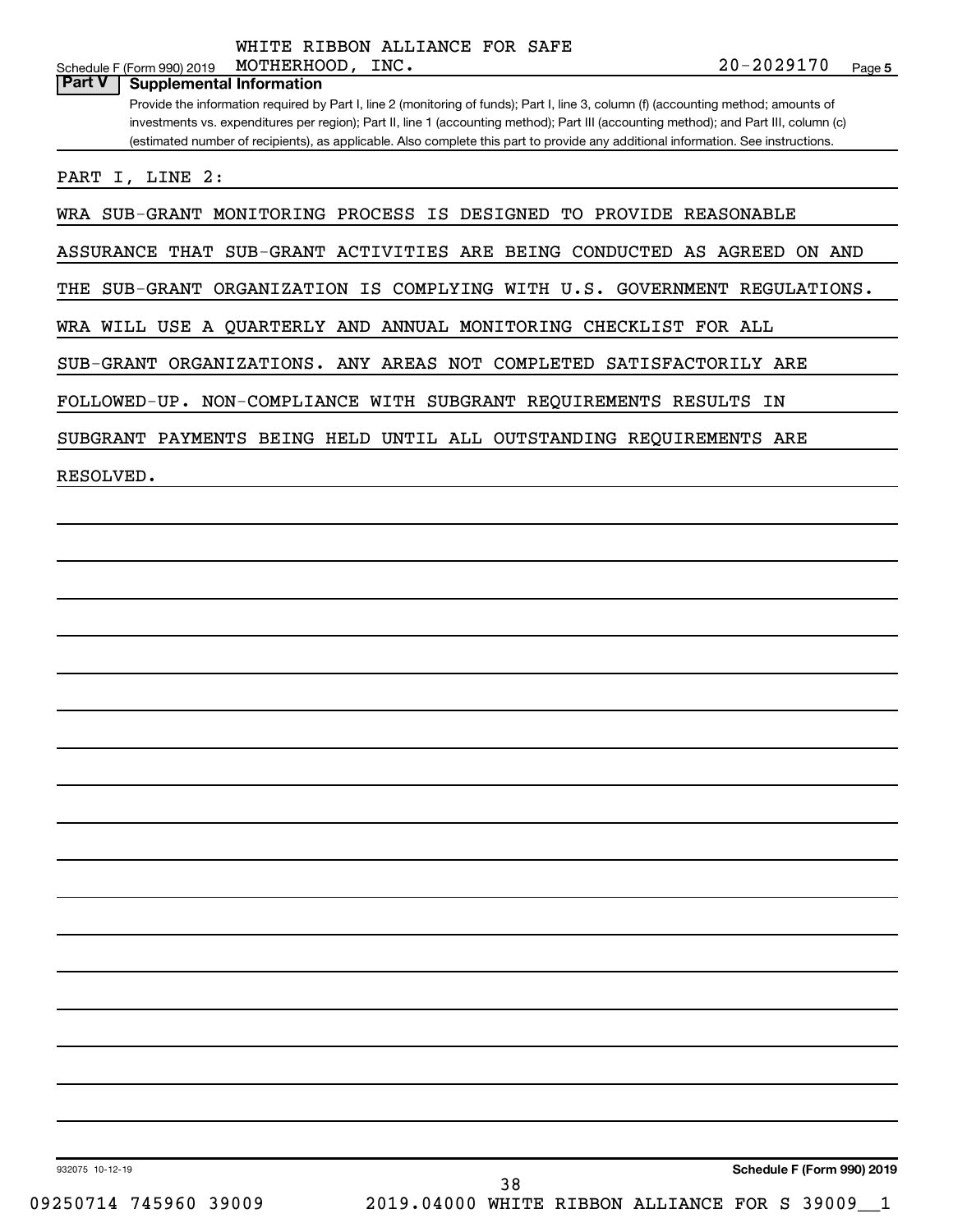| <b>SCHEDULE I</b>                                                                                                                                                                                                                                                                                                        |                | <b>Grants and Other Assistance to Organizations,</b>                                                                                  |                                                                              |                                         |                                                                |                                          | OMB No. 1545-0047                                       |
|--------------------------------------------------------------------------------------------------------------------------------------------------------------------------------------------------------------------------------------------------------------------------------------------------------------------------|----------------|---------------------------------------------------------------------------------------------------------------------------------------|------------------------------------------------------------------------------|-----------------------------------------|----------------------------------------------------------------|------------------------------------------|---------------------------------------------------------|
| (Form 990)                                                                                                                                                                                                                                                                                                               |                | Governments, and Individuals in the United States<br>Complete if the organization answered "Yes" on Form 990, Part IV, line 21 or 22. |                                                                              |                                         |                                                                |                                          | 2019                                                    |
| Department of the Treasury<br>Internal Revenue Service                                                                                                                                                                                                                                                                   |                |                                                                                                                                       | Attach to Form 990.<br>Go to www.irs.gov/Form990 for the latest information. |                                         |                                                                |                                          | <b>Open to Public</b><br>Inspection                     |
| Name of the organization<br>MOTHERHOOD, INC.                                                                                                                                                                                                                                                                             |                | WHITE RIBBON ALLIANCE FOR SAFE                                                                                                        |                                                                              |                                         |                                                                |                                          | <b>Employer identification number</b><br>$20 - 2029170$ |
| Part I<br><b>General Information on Grants and Assistance</b>                                                                                                                                                                                                                                                            |                |                                                                                                                                       |                                                                              |                                         |                                                                |                                          |                                                         |
| Does the organization maintain records to substantiate the amount of the grants or assistance, the grantees' eligibility for the grants or assistance, and the selection<br>$\mathbf 1$<br>Describe in Part IV the organization's procedures for monitoring the use of grant funds in the United States.<br>$\mathbf{2}$ |                |                                                                                                                                       |                                                                              |                                         |                                                                |                                          | $ \mathbf{X} $ Yes<br>  No                              |
| Part II<br>Grants and Other Assistance to Domestic Organizations and Domestic Governments. Complete if the organization answered "Yes" on Form 990, Part IV, line 21, for any                                                                                                                                            |                |                                                                                                                                       |                                                                              |                                         |                                                                |                                          |                                                         |
| recipient that received more than \$5,000. Part II can be duplicated if additional space is needed.<br>1 (a) Name and address of organization<br>or government                                                                                                                                                           | $(b)$ EIN      | (c) IRC section<br>(if applicable)                                                                                                    | (d) Amount of<br>cash grant                                                  | (e) Amount of<br>non-cash<br>assistance | (f) Method of<br>valuation (book,<br>FMV, appraisal,<br>other) | (g) Description of<br>noncash assistance | (h) Purpose of grant<br>or assistance                   |
| MANAGEMENT SCIENCES FOR HEALTH<br>45 BROADWAY, SUITE 320                                                                                                                                                                                                                                                                 |                |                                                                                                                                       |                                                                              |                                         |                                                                |                                          | EPMM MONITORING FRAMEWORK<br>UNDER IMHM CAPACITY & USE  |
| NEW YORK, NY 10006                                                                                                                                                                                                                                                                                                       | $04 - 2482188$ | 501(C)(3)                                                                                                                             | 59,560.                                                                      | $\mathbf{0}$ .                          |                                                                |                                          | GRANTS                                                  |
|                                                                                                                                                                                                                                                                                                                          |                |                                                                                                                                       |                                                                              |                                         |                                                                |                                          |                                                         |
|                                                                                                                                                                                                                                                                                                                          |                |                                                                                                                                       |                                                                              |                                         |                                                                |                                          |                                                         |
|                                                                                                                                                                                                                                                                                                                          |                |                                                                                                                                       |                                                                              |                                         |                                                                |                                          |                                                         |
|                                                                                                                                                                                                                                                                                                                          |                |                                                                                                                                       |                                                                              |                                         |                                                                |                                          |                                                         |
|                                                                                                                                                                                                                                                                                                                          |                |                                                                                                                                       |                                                                              |                                         |                                                                |                                          |                                                         |
| Enter total number of other organizations listed in the line 1 table<br>3                                                                                                                                                                                                                                                |                |                                                                                                                                       |                                                                              |                                         |                                                                |                                          | ı.<br>$\overline{0}$ .                                  |

**For Paperwork Reduction Act Notice, see the Instructions for Form 990. Schedule I (Form 990) (2019)** LHA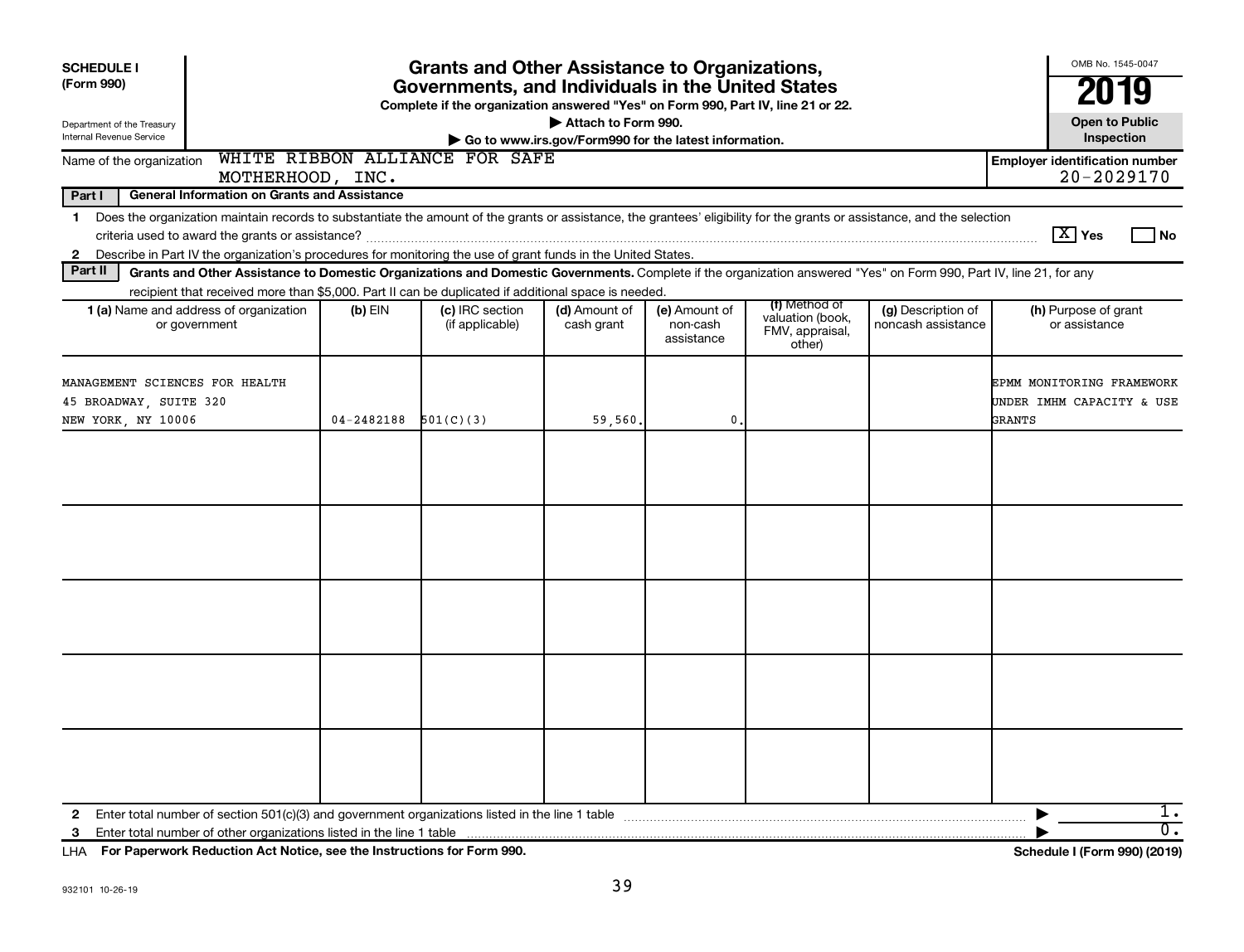MOTHERHOOD, INC.

Schedule I (Form 990) (2019) Page 100 MOTHERHOOD ,  $INC.$ 

**2**

Part III | Grants and Other Assistance to Domestic Individuals. Complete if the organization answered "Yes" on Form 990, Part IV, line 22. Part III can be duplicated if additional space is needed.

| (a) Type of grant or assistance | (b) Number of<br>recipients | (c) Amount of<br>cash grant | (d) Amount of non-<br>cash assistance | (e) Method of valuation<br>(book, FMV, appraisal, other) | (f) Description of noncash assistance |
|---------------------------------|-----------------------------|-----------------------------|---------------------------------------|----------------------------------------------------------|---------------------------------------|
|                                 |                             |                             |                                       |                                                          |                                       |
|                                 |                             |                             |                                       |                                                          |                                       |
|                                 |                             |                             |                                       |                                                          |                                       |
|                                 |                             |                             |                                       |                                                          |                                       |
|                                 |                             |                             |                                       |                                                          |                                       |
|                                 |                             |                             |                                       |                                                          |                                       |
|                                 |                             |                             |                                       |                                                          |                                       |
|                                 |                             |                             |                                       |                                                          |                                       |
|                                 |                             |                             |                                       |                                                          |                                       |
|                                 |                             |                             |                                       |                                                          |                                       |

Part IV | Supplemental Information. Provide the information required in Part I, line 2; Part III, column (b); and any other additional information.

PART I, LINE 2:

WRA SUB-GRANT MONITORING PROCESS IS DESIGNED TO PROVIDE REASONABLE

ASSURANCE THAT SUB-GRANT ACTIVITIES ARE BEING CONDUCTED AS AGREED ON AND

THE SUB-GRANT ORGANIZATION IS COMPLYING WITH U.S. GOVERNMENT REGULATIONS.

WRA WILL USE A QUARTERLY AND ANNUAL MONITORING CHECKLIST FOR ALL SUB GRANT

ORGANIZATIONS. ANY AREAS NOT COMPLETED SATISFACTORILY ARE FOLLOWED-UP.

NON-COMPLIANCE WITH SUBGRANT REQUIREMENTS RESULTS IN SUBGRANT PAYMENTS

BEING HELD UNTIL ALL OUTSTANDING REQUIREMENTS ARE RESOLVED.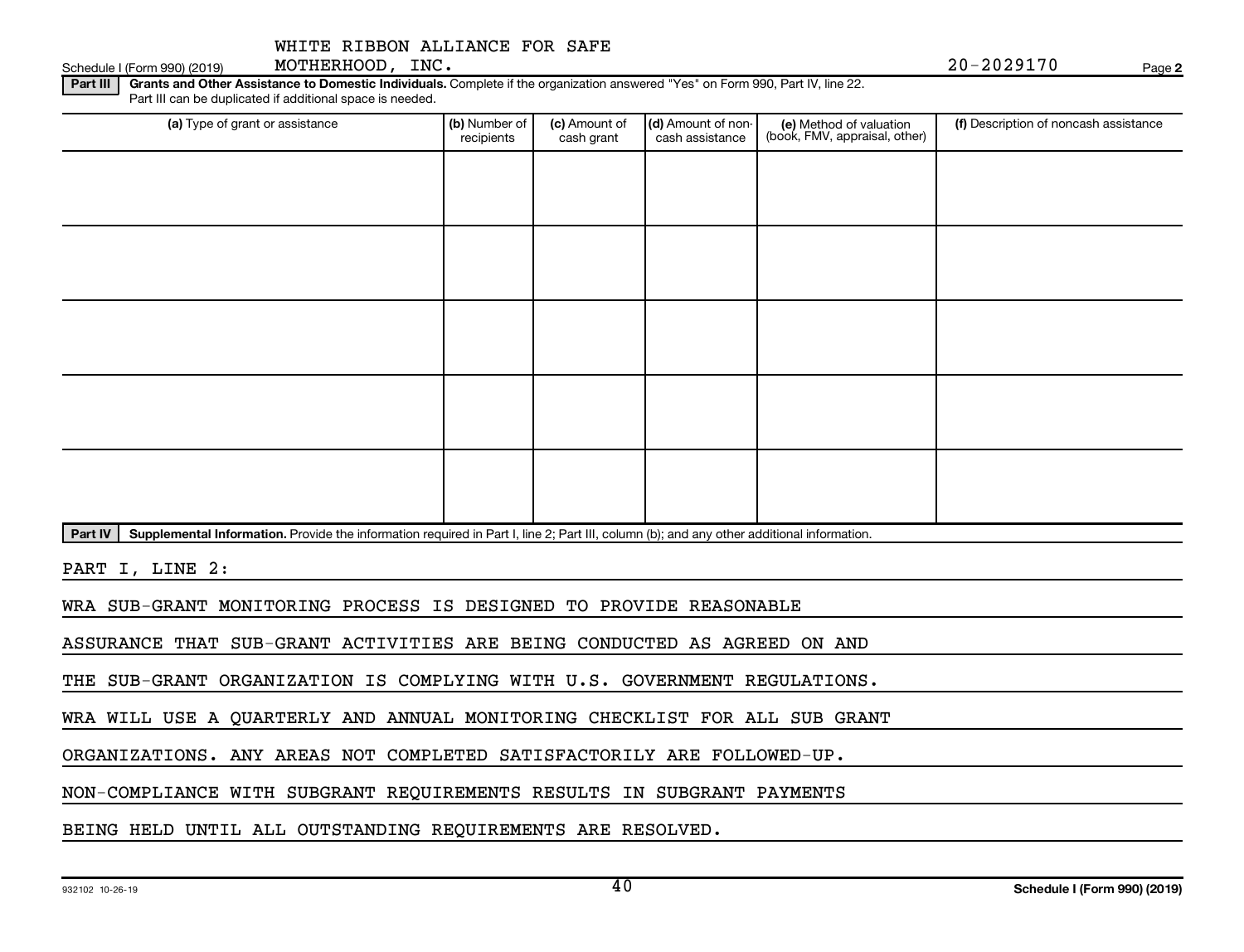|   | <b>Compensation Information</b><br><b>SCHEDULE J</b>                                                                            |                                       |              | OMB No. 1545-0047     |                         |
|---|---------------------------------------------------------------------------------------------------------------------------------|---------------------------------------|--------------|-----------------------|-------------------------|
|   | (Form 990)<br>For certain Officers, Directors, Trustees, Key Employees, and Highest                                             |                                       |              | 2019                  |                         |
|   | <b>Compensated Employees</b>                                                                                                    |                                       |              |                       |                         |
|   | Complete if the organization answered "Yes" on Form 990, Part IV, line 23.<br>Attach to Form 990.<br>Department of the Treasury |                                       |              | <b>Open to Public</b> |                         |
|   | Go to www.irs.gov/Form990 for instructions and the latest information.<br>Internal Revenue Service                              |                                       | Inspection   |                       |                         |
|   | WHITE RIBBON ALLIANCE FOR SAFE<br>Name of the organization                                                                      | <b>Employer identification number</b> |              |                       |                         |
|   | MOTHERHOOD, INC.                                                                                                                | $20 - 2029170$                        |              |                       |                         |
|   | <b>Questions Regarding Compensation</b><br>Part I                                                                               |                                       |              |                       |                         |
|   |                                                                                                                                 |                                       |              | <b>Yes</b>            | No                      |
|   | Check the appropriate box(es) if the organization provided any of the following to or for a person listed on Form 990,          |                                       |              |                       |                         |
|   | Part VII, Section A, line 1a. Complete Part III to provide any relevant information regarding these items.                      |                                       |              |                       |                         |
|   | First-class or charter travel<br>Housing allowance or residence for personal use                                                |                                       |              |                       |                         |
|   | Travel for companions<br>Payments for business use of personal residence                                                        |                                       |              |                       |                         |
|   | Health or social club dues or initiation fees<br>Tax indemnification and gross-up payments                                      |                                       |              |                       |                         |
|   | Discretionary spending account<br>Personal services (such as maid, chauffeur, chef)                                             |                                       |              |                       |                         |
|   |                                                                                                                                 |                                       |              |                       |                         |
|   | <b>b</b> If any of the boxes on line 1a are checked, did the organization follow a written policy regarding payment or          |                                       |              |                       |                         |
|   |                                                                                                                                 |                                       | 1b           |                       |                         |
| 2 | Did the organization require substantiation prior to reimbursing or allowing expenses incurred by all directors,                |                                       |              |                       |                         |
|   | trustees, and officers, including the CEO/Executive Director, regarding the items checked on line 1a?                           |                                       | $\mathbf{2}$ |                       |                         |
|   |                                                                                                                                 |                                       |              |                       |                         |
| З | Indicate which, if any, of the following the organization used to establish the compensation of the organization's              |                                       |              |                       |                         |
|   | CEO/Executive Director. Check all that apply. Do not check any boxes for methods used by a related organization to              |                                       |              |                       |                         |
|   | establish compensation of the CEO/Executive Director, but explain in Part III.                                                  |                                       |              |                       |                         |
|   | Written employment contract<br>Compensation committee                                                                           |                                       |              |                       |                         |
|   | $ \mathbf{X} $ Compensation survey or study<br>Independent compensation consultant                                              |                                       |              |                       |                         |
|   | $ \mathbf{X} $ Approval by the board or compensation committee<br>Form 990 of other organizations                               |                                       |              |                       |                         |
|   |                                                                                                                                 |                                       |              |                       |                         |
| 4 | During the year, did any person listed on Form 990, Part VII, Section A, line 1a, with respect to the filing                    |                                       |              |                       |                         |
|   | organization or a related organization:                                                                                         |                                       |              |                       | х                       |
| а | Receive a severance payment or change-of-control payment?                                                                       |                                       | 4a<br>4b     |                       | $\overline{\mathbf{x}}$ |
| b |                                                                                                                                 |                                       | 4c           |                       | $\mathbf x$             |
|   |                                                                                                                                 |                                       |              |                       |                         |
|   | If "Yes" to any of lines 4a-c, list the persons and provide the applicable amounts for each item in Part III.                   |                                       |              |                       |                         |
|   | Only section 501(c)(3), 501(c)(4), and 501(c)(29) organizations must complete lines 5-9.                                        |                                       |              |                       |                         |
| 5 | For persons listed on Form 990, Part VII, Section A, line 1a, did the organization pay or accrue any compensation               |                                       |              |                       |                         |
|   | contingent on the revenues of:                                                                                                  |                                       |              |                       |                         |
| a |                                                                                                                                 |                                       | 5a           |                       | х                       |
|   |                                                                                                                                 |                                       | 5b           |                       | X                       |
|   | If "Yes" on line 5a or 5b, describe in Part III.                                                                                |                                       |              |                       |                         |
|   | 6 For persons listed on Form 990, Part VII, Section A, line 1a, did the organization pay or accrue any compensation             |                                       |              |                       |                         |
|   | contingent on the net earnings of:                                                                                              |                                       |              |                       |                         |
| а |                                                                                                                                 |                                       | 6а           |                       | х                       |
|   |                                                                                                                                 |                                       | 6b           |                       | X                       |
|   | If "Yes" on line 6a or 6b, describe in Part III.                                                                                |                                       |              |                       |                         |
|   | 7 For persons listed on Form 990, Part VII, Section A, line 1a, did the organization provide any nonfixed payments              |                                       |              |                       |                         |
|   |                                                                                                                                 |                                       | 7            |                       | x                       |
| 8 | Were any amounts reported on Form 990, Part VII, paid or accrued pursuant to a contract that was subject to the                 |                                       |              |                       |                         |
|   |                                                                                                                                 |                                       | 8            |                       | x                       |
| 9 | If "Yes" on line 8, did the organization also follow the rebuttable presumption procedure described in                          |                                       |              |                       |                         |
|   |                                                                                                                                 |                                       | 9            |                       |                         |
|   | LHA For Paperwork Reduction Act Notice, see the Instructions for Form 990.                                                      | Schedule J (Form 990) 2019            |              |                       |                         |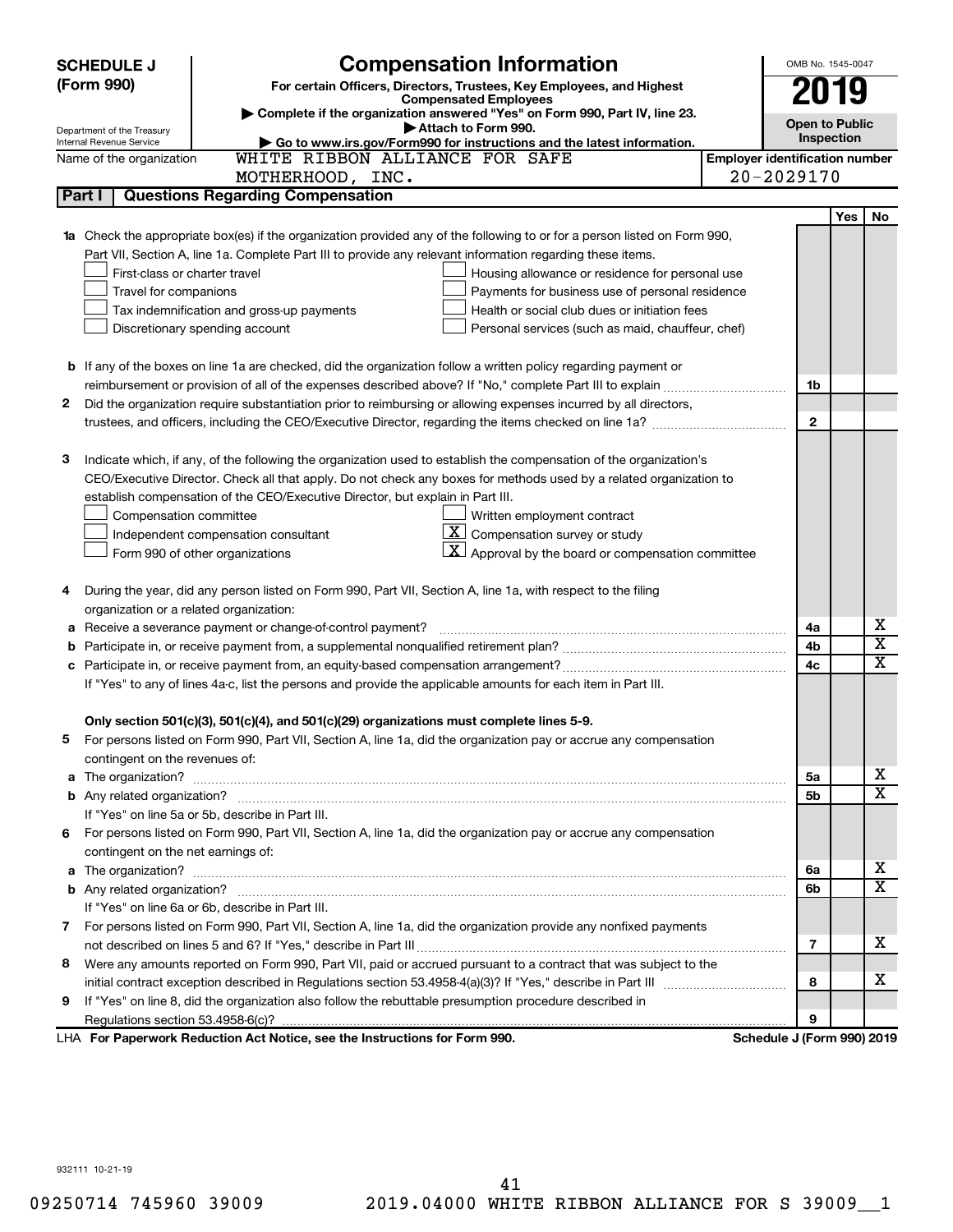Schedule J (Form 990) 2019 MOTHERHOOD, INC. 20-2029170 20-2029170

Part II | Officers, Directors, Trustees, Key Employees, and Highest Compensated Employees. Use duplicate copies if additional space is needed.

For each individual whose compensation must be reported on Schedule J, report compensation from the organization on row (i) and from related organizations, described in the instructions, on row (ii). Do not list any individuals that aren't listed on Form 990, Part VII.

Note: The sum of columns (B)(i)-(iii) for each listed individual must equal the total amount of Form 990, Part VII, Section A, line 1a, applicable column (D) and (E) amounts for that individual.

|                          |      |                          | (B) Breakdown of W-2 and/or 1099-MISC compensation |                                           | (C) Retirement and             | (D) Nontaxable   | (E) Total of columns        | (F) Compensation                                           |
|--------------------------|------|--------------------------|----------------------------------------------------|-------------------------------------------|--------------------------------|------------------|-----------------------------|------------------------------------------------------------|
| (A) Name and Title       |      | (i) Base<br>compensation | (ii) Bonus &<br>incentive<br>compensation          | (iii) Other<br>reportable<br>compensation | other deferred<br>compensation | benefits         | $(B)(i)-(D)$                | in column (B)<br>reported as deferred<br>on prior Form 990 |
| BETSY MCCALLON<br>(1)    | (i)  | 182, 733.                | $\overline{\mathbf{0}}$ .                          | $\overline{\mathbf{0}}$ .                 | 9,168.                         | 8,324.           | 200, 225.                   | $\overline{\mathbf{0}}$ .                                  |
| CHIEF EXECUTIVE OFFICER  | (ii) | $\overline{0}$ .         | $\overline{\mathfrak{o}}$ .                        | $\overline{\mathbf{0}}$ .                 | σ.                             | σ.               | $\overline{0}$ .            | $\overline{0}$ .                                           |
| CELINE B. OKOH<br>(2)    | (i)  | 176,021.                 | $\overline{\mathfrak{o}}$ .                        | $\overline{\mathbf{0}}$ .                 | 8,824.                         | 14, 217.         | 199,062.                    | $\overline{0}$ .                                           |
| CHIEF FINANCIAL OFFICER  | (ii) | $\overline{0}$ .         | $\overline{\mathfrak{o}}$ .                        | $\overline{\mathbf{0}}$ .                 | О.                             | 0.               | $\overline{0}$ .            | $\overline{\mathbf{0}}$ .                                  |
| KRISTY KADE<br>(3)       | (i)  | 162,869.                 | $\overline{\mathfrak{o}}$ .                        | $\overline{\mathbf{0}}$ .                 | 8,137.                         | 1,237.           | 172, 243.                   | $\overline{0}$ .                                           |
| DEPUTY EXECUTIVE OFFICER | (ii) | $\overline{0}$ .         | $\overline{\mathfrak{o}}$ .                        | $\overline{\mathbf{0}}$ .                 | $\overline{0}$ .               | $\overline{0}$ . | $\overline{\mathfrak{o}}$ . | $\overline{0}$ .                                           |
|                          | (i)  |                          |                                                    |                                           |                                |                  |                             |                                                            |
|                          | (ii) |                          |                                                    |                                           |                                |                  |                             |                                                            |
|                          | (i)  |                          |                                                    |                                           |                                |                  |                             |                                                            |
|                          | (ii) |                          |                                                    |                                           |                                |                  |                             |                                                            |
|                          | (i)  |                          |                                                    |                                           |                                |                  |                             |                                                            |
|                          | (ii) |                          |                                                    |                                           |                                |                  |                             |                                                            |
|                          | (i)  |                          |                                                    |                                           |                                |                  |                             |                                                            |
|                          | (ii) |                          |                                                    |                                           |                                |                  |                             |                                                            |
|                          | (i)  |                          |                                                    |                                           |                                |                  |                             |                                                            |
|                          | (ii) |                          |                                                    |                                           |                                |                  |                             |                                                            |
|                          | (i)  |                          |                                                    |                                           |                                |                  |                             |                                                            |
|                          | (ii) |                          |                                                    |                                           |                                |                  |                             |                                                            |
|                          | (i)  |                          |                                                    |                                           |                                |                  |                             |                                                            |
|                          | (ii) |                          |                                                    |                                           |                                |                  |                             |                                                            |
|                          | (i)  |                          |                                                    |                                           |                                |                  |                             |                                                            |
|                          | (ii) |                          |                                                    |                                           |                                |                  |                             |                                                            |
|                          | (i)  |                          |                                                    |                                           |                                |                  |                             |                                                            |
|                          | (ii) |                          |                                                    |                                           |                                |                  |                             |                                                            |
|                          | (i)  |                          |                                                    |                                           |                                |                  |                             |                                                            |
|                          | (ii) |                          |                                                    |                                           |                                |                  |                             |                                                            |
|                          | (i)  |                          |                                                    |                                           |                                |                  |                             |                                                            |
|                          | (ii) |                          |                                                    |                                           |                                |                  |                             |                                                            |
|                          | (i)  |                          |                                                    |                                           |                                |                  |                             |                                                            |
|                          | (ii) |                          |                                                    |                                           |                                |                  |                             |                                                            |
|                          | (i)  |                          |                                                    |                                           |                                |                  |                             |                                                            |
|                          | (ii) |                          |                                                    |                                           |                                |                  |                             |                                                            |

**2**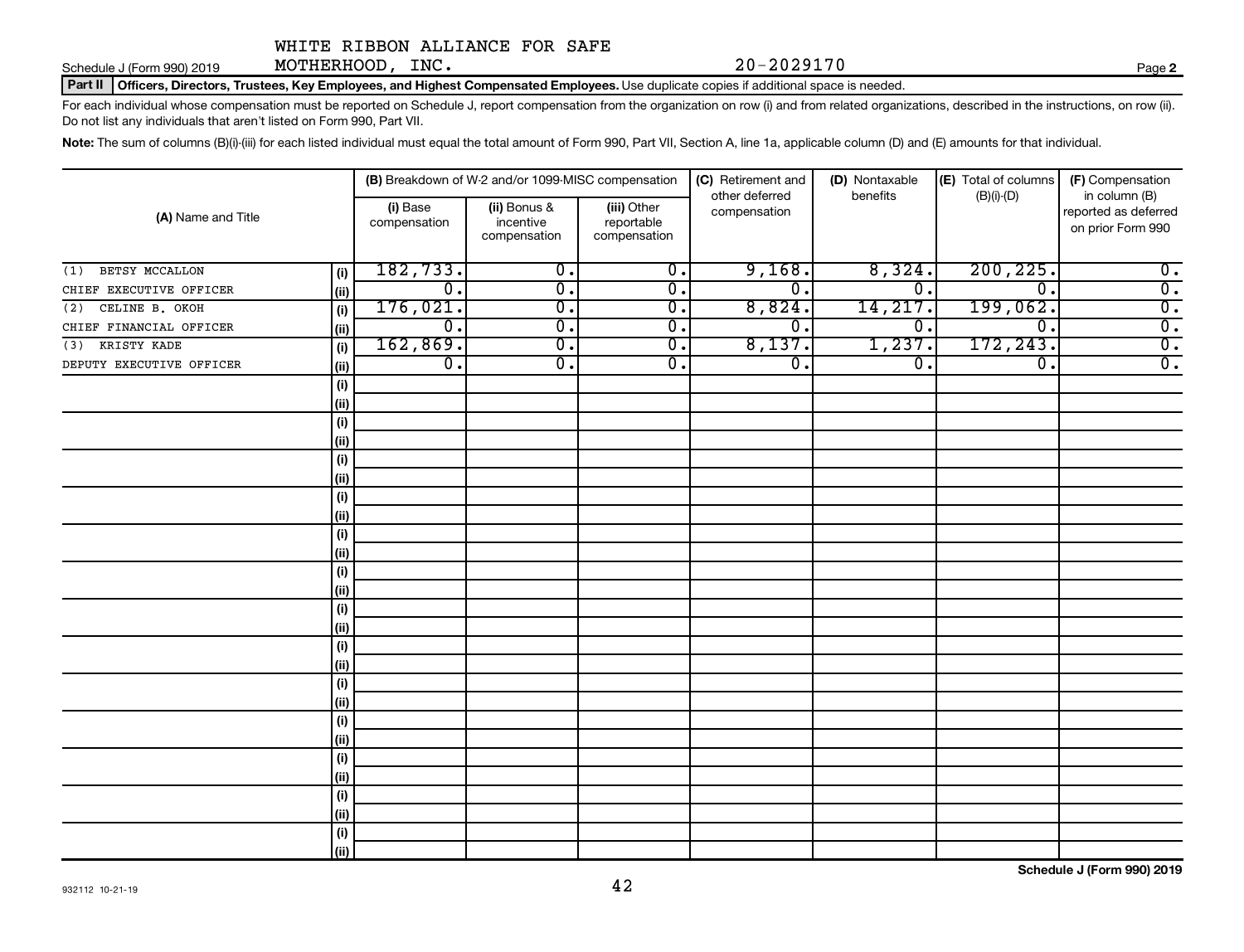### **Part III Supplemental Information**

Provide the information, explanation, or descriptions required for Part I, lines 1a, 1b, 3, 4a, 4b, 4c, 5a, 5b, 6a, 6b, 7, and 8, and for Part II. Also complete this part for any additional information.

**Schedule J (Form 990) 2019**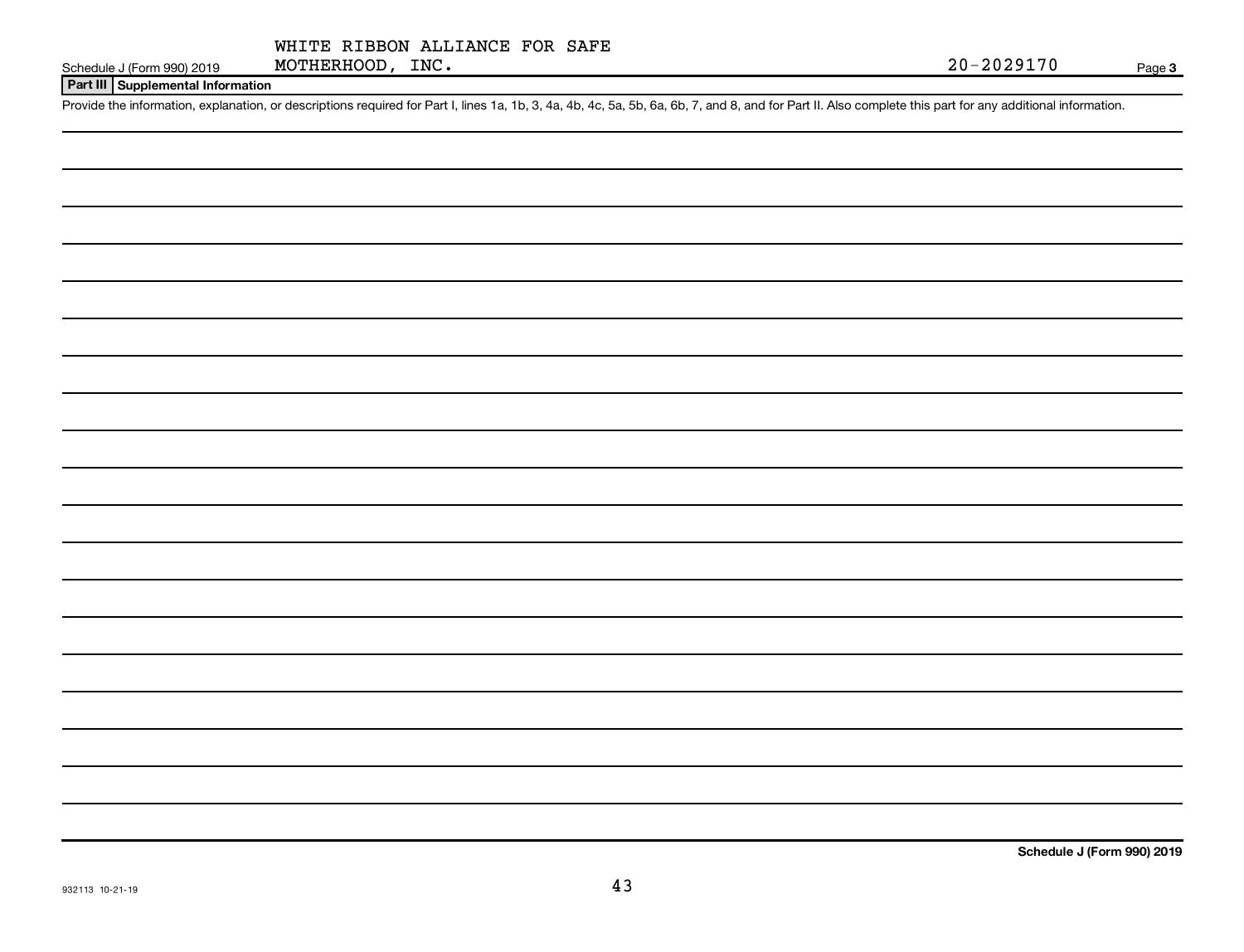**(Form 990 or 990-EZ)**

**Complete to provide information for responses to specific questions on Form 990 or 990-EZ or to provide any additional information. | Attach to Form 990 or 990-EZ. | Go to www.irs.gov/Form990 for the latest information. SCHEDULE O Supplemental Information to Form 990 or 990-EZ 2019** 

Department of the Treasury Internal Revenue Service Name of the organization

# WHITE RIBBON ALLIANCE FOR SAFE

**Inspection Employer identification number** MOTHERHOOD, INC. 20-2029170

OMB No. 1545-0047

**Open to Public**

FORM 990, PART III, LINE 3, CHANGES IN PROGRAM SERVICES:

THE ORGANIZATION CEASED CONDUCTING THE BUILDING AND STRENGTHENING

NATIONAL ALLIANCES PROGRAM.

FORM 990, PART VI, SECTION B, LINE 11B:

THE IRS FORM 990 FOR WHITE RIBBON ALLIANCE IS PREPARED BY AN OUTSIDE

ACCOUNTING FIRM BASED ON INFORMATION PROVIDED BY THE ORGANIZATION'S

MANAGEMENT. THE DRAFT IS REVIEWED AND APPROVED BY THE CHIEF EXECUTIVE

OFFICER, DIRECTOR OF OPERATIONS AND FINANCE & AUDIT COMMITTEE OF THE BOARD

OF DIRECTORS. THE FINAL FORM 990 IS DISTRIBUTED TO THE FULL BOARD OF

DIRECTORS IN ADVANCE OF FILING.

FORM 990, PART VI, SECTION B, LINE 12C:

932211 09-06-19 **For Paperwork Reduction Act Notice, see the Instructions for Form 990 or 990-EZ. Schedule O (Form 990 or 990-EZ) (2019)** LHA ANY EMPLOYEE WHO ENCOUNTERS A CONFLICT OF INTEREST MUST RECUSE HIMSELF/HERSELF FROM THE SITUATION AND MUST IMMEDIATELY SUBMIT TO WRA'S CHIEF EXECUTIVE OFFICER A MEMORANDUM STATING THE NATURE OF THE CONFLICT OF INTEREST AND THE REASONS FOR RECUSAL. IN THE EVENT THAT THE SITUATION MAY CREATE THE APPEARANCE OF A CONFLICT OF INTEREST, THE EMPLOYEE MUST SIMILARLY SUBMIT A MEMORANDUM TO THE CHIEF EXECUTIVE OFFICER DETAILING THE REASON(S) WHY THE SITUATION MAY GIVE THE APPEARANCE OF A CONFLICT OF INTEREST. THE CHIEF EXECUTIVE OFFICER WILL DECIDE WHETHER A RECUSAL IS NECESSARY. IN ALL CASES, RESPONSIBILITY FOR REPORTING ACTUAL OR APPARENT CONFLICTS OF INTEREST RESTS WITH THE EMPLOYEE CONCERNED. WRA HAS ZERO TOLERANCE FOR BEHAVIOR OR ACTIVITIES UNDERTAKEN BY EMPLOYEES IN VIOLATION OF THIS POLICY. ANY EMPLOYEE DETERMINED TO BE IN VIOLATION OF THIS POLICY WILL BE SUBJECT TO DISCIPLINARY ACTION, UP TO AND INCLUDING TERMINATION.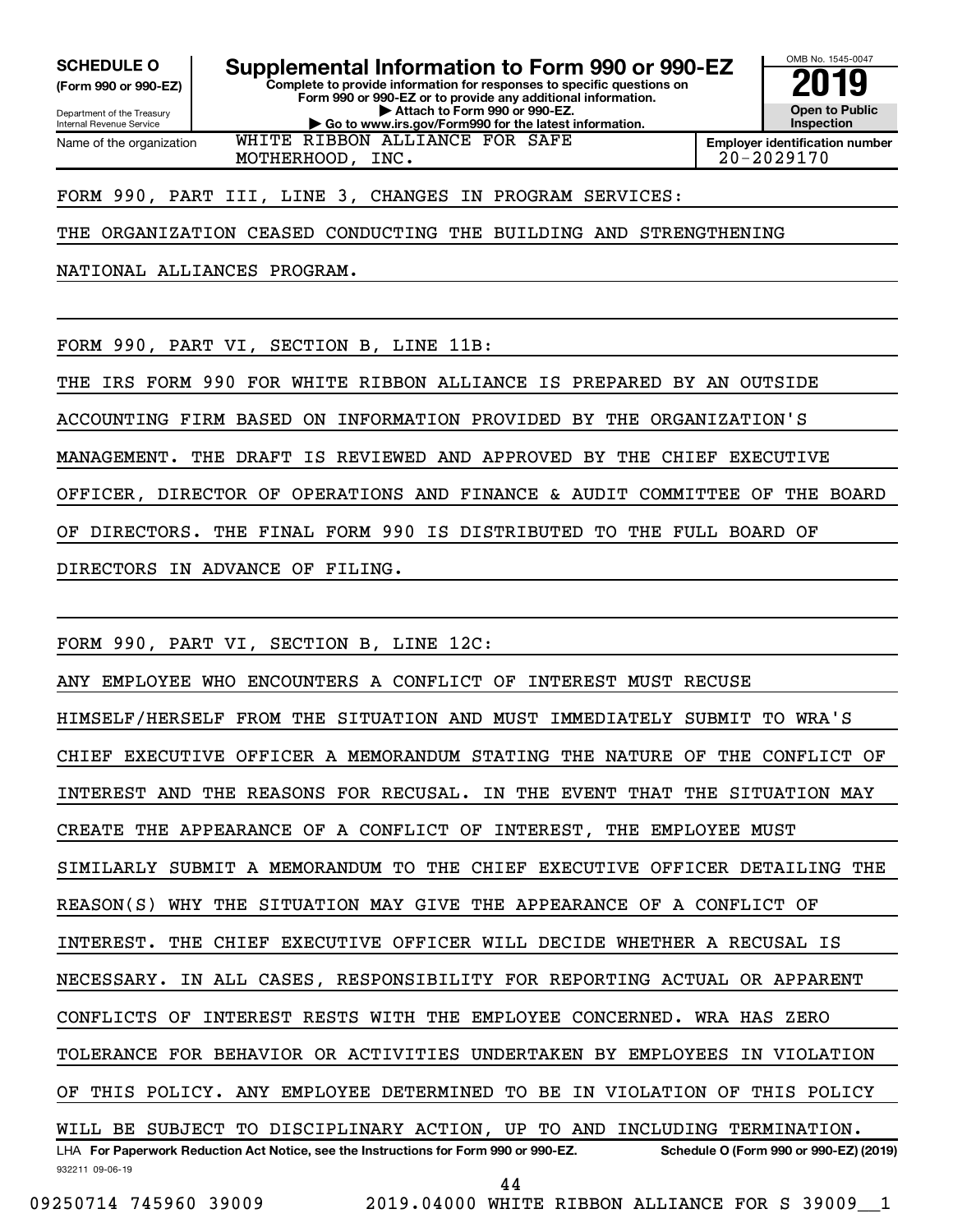| Schedule O (Form 990 or 990-EZ) (2019)                                      | Page 2                                              |
|-----------------------------------------------------------------------------|-----------------------------------------------------|
| Name of the organization WHITE RIBBON ALLIANCE FOR SAFE<br>MOTHERHOOD, INC. | <b>Employer identification number</b><br>20-2029170 |
| THIS POLICY IS REVIEWED AND SIGNED BY ALL EMPLOYEES ON AN ANNUAL BASIS.     |                                                     |
| BOARD MEMBERS ALSO FOLLOW THE SAME POLICY, COMPLETING A DISCLOSURE          |                                                     |
| STATEMENT UPON ELECTION TO THE BOARD, AND UPDATING AS NECESSARY THROUGHOUT  |                                                     |
| THEIR TERM.                                                                 |                                                     |

FORM 990, PART VI, SECTION B, LINE 15A:

A 360 DEGREE ANNUAL PERFORMANCE APPRAISAL IS COMPLETED FOR ALL EMPLOYEES, INCLUDING THE CHIEF EXECUTIVE OFFICER, THAT HAVE BEEN EMPLOYED FOR AT LEAST 90 DAYS. THE APPRAISAL IS DONE BY THE EMPLOYEE'S IMMEDIATE SUPERVISOR AND ALSO INCLUDES OTHERS IN ORDER TO ACHIEVE THE 360 DEGREE APPRAISAL. AUTHORIZED INCREASES ARE SUBJECT TO THE BOARD APPROVED BUDGETS. SALARIES ARE REVIEWED ANNUALLY, MOST RECENTLY APRIL 2019. WHITE RIBBON ALLIANCE COMPENSATES EMPLOYEES CONSISTENT WITH MARKET RATES, WORK EXPERIENCE, SALARY HISTORY AND, AS APPROPRIATE, ANY RESTRICTIONS THAT MAY BE LEVIED UPON IT BY A DONOR. IN ADDITION, WRA USES EXTERNAL COMPARABILITY DATA TO SUBSTANTIATE ITS COMPENSATION INCREASES. FOR EXAMPLE: COMPARABILITY DATA IS SOUGHT FROM THE WEB; WRA CONTACTS OTHER ORGANIZATIONS TO OBTAIN COMPARABLES, AND WRA ALSO USES DATA PUBLISHED BY PUBLIC AGENCIES. SEPARATE DISCUSSION IS HELD BY THE BOARD OF DIRECTORS FOR SETTING THE CHIEF EXECUTIVE OFFICER'S COMPENSATION.

FORM 990, PART VI, LINE 17, LIST OF STATES RECEIVING COPY OF FORM 990: AL,AR,CA,FL,GA,HI,IL,KS,KY,MD,MA,MI,MN,MS,NH,NJ,NM,NY,NC,OR,PA,RI,SC,TN,UT VA,WV,WI

FORM 990, PART VI, SECTION C, LINE 19:

WRA'S GOVERNING DOCUMENTS AND CONFLICT OF INTEREST POLICY ARE AVAILABLE

932212 09-06-19 **Schedule O (Form 990 or 990-EZ) (2019)** UPON REQUEST FOR PUBLIC INSPECTION. FINANCIAL STATEMENTS ARE AVAILABLE FOR 09250714 745960 39009 2019.04000 WHITE RIBBON ALLIANCE FOR S 39009\_\_1 45